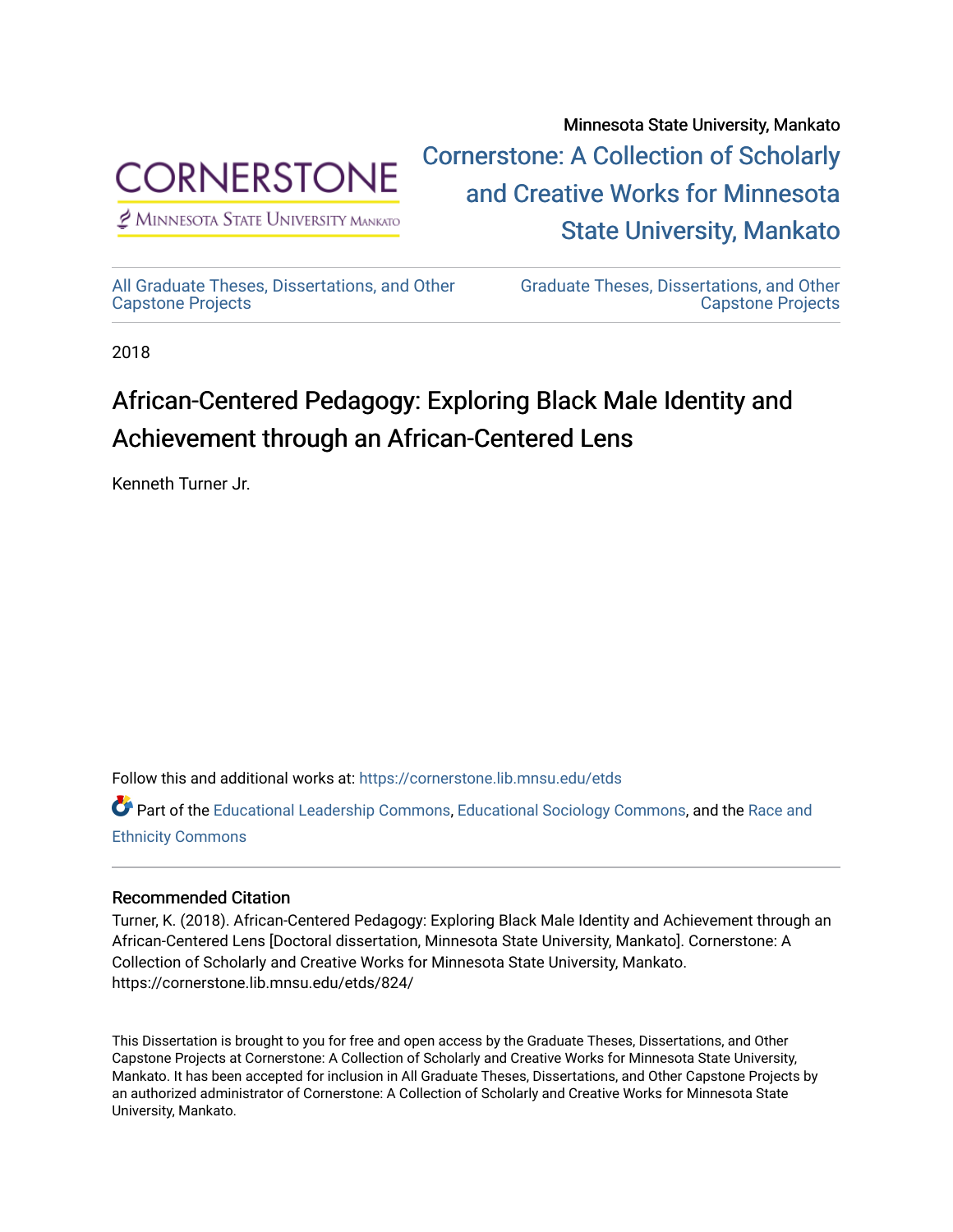### **African-Centered Pedagogy:**

## **Exploring Black Male Identity and Achievement through an African-Centered Lens**

**By**

**Kenneth O. Turner, Jr.**

## **This Dissertation is Submitted in Partial Fulfillment**

**of the Requirements for**

**the Educational Doctorate Degree**

**in Educational Leadership**

**Minnesota State University, Mankato** 

**Mankato, MN**

**March, 2018**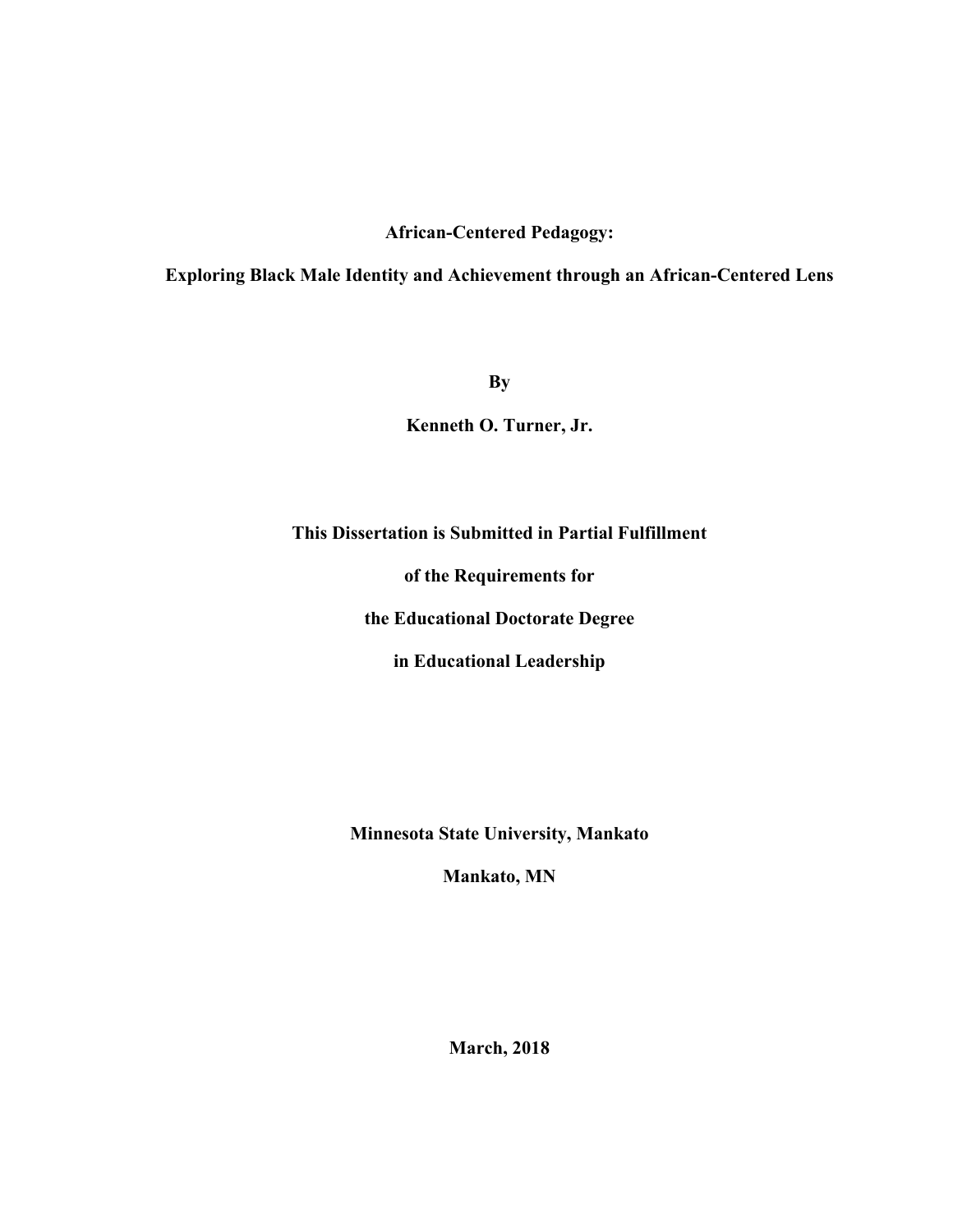Date: March  $30<sup>th</sup>$ , 2018

This dissertation has been examined and approved.

Examining Committee:

Dr. Timothy Berry, Advisor

Dr. Melissa Krull, Committee Member

\_\_\_\_\_\_\_\_\_\_\_\_\_\_\_\_\_\_\_\_\_\_\_\_\_\_\_\_\_\_\_\_\_\_\_\_\_\_\_\_\_\_\_

 $\mathcal{L}_\text{max}$  and the contract of the contract of the contract of the contract of the contract of the contract of the contract of the contract of the contract of the contract of the contract of the contract of the contrac

\_\_\_\_\_\_\_\_\_\_\_\_\_\_\_\_\_\_\_\_\_\_\_\_\_\_\_\_\_\_\_\_\_\_\_\_\_\_\_\_\_\_\_

Dr. Paul Spies, Committee Member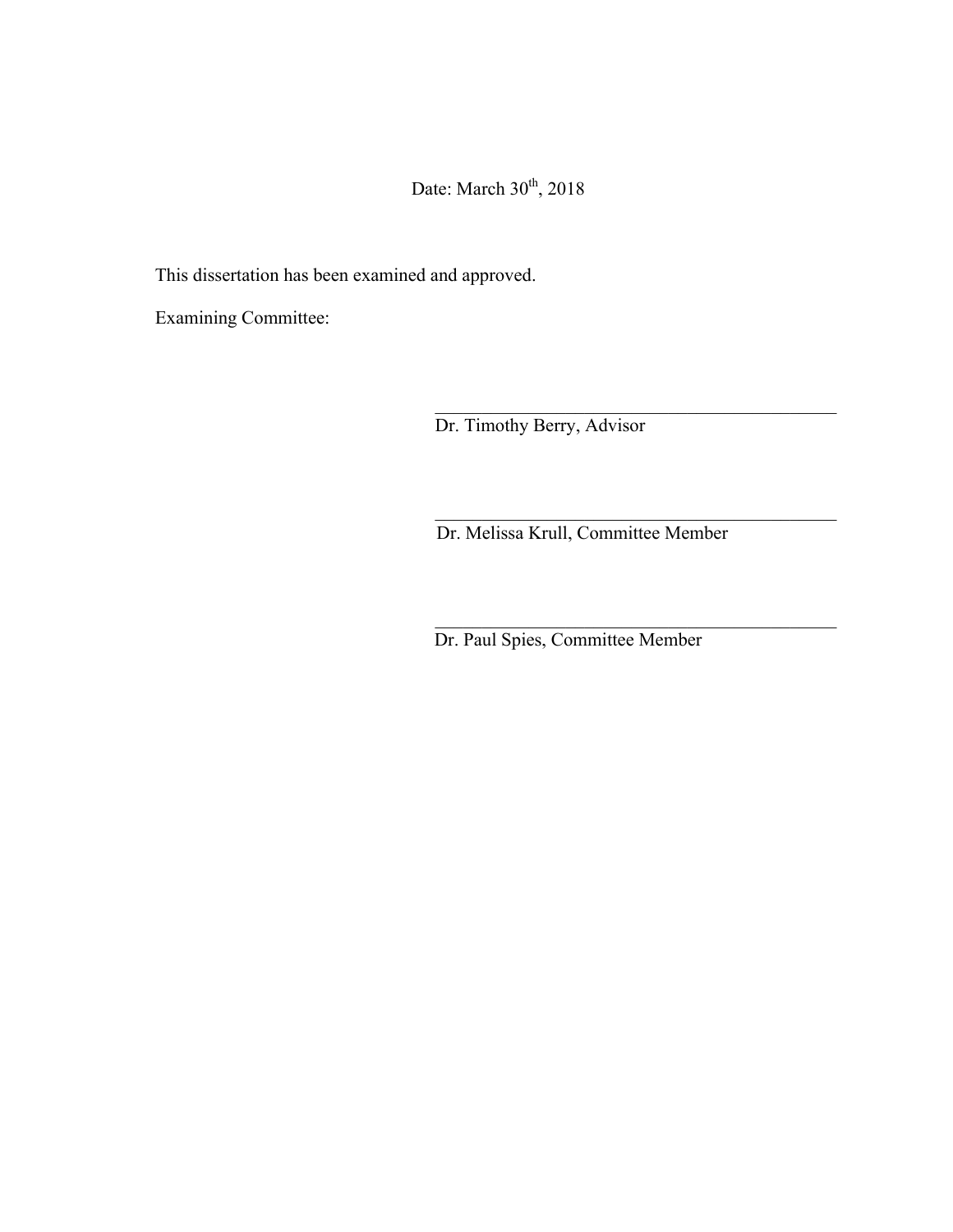#### **Abstract**

This mixed method study researched African-centered pedagogy and examined if it made a difference for Black males in middle school. The study examined what it meant to be Black for the participants through administering the Multidimensional Model of Black Identity (MMBI) which measures Black males' connections to their own cultural group. Students were asked three semi-structured questions about their experiences in school. In addition, MCA test scores and GPA were compared. Twenty-four middle school students participated for two different middle school types in Minnesota: one traditional school and one African-Centered school. Findings revealed that there were substantially different scores on the MMBI. Overall, students who attended the African-Centered school had better tests scores and GPA. Although, the t-tests conducted demonstrated these scores were not statistically significant. Major themes emerged from student interviews including that students wanted to learn had high expectations of their teachers. Implications and future research are discussed.

Copyright 2018 by Kenneth O. Turner, Jr.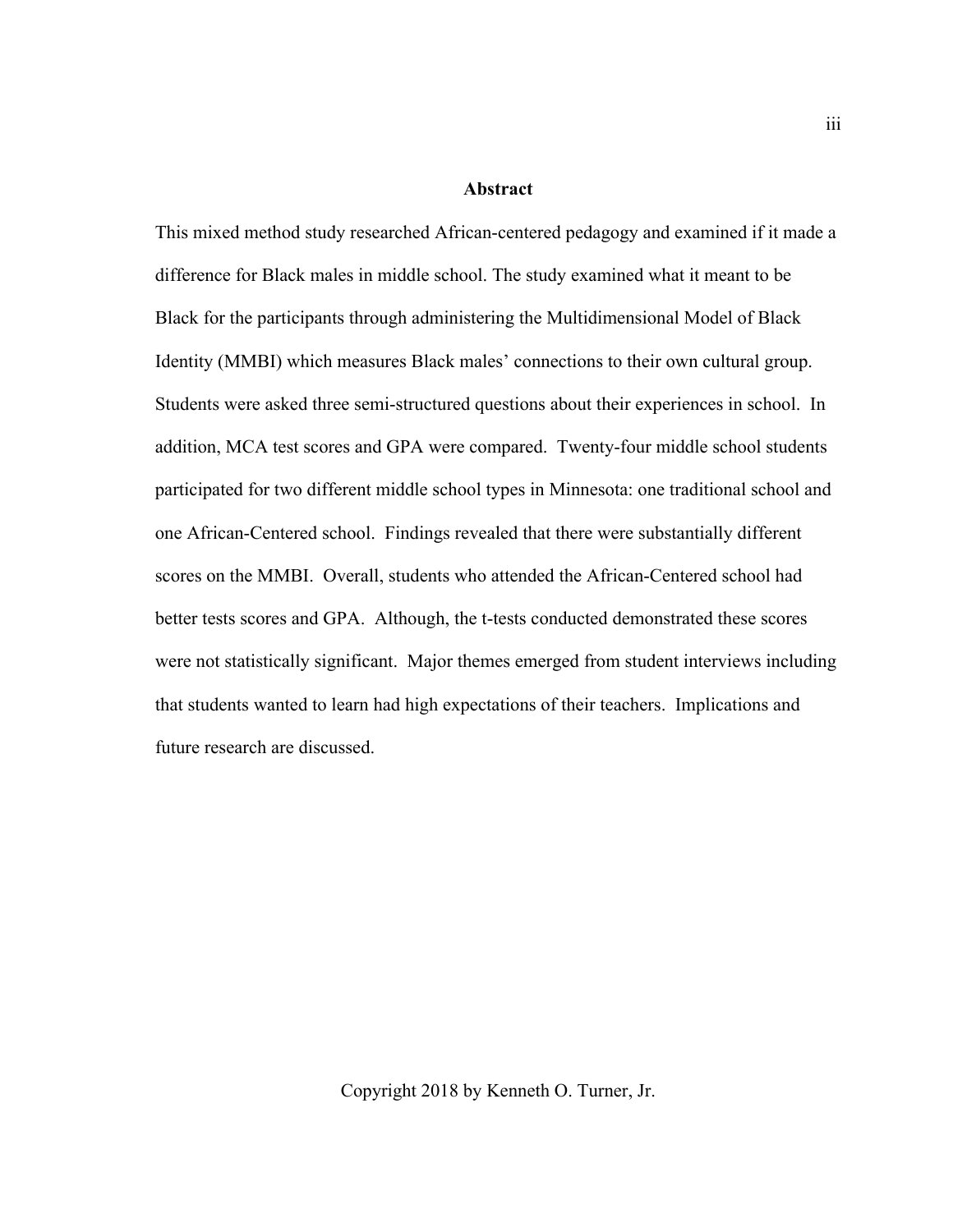#### **Acknowledgements**

This work would have not been completed without the strength, sacrifice, knowledge, wisdom, and understanding passed to me by my ancestors. For them, this is my dedication to continue the work they have set forth and for me to complete with-in the time given. I honor the struggle, I honor the movement of Black liberation and the freedoms of being free.

To my grandparents Melvin and Jerlyn Gooden, the foundation of my early learning and love of self and providing the space and support to be the man I am today. To Henry and Anita Turner who helped to shape me looking to the stars and always looking towards the future and never forgetting where I came from. You are missed but always with me in my journey.

To my parents Kenneth Sr. and Jacquelyn Turner whose continued support, love and push has given me the strength to be the man I am today. Without their continued sacrifice of having to work late or working multiple jobs to help me and my sister become successful no words can say enough, thank you for all you have done. I love you for all you have done and continue to do for me and I honor you by trying to be the best man I can be and bring honor to my family name.

To my sister Deidre', who I always protected and looked out for, who now looks out for her big brother. Those words and text messages just to say hello and how are you mean so much and I love you so much little sister.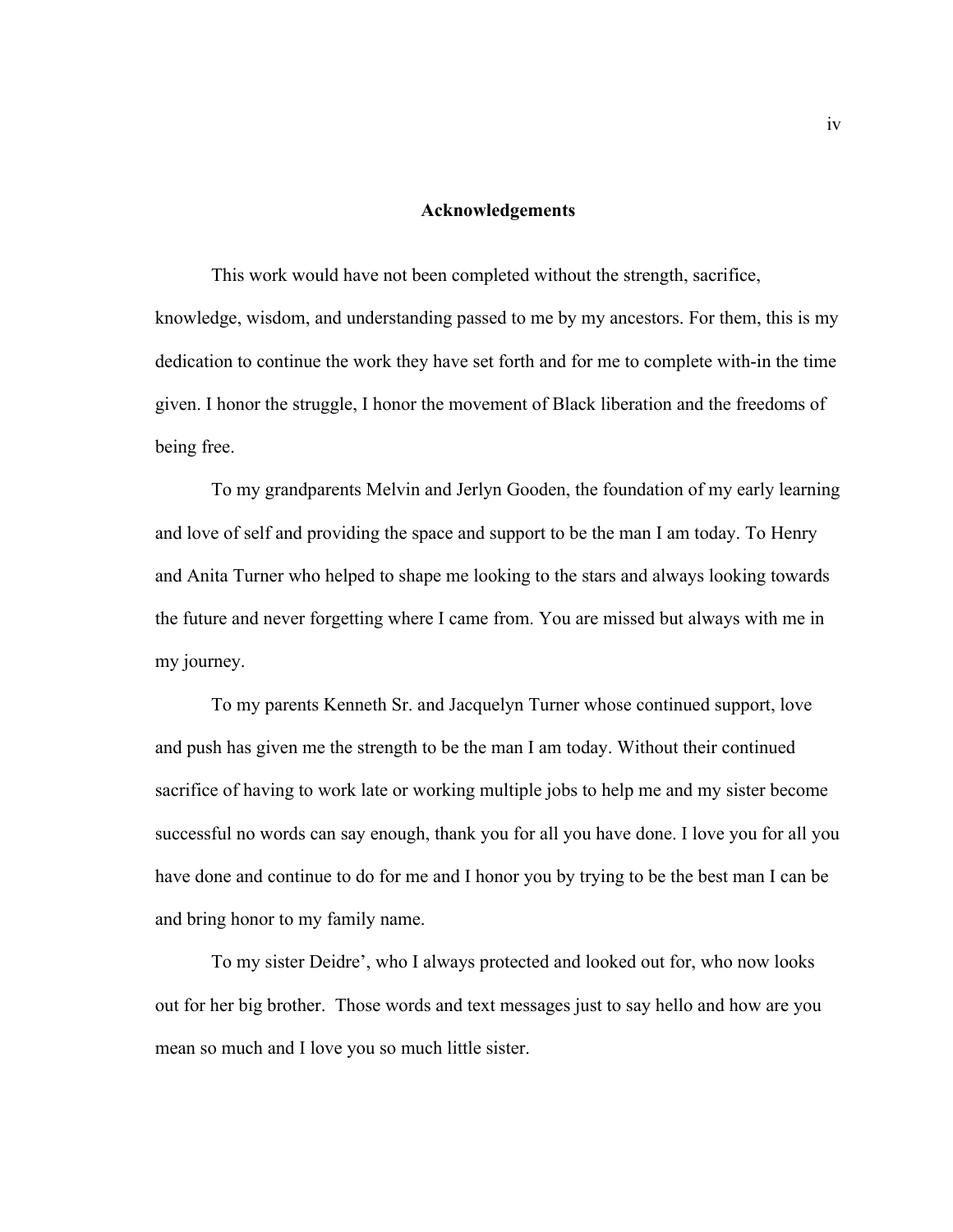To my aunty Joan and great aunty Gloria. Thank you for always having a wise word for me and having those great conversations when I needed to get my mind away from writing.

To all my cousins which are too many to write all the names but thank you for all your supports and messages to tell me to "keep going, we got your back." Those words helped so thank you.

To the Rondo community which has been my love and has raised me, I am forever grateful to the men and woman who surrounded me with love and have given me the tools of how to enjoy life but to also learn how to protect myself from the world around me. To my Brothers and Sisters of Saint Paul Central. You are the reason why I have been able to become the person I am today. I can't thank you enough for all you have done and how proud I am to have you as friends and family.

To my brothers Alex, Marcellus, Luis, Dre, and Khali, your guidance and patience have been greatly appreciated as well has your words of wisdom.

Thank you to my dissertation committee, Dr. Timothy Berry, Dr. Melissa Krull, and Dr. Paul Spies for your guidance throughout this journey. Dr. Timothy Berry you are the man and thank you for all the time and energy you have put into this work and also being there when I just needed to vent. To Dr. Robbie Burnett who got me to be a part of the cohort as she said it will be fun and we will make it together. Thank you, sister, for your support and pushing me and making me see that I can and would do it.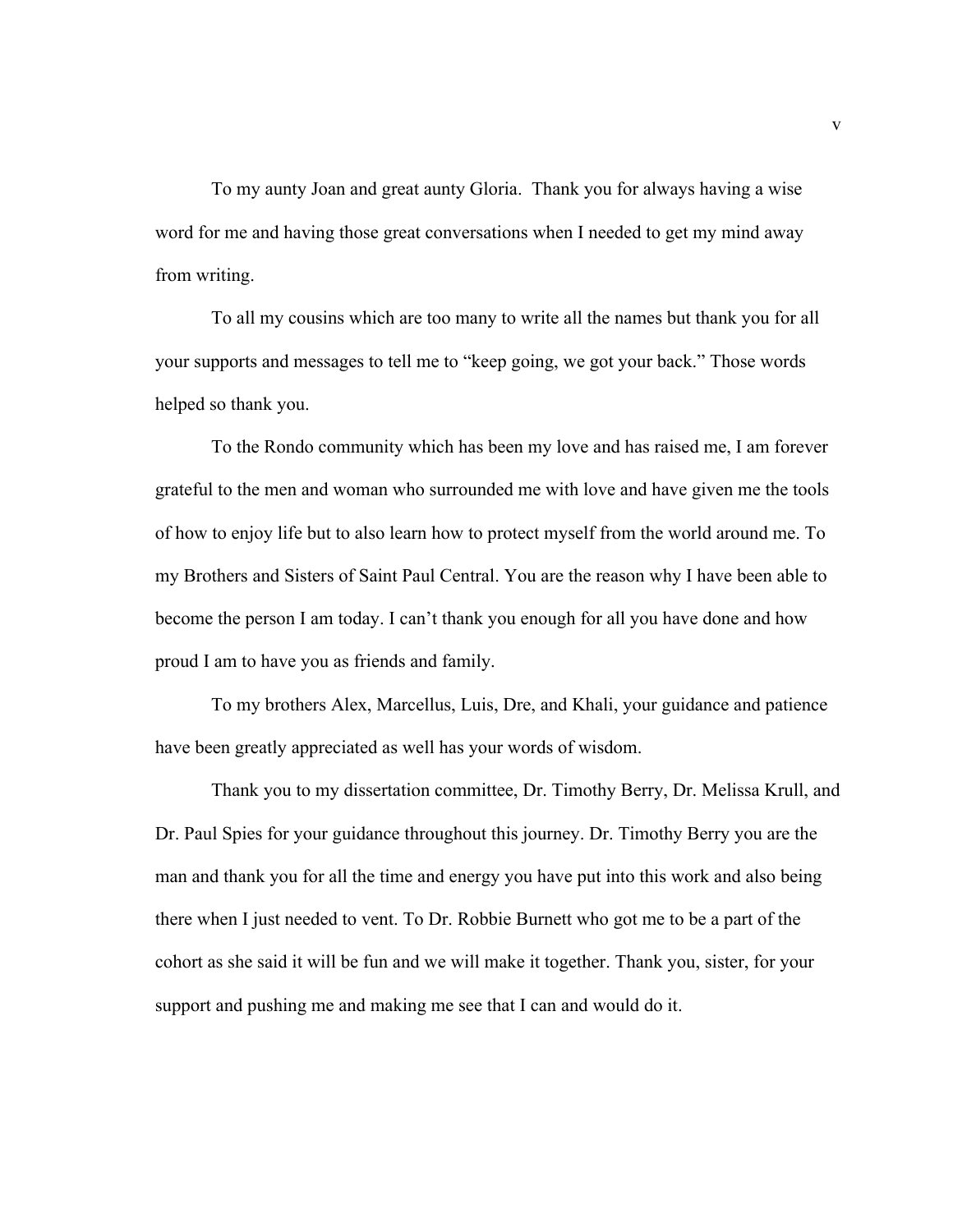To the young men that took part in my research thank you so much for your passions, efforts, and participation. Without your insight this work would have not been completed. You're are my heroes. Continue to dream big young brothers.

To my children Troy, Tori, and Ryan. Thank you for understanding the work I was doing and being always supportive of this work that has taken a lot of my time. Your support means so much to me.

Lastly, to my everything, my wife Shereese. You have been the rock that has held me together and kept me focused on the goal. Those days when I felt like I am done, you kept saying you can do more. Take a break and get back to it. You have been the pillar of my support and providing me the encouragement to complete this process. While work and this dissertation has pulled me away from you, we have become strong because of this process and we are stronger because of it. My love for you is infinite, and I don't have enough words to express my thanks to you. Your husband is back and all yours again.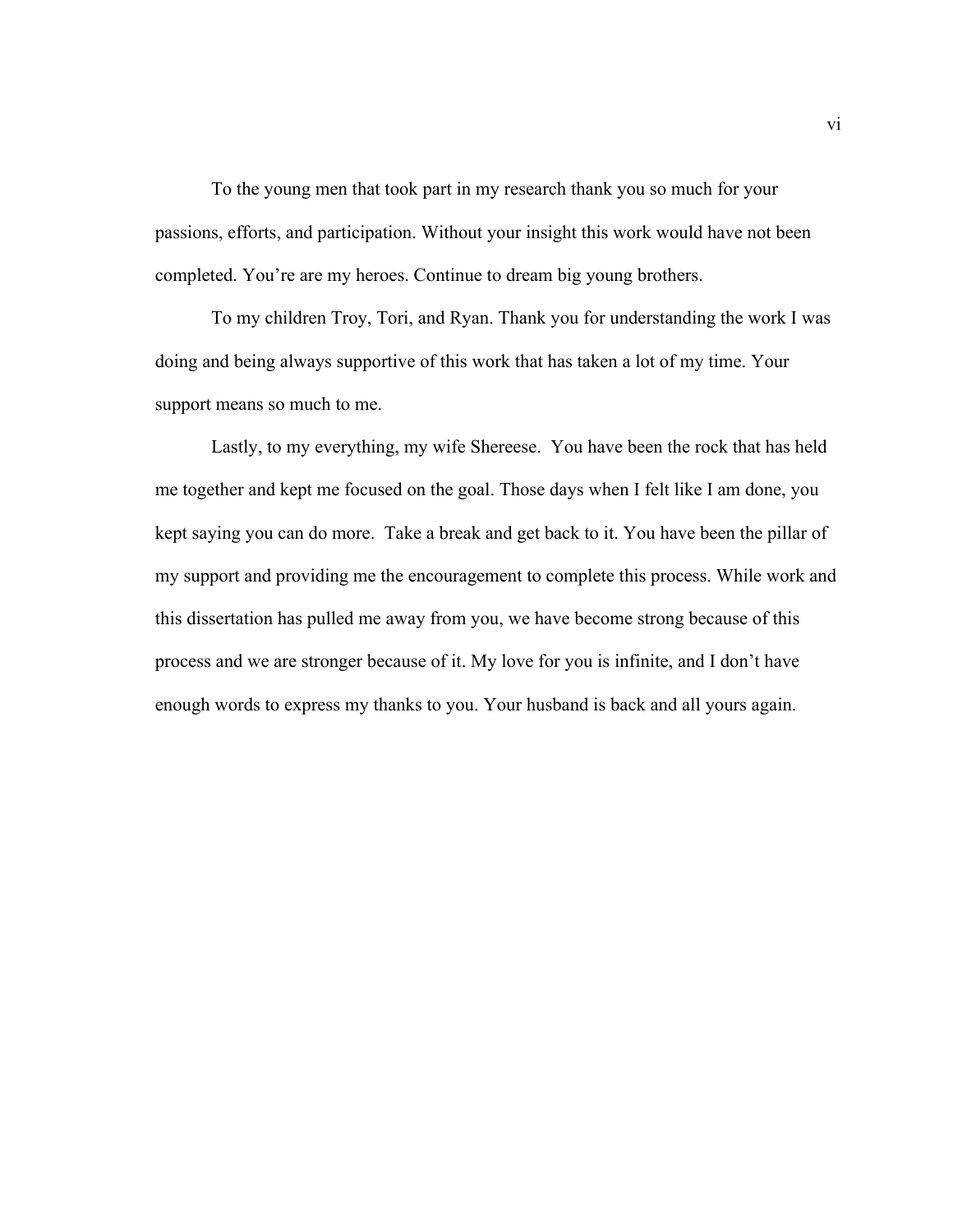# **Table of Contents**

|                   | Page                    |
|-------------------|-------------------------|
|                   | iii                     |
|                   | iv                      |
|                   | viii                    |
| <b>CHAPTER 1</b>  | $\mathbf{1}$            |
|                   | 1                       |
|                   | $\overline{\mathbf{4}}$ |
|                   | $\boldsymbol{\Lambda}$  |
|                   | 5                       |
|                   | 8                       |
|                   | 10                      |
|                   | 11                      |
|                   | 13                      |
|                   | 14                      |
|                   | 15                      |
|                   | 16                      |
| <b>CHAPTER II</b> | 19                      |
|                   | 20                      |
|                   | 29                      |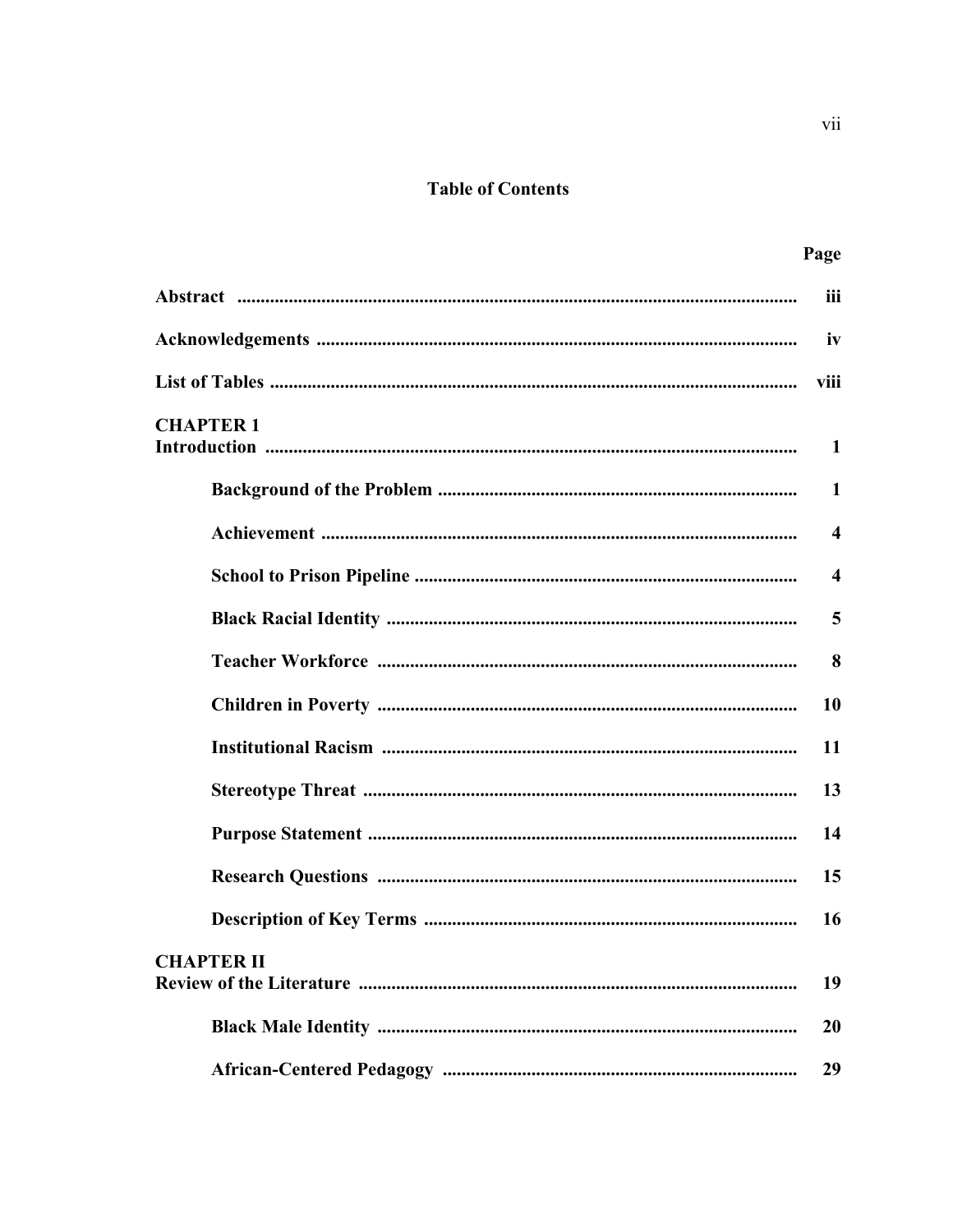|                                                              | 36 |
|--------------------------------------------------------------|----|
|                                                              | 38 |
| <b>CHAPTER III</b>                                           |    |
|                                                              | 48 |
|                                                              | 49 |
|                                                              | 50 |
|                                                              | 51 |
|                                                              | 53 |
|                                                              | 53 |
| <b>CHAPTER IV</b>                                            |    |
|                                                              | 55 |
|                                                              | 55 |
|                                                              | 57 |
| African American Males and the Concept of Self-understanding | 68 |
|                                                              | 80 |
| <b>CHAPTER V</b>                                             |    |
|                                                              | 85 |
|                                                              | 85 |
| African American Males and the Concept of Self-understanding | 92 |
|                                                              | 95 |
|                                                              | 96 |
|                                                              | 97 |
|                                                              | 98 |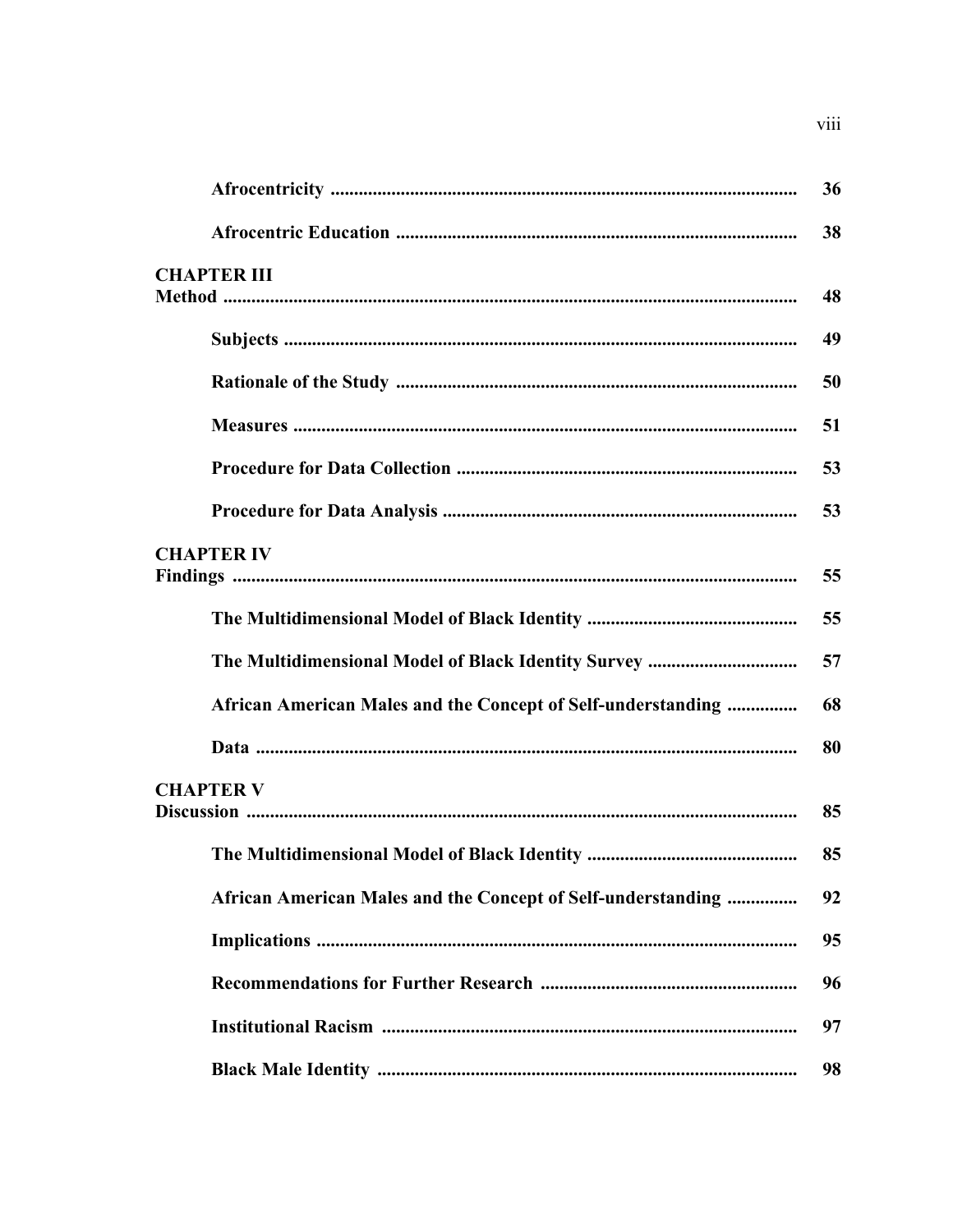| 99  |
|-----|
| 99  |
| 101 |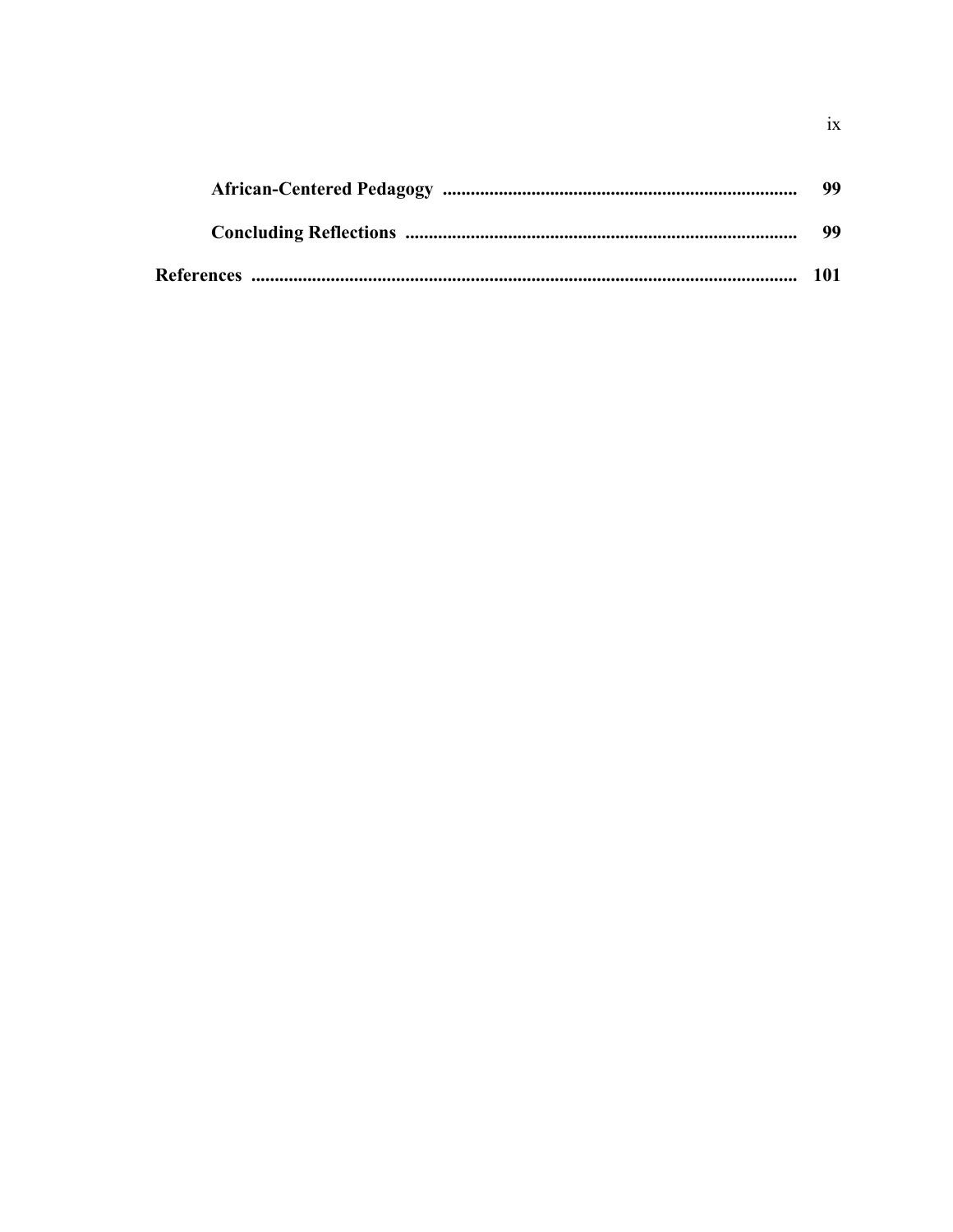# **List of Tables**

| <b>Table</b> | Page |
|--------------|------|
| 1.           | 58   |
| 2.           | 58   |
| 3.           | 58   |
| 4.           | 59   |
| 5.           | 60   |
| 6.           | 60   |
| 7.           | 60   |
| 8.           | 60   |
| 9.           | 61   |
| 10.          | 61   |
| 11.          | 62   |
| 12.          | 62   |
| 13.          | 62   |
| 14.          | 63   |
| 15.          | 63   |
| 16.          | 63   |
| 17.          | 64   |
| 18.          | 64   |
| 19.          | 64   |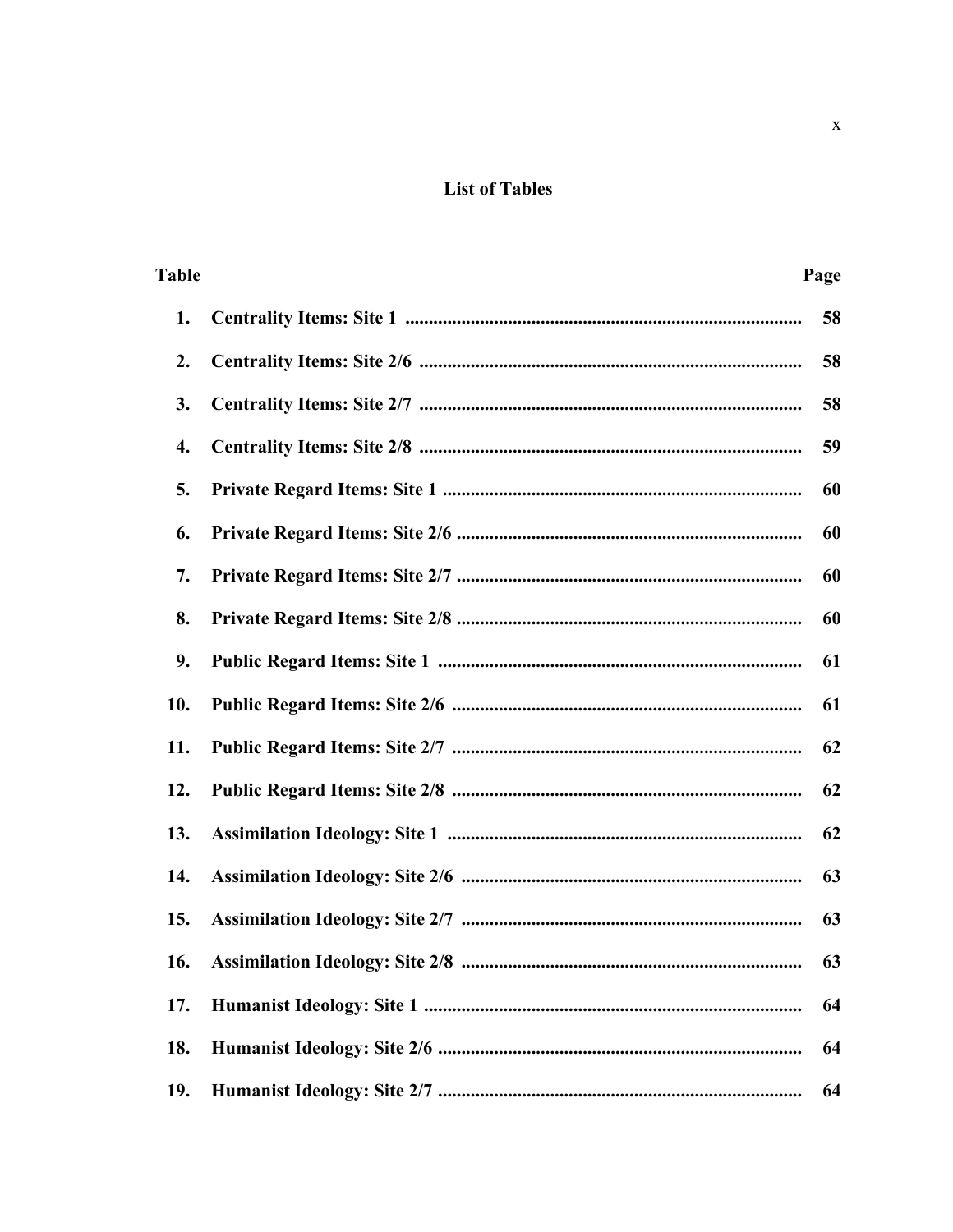| 29. |    |
|-----|----|
|     | 81 |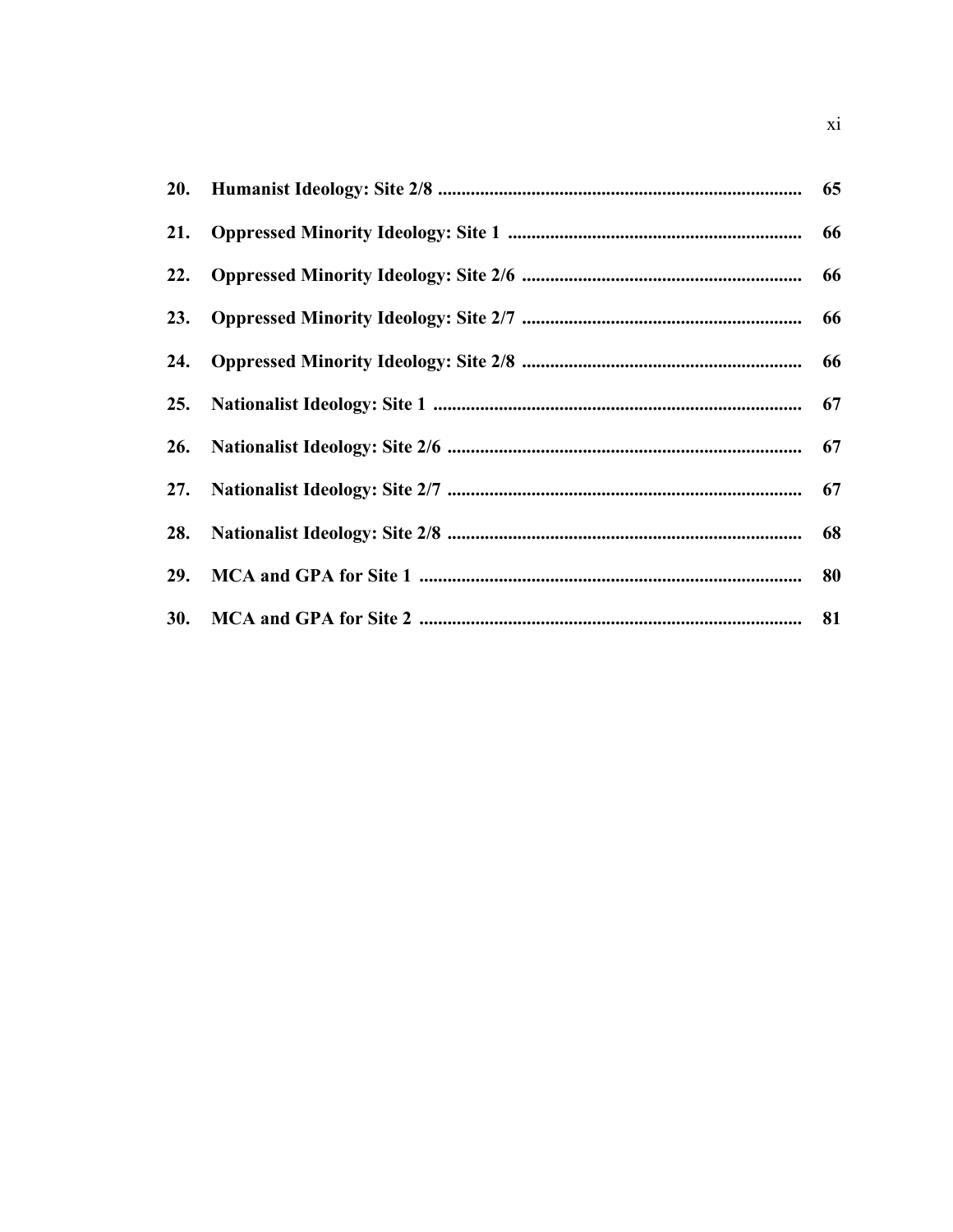#### **CHAPTER I**

#### **Introduction**

#### **Background of the Problem**

African Americans strongly support education, but many African American youth suffer from poor academics and under achievement. Many African American students faced school failure, high levels of drop-out rates, over representation in special education, and low college enrollment. The estimated national graduation rate for African American males was 59% (Schott Foundation, 2012). There are several states that have a higher than average graduation rate for Black males such as Maine, Arizona, and New Jersey. Those states that had lower than 55% graduation rates for Black males were Mississippi, Louisiana, and Michigan just to name a few. The states with the largest achievement gap in graduation are Minnesota, Iowa, New York, and Nevada to name a few. The socialization process of African American students in the educational system often focused on training students to work as opposed to educating them using an African concept of education, which was to develop the whole child and to work as a collective. The African concept of education was to socialize children into the community and learn to function within a group instead of standing alone. The African American point of view was that children are born with the tools and capacity to learn which will enable them to flourish in their community (Hilliard, 1995).

Since 2014, the Schott Foundation for Public Education's biennial reports on Black males in public education have documented that of all racial/ethnic and gender groups, Black males have been the least likely to secure a diploma 4 years after beginning high school. Unfortunately, the data in this report indicates that this continues to be a problem. The Schott Foundation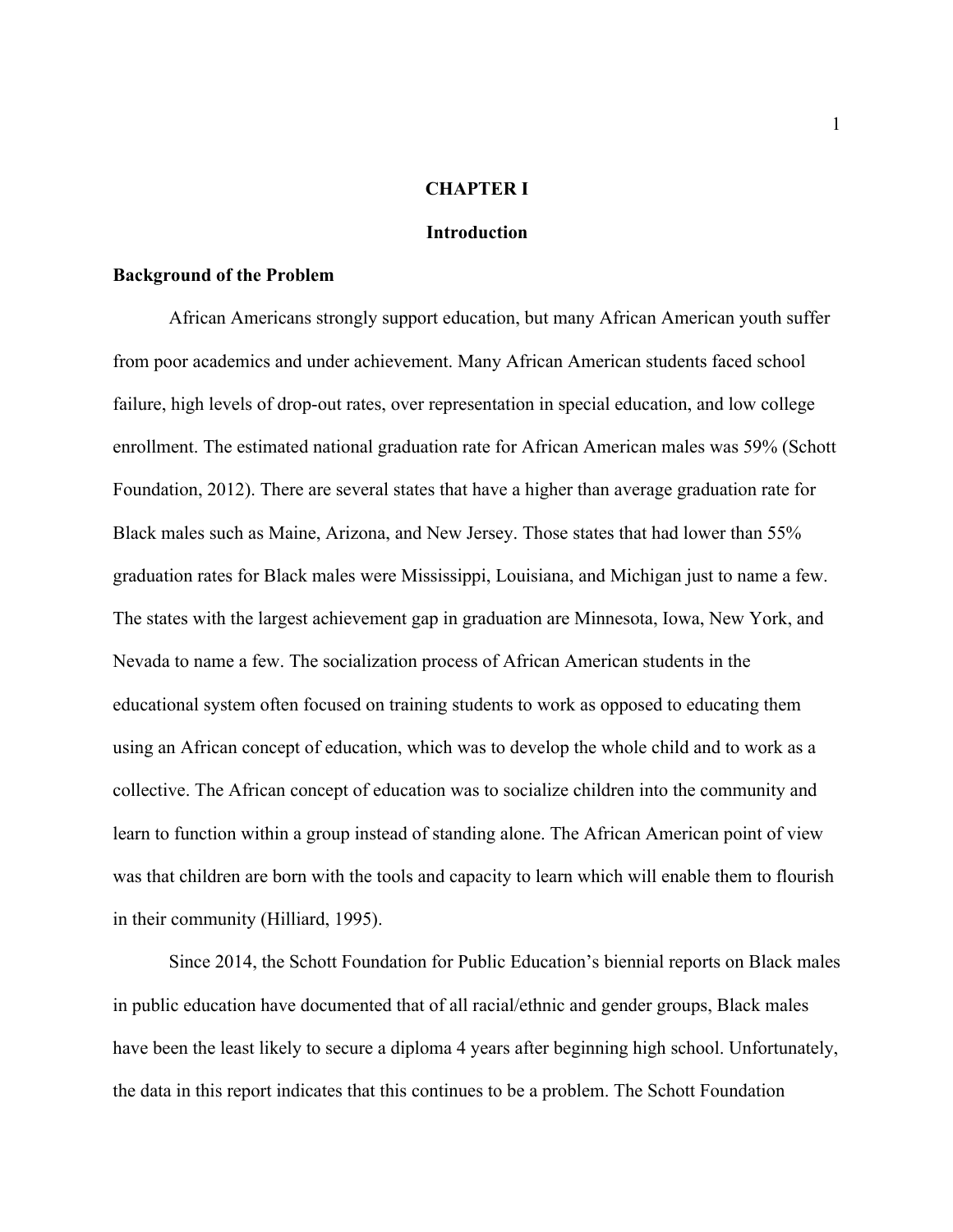analysis of the most recent state-reported graduation rate data (2009-10) indicated that, in 38 of the 50 states and the District of Columbia, Black males have the lowest graduation rate among Black, Latino, and White, non-Latino males and female students (Schott Foundation*,* 2014).

In school, Black males are more likely to be labeled with behavior problems and as less intelligent even while they were still very young (Hilliard, 1991). Black males were also more likely to be punished with severity, even for minor offenses, for violating school rules (Sandler, Wilcox, & Everson, 1985) and often without regard for their welfare. They are more likely to be excluded from rigorous classes and prevented from accessing educational opportunities that might otherwise support and encourage them (Oakes, 1985). Many schools fail to support and protect Black males in their educational evolution.

Black males are often promised inclusion yet is excluded by isolation through placement in special education, alternative schools, and after-school programs (Dunbar, 1999). Some of the contributing factors of the isolation include the effects of tracking Black students (Chambers, 2009), the isolation caused by removing Black males who are viewed as behavioral problems (Noguera, 2008), and the overrepresentation of Black males in special education programs. Black males who are viewed to have had behavioral problems have been overwhelmingly slated for special education (Blanchett, 2006; Hall, 2009), while it has been found that White students are more likely to be placed in gifted and talented programs (Loftis, 2010).

For African American males, who are more likely than other groups to be subjected to negative forms of treatment in school, the message is; individuals of their race and gender may excel in sports, but not in math or history. The location of Black males within school, in remedial classes or waiting for punishment outside the principal's office, and the roles they perform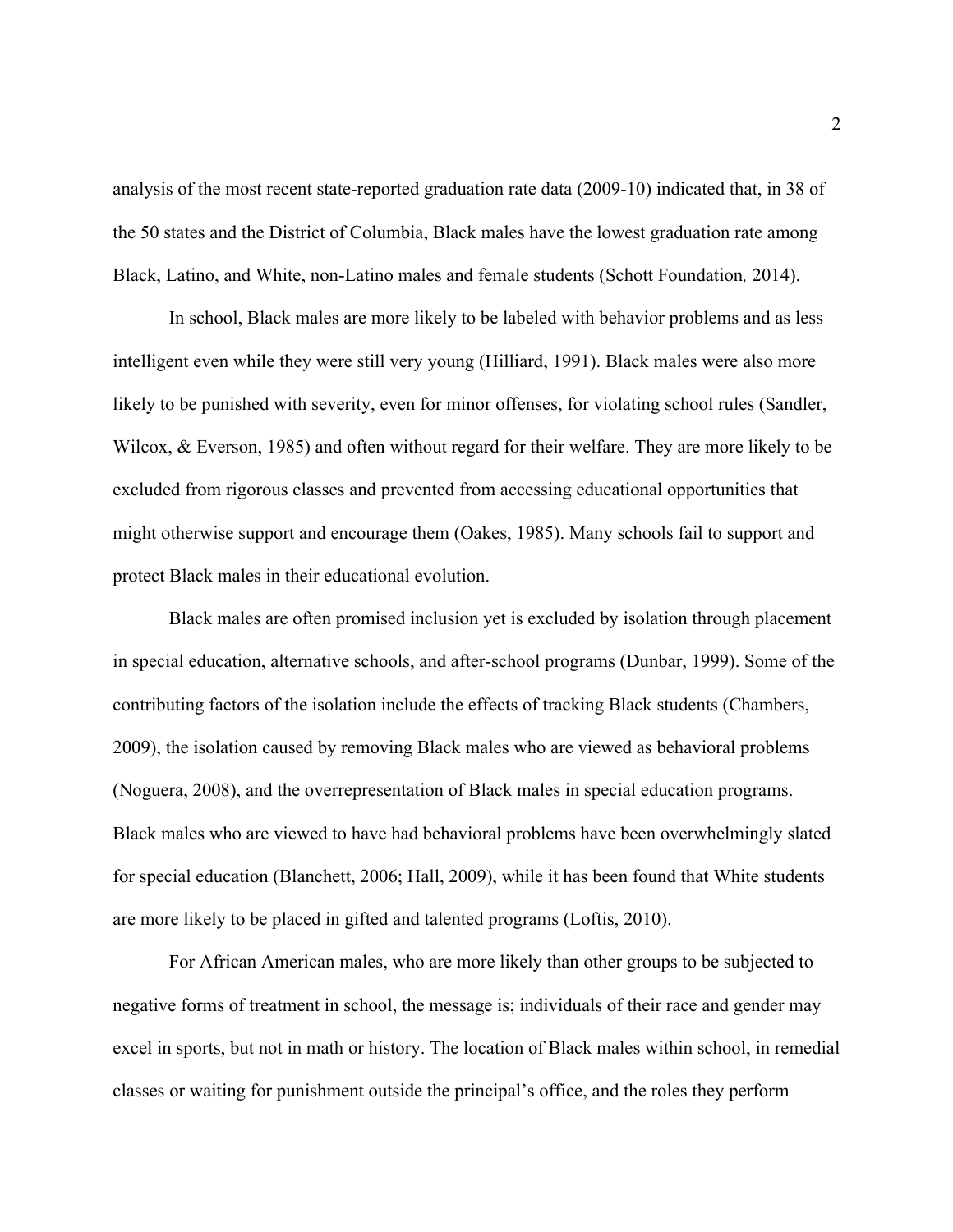within school suggest that they are good at playing basketball or rapping, but debating, writing for the school newspaper, or participating in the science club are strictly out of bounds (Noguera, 2003).

Researchers note that terms such as endangered, uneducable, dysfunctional, and dangerous are often used to describe Black men (Jackson & Moore, 2006; Majors & Billson, 1992; Parham & McDavis, 1987; Strayhorn, 2008). These characterizations of African American men are ingrained in the fabric of the public education system. Teachers and counselors disproportionately track Black men into low-academic-ability classrooms, whereas many of their White counterparts are placed in advanced courses that prepare them for college placement in competitive institutions (Jackson & Moore, 2006). In some educational settings men are more likely than other racial and ethnic groups to be marginalized, stigmatized, and labeled with behavior problems (Noguera, 2003). Research has shown that the educational experiences of African American impinge upon their ability to graduate from high school, manifesting in high rates of illiteracy and unemployment (Hale, 2001; Majors & Billson, 1992). African American men with lower educational attainment are predisposed to inferior employment prospects, low wages, poor health, and are more likely to be involved with the criminal justice system (Harvey, 2008; Levin, Belfield, Muennig, & Rouse, 2007).

#### **Achievement**

In the United States, there are striking, persistent achievement gaps between Black and Latino students (both boys and girls) and their White counterparts. These gaps show up even before students start formal schooling in their knowledge of vocabulary (Jencks & Phillips, 1998). Gaps in math and reading achievement have been documented at the beginning of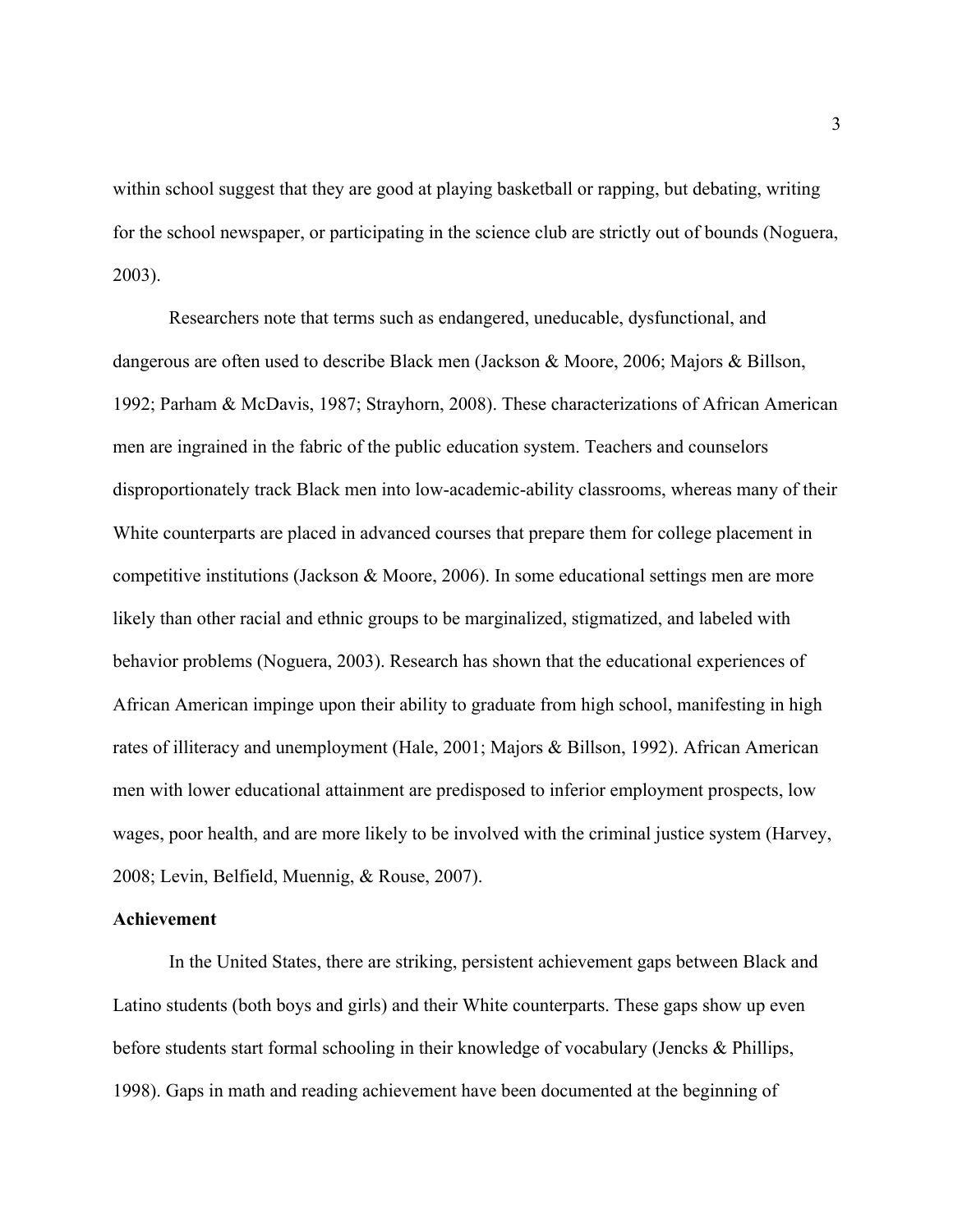kindergarten, and these gaps tend to widen over the course of the kindergarten year (Barbarin, 2002; Chatterji, 2006). Black-White achievement gaps have been captured over time in results from the "nation's report card," the product of the periodic National Assessment of Educational Progress (NAEP). Over the last 30 years, test score disparities have shown up in successive cohorts of 9-, 13-, and 17-year olds in reading, mathematics, and science (NAEP, 2005). These achievement and attainment gaps show up across the spectrum from preschool to college and across the full range of academic skills and content areas (Ryan & Ryan, 2005). The fourth-grade failure syndrome has been targeted as a pivotal year in the conspiracy to destroy Black boys. This transformation from the primary grade to the intermediate and upper grades has many implications. The decline in male performance can be attributed to less-than-desired teacher competency in the primary division, few male teachers, parental apathy, increased peer pressure, and greater emphasis on mass media. "The poor development of this ability is illustrated in their lack of enthusiasm to learn, low self-esteem, and poor self-discipline, and is manifested-not created-in upper grades" (Kunjufu, 1985, p. 15).

#### **School to Prison Pipeline**

The lack of effective engagement for Black males can lead to the school to prison pipeline (Osher et al., 2012). They are more likely to be suspended and dropout of school, and such patterns may further disengage them from the learning process (Skiba et al., 2011). Part of the growing concern is that statistically, Black males have a better chance of going to jail than graduating from high school (Rocques & Paternoster, 2011). They suffer being imprisoned at a much higher rate than their White counterparts, which creates another gap in society for Black males to have to overcome. In 2011, Blacks and Hispanics were imprisoned at higher rates than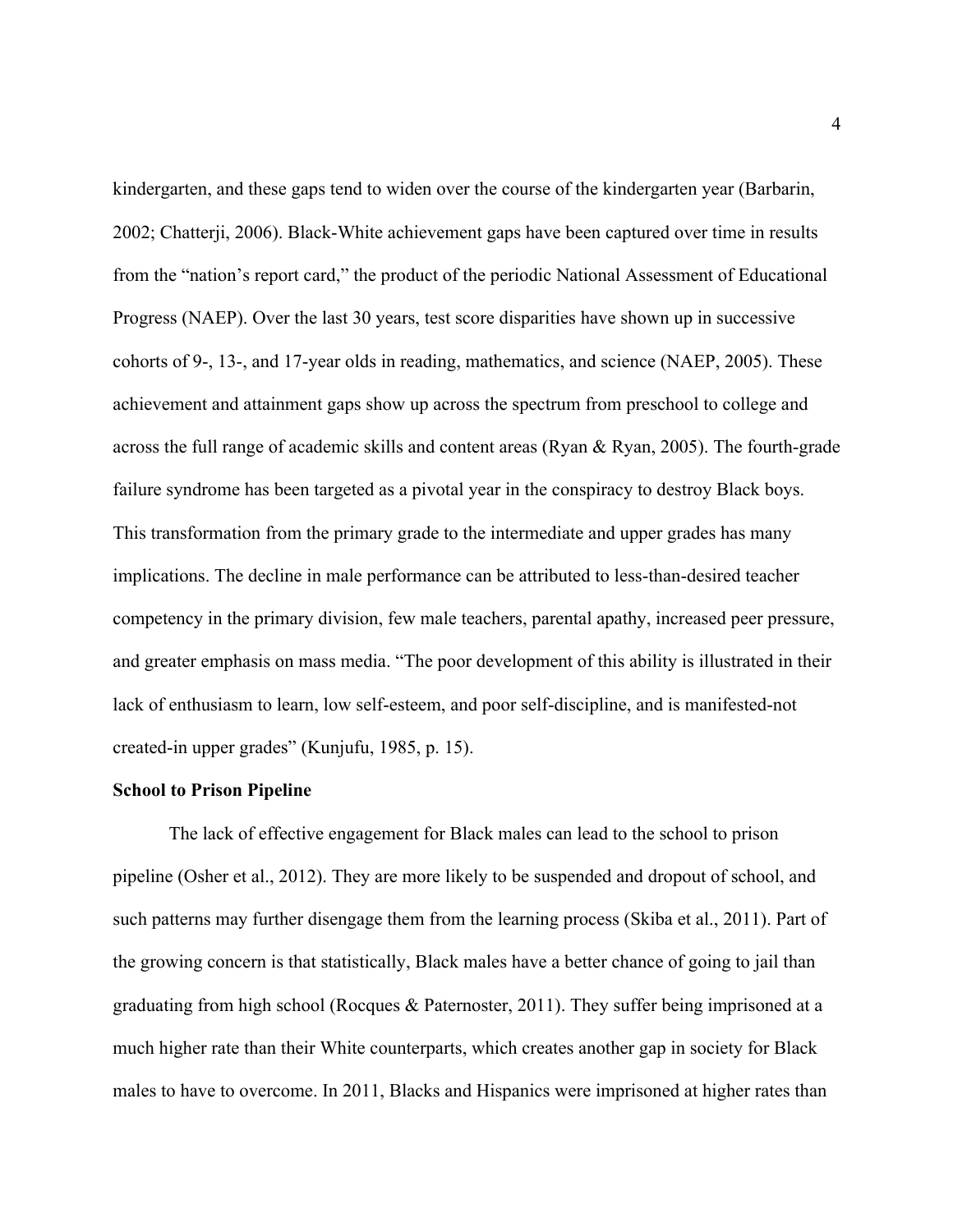Whites in all age groups for both male and female inmates. Among prisoners ages 18 to 19, Black males were imprisoned at more than nine times the rate of White males. Among persons ages 20 to 24, Black males were imprisoned at about seven times that of White males. Among persons ages 60 to 64, the Black male imprisonment rate was five times that of the White male imprisonment rate (U.S. Department of Justice, 2012).

Not being equipped with a great education and being the face of the prison industrial complex, the Black male faces the problem of employment in America. According to the U. S. Department of Labor, Bureau of Statistics (2011), the average unemployment rate for Blacks was 15.8%, compared to 7.9% for Whites, and 11.5% for Hispanics. Historically, Blacks have had persistently higher unemployment rates than the other major racial and ethnic groups. In addition, once unemployed, Blacks are less likely to find jobs and tend to stay unemployed for longer periods of time. Blacks remained unemployed longer than Whites or Hispanics in 2011, with a median duration of unemployment of 27.0 weeks (compared to 19.7 for Whites and 18.5 for Hispanics (U.S. Department of Labor, The African-American Labor Force in the Recovery, 2012).

#### **Black Racial Identity**

Fanon (1967) states, "There is a fact: whites consider themselves superior to black men. There is another fact: Black men want to prove to white men, at all cost, the richness of their thought, the equal value of their intellect" (p. 10).

The concept of the Black self in the United States has been one of dual identity of the Black man, one White and one Black trying to coexist in one body. With an emphasis on consequence, Dubois (1903/1961) called this phenomenon double consciousness. He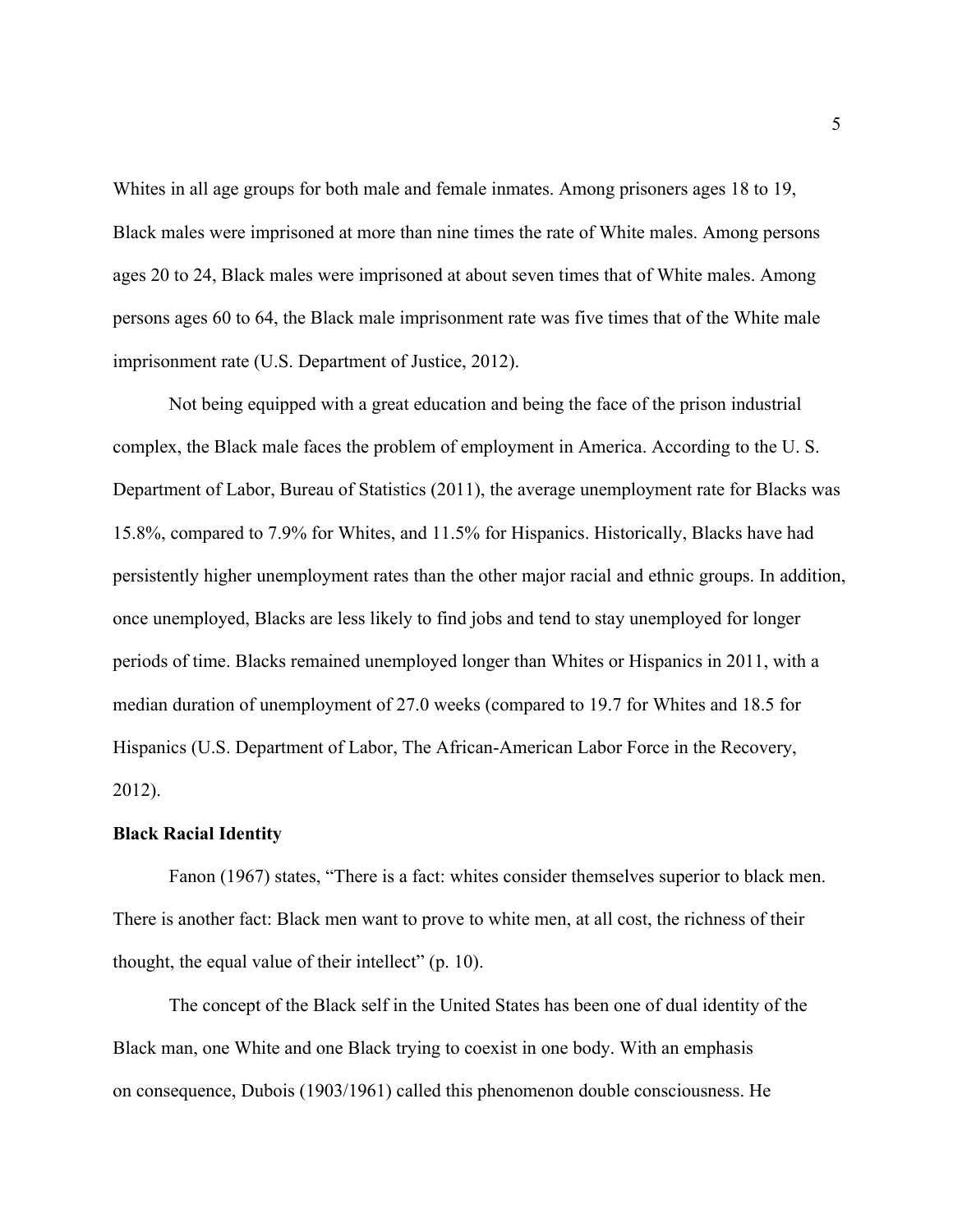described as,

a peculiar sensation, this sense of always looking at one's self through the eyes of others, of measuring one's soul by the tape of a world that looks on in amused contempt and pity. One ever feels his two-ness-an American, a Negro, two souls, two thoughts, two unreconciled strivings, two warring ideals in one dark body, whose dogged strength alone keeps it from being torn asunder. (pp. 16-17)

As people of African descent look towards the future the question still remains of whose eyes shall we look through as well as whose educational system will work best for the future of our children.

Fordham and Ogbu (1986) argued that African American students who minimize their connection to their cultural backgrounds increased their chances of succeeding in academic domains. This phenomenon, described as "the burden of acting White" (p. 199), contends that Black students become raceless to compete in academic domains. Other scholars argue that highachieving African American students may gain strength and affirmation as a result of their racial identity (Phinney, 1990). Dr. William Cross (1971) developed a concept known as "nigrescence," and later revised in 1995 discussing the five stages in which Black identity is shaped and expressed. The first stage, pre-encounter (pre-identity), is characterized by a Black individual having anti-Black attitudes that mimic a White racist's attitude toward Blacks. In the encounter stage, the transitional second stage, an event occurs that makes race more salient to his or her identity. The final result of this stage is that the individual gets steered towards the third stage, immersion-emersion. Immersion-emersion is characterized by intense Black involvement (e.g., the individual joins Black groups, learns about Black history, shops at Black stores) coupled with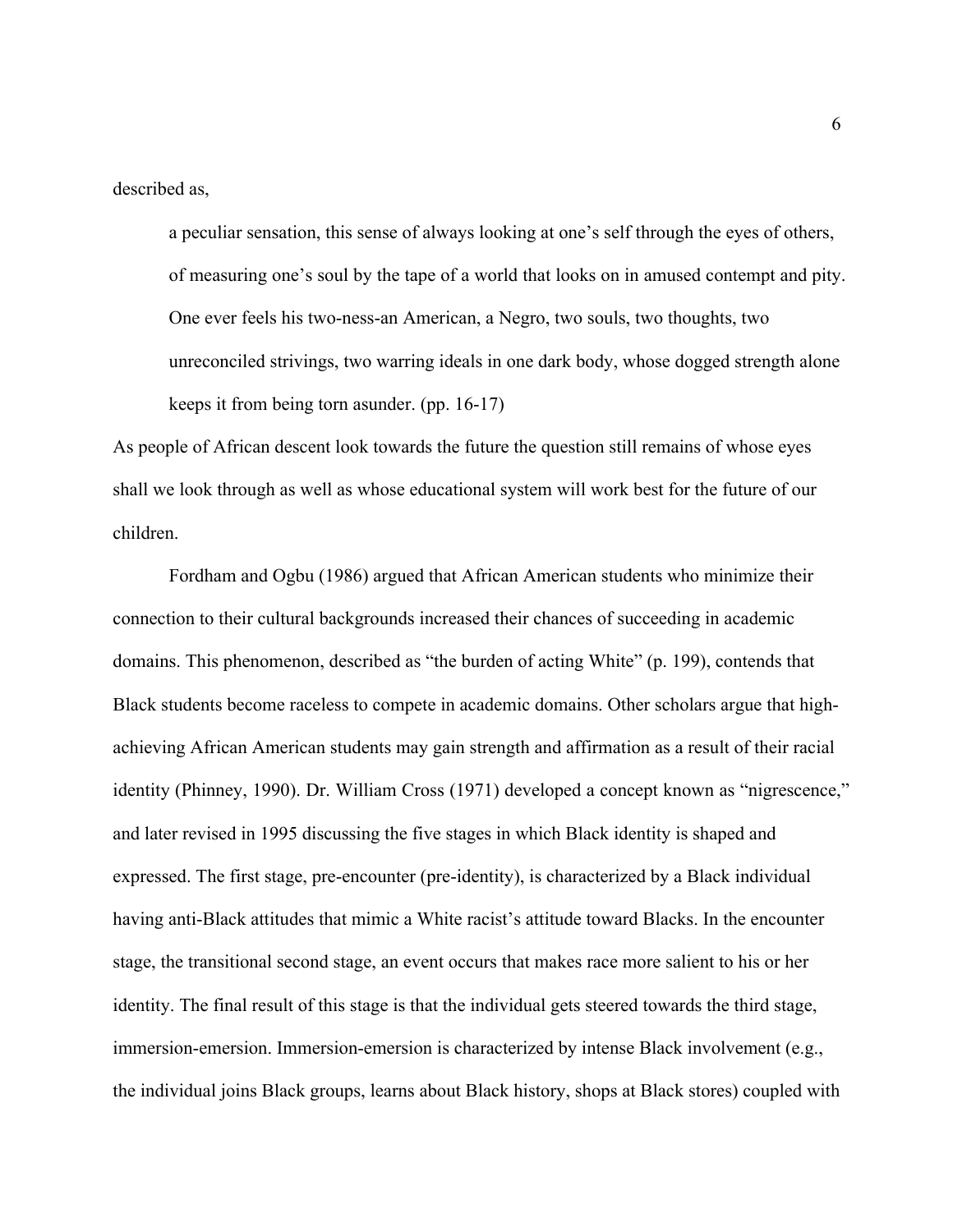anti-White sentiment. Emersion is the transitional aspect of the third stage that facilitates movement to the fourth stage, called internalization. Internalization occurs when the individual forms a healthy Black identity that is not coupled with anti-White sentiment. An individual's identity in this stage would still give high salience to Blackness but would not be consumed with hatred toward Whites. Hatred turns into controlled anger towards oppressive and racist institutions. In the final stage, internalization-commitment, Blacks not only commit themselves to issues concerning Blacks but also engage in activities that help bring justice to other oppressed groups (Cross, 1995).

A common ideology among educators is that children of young ages are not aware of racial difference and just see another child and not the color of that child. During a period of nearly 50 years, researchers have established that young children are aware of racial differences by the age of 3 (Phinney & Rotheram, 1987; Ramsey, 1987) and have internalized attitudes toward African Americans and Whites that are established in the wider society. Studies by E. L. Horowitz (1936) and R. E. Horowitz (1939) indicated that both African-American and White nursery school children are aware of racial differences and show a statistically significant preference for White. The Horowitzes' interpreted their findings to mean that the African-American children in their studies evidenced self-rejection when they showed a White bias in their responses to stimulus objects and pictures (cited in Banks, 1992).

In the series of studies conducted by the Clarks, African-American nursery school children were subjected; the stimuli were brown and white (pinkish) dolls. The Clarks studied racial awareness, preference, and identification (Clark & Clark, 1939a, 1939b, 1940,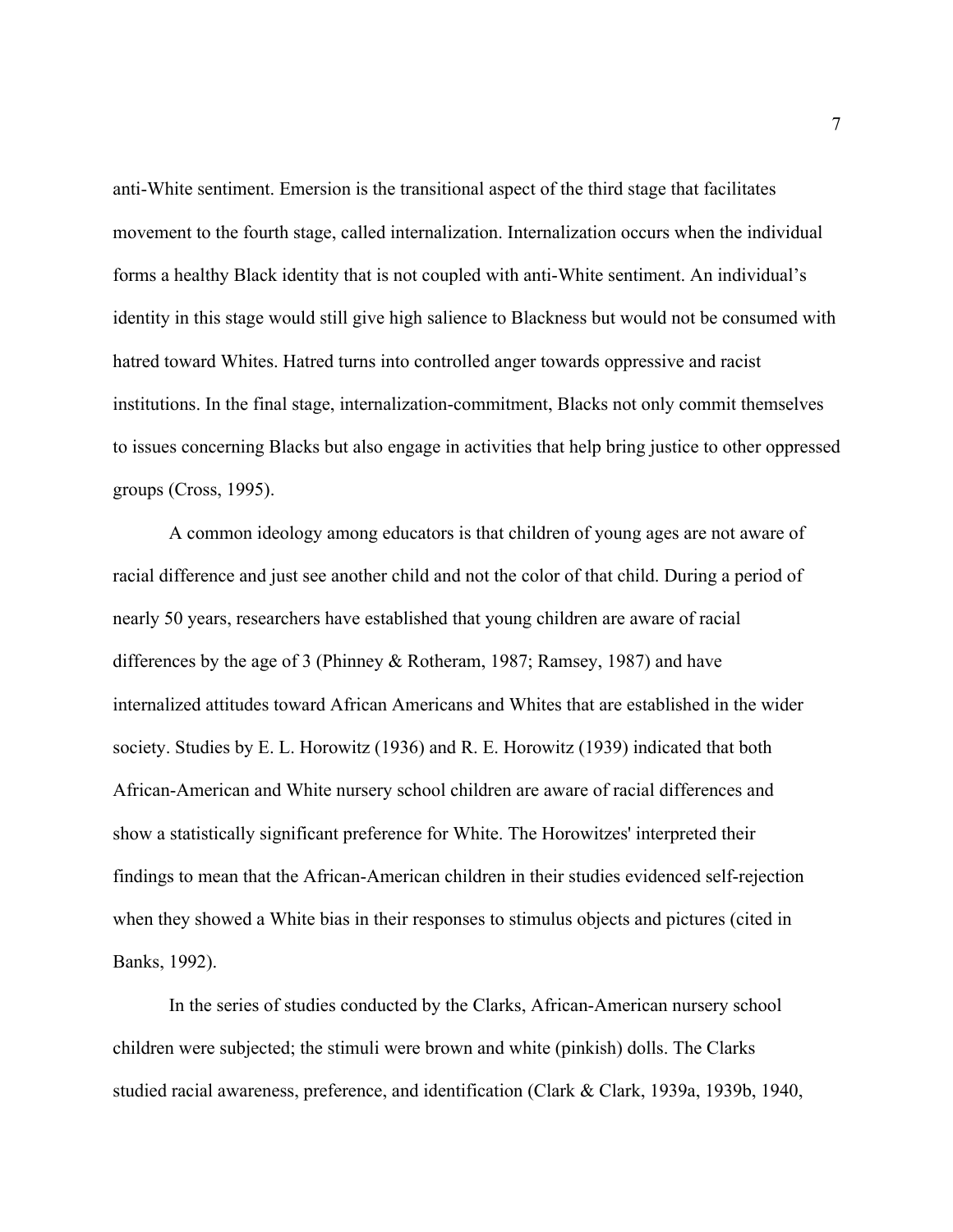1947). They concluded that the children in their studies had accurate knowledge of racial differences, sometimes made incorrect racial-identifications, and often expressed a preference for white (Clark & Clark, 1939a, 1939b, 1940, 1947).

#### **Teacher Workforce**

This past school year (2016-17) was the first time in history that racial and ethnic minority students outnumbered their white counterparts. The U.S. Department of Education has projected that by 2022, non-white students will make up 54.7% of the public-school student population. Despite the fact that more students of color will be filling classrooms at increasing increments every school year, it is reported that almost 80% of their teachers are white and it does not appear that will change any time soon (Green, 2015). Furthermore, as the student population in public schools becomes more diverse, the rank of teacher diversity has not changed. Comparatively less attention is paid to the fact that as the percentage of minority students has increased, the percentage of minority teachers has consistently lagged. From the 1987-88 school year to 2012, students of color have increased by almost 17 percentage points, while the percentage of non-white teachers had only incremental increases, up by 4.9% (Green. 2015). In a journal article "The Long-Run Impact of Same-Race Teachers" it states "Having just one Black teacher in third, fourth or fifth grade reduced low-income Black boys' probability of dropping out of high school by 39 percent, the study found" (Gershenson, Hart, Lindsay, & Papageorge, 2017). The article reports that Black students benefit from greater gains in achievement such as GPA and statewide measurements of grade level growth. How one Black teacher can improve the risk of dropouts, graduate from school on time, providing a role model of what life can be with an education.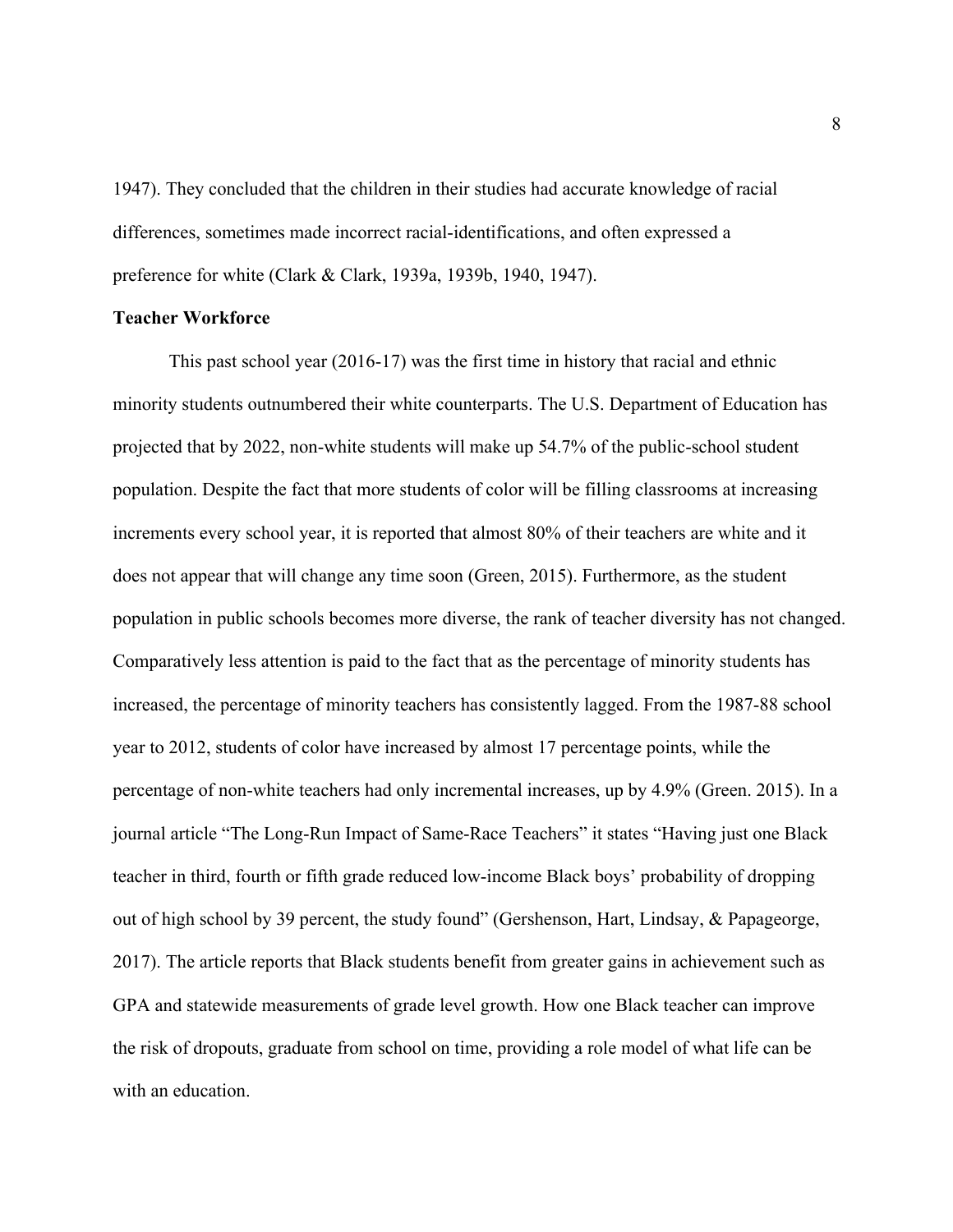Curricular inequalities are exacerbated by Black student' lack of access to qualified teachers, high-quality materials, equipment, and laboratories, among other things. Despite the rhetoric of American equality and the effects of school desegregation and finance reform, the school experiences of African American and other "minority" students in the United States continue to be substantially separate and unequal. Nearly two thirds of minority" students attend intensely segregated schools (90% or more "minority" enrollment) (Orfield, Monfort, & Aaron, 1989, cited in Schofield, 1992, p. 336). Minority and low-income students in urban settings are most likely to find themselves in classrooms staffed by inadequately prepared, inexperienced, and ill-qualified teachers because funding inequities, distributions of local power, labor market conditions, and dysfunctional hiring practices conspire to produce teacher shortages of which they bear the brunt (NCES, 1997).

The United States must examine the educational outcomes for the new diverse majority of American students, whose success is inextricably linked to the well-being of the nation. The enrollment milestone underscores a host of challenges for educators, including more students living in poverty, more who will require English-language instruction, and more whose life experiences will differ from those of their teachers, who remain overwhelmingly white (Maxwell, 2014).

Although a variety of factors contribute to the disparities in academic performance that corresponds to the race and class background of children (e.g., parental support, peer influences, health, nutrition, media), the need to provide teachers with the requisite skills to teach effectively, regardless of race, class, and culture, is now widely recognized as essential. The notion of "cultural relevance" moves beyond language to include other aspects of the student and school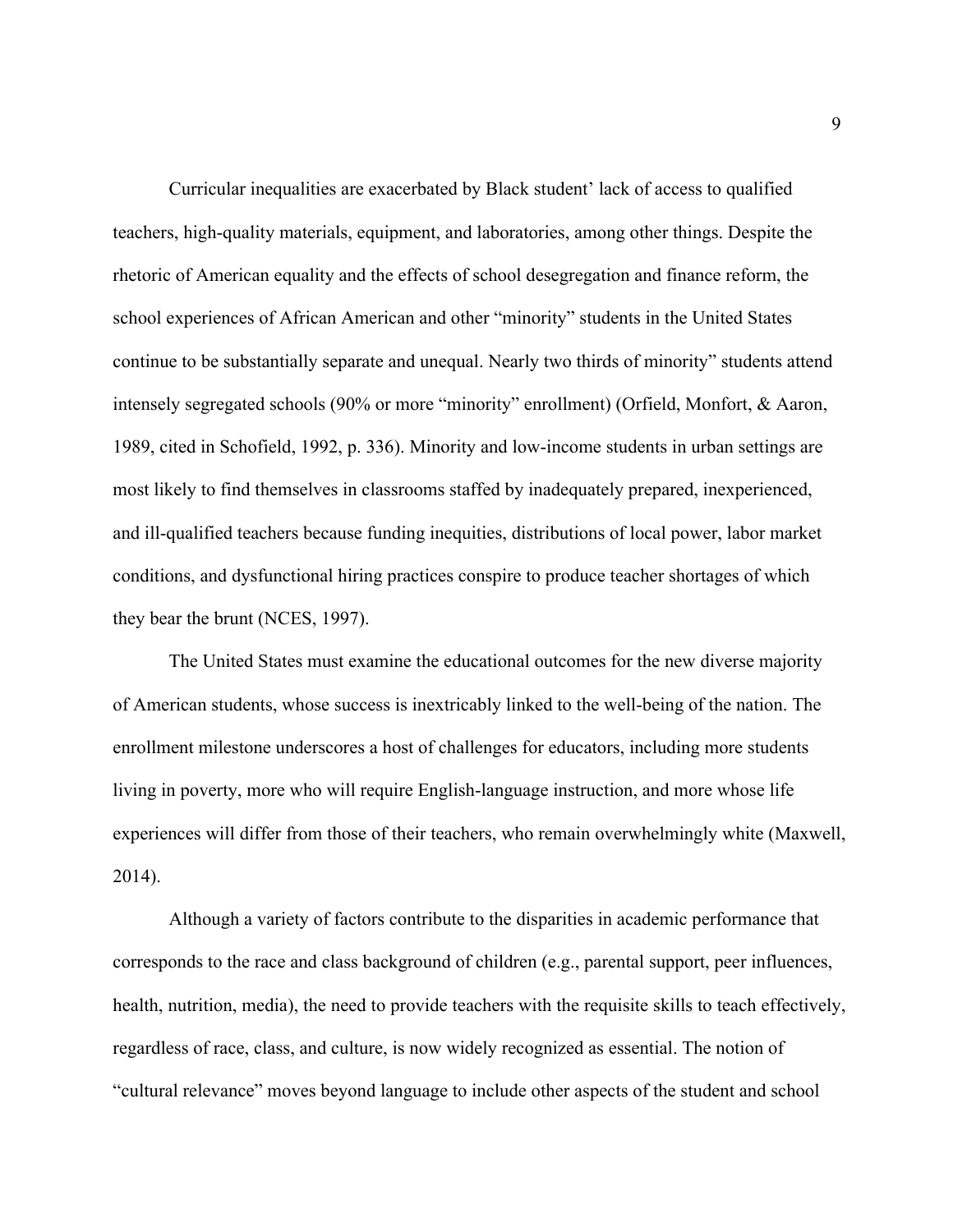culture. Thus, culturally relevant teaching uses student culture in order to maintain it and to transcend the negative effects of the dominant culture. The negative effects are brought about, for example, by not seeing one's history, culture, or background represented in the textbook or curriculum or by seeing that history, culture, or background distorted. The primary aim of culturally relevant teaching is to assist in the development of a "relevant black personality" that allows African American students to choose academic excellence yet still identify with African and African American culture (Landson-Billings, 2009, p. 19-20). Clear and consistent evidence has emerged over the years that when teachers lack such skills, students are less likely to achieve and classrooms are more likely to be disruptive and disorderly (Irvine, 2003; Lipman, 1995; Sleeter, 2000). The reason for these problems is also clear–students learn through relationships. When educators experience difficulty establishing respectful, caring, and mutually beneficial relationships with students they teach, it is often difficult to create an atmosphere that is supportive of teaching and learning (Bryk & Schneider, 2003). As Dr. Thomas Dee ( 2005) explains there is a correlation between the race and gender of the teacher on achievement of the student.

> In brief the results of the test scores evaluations indicate the exposure to an own race teacher did generate some substance of gain in student achievement for both Black and White students. More specifically these results suggest that a year with an own race teacher increased math and reading scores by 3-4 percentile points. Notably the estimated achievement gains associated with an own race teacher exist for nearly all groups of students defined by race, gender and several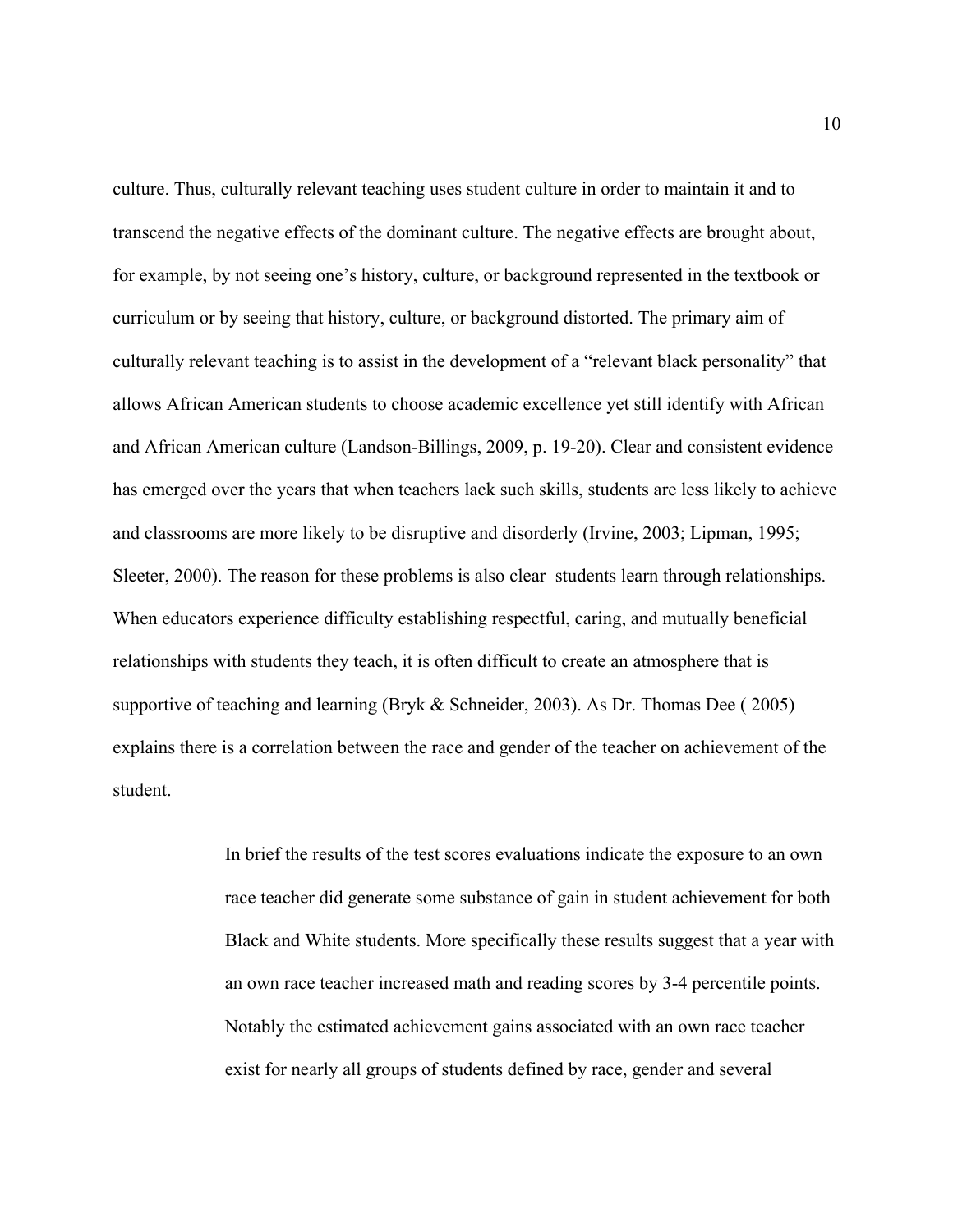observed student, teacher and community characteristics. Overall, the results of this study provide evidence that ongoing efforts to recruit minority teachers are likely to be successful in generating improved outcomes for minority students. The prior literature offers at least two general explanations why the racial pairing of students and teacher might exert an important influence on student achievement. These explanations are not mutually exclusive. One class of explanations involves what could be called passive teacher effect. These effects are triggered by the racial presence and not by explicit teacher behaviors. For example: one frequently cited reason for the relevance of a teacher's race is that by its mere presence the teacher's racial identity generates a sort of role model effect that engages student effort, confidence and enthusiasm.

He further stated:

For example, it is possible for an underprivileged Black student in the presence of a Black teacher who encourages them to update their prior beliefs about the educational possibility. Similarly, students may feel more comfortable and focused in the presence of an own race regardless of the teacher's behavior. An alternative class of explanation for the educational benefits of own race teachers, points to active teachers' effects. Race specific patterns of behavior among teachers including allocating class time and interacting with students and designing class materials, may indicate that teachers are more oriented toward students that share racial or ethnic background. For example: prior studies have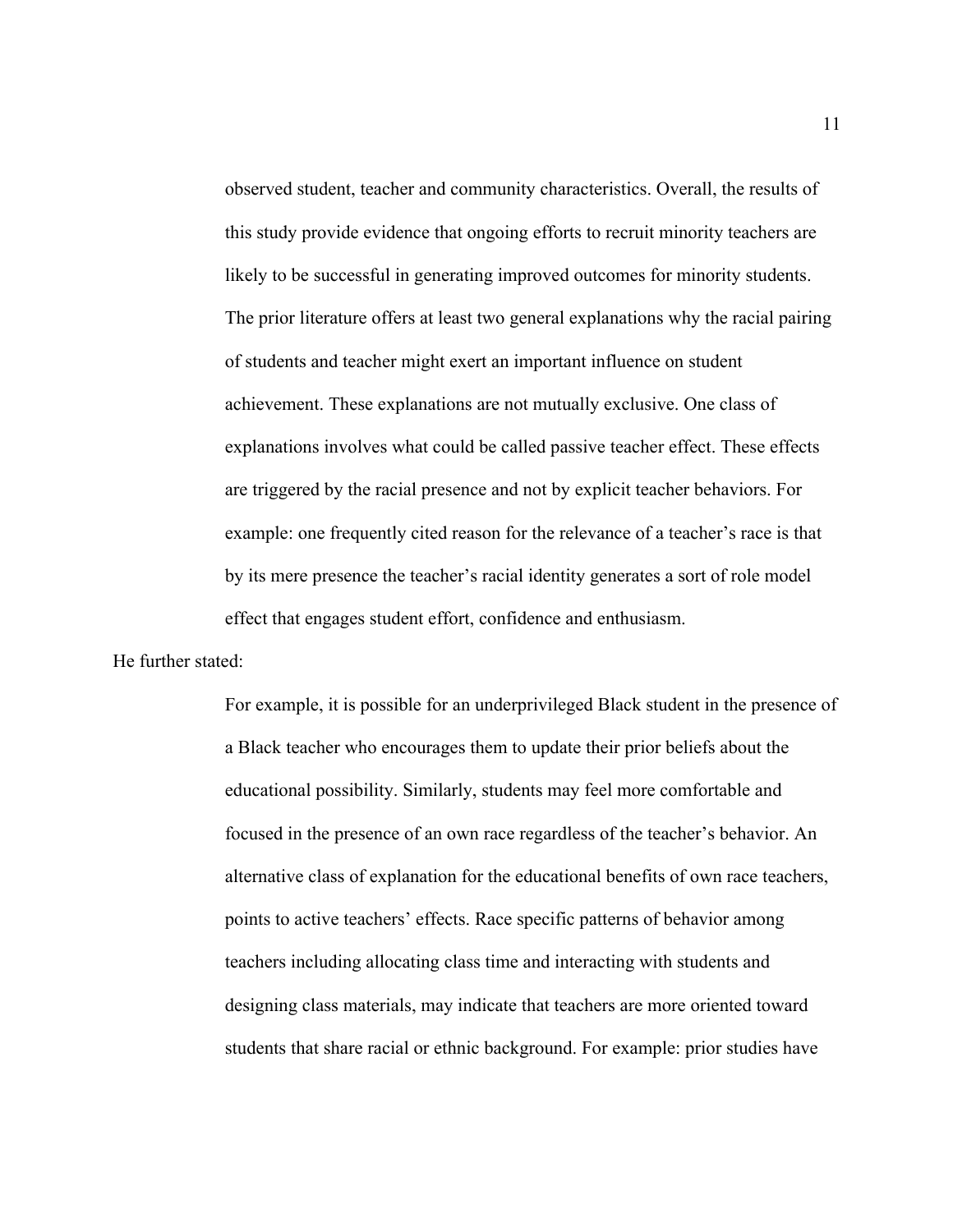indicated that black students with White teachers receive less attention, are praised less, and scolded more than White counterparts.

#### **Children in Poverty**

Despite six years of economic recovery, children remain the poorest group in America. Children are poor if they live in a family of four with an annual income below \$24,418-\$2,035 a month, \$470 a week, \$67 a day. New Census Bureau data reveal that nearly one-third of the 46.7 million poor people in the United States in 2014 were children. Of the more than 15.5 million poor children, 70% were children of color who already constitute the majority of our nation's youngest children and will be the majority of all our children by 2020. They continue to be disproportionately poor: 37% of Black children and 32% of Hispanic children are poor compared to 12% for White, non-Hispanic children. Every year the United States let millions of children remain poor, costs over \$500 billion as a result of lost productivity and extra health and crime costs stemming from child poverty (Edelman, 2015).

#### **Institutional Racism**

Because of institutional racism, the majority of Black and Brown people have been deprived of adequate health care, decent jobs, and quality education (Bonilla-Silva, 2010; Mills, 1997). Stokely Carmichael also known later in life as Kwame Ture in the '60s conceived the term institutional racism. As used then and now, it refers to the collective tendency of a business or other institution to deal unequally with a group of people because of the color of their skin (The man who coined …, 1999, p. 39). Bonilla-Silva (2005) attributes this persistence in income inequality between Whites and People of Color to what he called "a new racism". Bonilla-Silva states, "Today a new racism has emerged that is more sophisticated and subtle than Jim Crow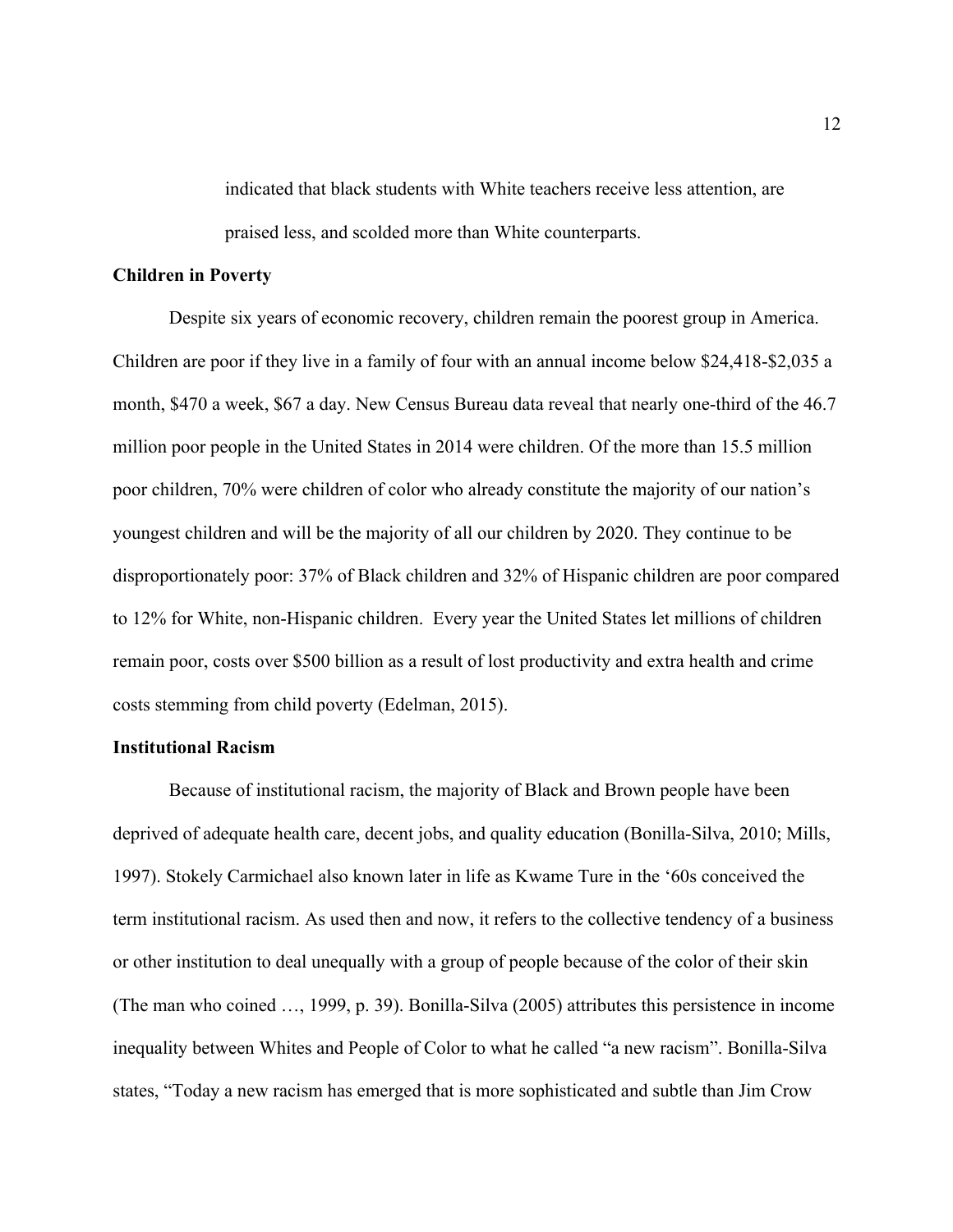and yet is as effective as the old in maintaining the (contemporary) racial status quo" (Bonilla-Silva, 2005, cited in Leonardo, 2005, p. 18). With regard to African Americans particularly, studies show their unemployment rate has persisted steadily over the last 50 years or so (Austin, 2012; Fairlie & Sundstrom, 1999).

It is not surprising, therefore, due to institutional racism, that People of Color, particularly African American, Native Americans, and Latinos, are still at the bottom of the well (Bell, 1992). For example, segregation, including school segregation, is a recurrent racial and socioeconomic phenomenon that Black and Brown people are facing, and therefore needs to be brought to the forefront of debate revolved around racial justice (Orelus, 2012). Institutional racism has not only affected Black and Brown people economically and politically, it has also played a role in their misrepresentation in the media and in the school curriculum (Orelus, 2012).

There is abundant empirical evidence that Black students in the United States, regardless of their socioeconomic circumstances, continue to experience profoundly unequal "opportunities to learn" (Darling-Hammond, 2000). Scholars in the history of education, such as James Anderson (1989), Michael Fultz (1995), and David Tyack (2004), have documented the legacy of educational inequities in the United States. Those inequities initially were formed around race, class, and gender. Gradually, some of the inequities began to recede, but clearly, they persist in the realm of race. In the case of African Americans, education was initially forbidden during the period of enslavement. After emancipation we saw the development of freedmen's schools whose purpose was the maintenance of servant class. During the long period of legal apartheid, African Americans attended schools where they received cast-off textbooks and materials from White schools. In the south, the need for farm labor meant that the typical school year for rural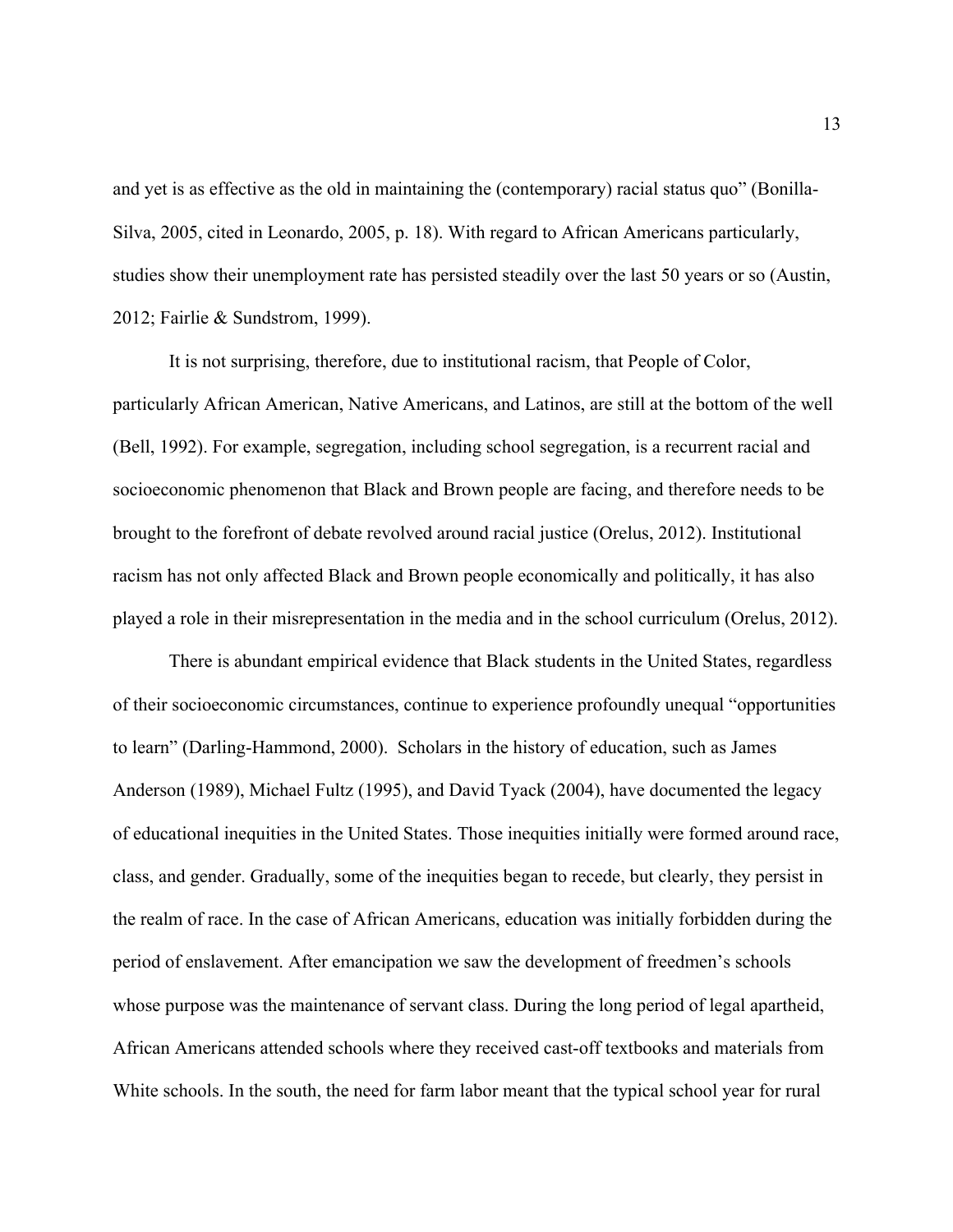Black students was 4 months long. Indeed, Black students in the South did not experience universal secondary schooling until 1968 (Anderson, 2002). The inequities that face African American people have been created politically and have been sustained within the same learning institutions that children attend daily. Analyses attributing educational inequities to political and economic factors tend to be made by educational scholars with leftist political orientation (Apple, 1982; Bowles & Gintis, 1976; McLaren, 1989).

As is often true in social research, the numbers present a startling picture of reality. The economics of the education debt are sobering. The funding disparities that currently exist between schools serving White students and those serving students of color are not recent phenomena. Separate schooling always allows for differential funding. In present-day dollars, the funding disparities between urban schools and their suburban counterparts present a telling story about the value we place on the education of different groups of students ( Ladson-Billings, 2006, p. 5). Dr. Ladson-Billings continues to speak about the sociopolitical debt that has excluded people of color from the civic process all together.

As a result of the sociopolitical component of the education debt, families of color have regularly been excluded from the decision-making mechanisms that should ensure that their children receive quality education ( Ladson-Billings, 2006, p. 6 ).

Hooks (1990) spoke about the dangers of White interpretations of the Black experience and the mainstream's suspicion of the Black experience as told by Black people. Far too often everyone other than Black males have offered commentary, analysis, and narrative of their experience. The African proverb that describes this phenomenon is, "Do not let the lion tell the giraffe's story". Black males' accounts of their own school experiences have registered only a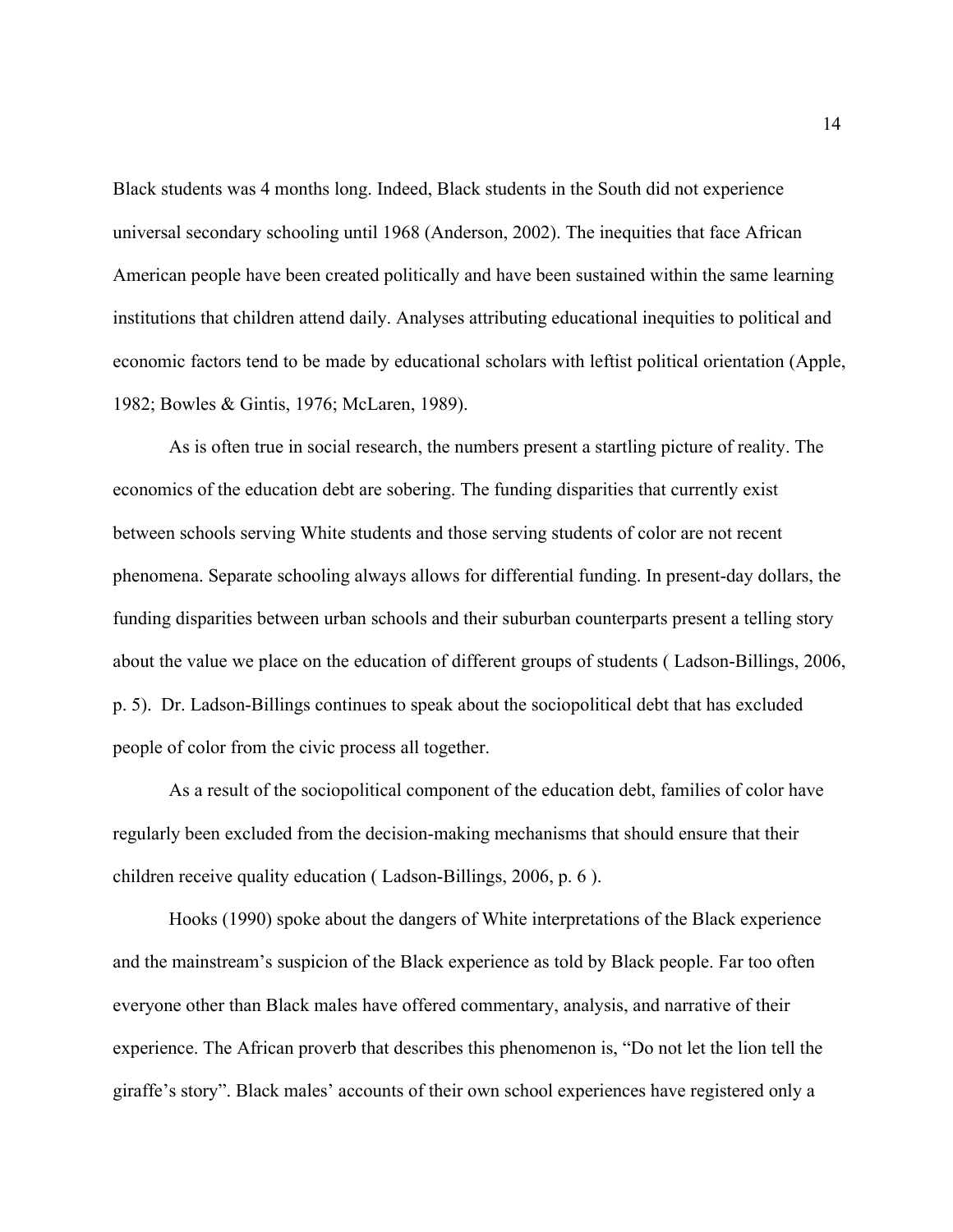minor blip on the radar of social science research because it is assumed that they are unable or unwilling to tell it (Hooks, 1990).

From the perspective of critical race theory (CRT) theorists, the plight of Black males in schools is an expression of racism that is endemic to North America society (Bell, 1992; Crenshaw, Gotanda, Peller, & Thomas, 1995; Delgado, 1995; Howard, 2008; Ladson-Billings & Tate, 1995). CRT theories argue that because racism is such an integral part of the society in the United States, it is embedded in practices, norms, ideologies, and values that have become symptomatic of the more explicit and formal manifestations of racialized power (Crenshaw et al., 1995). Duncan (2002) contended that the discourse about and on Black males are embedded in practices and values that normalize racism in the United States and create "conditions that marginalize adolescent black males, placing them beyond love in school and in the broader society" (Duncan, 2002, p. 131), It has been that suggested race plays a role in the educational experience of African American students in ways that many educators may not realize. He contends that racial stigma is an unrecognized component of underachievement among students of color (Steele, 1992).

Critical theorists do not place blame on the student for school failure or underachievement. Instead, student underachievement and/or failure are attributed to social structure and processes. Critical theorists note that "the economic system is unequal and unfair (in power, wealth, opportunity, and so on). School mirrors that system, are subordinate to it, determined by it, and therefore function to reproduce it" (Gibson, 1986, p. 47). According to critical theorists, the primary function of schools is to maintain status quo. Gibson contends that schools are means of reproducing "the power and ideology of the state by providing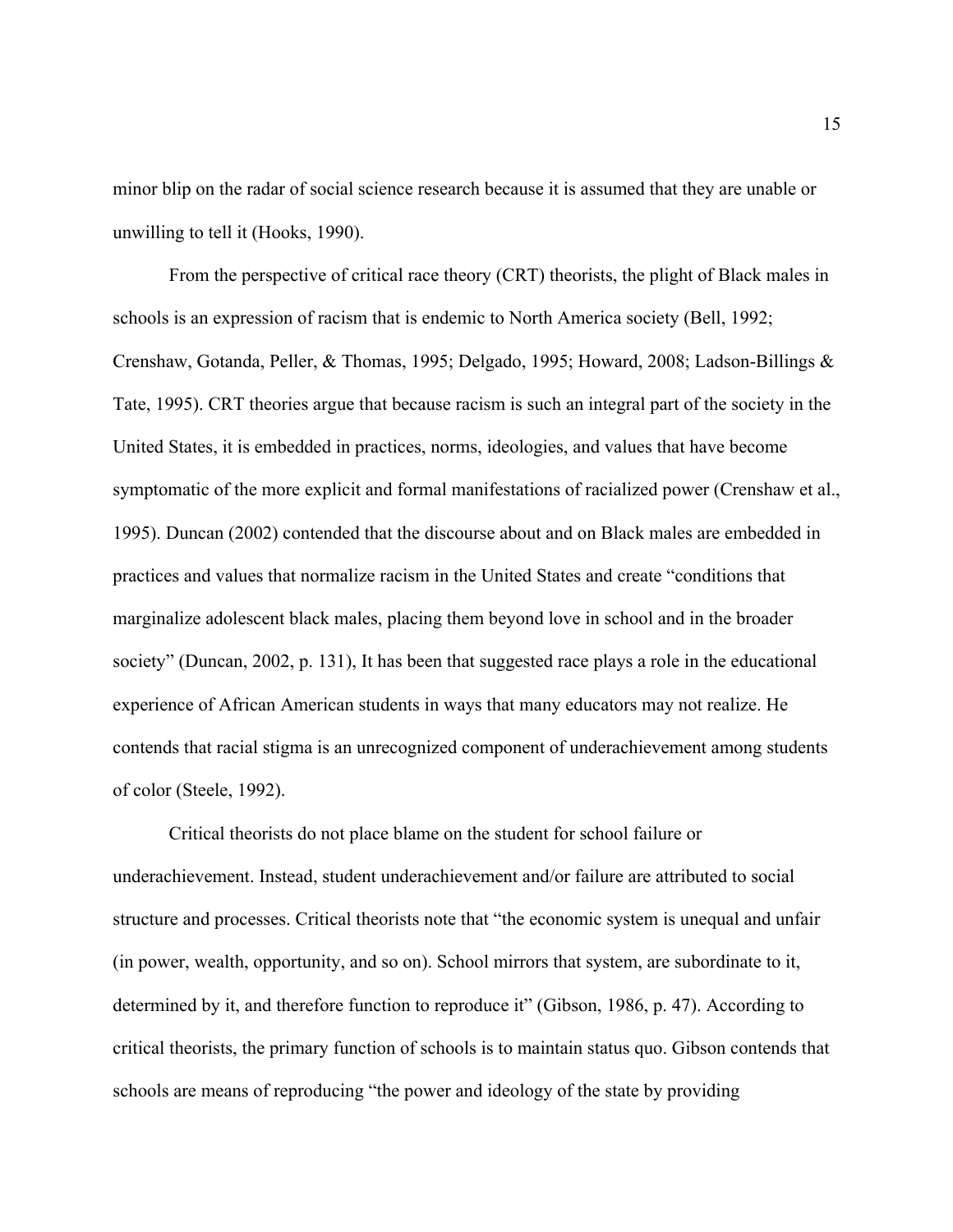appropriately socialized workers into economic and political structures" (1986, p. 49). Paulo Freire argues that "education is concerned with the transmission of knowledge, but education is controlled by the ruling class, and to protect their interest…the ruling class ensures that the knowledge transmitted serves those ends…" (1973, p. 10).

#### **Stereotype Threat**

Negative images that are shown of Black and Brown men in the media, film and even in music creates a vision in the mind of people that have no contact nor interaction with them, the entire group behaves in those ways. Consequently, a great number of people believe that Black and Brown people, particularly Black and Brown men, are aggressive, rapist, stupid, or just savage (Macedo & Steinberg, 2007). There are also People of Color who have internalized these stereotypes and negative images about Black and Brown men (Orelus, 2012). These images and stereotypes have become the consciousness of the nation due to mass media and its portrayals of Black and Brown men. Whites fear People of Color because they have been misrepresented through the mainstream media (Hall, 1997). Similarly, the U.S. legal and political institutions have allowed Whites to separate themselves from Black and Brown people. This has been done through school segregation and housing discrimination, preventing Black and Brown people from attending the same schools and living in the same neighborhood as some Whites (Kozol, 2006; Tatum, 2007).

Ladson-Billings (2011) discusses "the love-hate relationship with Black males" (p. 8). She asserts,

We see African American males as problems that our society must find ways to eradicate. We regularly determine them to be the root of most problems in schools and society. We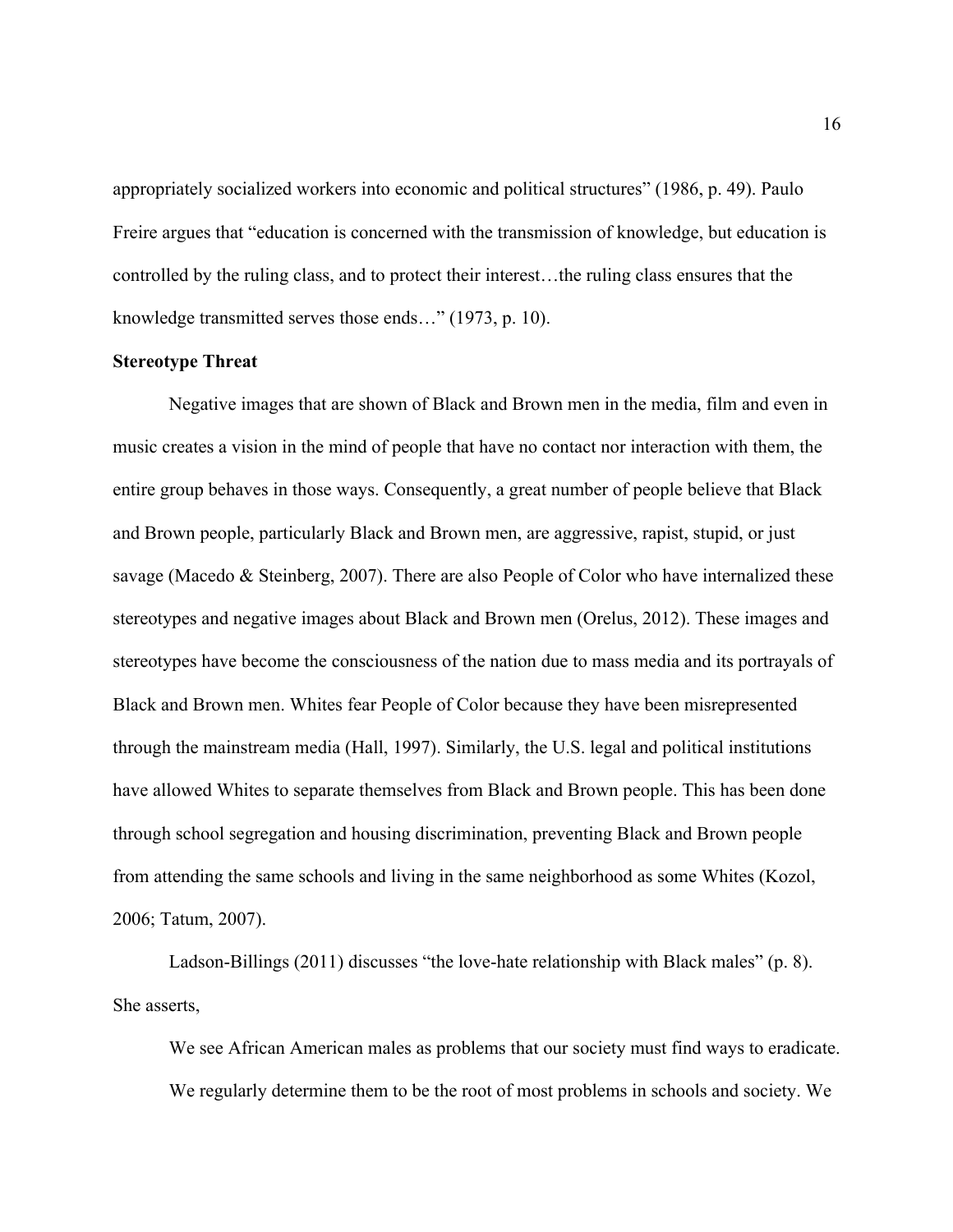seem to hate their dress, their language and their effects. We hate that they challenge authority and command so much social power. While the society apparently loves them in narrow niches and specific slots-music, basketball, football, track–we seem less comfortable with them than in places like the nations Honor Society, the debate team, or the computer club. (p. 9)

The most contemporary thought for the academic problems of African Americans is stereotype threat. Some scholars defined stereotype threat as the "threat of being viewed through the lens of a negative stereotype, or the fear of doing something that would inadvertently confirm that stereotype," (Steele, 1999, p. 46) negatively influences the academic performance of African Americans.

#### **Rationale of the Study**

Too many African American male students still continue to face school failure, low graduation rates, high levels of drop-out rates, over representation in special education, and low college enrollment and graduation from colleges and universities. This lack of attention has led to culturally insensitive and decontextualized curricula, policies, and reforms that do little to improve the education of large numbers of African Americans (Alridge, 1999). Furthermore, scholars and advocates of African-centered schools suggested that school experiences for children should be congruent with their level of expression, activity, and learning styles (Azibo, 1996; Fukiau & Lukondo, 2000; Hilliard, 1992; Some`, 1999). African-centered pedagogy and curriculum are designed to teach children in a manner that takes their history, culture, identity, and politics into account for the ultimate purpose of solving their problems (Asante, 1988; 1991; 1992; Giddings, 2001; Hilliard, 1998; Hoskins, 1991; Wilson, 1998).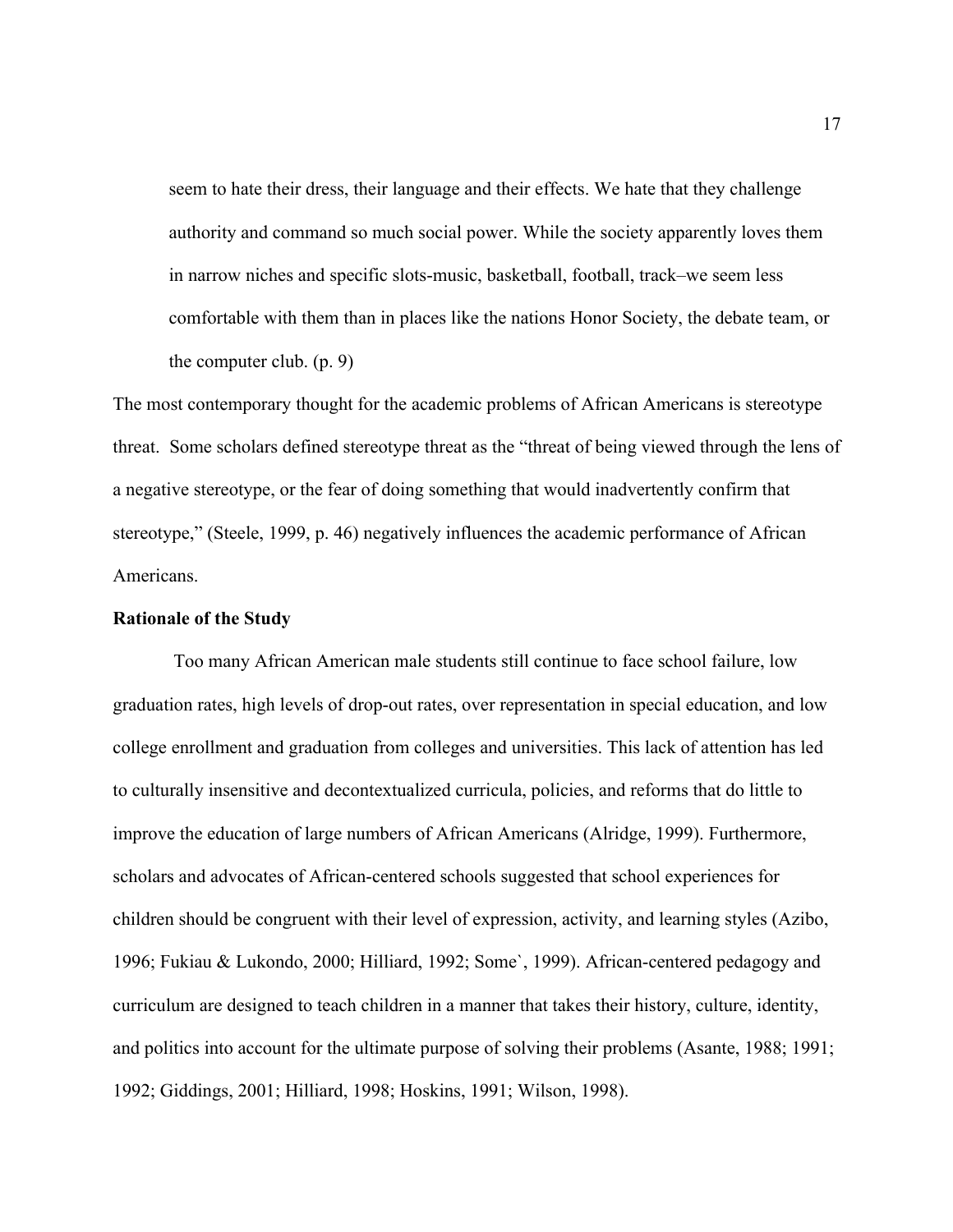African-centered pedagogy is a problem-solving pedagogy. Its proponents claim that children who internalize its philosophy undergo a transformation leading to enlightenment concerning their authentic self, empowerment concerning the options laid out before them, and self-determination concerning the choices they make (Merry & New, 2008).

Black males can possibly view the world around them and gain knowledge and understanding of the importance of education because of the knowledge of self they have received through this educational experience. In the current educational system, Black male students have had multiple negative encounters, which have created an environment of alienation, isolation, avoidance and negative judgment of abilities. This study has examined how teaching from an African-centered pedagogy can foster a strong racial identity among Black males. Lastly, the research has examined what it means to be Black and also measure Black males' connections to their own cultural group.

#### **Research Questions**

- 1. Does teaching from an African-Centered Pedagogy positively influence academic growth among Black males that are in middle school?
- 2. Does African-Centered Pedagogy provide a positive racial identity among Black Males?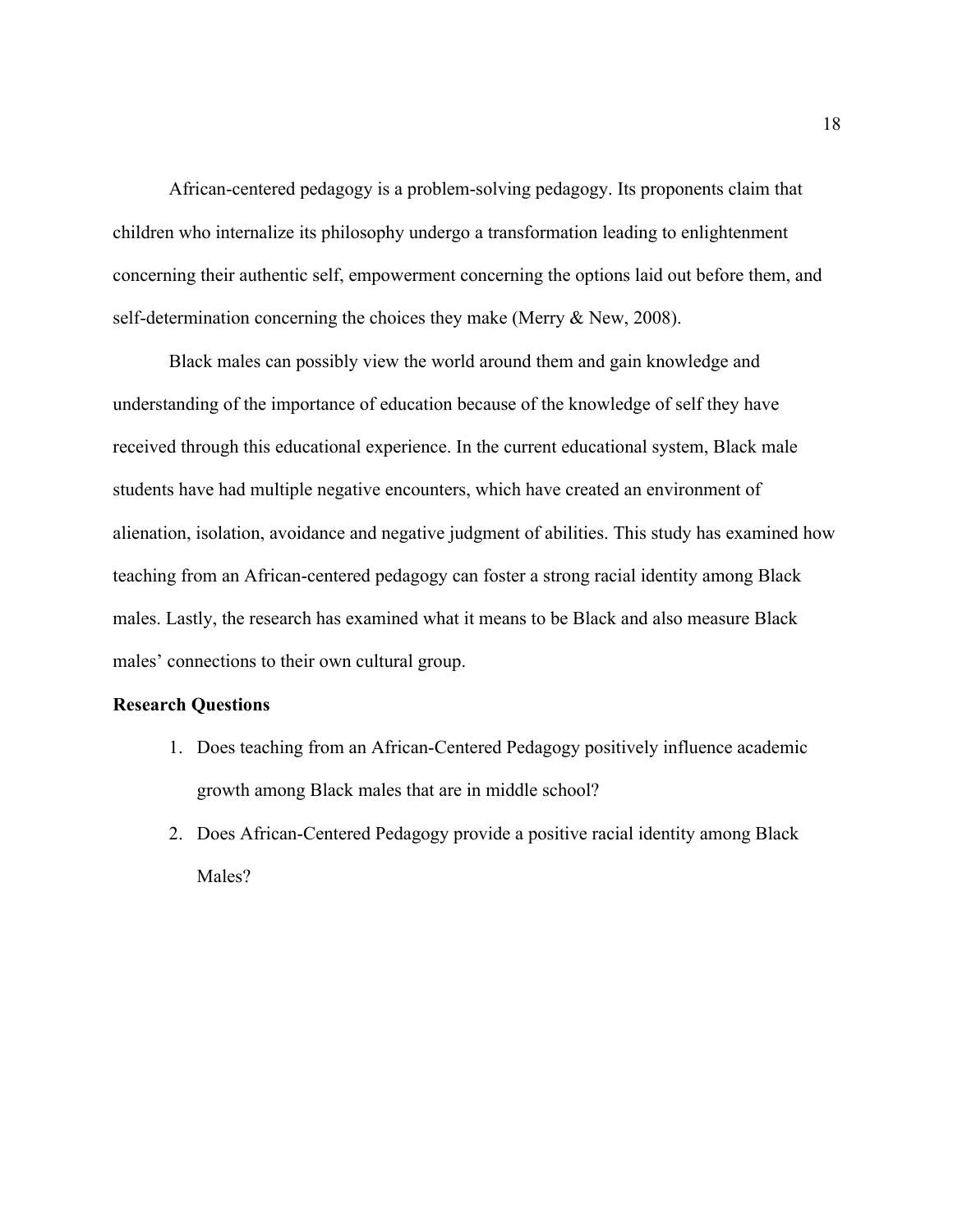#### **Definition of Key Terms**

**African-centered pedagogy.** "Afrocentric, Afrocentric, or African Centered" are interchangeable terms representing the concept which categorizing a quality of thought and practice which is rooted in the cultural image and interest of people of African ancestry and which represents and reflects the life experiences, history and traditions of people of African ancestry as the center of analysis (Nobles, 1980).

**African American/Black.** Names applied to ethnic groups with ancestry from any native populations of Africa (Merriam-Webster.com, 2016). These terms used interchangeably.

**Achievement gaps.** Refers to the observed, persistent disparity of educational measures between the performance of groups of students, especially groups defined by socioeconomic status (SES), race/ethnicity and gender (Merriam-Webster.com, 2016).

**National Assessment of Educational Progress (NAEP).** The National Assessment of Educational Progress (NAEP) is the largest nationally representative and continuing assessment of what America's students know and can do in various subject areas. Paper-and-pencil assessments are conducted periodically in mathematics, reading, science, writing, the arts, civics, economics, geography, U.S. history, and in Technology and Engineering Literacy (National Assessment of Educational Progress, 2015).

**Black identity.** Black identity development is recognized as the construction of one's sense of Blackness. This occurs over several stages, most notably illustrated in Dr. William Cross' model of Nigrescence, first published in 1971 (Cross, 1971).

**Critical Race Theory (CRT).** CRT recognizes that racism is engrained in the fabric and system of the American society. The individual racist need not exist to note that institutional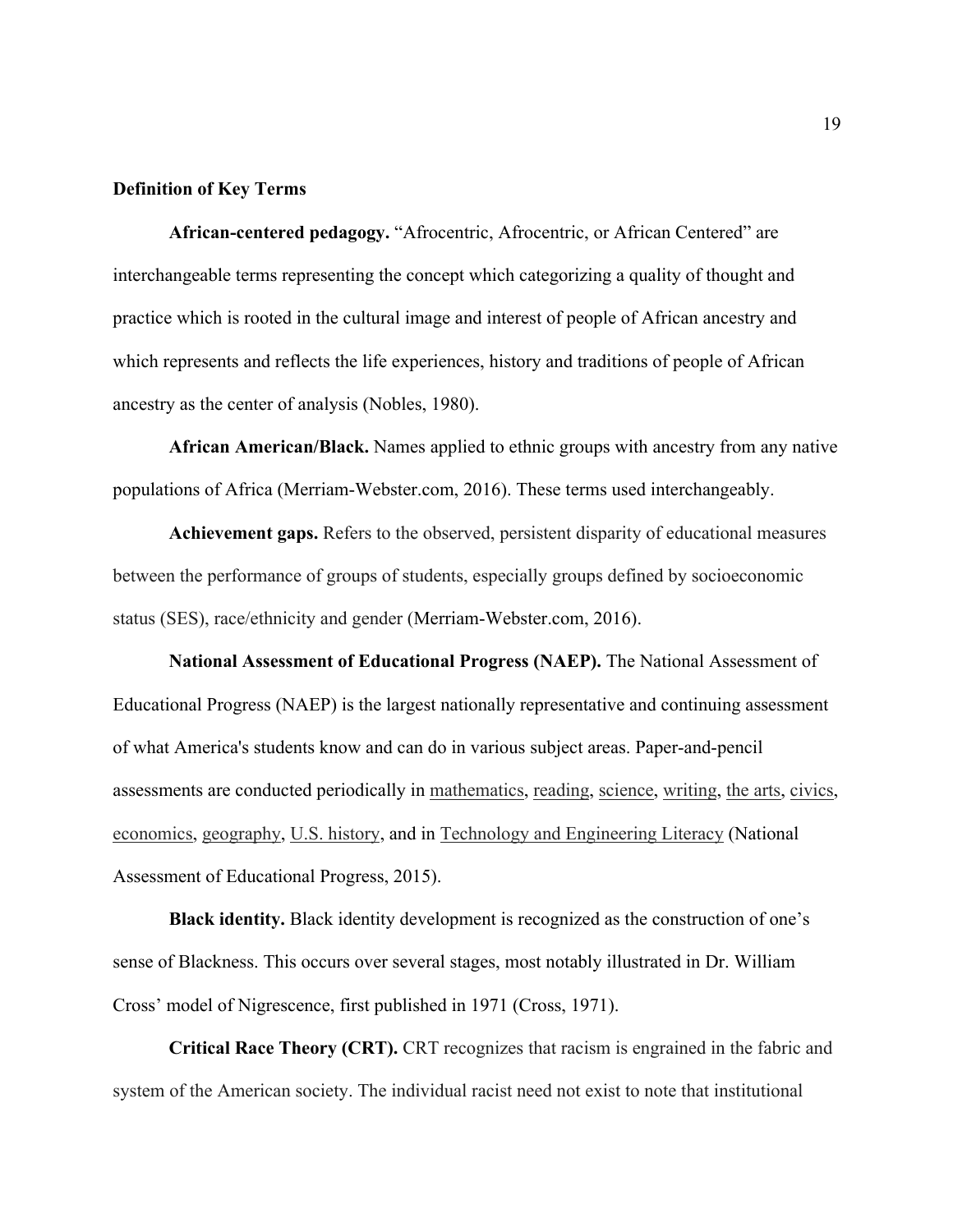racism is pervasive in the dominant culture. This is the analytical lens that CRT uses in examining existing power structures. CRT identifies that these power structures are based on white privilege and white supremacy, which perpetuates the marginalization of people of color (Bell, 1980).

**Students of color.** Term mostly used in the United States to describe students who are not white (Merriam-Webster.com, 2016).

**The Multidimensional Model of Racial Identity (MMRI).** The MMRI focuses on African Americas' beliefs regarding the significance of race in (a) how they define themselves and (b) the qualitative meaning that they ascribe to membership in that racial group (Shelton  $\&$ Sellers, 1996).

**Graduation rate.** Is the percentage of a school's first-time, first-year undergraduate students who complete their program within 150% of the published time for the program (U.S. Department of Education, 2015).

**Endangered.** Seriously at risk of extinction (Merriam-Webster.com, 2016).

**Illiteracy.** Not knowing how to read or write, having or showing a lack of knowledge about a particular subject, not grammatically correct (Merriam-Webster.com, 2016).

**Unemployment.** Is defined by the Bureau of Labor Statistics (BLS) as people who do not have a job, have actively looked for work in the past four weeks, and are currently available for work (U.S. Department of Labor, Bureau of Labor Statistics, 2015).

**School-to prison pipeline.** Refers to the policies and practices that push our nation's schoolchildren, especially our most at-risk children, out of classrooms and into the juvenile and criminal justice systems (American Civil Liberties Union, 2008).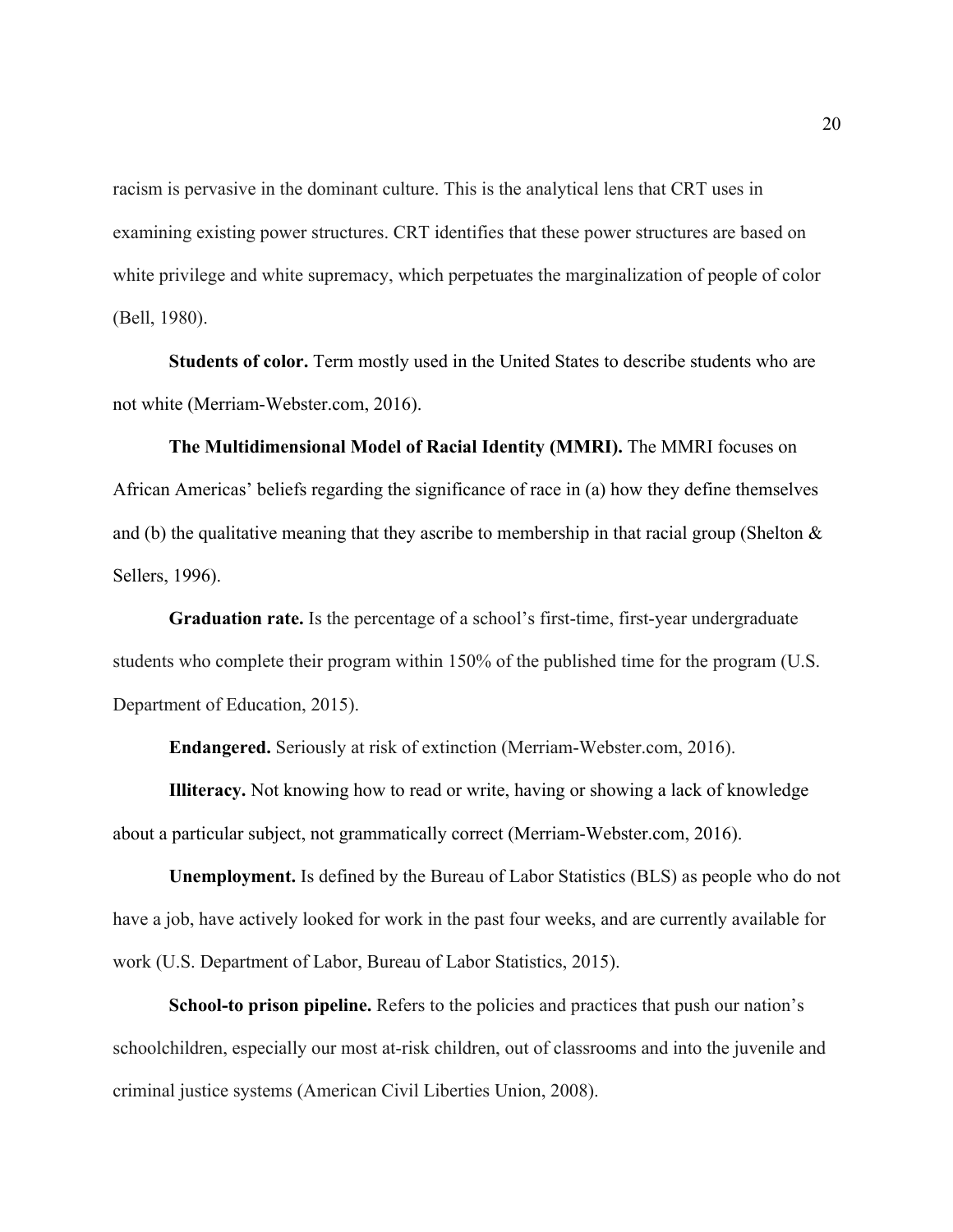**Nigrescence.** The process of becoming Black or dark (Cross, 1971).

**Institutional racism.** (Also known as **institutionalized racism**) is a form of racism that is a part of society. Whether implicitly or explicitly expressed, institutional racism occurs when any certain group is targeted and discriminated against based upon race (Merriam-Webster.com, 2016).

**Stereotypes threats.** Describes the experience of "being at risk of confirming, as selfcharacteristic, a negative stereotype of one's group" (Steele & Aronson, 1995, p. 780). This social-psychological phenomenon has been shown to significantly decrease the performance of persons who belong to negatively stereotyped groups (Steele & Aronson, 1995).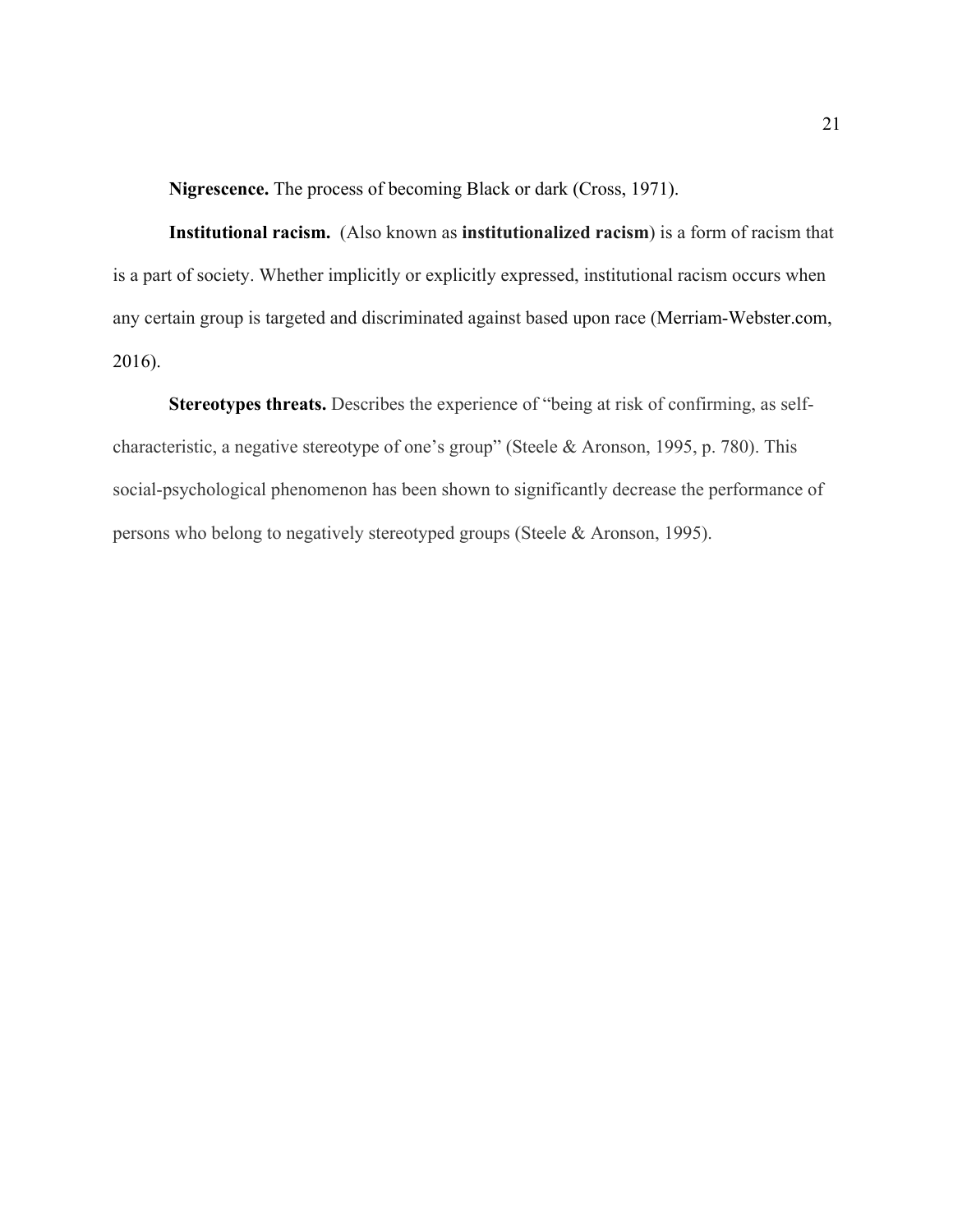#### **CHAPTER II**

#### **Review of the Literature**

This chapter has provided and reviewed the literature pertinent to the research questions:

- 1. Does teaching from an African-Centered Pedagogy positively influence academic growth among Black males that are in middle school?
- 2. Does African-Centered Pedagogy provide a positive racial identity among Black males?

Although most African Americans (Blacks) are aware and support education, many are still suffering from poor academics and under achievement. Many African American students face school failure, high levels of drop-out rates, over representation in special education, and low college enrollment. This lack of attention has led to culturally insensitive and decontextualized curricula, policies, and reforms that do little to improve the education of large numbers of African Americans (Alridge, 1999). Decontextualized educational policies and curricula often limit the educational knowledge base from which African Americans can draw culturally relevant and emancipatory knowledge (Gordan, 1990, 1993; Kincheloe, 1993).

My interest is around the development of Black males in educational achievement, specifically how cultural identification plays into the academic achievement of Black males. Understanding one's culture is of interest to me because I want to discover if understanding culture and history will help Black males do better academically and socially.

#### **Black Male Identity**

Cross (1991) relates the transition of Black identity through a five-stage theory of acquisition of Black identification. The process of becoming Black involves moving throughout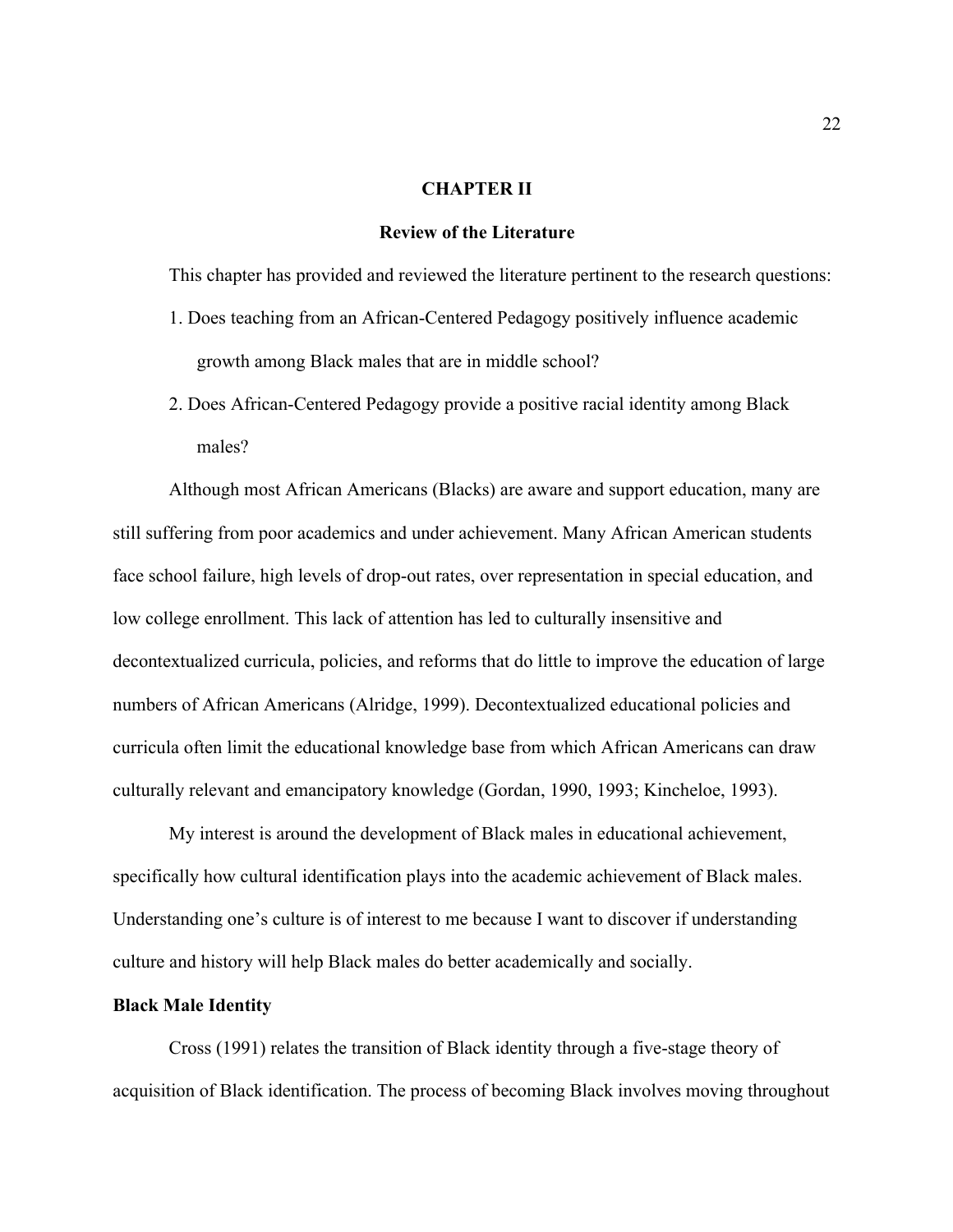the different stages of Blackness. The theory of Black racial identity development includes five stages: (a) *pre-encounter,* in which attitudes fall along a continuum and range from race being an insignificant part of personal identity (race neutrality) to race being devalued by the individual to the point of self-hatred (race negative); (b) *encounter*, in which attitudes about race are directly or indirectly challenged by some personal or social event that provides a means for the individual to transform his or her existing conceptualizations of identity; (c) *immersion/emersion,* in which an individual's previously held racial attitudes are discarded in an attempt to become more involved in his or her Black cultural heritage; and (d) *internalization,* in which racial identity conflicts are resolved and , in turn, the individual internalizes a positive Black identity. The fifth and final stage, *internalization-commitment,* involves a sustained interest in Black affairs and a long-term commitment to ethnic concerns (Cross, 1991, p. 327).

Some of the reasons that Black males lack cultural understanding and continue to struggle in the educational settings may come from the following information. African American adolescents grapple with the additional task of developing a racial/ethnic identity in American social milieu that is often polarized along racial lines (Monteith & Spicer, 2000; Winant, 1998), and is replete with negative racial stereotypes (Hudley & Graham, 2001). Undoubtedly, African American identity has been shaped by a history of oppression and marginalization in American society that dates from the 1600s, with the arrival of the first Africans in this country (Bogle, 1994). For example, scurrilous depictions of incompetence, laziness, and aggression (e.g., Devine & Elliott, 1995) have their genesis in this country's historical attempts to nationalize slavery and state-sanctioned racial terrorism (Irving & Hudley, 2008, p. 676). The scholars above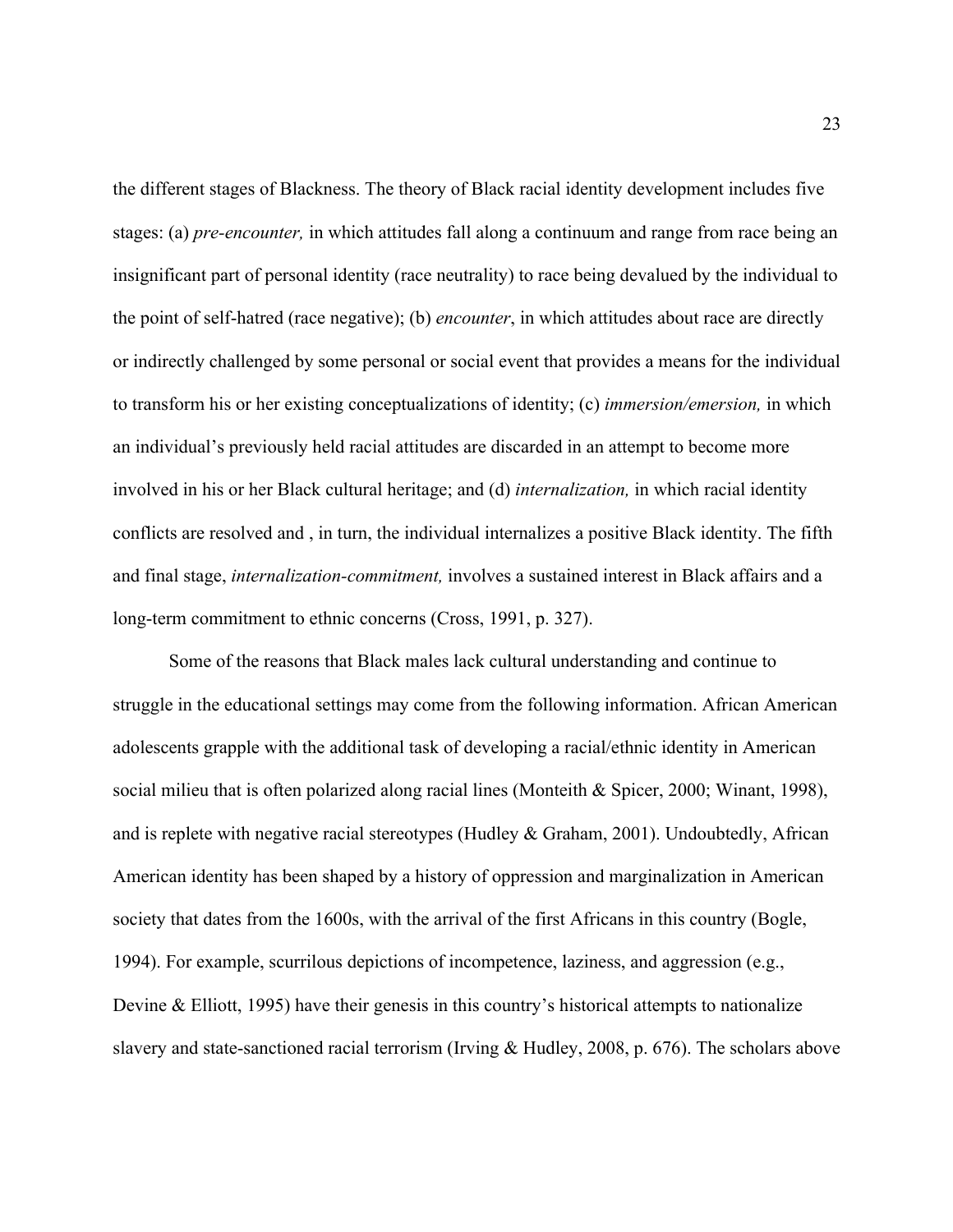focus on what is means to have identity and culture in America and how this identity shapes one's view of the world and how they function in it.

When do people start to embrace racial stereotypes? Why do they develop? And what do we do when students start to view others that do not look like us as being less than them or even less than human. "Black and White middle school youth were more likely than fourth graders to endorse traditional academic race stereotypes, i.e., European Americans are smarter than African Americans. Thus, there is a growing body of research indicating that by the middle school years youth are aware of academic race stereotypes and have some tendency to endorse them" (Okeke, Howard, Kurtz-Costes, & Rowley (2009).

A key understanding of the research indicates how Black students and especially how Black males are looked at in schools and in the society as a whole. There is a correlation of low academic achievement and high rates of prison incarceration of Black males. When looking at K-12 data Black males have higher rates of suspensions and high rates of special education placement compared to White students. Both Black and White boys perform their masculinity by breaking school rules; Black boys more often find themselves in trouble because of how their performances are interpreted. When White boys transgressed, school officials presumed that "boys will be boys," attributed "innocence to their wrongdoing," and believed that "they must be socialized to fully understand the meaning of their acts" (Ferguson, 2001, p. 80).

In contrast, when Black boys transgressed, their actions were "adultified." That is, their "transgressions were made to take on a sinister, intentional, fully conscious tone stripped of any element of naiveté" (Ferguson, 2001, p. 83). Michaels (1992) refers to the "anticipation of culture by race" (p. 677). That is, we presume that "to be Navajo you have to do Navajo things,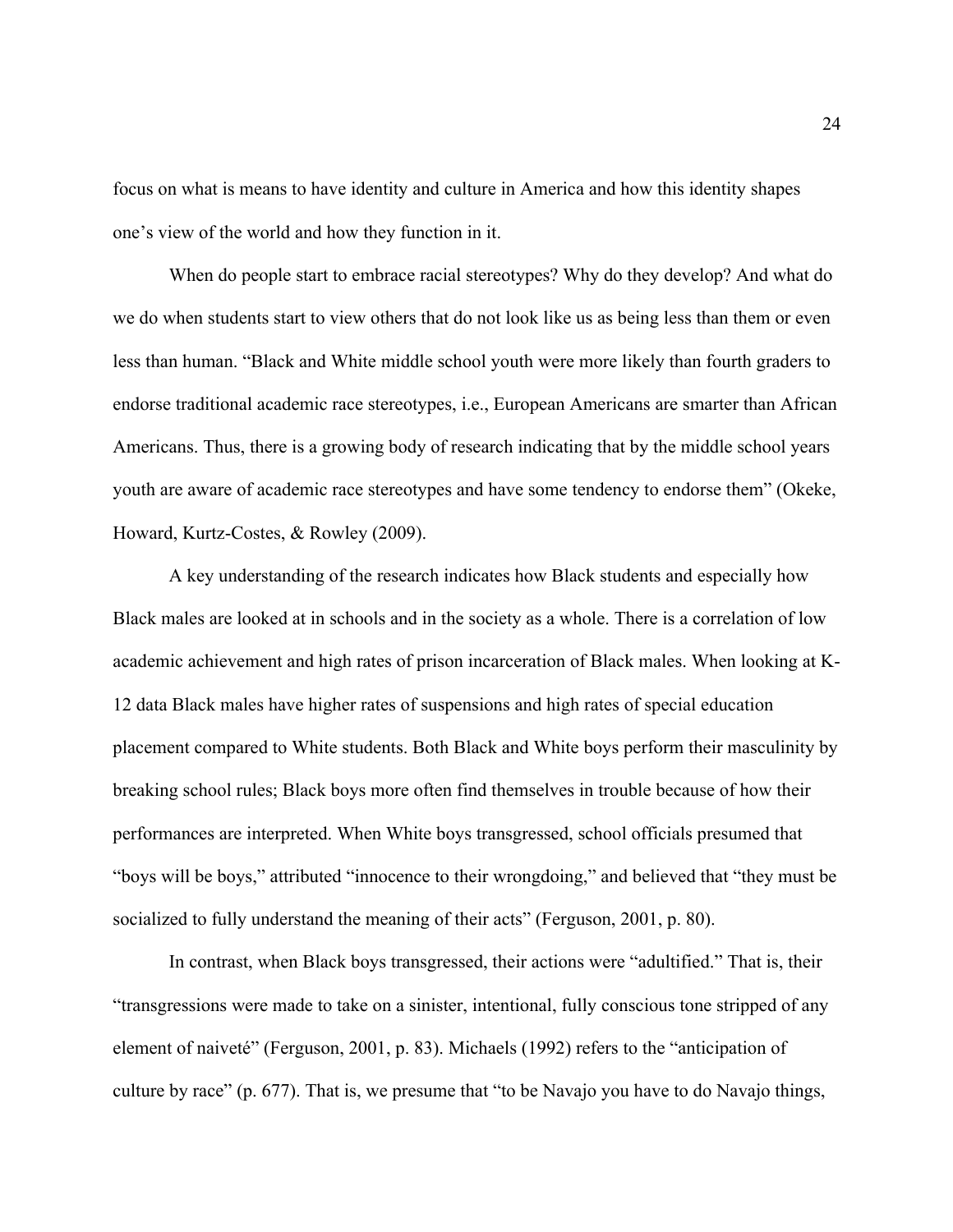but you can't really count as doing Navajo things unless you already are Navajo" (Micheals, 1992, p. 677). Although we must substitute Black for Navajo in this instance, the effect is the same. Such anticipation reifies race as a stable and objective category and links it deterministically. When race is operationalized in this way, we lose sight of Black heterogeneity and under-conceptualize accordant intersectionalities. In addition, we overlook the extent to which Blackness is reflected not only in the meaning students bring with them to school but also in the meaning that are imposed on them by school structures. In the process, we underestimate the emergent and dynamic meanings of race and the impact of racial discrimination (O'Connor, Lewis, & Mueller, 2007).

Cultural mistrust (i.e., the tendency for African Americans to distrust institutional, personal, or social context that are controlled by Whites) is a construct that attempts to capture the influence of discrimination on academic motivation. African American value education as a means to improve their social and economic circumstance. However, when confronted with poorly maintained, underfunded schools and ill-prepared teachers. African Americans may not trust the public schools to provide an adequate education. A belief that African Americans cannot expect equal educational services or access to the opportunity structure in the United States may have created both lowered expectations for the benefits of educational achievement and a devaluation of striving for achievement among African American adolescents. (Irving & Hudley, 2008, p. 678)

Although stereotypes may affect the self-perceptions of members of stigmatized groups, this may be the case only for those members whose personal identities emphasize membership in that group (Rosenberg, 1979). It cannot be assumed that race is a central aspect of every African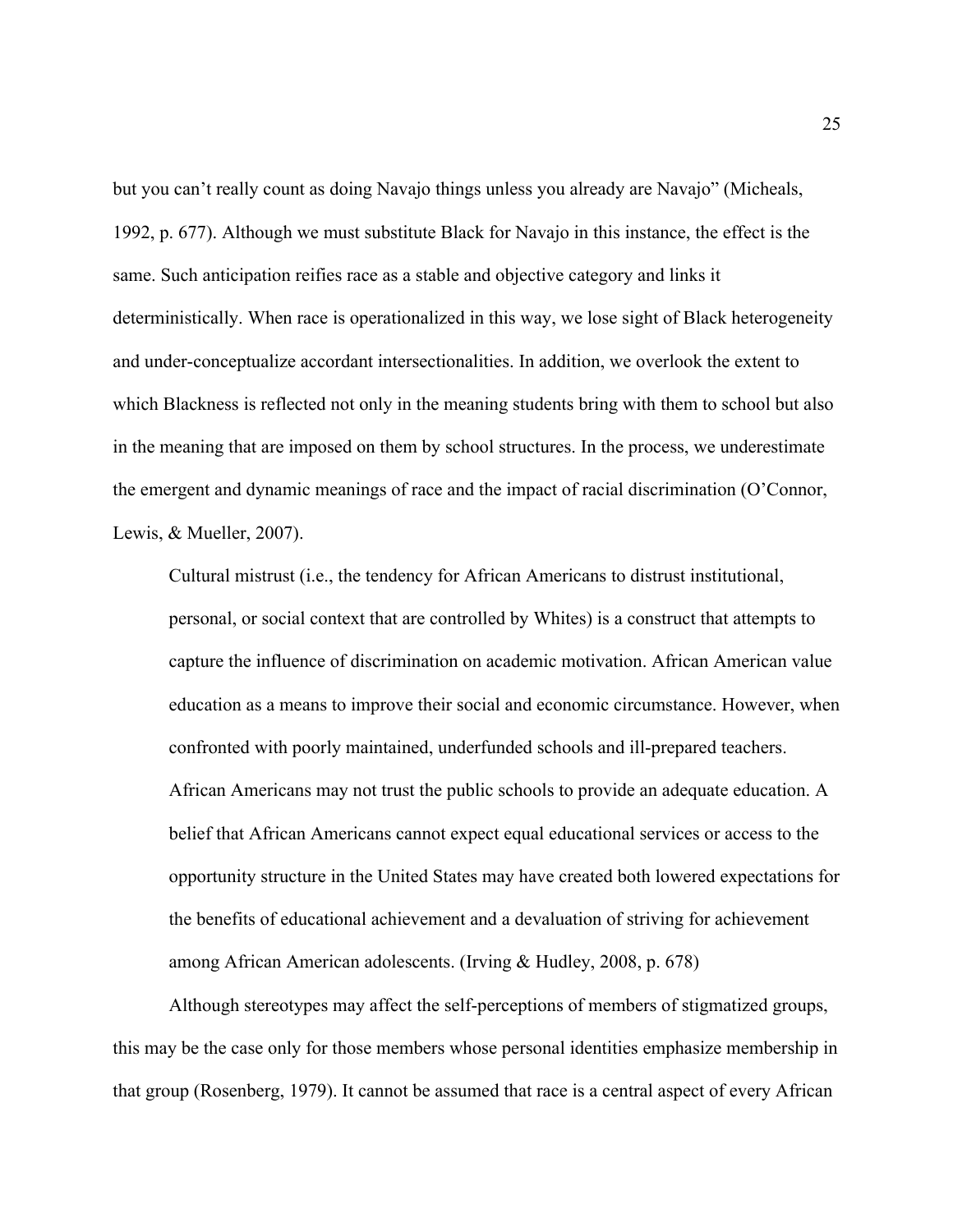American person's identity. Sellers, Smith, Shelton, Rowley, and Chavous (1998) have conceptualized racial identity in African Americans as a multidimensional contract including four dimensions. *Racial salience* refers to the extent to which race is an important aspect of an individual's self-concept at a particular time in a specific context, whereas *racial ideology* is an individuals' attitudes and beliefs regarding how African Americans should act. The third dimension is *racial regard*, or a person's evaluative judgment of his or her race. Two aspects of regard are defined: private (how an individual feels about African Americans) and public (an individual's view of how African Americans are seen by others). *Racial centrality* is the extent to which race is central aspect of an individual's self-definition (Seller et al., 1998).

In the essay written by Dr. Asa Hilliard, he speaks about six different conditions of selfimage and how that affects educational outcomes for African American people in society:  $(1)$ When children don't learn, systems are deficient; (2) The race of the child does not tell us anything about the child's mental capacity to succeed in school; (3) Socioeconomic status is not a barrier to learning, if the student is exposed to good teaching; (4) Racism and bigotry are negative factors in teaching and learning; (5) Our children are not succeeding mainly because the masses of them have been abandoned; and, (6) The courts can mandate physical desegregation, but not educational environment that is high quality and nurturing (Hilliard, 1998, pp. 74-75).

There are three conditions that are referred to that students of color use when they have to approach or handle White culture, economics, and political dominance: (1) Cultural mainstreamers accept the ideology that members of a non-dominant group should be culturally, socially, economically, and politically assimilated, yet they can be racially and ethnically aware; (2) Noncompliant believers subscribe to a dominant achievement ideology and are even aware of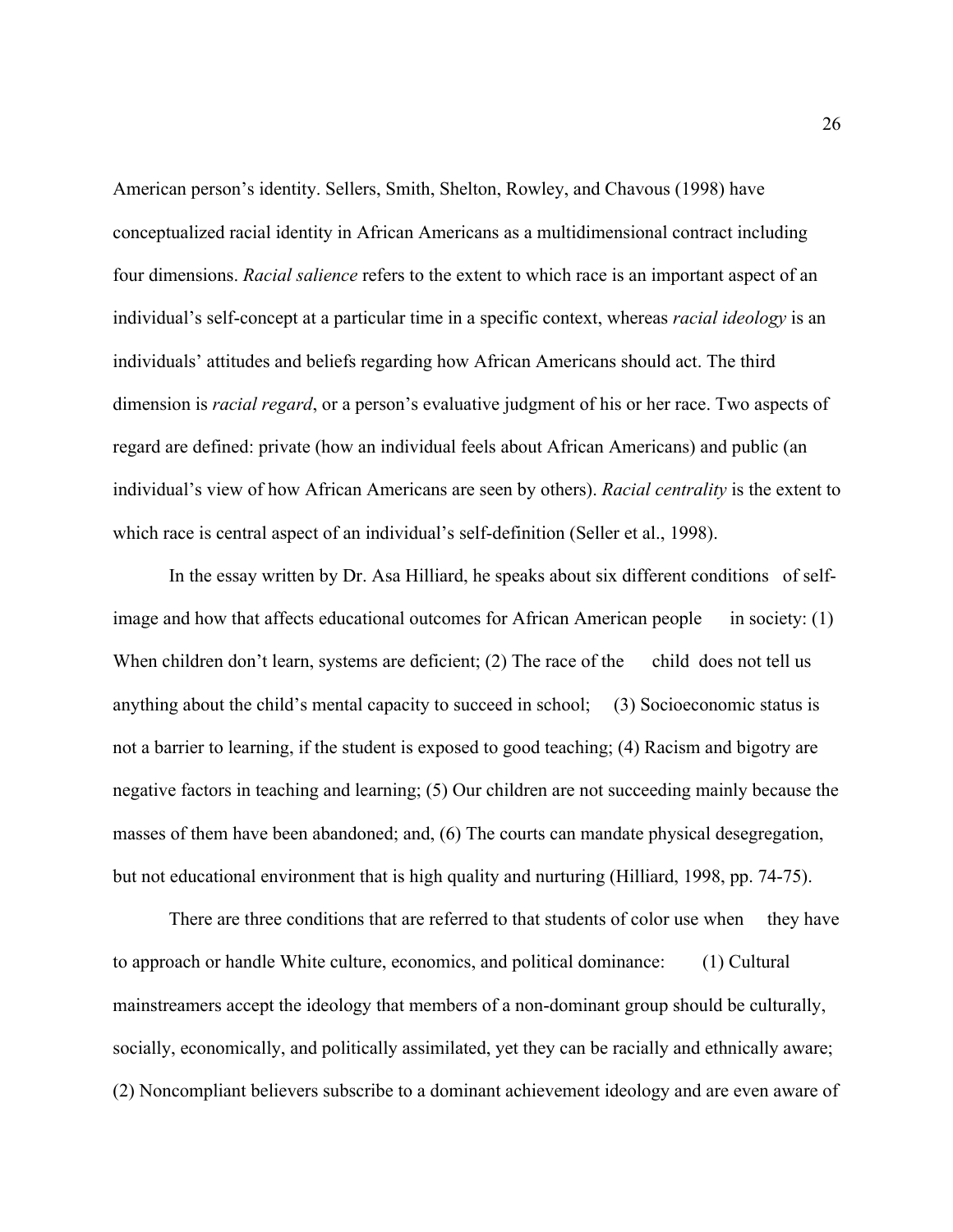the cultural norms prescribe for academic, social, and economic success. However, they favor their own culture presentations and exert little effort to adapt to the cultural prescriptions of the school and White society; and, (3) The Cultural straddlers bridge the gap between the cultural mainstreamers and the noncompliant believers. They are obviously strategic navigators, ranging from the students who play the game, and embrace the cultural codes of both school and home community to those who vocally criticize the schools' ideology while achieving well academically (Carter, 2006).

The information below from a variety of scholars illustrates the systemic failure of the educational system and how those failures contribute to underachievement of Black students. The norms and values in which school's function is European centered and focus on the needs of European-American students and their families. The struggles of African American (Black) students is systemic as well as the belief that students of color specifically African American students are inferior, lack the discipline to achieve, parent involvement is non-existent.

The findings also show that the application of the idea transcends a student's achievement level-that is, whether the student is a high achiever or a low achiever. The findings highlight the social significance of the processes of resistance to acting white, how students create in-group/out-group stylistic boundaries to maintain ethno specific identities. Students' respect for the value of education is not at stake, however. Rather, what is at stake is how students use the symbols and meaning they attach to different racial, ethnic, and cultural identities as measures of inclusion and exclusion. (Carter, 2006, p. 318)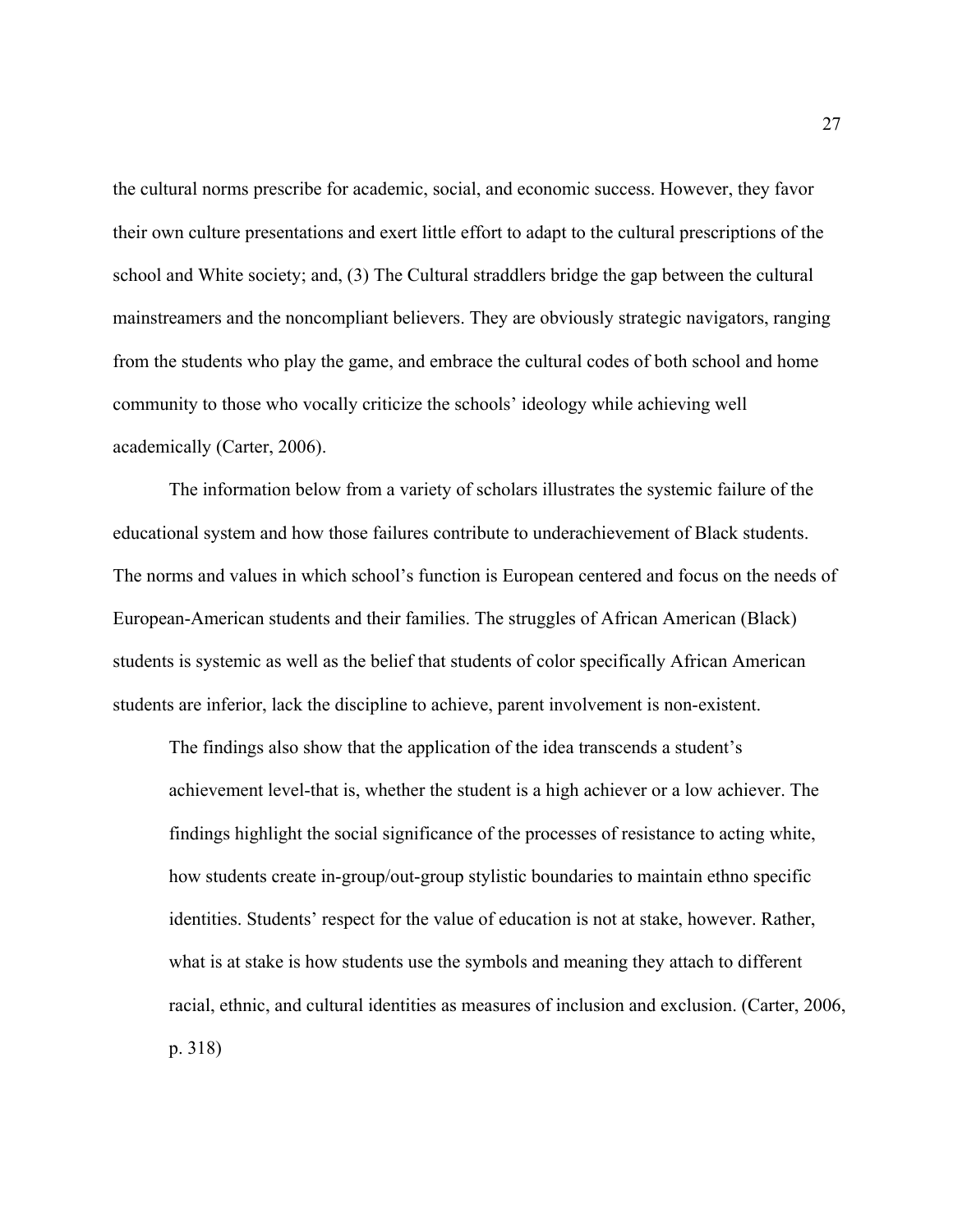When Black students where in high track classes their peers would accuse them of acting white but when the classes where proportionately Black and high track classes there was no accusation of acting White found (p. 323).

Although our national discourse on racial disparity tends to focus on academic outcomes the so-called achievement gap in school districts throughout the United States, Black, Latino, and American Indian students are also subject to a differential and disproportionate rate of school disciplinary sanctions, ranging from office disciplinary referrals to corporal punishment, suspension, and expulsion. (Krezmien, Leone, & Achilles, 2006; Wallace, Goodkind, Wallace, & Bachman, 2008, p. 59). The Children's Defense Fund (1975) first brought the issue of racial disproportionality to national attention, showing that black students were two to three times overrepresented in school suspensions compared with their enrollment rates in localities across the nation. National and state data show consistent patterns of Black disproportionality in school discipline over the past 30 years, specifically in suspension, (McCarthy & Hoge, 1987; Raffaele Mendez, Knoff, & Ferron, 2002), expulsion (Kewel Ramani, Gilbertson, Fox, & Provasnik, 2007, and office discipline referrals (Skiba, Michael, Nardo, & Peterson, 2002, p. 59).

One of the most consistent findings of modern education research is the strong positive relationship between time engaged in academic learning and student achievement. The school disciplinary practices used most widely throughout the United States may be contributing to lowered academic performance among the group of students in greatest need of improvement. Suspended students may become less bonded to school, less invested in school rules and course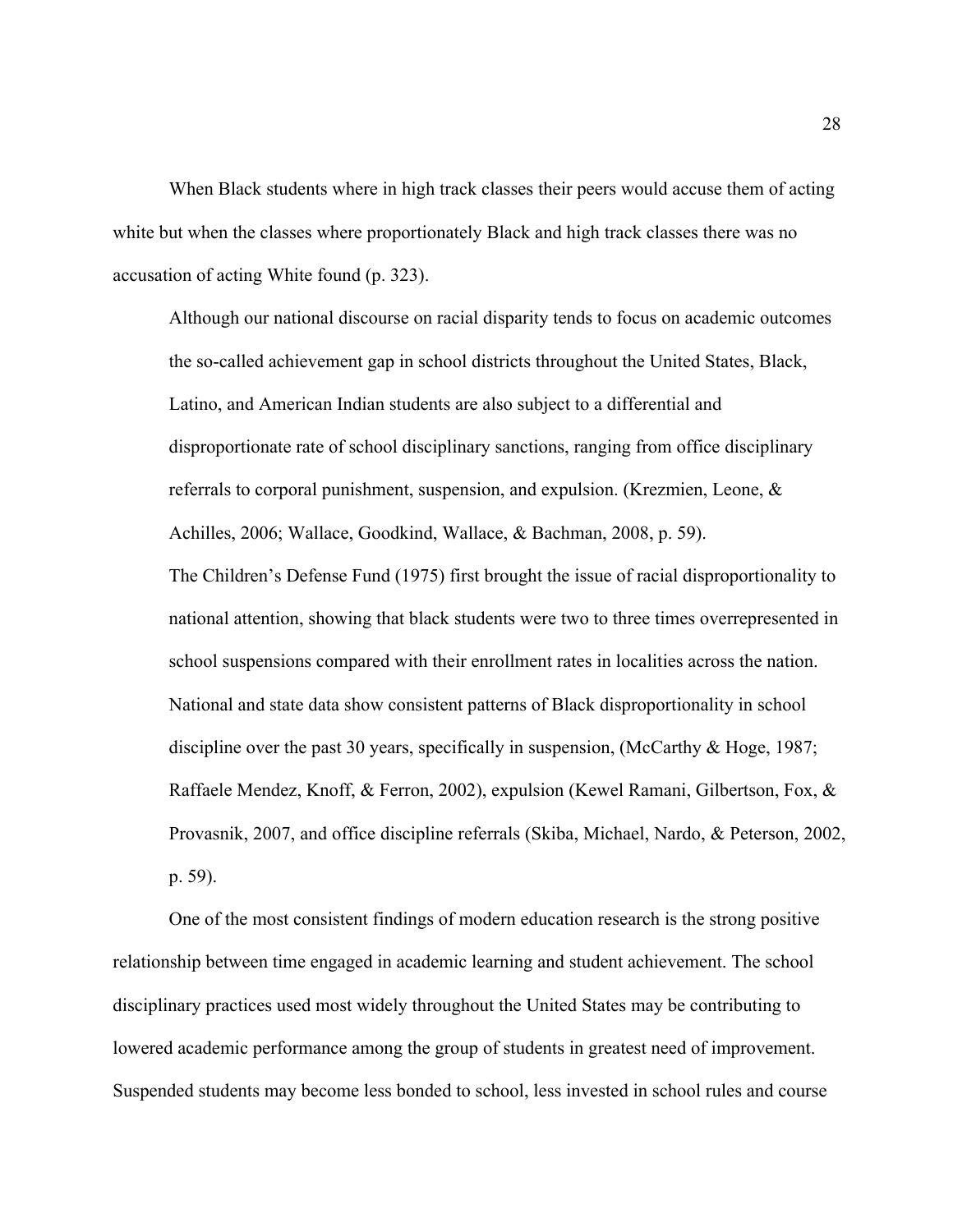work, and subsequently, less motivated to achieve academic success. Students who are less bonded to school may be more likely to turn to lawbreaking activities and become less likely to experience academic success. (Gregory, Skiba, & Noguera, 2010, p. 60)

Faced with repeated academic struggles, underperforming students may become frustrated and disaffected and have lower self-confidence, all which may contribute to a higher rate of school disruption. Low literacy achievement in the elementary grades is linked to later aggression in third and fifth grades. Similar patterns have been found in later grades-low achievement in middle and high school is linked with more serious forms of aggression (Gregory et al., 2010, p. 61).

Through the guidance of family members and support from the community, Black children learn that despite social barriers they are able to excel and prosper. Cultural socialization occurs as families provide children with a historical and cultural map of the African American experience and describes how they have survived many adverse conditions beginning with slavery. They learn how religious beliefs and extended family have served to strengthen and insulate them from the negative effects of racism and discrimination (DeGruy, Kjellstrand, Briggs, & Brennan, 2011, p. 399).

Schools are driven by middle class, White, heterosexual norms that determine definitions of success. Students who are more familiar or aligned with this dominant culture are more likely to be seen as academically successful as the school environment caters to this orientation. These processes often occur covertly, with little conscious awareness among teachers and administrators, even when students of color speak to its existence. Relationships in schools' organizational spaces tend to operate according to an investment in Whiteness, an investment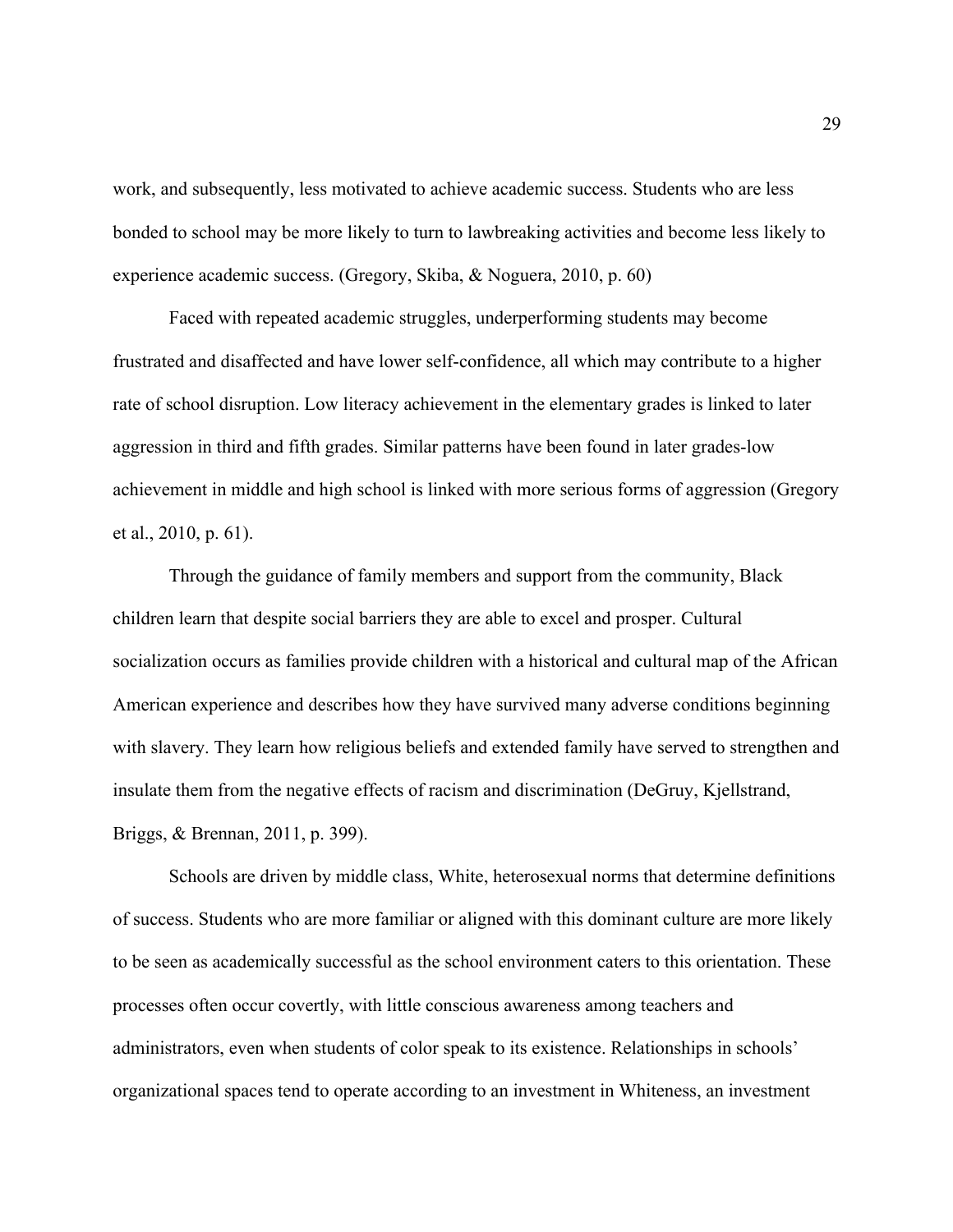that sustains racist ideologies and attitudes created to maintain and rationalize White privilege and power. Because of the invisible or neutral status of whiteness, the mechanisms through which this process occurred were also invisible (Chambers & McCready, 2011, p. 1353).

Schools in which these norms are fully entrenched have little interest in seeing race or other forms of diversity and the particular needs these students might have. Accordingly, students of color may find few avenues of support in such institutions. Students whose cultural orientations fall outside the mainstream culture of the school are often marginalized (Chambers et al., 2011, p. 1353).

"Racial opportunity cost, which is defined as the degree to which schools force students of color to give up, sacrifice, or disconnect from aspects of their racial identity to meet socially constructed norms for academic success" (Chambers et al., 2011, pp. 1355-1356).

What is less understood is how environment and cultural forces influence the way in which Black males come to perceive schooling and how those perceptions influence their behavior and performance in school. There is considerable evidence that the ethnic and socioeconomic backgrounds of students have bearing on how students are perceived and treated by adults who work with them within schools (Noguera, 2003, p. 433).

Poor children generally receive inferior services from schools and agencies that are located in the inner city, and poor children often have many unmet basic needs. This combination of risk factors means it is nearly impossible to establish cause and affect relationships among them. Throughout the country, Black children are overrepresented in special education programs. Those most likely to be placed in such programs are overwhelmingly Black, male, and poor. Rather than serving as a source of hope and opportunity, some schools are sites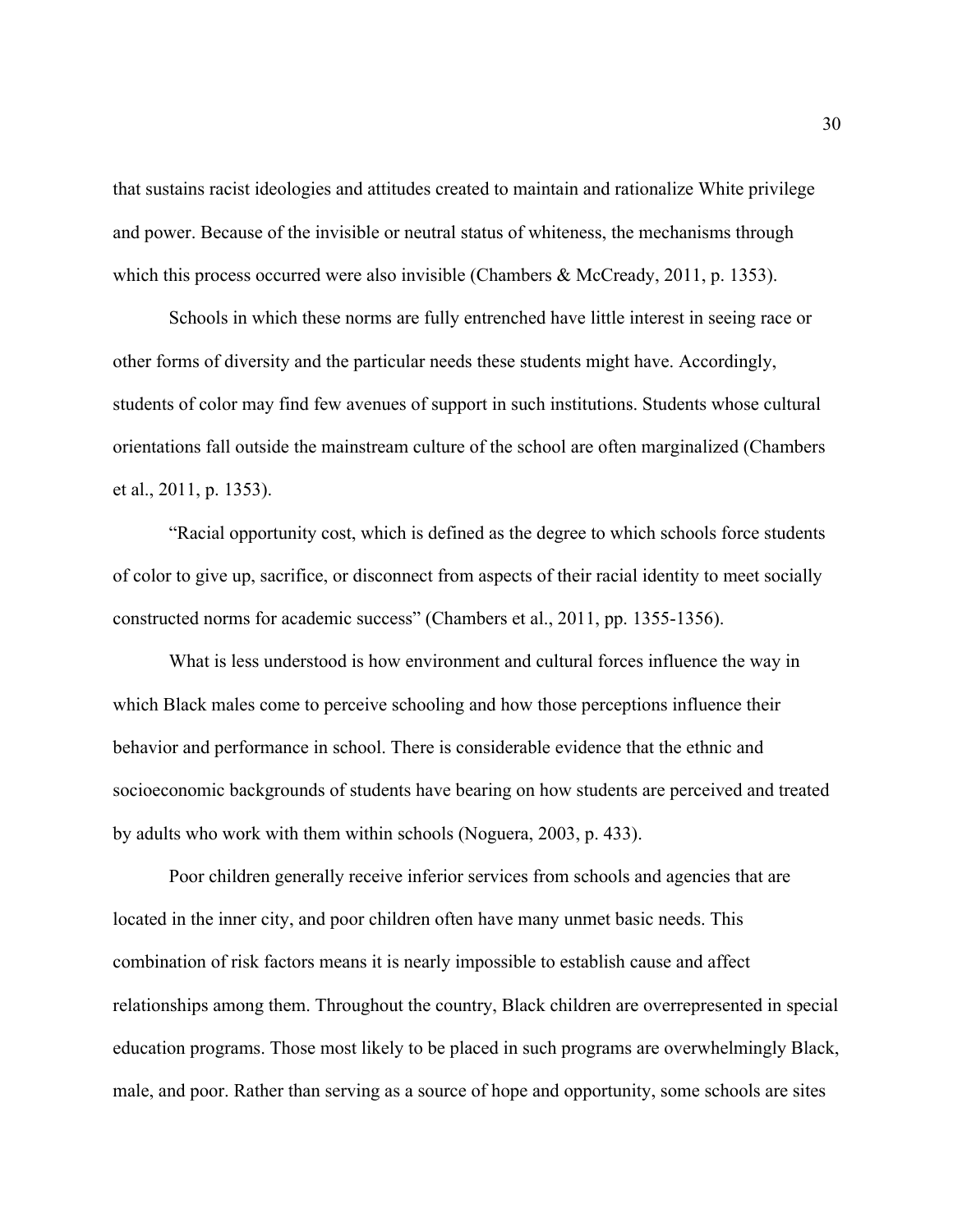where Black males are marginalized and stigmatized. In school, Black males are more likely to be labeled with behavior problems and as less intelligent even while they are still very young. Black males are also more likely to be punished with severity, even for minor offenses, for violating school rules and often without regard for their welfare. They are more likely to be excluded from rigorous classes and prevented from accessing educational opportunities that might otherwise support and encourage them. Consistently, schools that serve Black males fail to nurture, support, or protect them (Noguera, 2003, p. 436).

## **African-Centered Pedagogy**

**Foundations**. Black Power was the slogan of the '60s and '70s that focused on achieving self-determination and racial pride. From the movement came ideologies of Black consciousness and the connection to the African past and the greatness of African people. Out of the movement came schools that focused their teaching and instruction around African values and the knowledge of the African past that had not been talked about nor taught in public schools. Dr. W.E.B. Dubois (1903) in his work the *The Souls of Black Folk* and Dr. Carter G. Woodson (1933) and his work *The Mis-education of the Negro* both focused their life work on Black thought and intellect. They examined the forces behind Black people becoming racially conscious and the need of an educational system that held Black people at the center and not at the outside of the educational process.

At the beginning of the  $21<sup>st</sup>$  century, African Americans continue to lack a comprehensive, cohesive, emancipatory, and culturally relevant educational theoretical model to help them successfully navigate American society (Dunn, 1991; Gordan, 1990; Ladson-Billings, 1995). Moreover, in developing curricula and policies, policymakers and educators rarely consult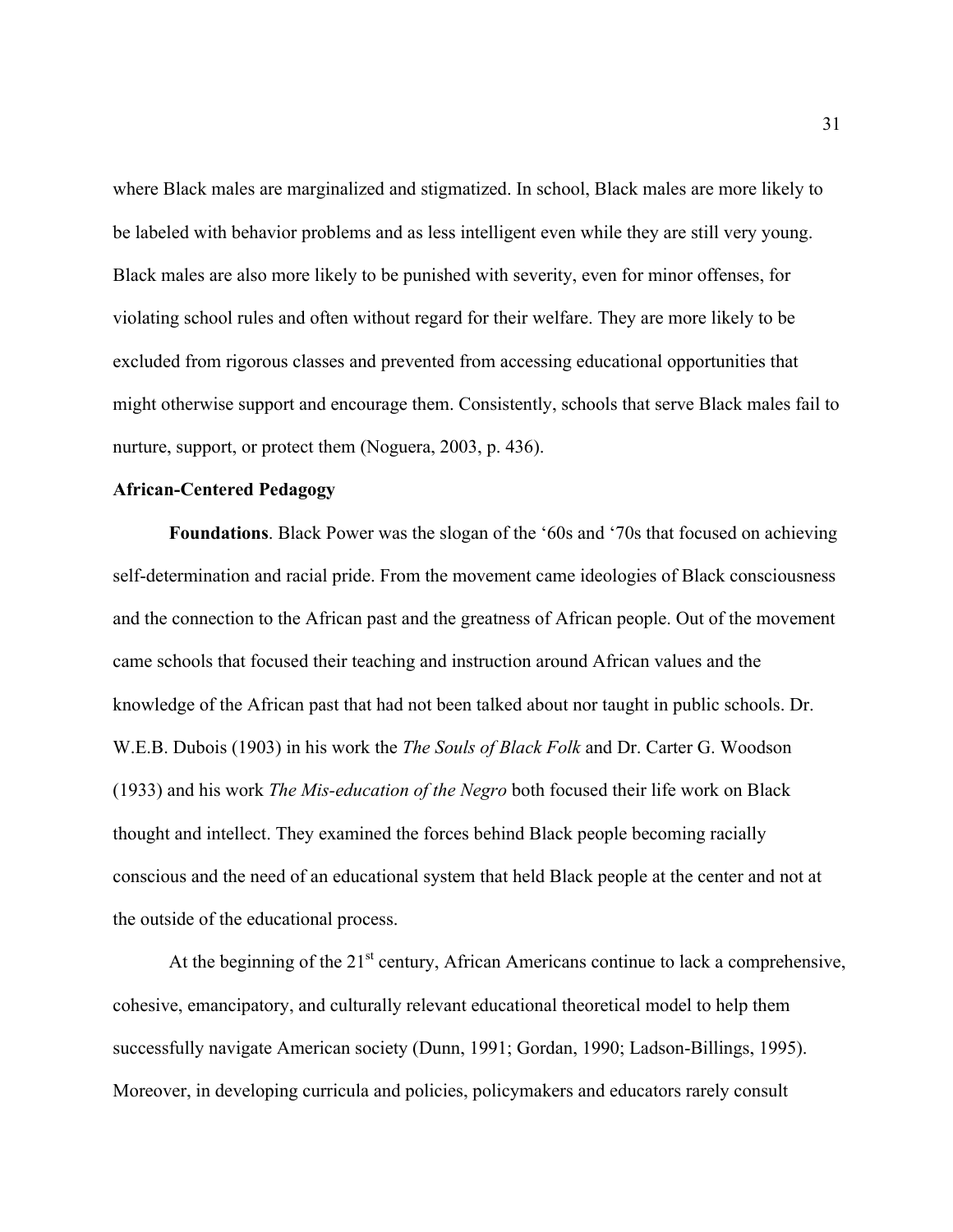theories or models that are based on the life experiences and realities of African Americans (Anyon, 1995a, 1995b; Hilliard, 1998; Kincheloe, 1993). This lack of attention has led to culturally insensitive and decontextualized curricula, policies, and reforms that do little to improve the education of large numbers of African American students. Decontextualized educational policies and curricula often limit the educational knowledge base from which African Americans can draw culturally relevant and emancipatory knowledge (Gordan, 1990, 1993; Kincheloe, 1993).

Among African American notables, however, DuBois left the most comprehensive set of writings and views from which educators and policymakers can obtain contextualized, historical, and African American-based perspectives on education (Alridge, 1999; Dunn, 1991; Hilliard, 1998). DuBois never left a model of how African American people should be educated. DuBois believed the only way for African American people to be free socially, economically, and politically was to have an education.

In the 1940s, 1950s, and 1960s, DuBois educational thinking became more eclectic, reflecting his lifelong increasing interest in the condition of African Americans in the context of world affairs. DuBois recognized the U.S. government's hypocritical position of calling for democracy abroad while denying African Americans democracy at home. He became very vocal about contradictions between American democratic rhetoric and practice. He urged Black people to remain cautious about their hopes for full citizenship rights and integration. DuBois was somewhat optimistic about potential democracy for African Americans after the Supreme Court's 1954 *Brown v. Board of Education* decision. He prophetically warned that integration would not improve education for African Americans unless their children's cultural needs were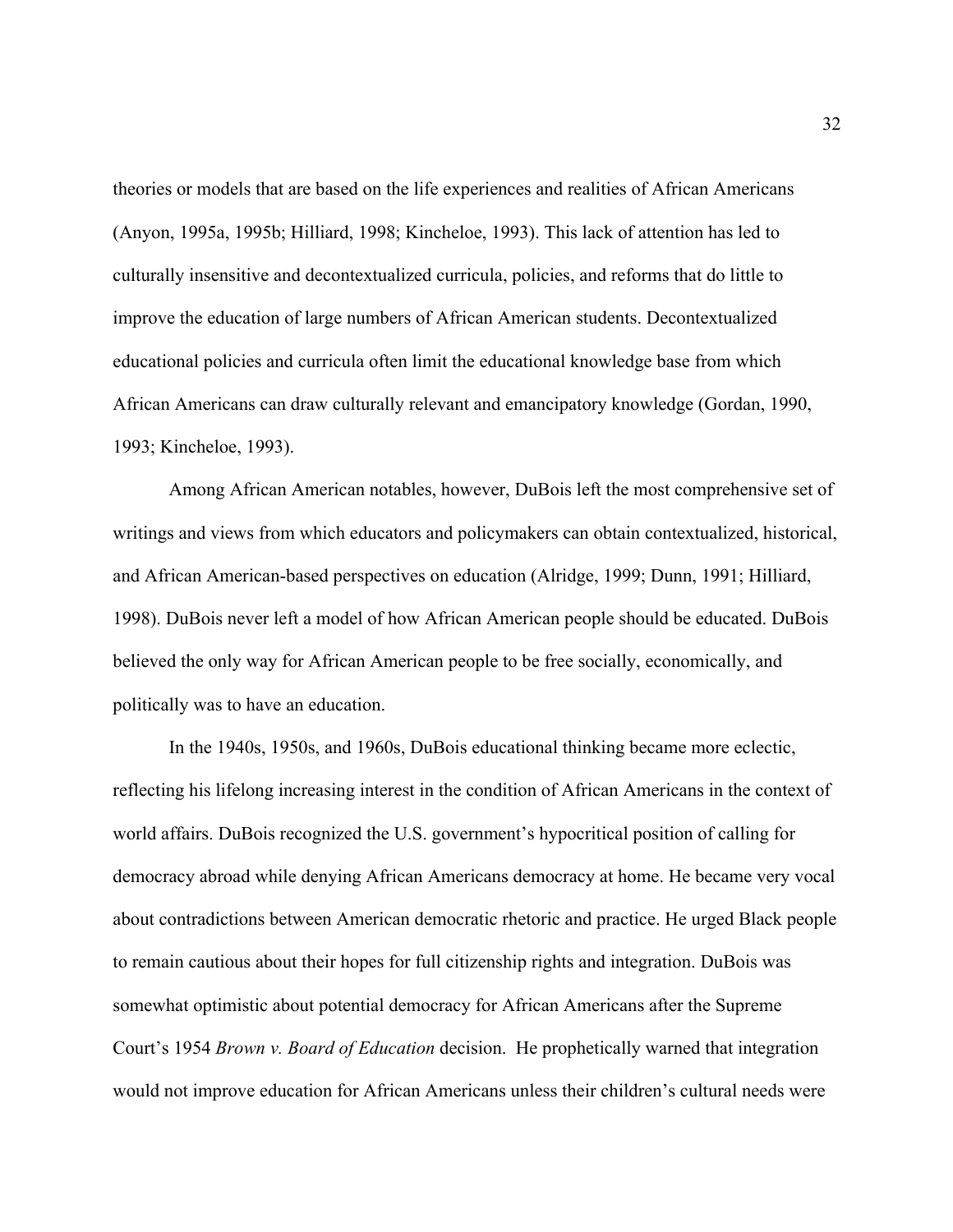met. He predicted: If and when they [African Americans] are admitted to these schools, certain things will inevitably follow. Negro teachers will become rarer and, in many cases, disappear. Negro children will be instructed in the public schools and taught under unpleasant if not discouraging circumstances (DuBois, 1960/1973, p. 151).

"What was unanticipated by the U.S. Supreme Court in the two *Brown v. Board of Education of Topeka* case was the pervasive and irreversible damage that might be inflicted on poor Black children reared in stable yet ecologically constructed social worlds" (Wilkinson, 1996, p. 28). According to Edgar Epps,

Desegregation, especially in the South, was achieved largely by closing Black schools and busing the students to predominantly White schools. This resulted in many Black teachers and administrators losing their jobs and being demoted. The result for many African American children is a loss of an important social resource. African American teachers often represent surrogate parent figures, firm disciplinarians, empathetic counselors, positive role models and advocates. (Epps, 1998, p. 8)

As systemic racial balance remedies became a dictating force in many school districts, previously held community attachment, values and standards were eroded (Walker, 1996; Wilson & Segall, 1996).

African American teachers and administrators expected every child to succeed (Alexander & Miller, 1989; Posey & Sullivan, 1990) in elementary, secondary, and postsecondary schools and to become an asset to society rather than a liability (Posey & Sullivan, 1990). Role model research under girds the assumption that teachers of color are vital in both their learning experiences, academic, and professional aspirations. Teachers of color ensure not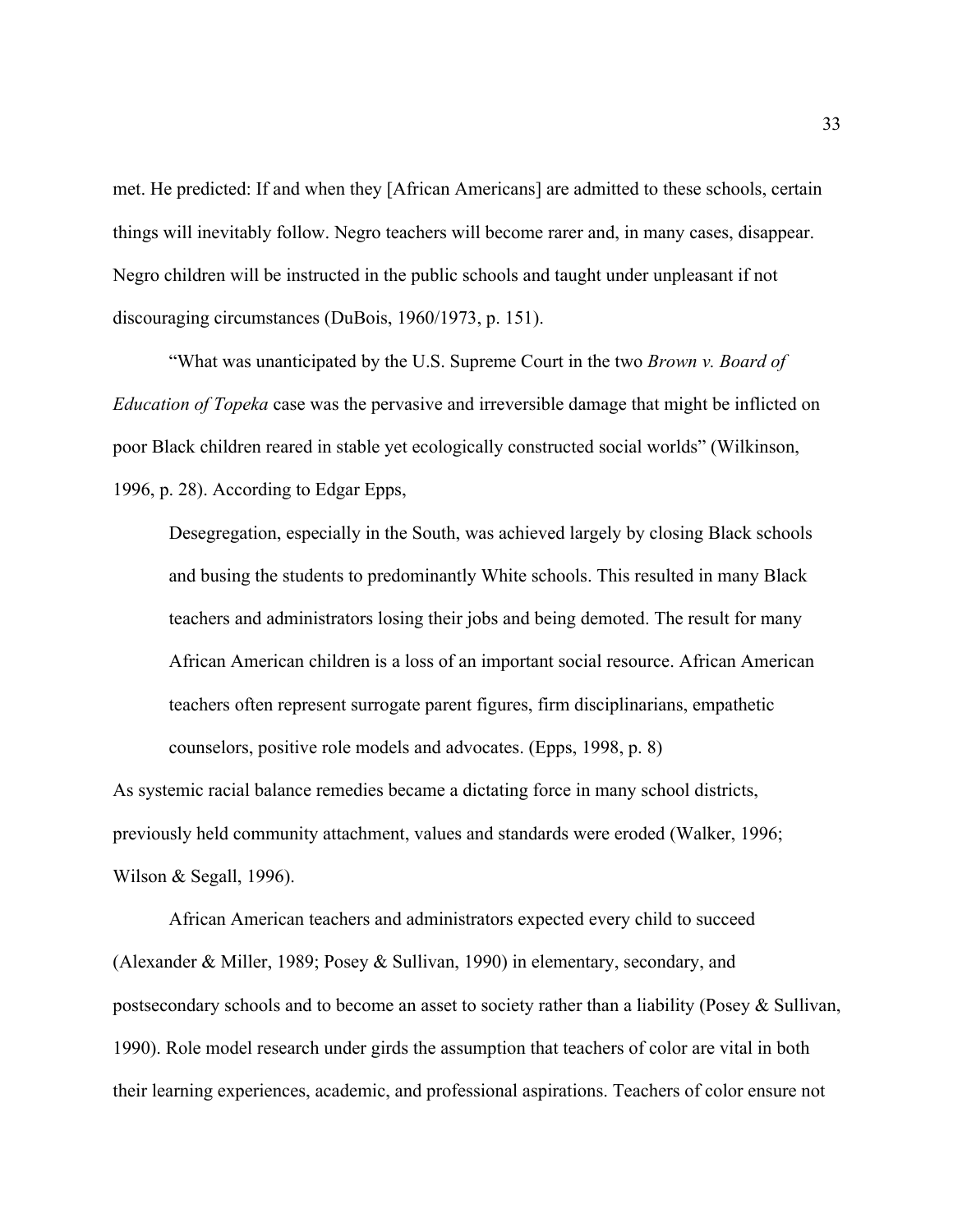only their aspiration levels (Joint Center for Political Studies, 1989; Smith 1989), educational development or achievement levels (Holmes, 1990), but their emotional, social, and psychological development or self-worth are advanced rather than diminished (Holmes, 1990).

Any society is judged on how it educates its people and how the people contribute to the overall success of that society. African-centered education is a foundation of teaching and learning that puts Africa at the center of the educational process. DuBois warned of the impact that hundreds of years of enslavement, oppression, and institutionalized racism could have on the collective and individual psyches of African Americans (DuBois, 1904, 1939; Stewart, 1996). African Americans, DuBois argued, were constantly reminded of their supposed inferiority and kept in a quasi-state of slavery within the Jim Crow system of the south. At the same time, Whites expected African Americans to be patriotic, to fight for their country and to believe that America was truly a meritocracy in which they could navigate freely. This contradiction, DuBois often stated, created a psychic tension in the minds of African Americans that, if not addressed, could give them negative images of themselves and their culture: "It is a peculiar sensation, this double-consciousness, this sense of always looking at one's self through the eyes of others, of measuring one's soul by the tape of a world that looks on in amused contempt and pity" (DuBois, 1903/1994, p. 2).

DuBois believed that to respond to their psychological oppression in Western society, African Americans would have to ground themselves in African and Black culture. Surrounding themselves with positive images of African and Black culture and history would put African Americans on par with European Americans, allowing them to deflect negative images of themselves. The conflict between their own culture and American culture, what Dubois called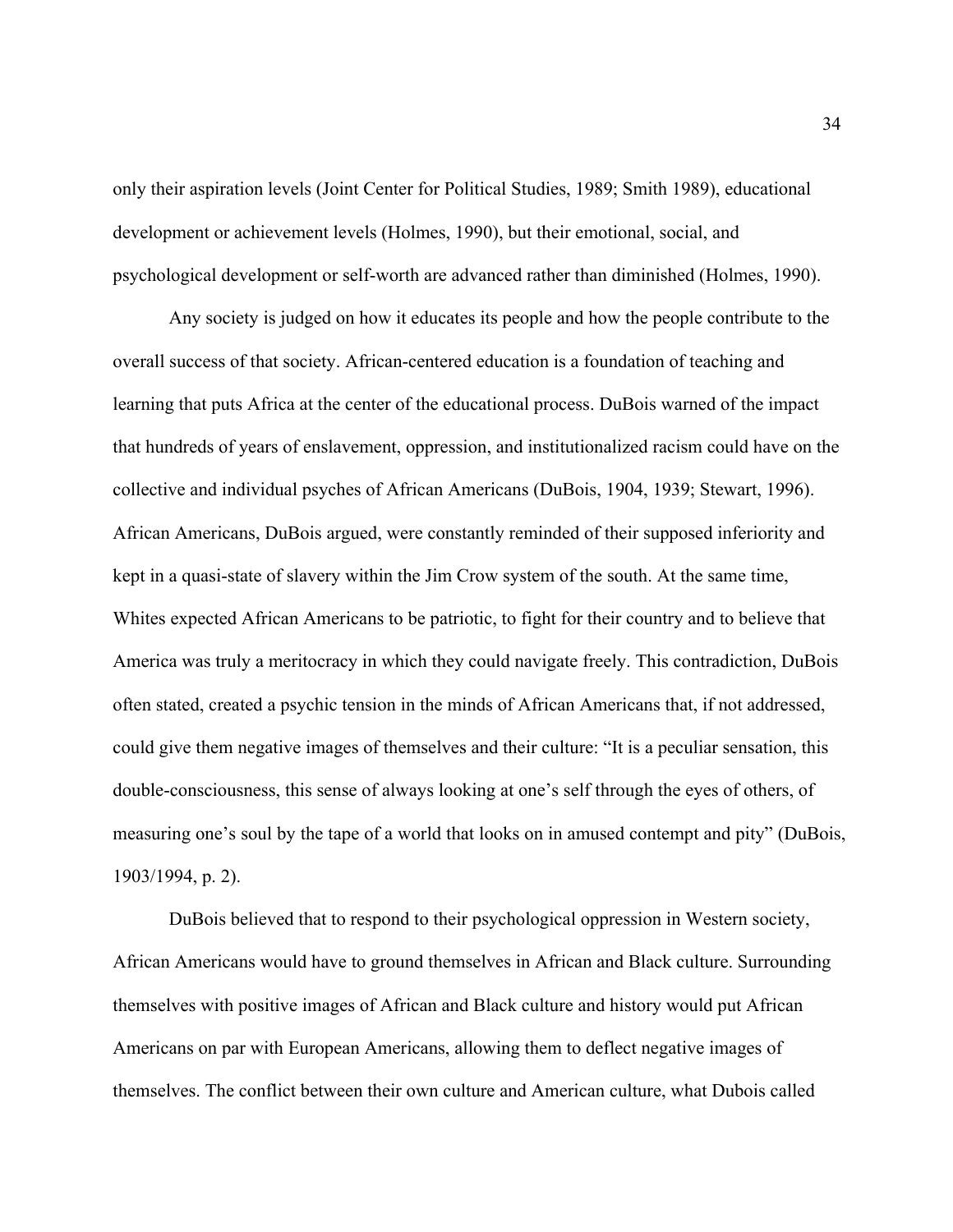"double-consciousness" or "twoness", could be transcended by African Americans who simultaneously immersed themselves in African and Black culture and incorporated positive aspects of Western society (DuBois, 1903/1994, 1940/1984; Lewis, 1993; Stewart, 1983). An African American-centered education would teach students about the culture and historical accomplishments of African countries and use African and Black American culture and history as frames of reference (Alridge, 1999).

As early as the 1900s, DuBois realized that the Negro problem was too complex and deeply engrained in the psyches of both Whites and Blacks to be comprehensively understood within the confines of American racism toward Blacks. Prevailing views of African American inferiority, he believed, had roots deeply grounded in Western thought and even in politics that expanded beyond the shores of the United States. To understand racism toward African Americans, Dubois felt that one had to examine the racism and oppression of people of African descent around the world. DuBois believed that a strong Pan-African political movement could be formed that would eventually obtain enough political and economic strength to overthrow European colonization and overcome the oppression of African people around the globe (DuBois, 1968).

Other scholarly works that emphasized a Pan-Africanist educational perspective included DuBois' plans for an *Encyclopedia of the Negro, Encyclopedia Africanna,* and the *Brownies Book*. These projects placed the study of African-descended people at the center of education and grounded knowledge and education in an African diasporic perspective (DuBois, 1933). DuBois' own words capture the essence of the Pan-Africanist educational perspective: "Pan-African means intellectual understanding and co-operation among all groups of Negro descent in order to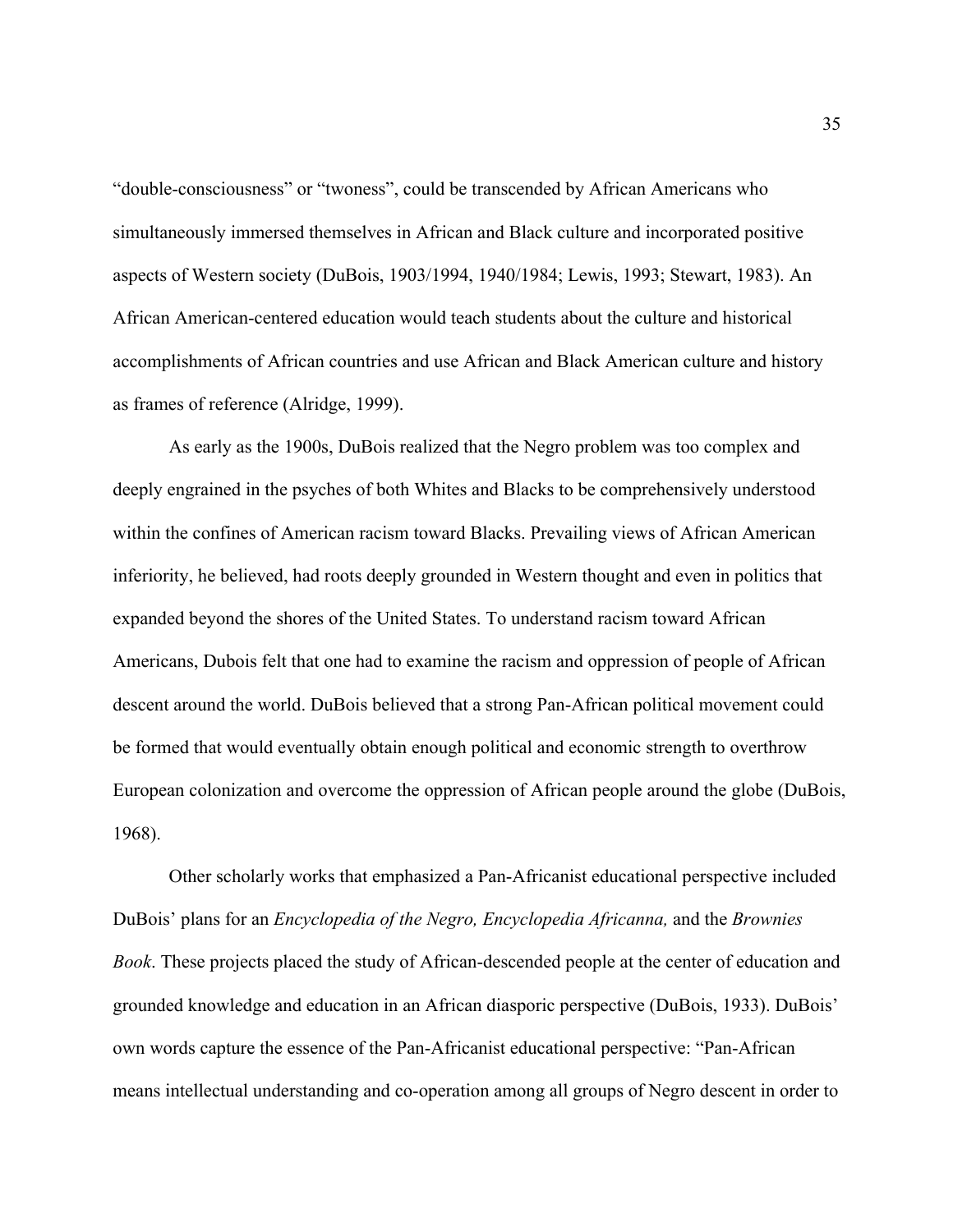bring about at the earliest possible time the industrial and spiritual emancipation of the Negro peoples" (p. 247). The Pan-Africanist goal is to erase the negative images and raise the people out of inferiority by providing an education about self.

DuBois recognized the challenges of a global educational perspective: The freedom to learn, curtailed even as it is today has been bought by bitter sacrifice. And whatever we may think of the curtailment of other civil rights, we should fight to the last ditch to keep open the right to learn, the right to have examined in our schools not only what we believe, but what groups and nations, and the leaders of other centuries have said. We must insist upon this in order to give our children the fairness of a start which will equip them with such an array of facts and such an attitude toward truth that they can have a real chance to judge what the world is and what its greater minds have thought it might be (DuBois, 1949/1991, p. 231).

DuBois was a scholar who wrote, spoke, thought, acted, and responded to the most pressing issues confronting people of African descent at the moment in which he was thinking and writing. He was an intellectual who always stayed abreast of the issues incident to Black people around the world, and in United States in particular, and who revised his views and positions when he believed it was necessary. To solve the "Negro problem" and dramatically improve the conditions of the Negro masses, DuBois believed that education should be grounded in the sociopolitical conditions of African Americans' present reality (Alridge, 1999).

Woodson (1933), detailed accounts of how Black America were being mis-educated by the public school system. "The "educated Negroes" have the attitude of contempt towards their own people because in their own as well as in their mixed schools, Negroes are taught to admire the Hebrew, the Greek, the Latin and the Teuton, and despise the African. The thought of the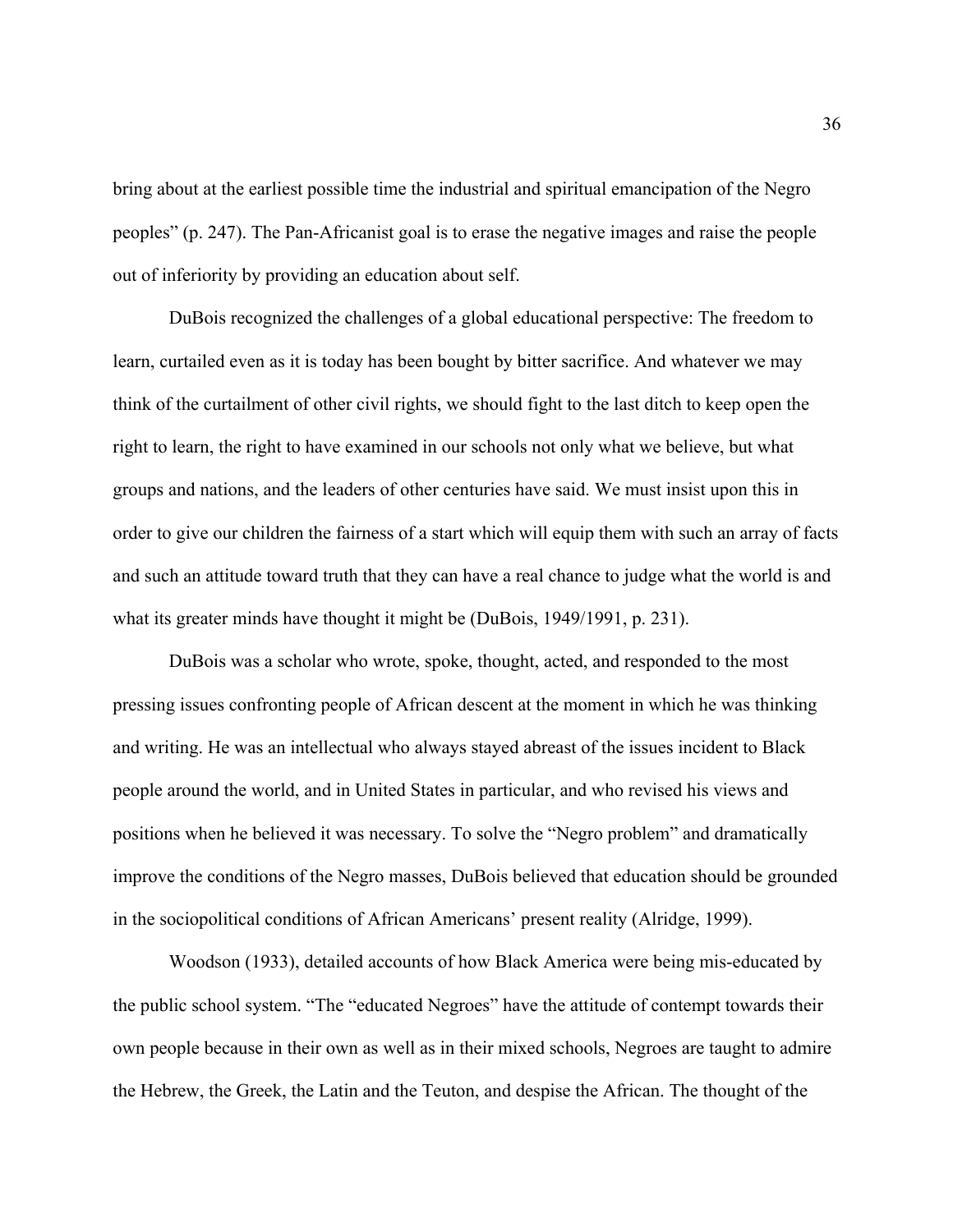inferiority of the Negro is drilled onto him in almost every class he enters and in almost every book he studies" (Woodson, 1933, p. 7). The process of creating inferiority happens very early for many African American students as they try and navigate a system that was never designed in which to educate them. To handicap a student by teaching him that his black face is a curse and that his struggle to change his condition is hopeless is the worst sort of lynching. It kills one's aspirations and dooms him to a vagabondage and crime (Woodson, p. 8). Furthermore, Woodson describes once the mind has been controlled by the dominant culture, there is no need to inform them that they are inferiority people. If the culture and history of a people are stripped from them and replaced with a white ideology that is not their own, that has a psychological impact on how one sees themselves in the global world.

"The present system under the control of the Whites trains the Negro to be white and at the same time convinces him of the impropriety or the impossibility of him becoming white. It compels the Negro to become a good Negro for the performance of which his education is illsuited" (Woodson, 1933, p. 20).

It was well understood that if by the teaching the history of the white man could be further assured of his superiority and the Negro could be made to feel that he had always been a failure, and that the subjection of his will to some other race is necessary, then, he would still be a slave. If you control a man's thinking you do not have to worry about his actions. When you determine what a man shall think you do not have to concern yourself about what he will do. If you make a man feel that he is inferior, you do not have to compel him to accept an inferior status, for he will seek it himself. If you make a man think that he is justly an outcast, you do not have to order him to the back door. He will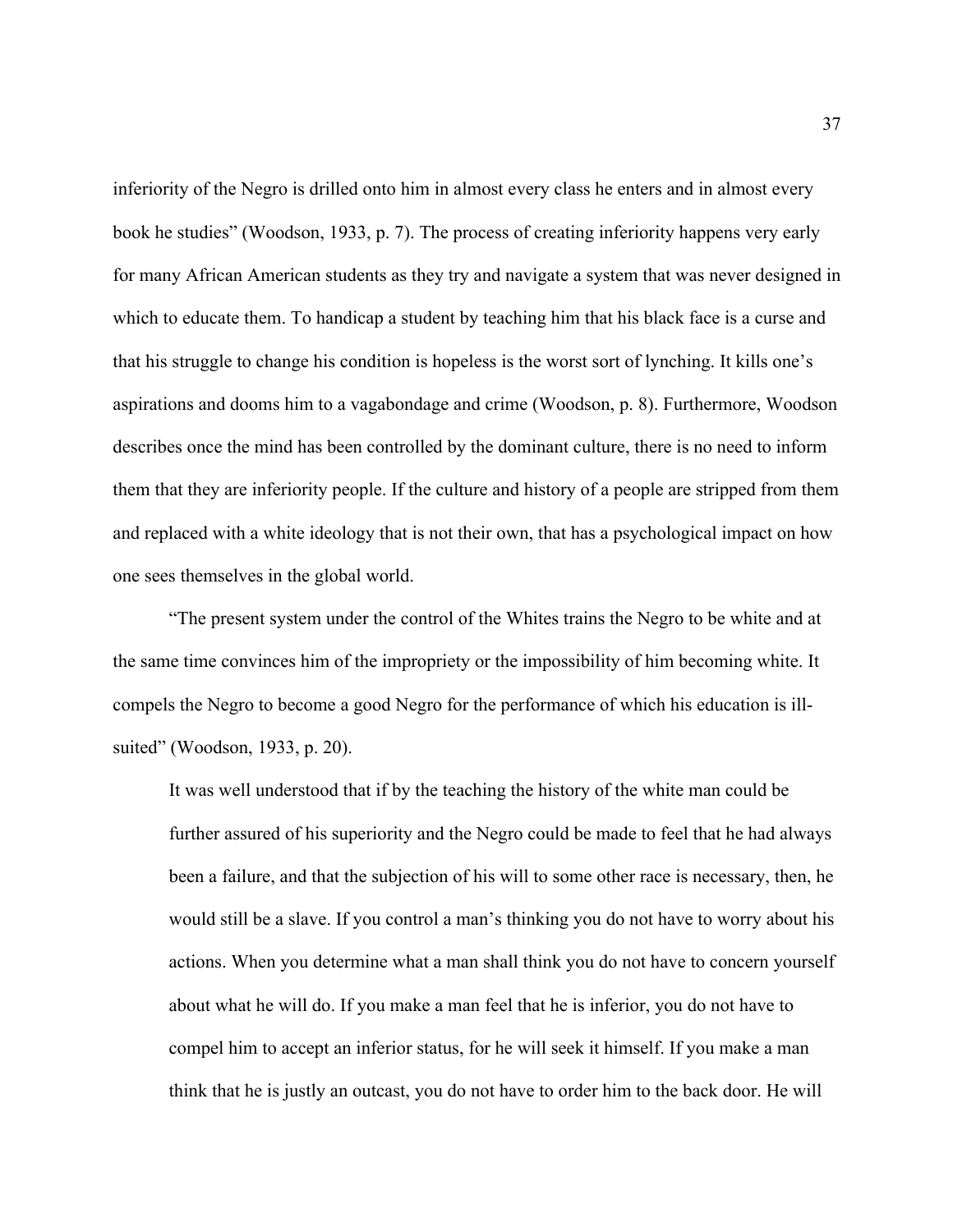go without being told; and if there is no back door, his very nature will demand one. (Woodson, 1933 p. 60)

Today, more African Americans are searching for other methods of education for their children based on the traditions of African people. Afrocentricity is critical discourse that is being used to form a critical pedagogy known as African-centered education. African-centered pedagogy and curriculum are designed to teach African children in a manner that takes their history, culture, identity, and politics into account for the ultimate purpose of solving their problems (Asante, 1988; 1991; 1992; Giddings, 2001; Hilliard, 1998; Hoskins, 1991; Wilson, 1998).

## **Afrocentricity**

Asante (1988) coined the term Afrocentricity, which has morphed over the years to African-centered education. Afrocentricity is an epistemology that seeks to re-enter/ relocate African people-Black Africans on the continent of Africa and people of Black African descent in the Diaspora-in their own particular, yet connected, cultures for the ultimate purpose of their social, political, and economic liberation (Asante, 1998; 1999; Hilliard, 1998; Wilson, 1998). Thus, Afrocentric curriculum researchers and scholars believe that by studying the classical African civilizations, and the various African societies that branched off from them, they can demystify the history of African people (and world history as well), which has been systematically falsified, distorted, segmented, and erased in order to support the interests of foreign invaders (Akbar, 1991; Asante, 1988; Caruthers, 2000; Diop, 1974; 1991; Hoskins, 1991; Williams, 1974).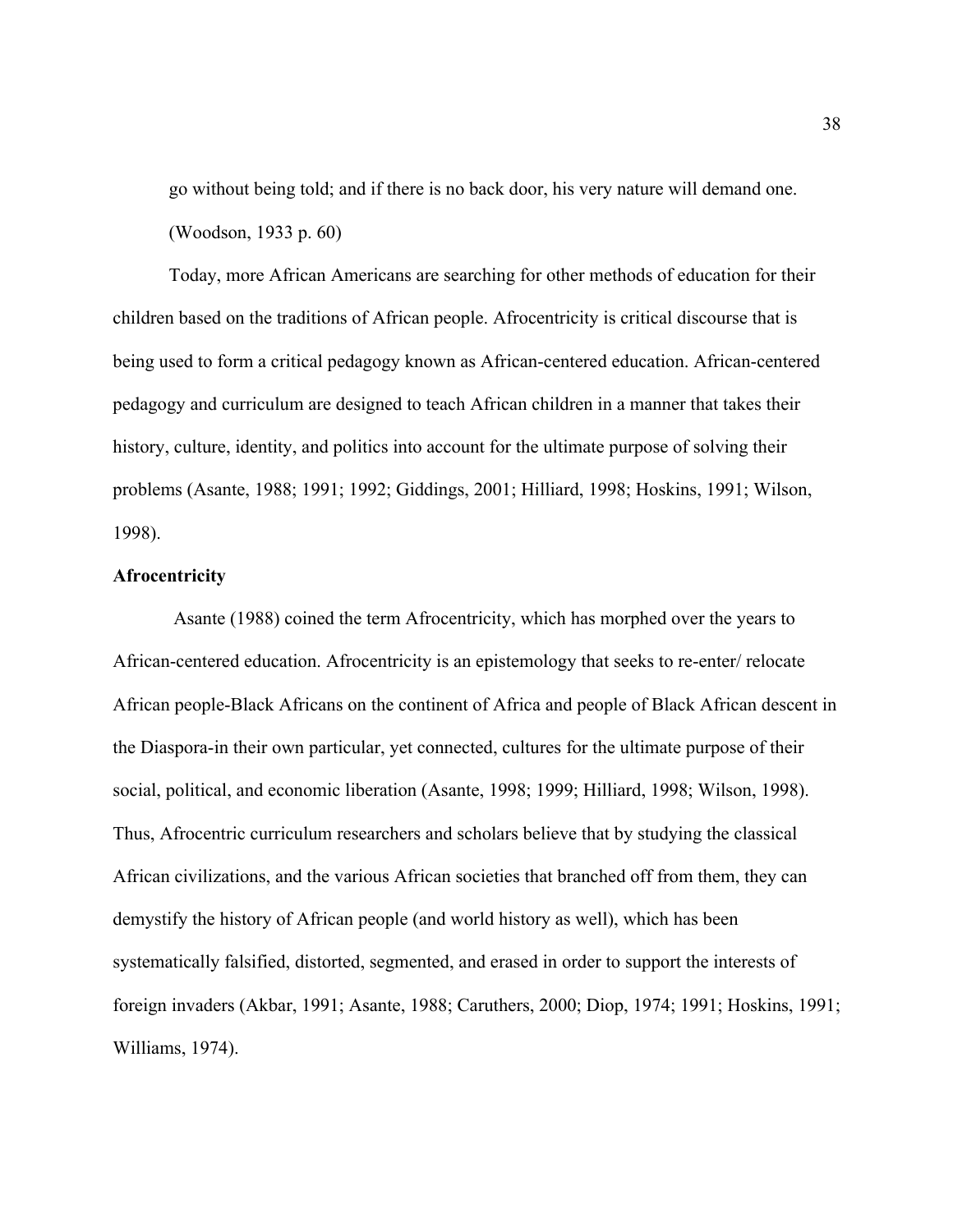Afrocentricity is also a method of healing by changing the focus onto self rather than those that oppress. Afrocentric curriculum researchers and scholars attempt to provide a framework for the reconstruction of African cultures and identities (most of which have been decentered/ dislocated and disrupted by the Maafa) around the best morals, values, and cultural practices that both traditional and contemporary African societies have to offer (Ani, 1994; Asante, 1988; Hilliard, 1998; Richards, 1994; Williams 1974). The aspect of teaching students about their own historical and cultural traditions promotes a sense of pride in one's self. In addition, an important part of the achievement process involves the connection of education to students' interests and the development of a positive sense of self (Woodson, 1933).

Afrocentric pedagogy is both compensatory and critical. It is compensatory because it reenters/relocates dislocated African people in a centered cultural frame of reference that helps them view the world as agents rather than as mere objects and victims (Asante, 1999). It is critical because it helps African people to realize the consciousness necessary to question and resist the cultural, social, political, and economic domination of non-African people (Asante, 1999). Afrocentric curriculum scholars and researchers assert that African-centered education should empower African people to deal with their problems not only by reconstructing and preserving African history, culture, and identity but also by employing other strategies (Asante, 1998; Caruthers, 2000; Collins, 2000; Williams, 1974; Wilson, 1998). For instance, Africancentered education is designed to teach African children to engage in the indispensable process of building institutions (e.g., schools, businesses, banks, political parties, etc.) that support their communities (Caruthers, 2000; Williams, 1974; Wilson, 1998).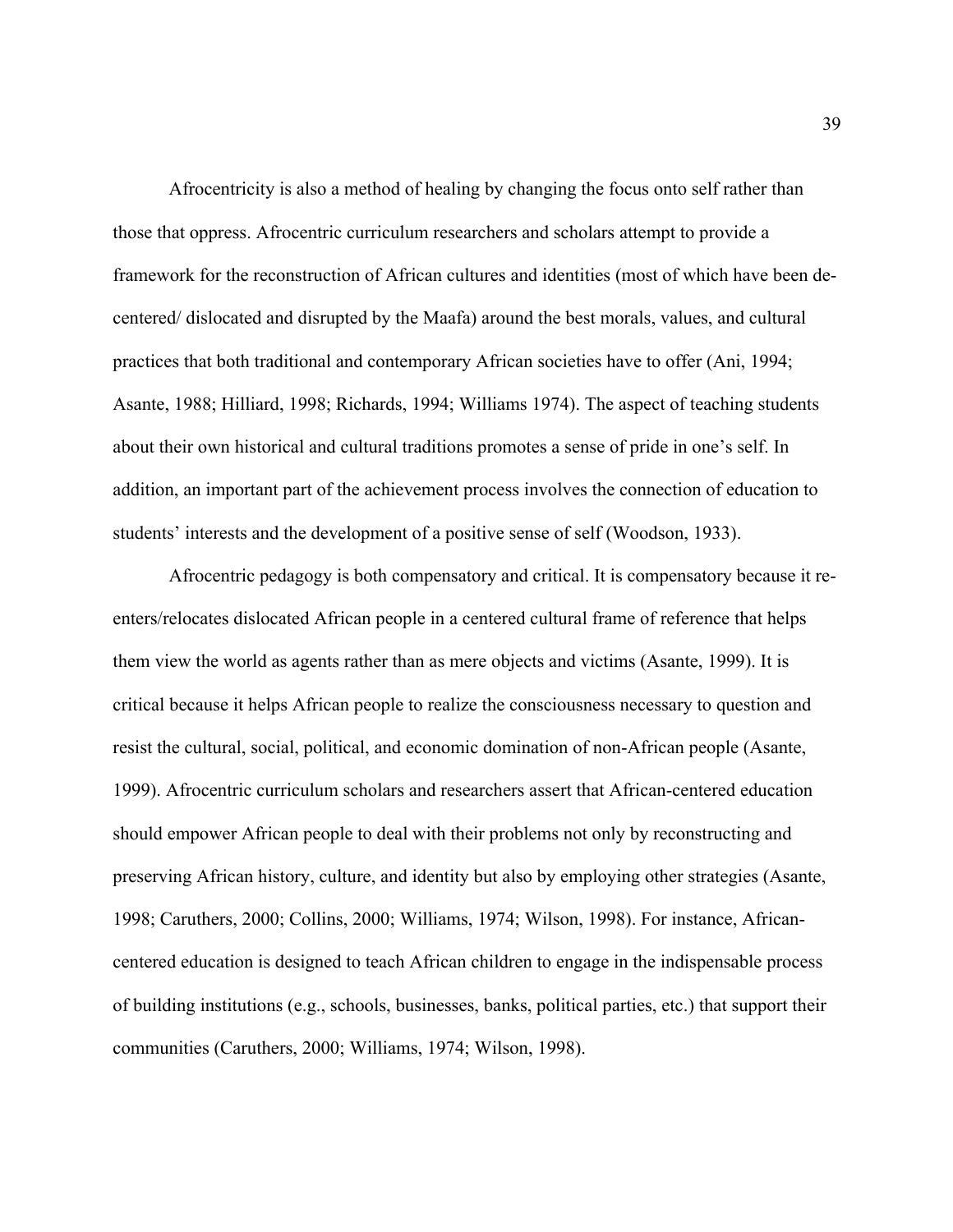# **Afrocentric Education**

Jeffries (1991) and Johnson (2001) argued that Afrocentric education possesses at least three dimensions: (1) a skills function, (2) a moral function, and (3) a spiritual function. That is, African-centered curriculum is about balancing "traditional" disciplines (e.g., math, science, language, writing), morals and values (e.g., MAAT and Nguzu-Saba), and spirituality (e.g., understanding our relationship to the Creator and our ancestors) in order to give African children a complete education. What does the African-centered pedagogy provide Black students that they will not be able to receive in the traditional educational system?

African centered education enables students to look at the world with Africa as the center. It encompasses not only those instructional and curricular approaches that result in a shift in students' worldview, but it engenders a reorientation of their values and actions as well...It involves more than mere textbooks and other curricular materials; it encompasses a supportive, understanding, and encouraging school climate. It demands that children be viewed as educable and as descendants of a long line of scholars. (Durden, 2007, pp. 74- 75)

According to Woodson (1990), Black children were not able to reach their full potential because schools eliminate African culture and traditions and instead focus on European culture and values. Karenga (1995) found African-centered schools are structured on a holistic development of Black children. These schools focus their instructional practices on the students learning styles in order to bring the African experience into the center of their teaching. An African centered perspective and institutional autonomy were two premises behind the formation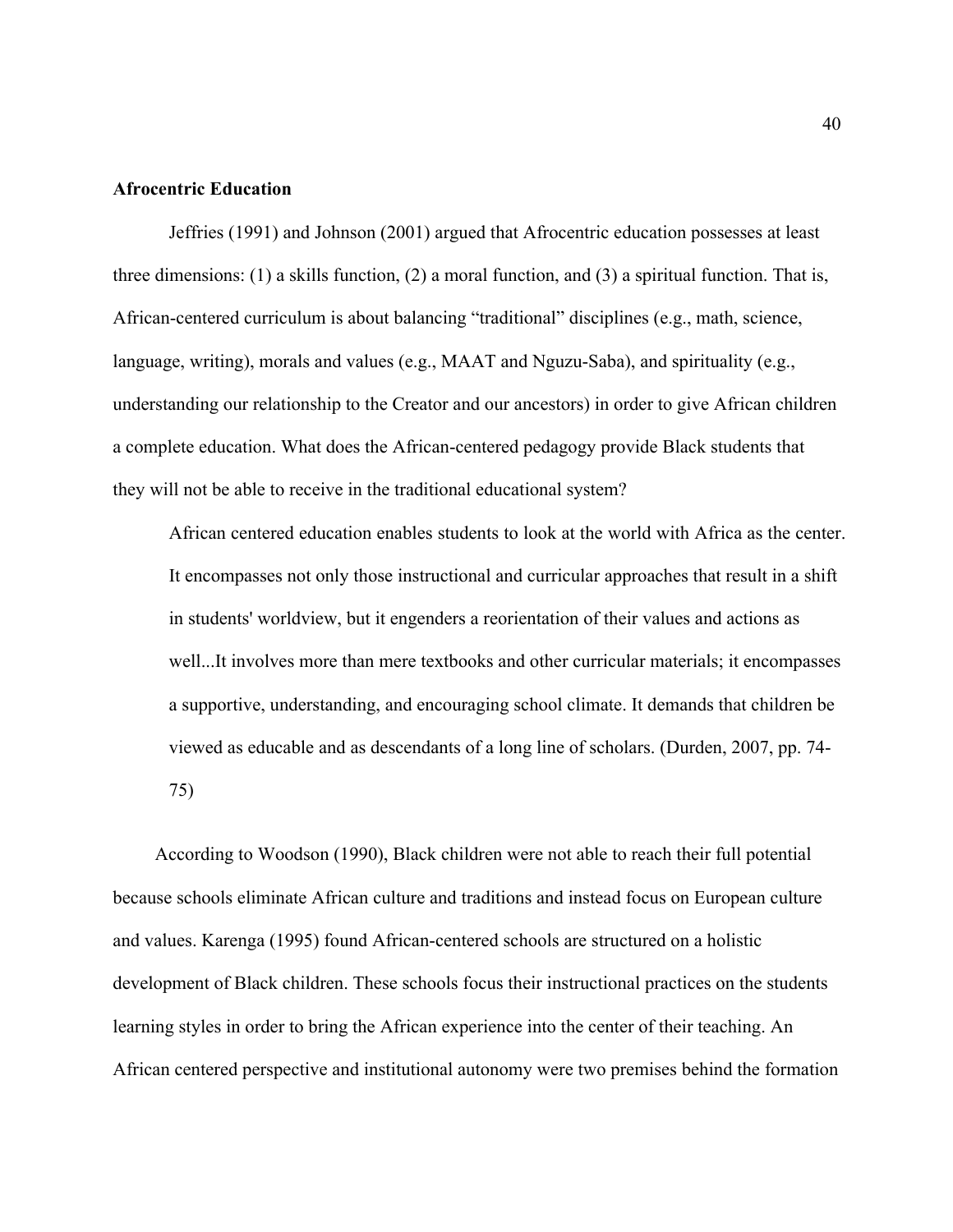and maintenance of recently created African centered schools. This African centered perspective subscribes to the spiritual and cultural ethos of African people, and it is situated in an African worldview, which offers a "method of thought and practice rooted in the cultural image and human interests of African people" (Karenga, 1995, p. 45).

The primary aims of an African centered educational experience were not only to adhere to a particular ideology of African people but also to implement instructional practices that support the unique learning styles of Black students. These practices are then implemented using a curriculum rooted in the reality and history of African people. By embracing ancient and contemporary African culture, African centered schools counteract the hegemonic forces that trivialize the contributions of Africans and Blacks in America. (Durden, 2007, p. 28).

The connection of Black thought and knowledge of self are important for people of African descent to bridge the gap of the past with the present as well as the future. Karenga (1995) pointed out that African centeredness should not be viewed as a dogma of authenticity but as an orientation and methodology that does not shun the value of the diversity of perspectives and approaches in the study of African Americans (Karenga, 1995, pp. 36-38). The African centered pedagogy aims to re-enculturate Black children back into a set of habits, consciousness, and identity that centers them on a firm understanding of who and what they are. According to Merry and New (2008), Black children must be at the center of the instruction, so that they are seen as the subject, and not an object, of the instruction. "In doing so, the learner comes to interpret the world through a cultural understanding that has been constricted within, about, and for his or her own community. What follows, according to African-centrists, is greater self-esteem and higher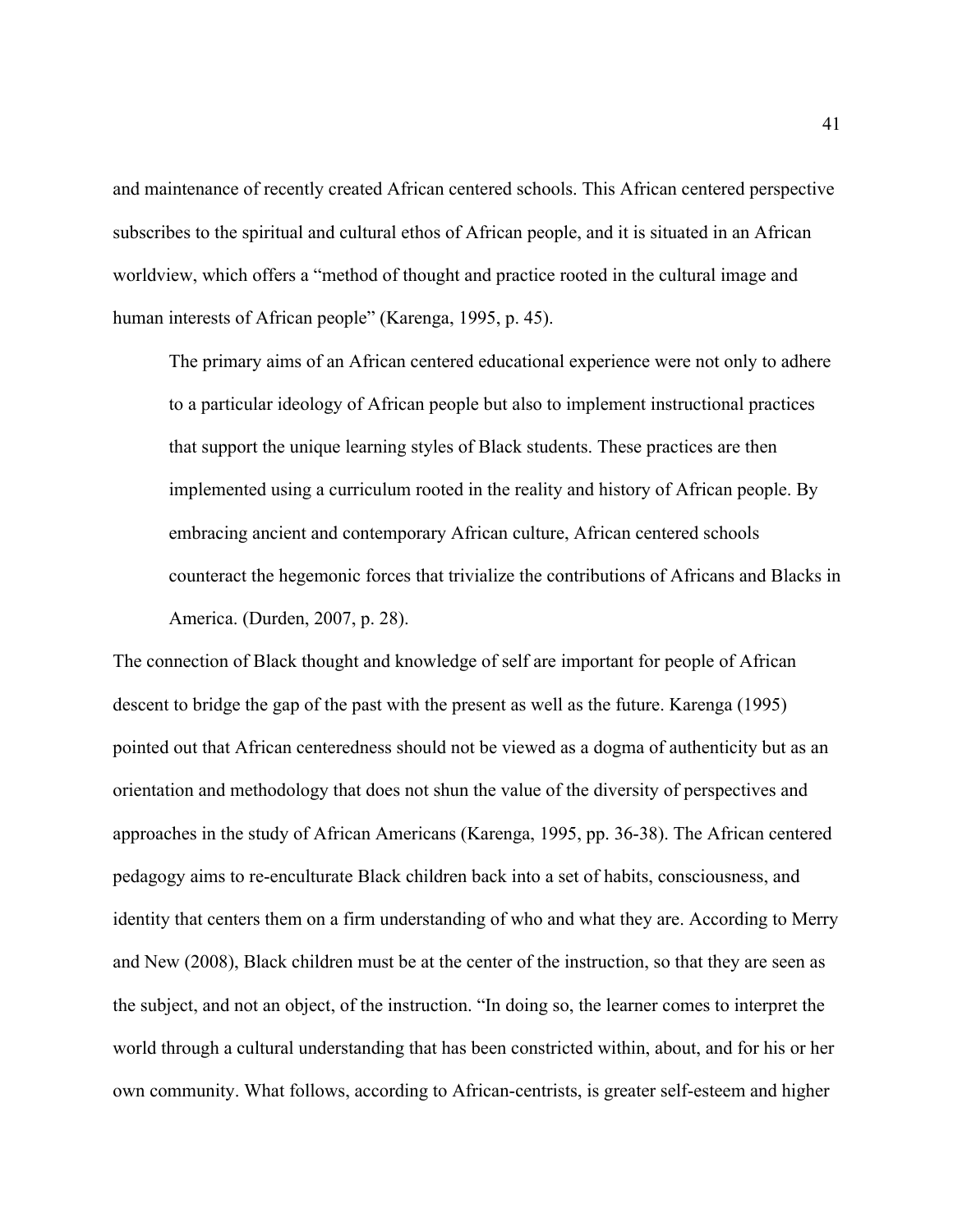academic achievement" (Merry & New, 2008, p. 10).

Karenga (1982) noted that African centeredness is a conceptual framework rooted in the African experience and the worldview that issues from and is informed by that experience. It is quality of thought and practice rooted in the cultural image and human interests of African people, Nobles (1973, 1986, 1991, pp. 403-404) asserted that it is not possible to talk about the African self-concept without talking about the effect of African people being dominated, oppressed, and subjugated by European people. He explained that despite a substantial period of contact, the two systems of consciousness (i.e., selfknowledge) remained different. Nobles maintained that the oppressive system of slavery indirectly encouraged the retention, rather than the destruction, of the African philosophical orientations. He argued that the African self-concept is by philosophical definition the "we" instead of the "I". It recognizes that only in terms of one's people does the individual become conscious of one's own being.

The concept of the Black self owes its existence to Kambon (1992), who defines it as being at the conscious level of the African survival thrust. It is a relational disposition that is collective, communal, and susceptible to environmental and social forces and influences. It is considered to be partly genetically determined and partly environmentally determined. An African self-consciousness is reflective of such attitudes and behaviors as (a) awareness of one's African identity (a collective consciousness), (b) recognition of African survival and positive development as a major preoccupation, (c) respect for and active perpetuation of things African, and (d) an unequivocal, uncompromising resistance to all things anti-African (Kambon, 2991, pp. 53-55).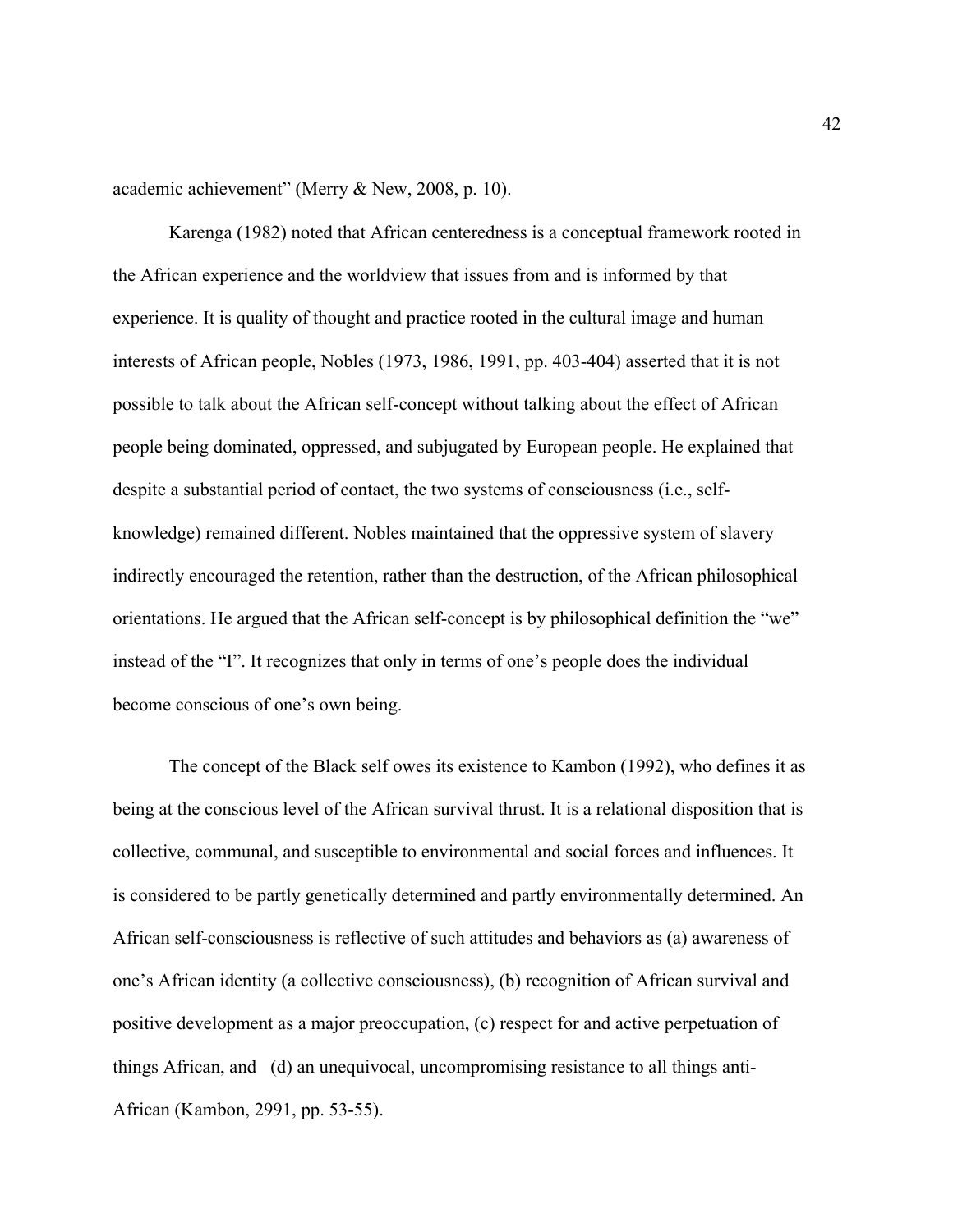Historically, American public schools have failed to provide a quality education for Black students (Darling-Hammond, 2005). Educational scholars argued that this failure was an intentional means to mis-educate the masses of Blacks in order to prohibit cultural and intellectual liberation (Freire, 1973; Hilliard, 1998; King, 1991; Woodson, 1990). Since the 1700s, Blacks have designed independent schools to meet the cultural and intellectual needs of their children (Ratteray & Shujaa, 1987). Towards the end of the 19<sup>th</sup> century, Black independent schools were replaced by public schools and thus socialized in the thought and reality of European culture (Ratteray & Shujaa, 1987; Woodson, 1990).

Black Americans throughout the United States began to voice their concerns about the poor educations that their children were receiving in public schools. This movement was known as the African Centered School Movement-nostalgic of the Black independent schools of the 1700s. During this movement Black Americans demanded control of public schools or created independent institutions outside of public structures (Ratteray & Shujaa, 1987). The latter efforts were known as the Independent African Centered School Movement, which stressed academic excellence as well as cultural relevance and character development (Lee, 1992). Additionally, this movement was in response to the dismal failure of public education for Black students and the heightened international movement for Pan-African unity (Giddings, 2001). To protect and maintain this Afro-centric reality, institutional autonomy served as the means for allowing this voice to emerge in the education of Black children (King & Wilson, 1994). Furthermore, an independent status allowed for resources and vitality to come from the community which inevitably ensured the development of liberatory pedagogy and African centered perspectives (Lee, 1994, 2005).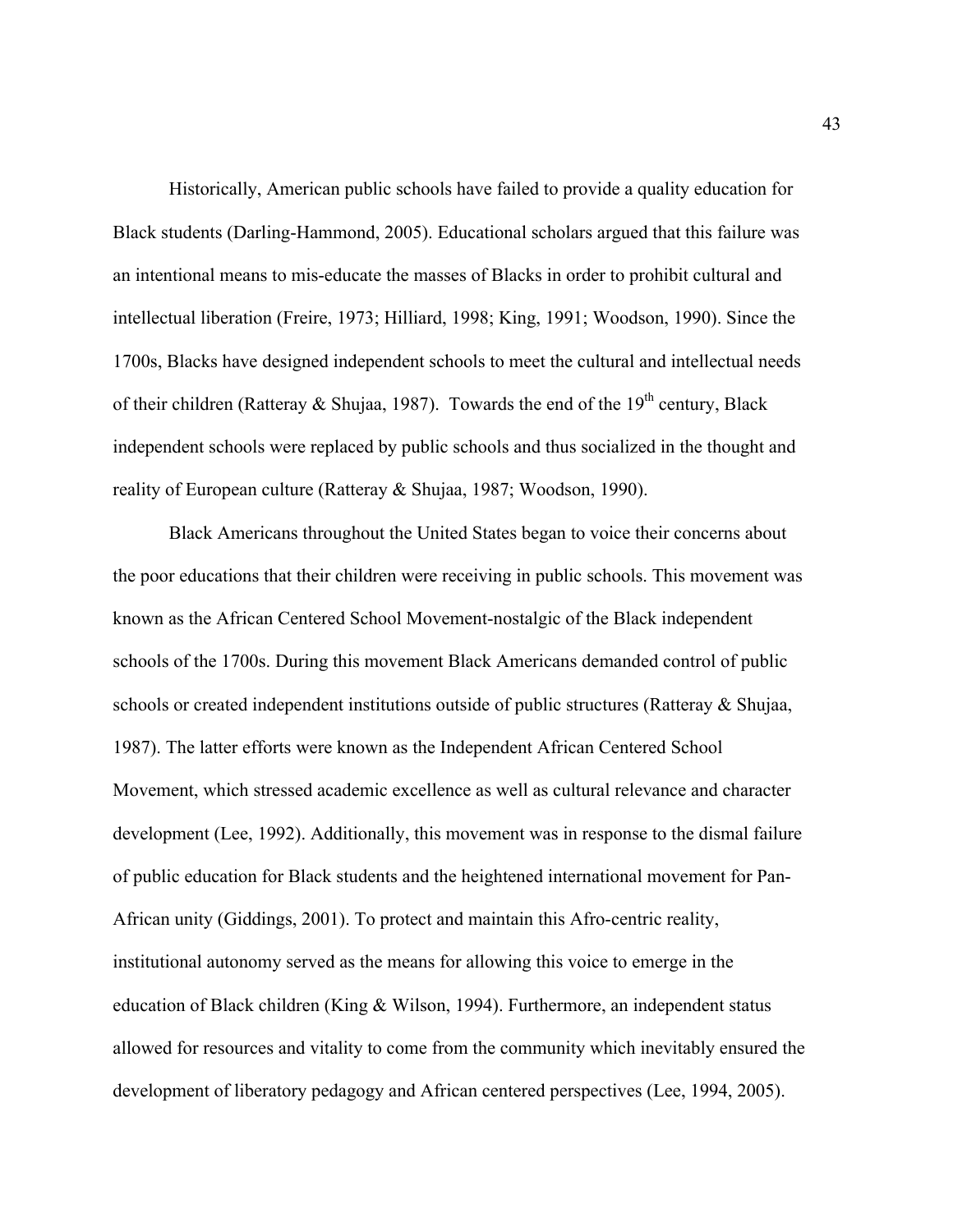In 1972, The Council for Independent Black Institutions (CIBI) was created to organize African-centered allies as well as African-centered schools. Additionally, CIBI and these independent schools are charged with socializing and educating children to be the spiritual, economic, political, and intellectual leaders they are destined to become. Moreover, African centered schools embrace the traditional wisdom that *children are the reward of life* (The Council for Independent Black Institutions, 1994).

The African centered movement was not only nostalgic of Woodson's (1990) revelations of the fundamental problems of the "mis-education of the Negro," but also a result of the outcry among community groups in Black neighborhoods who were outraged at the poor educational experiences given to their children. They wanted educational culturally salient experiences that they believed would produce academic excellence. This cry for academic excellence and culturally relevant pedagogical practices was deeply rooted in a worldview that was in opposition to the Eurocentric ideology that is the basis for most schools in the United States (Grills, 2004).

To truly embrace an African centered worldview, one must first adopt an African reality that is consistent with the experiences and realities of African people. Grills (2004) noted that in order to efficiently apply an African centered paradigm, one must "examine or analyze the phenomena with a lens consistent with an African understanding of reality; African values; African logic; African methods of knowing; and African historical experiences" (p. 173). The seven cardinal virtues of MAAT become the compass towards human perfectibility. These virtues are truth, justice, harmony, balance, order, reciprocity, and propriety. They are the essence and foundations of all experiences and engagement in an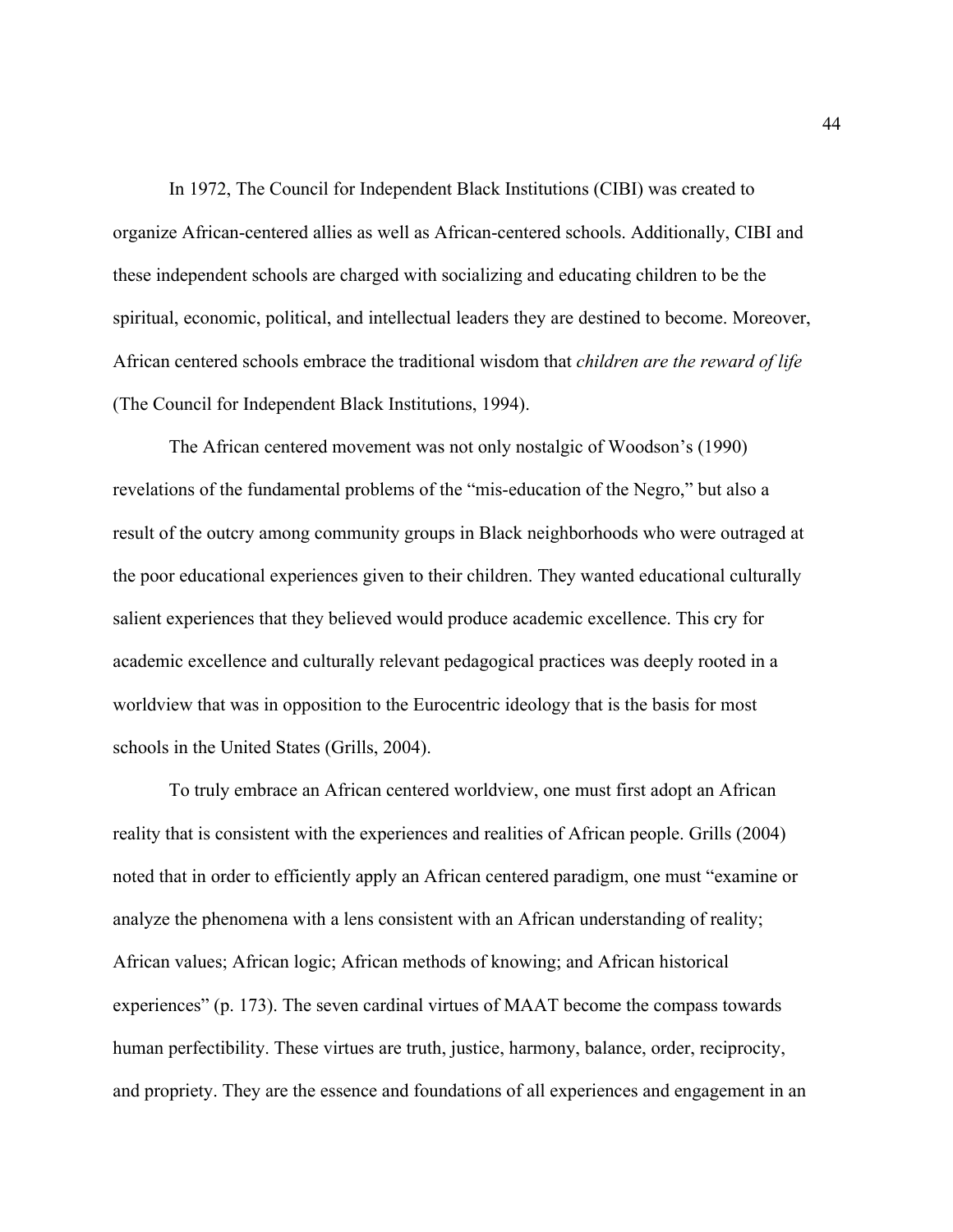African centered school. Therefore, persons working in those schools believe that children are divine beings who bring with them gifts and talents from the Creator and ancestors (Nobles, 1990).

In the African centered school, the focus is on placing the child at the center of the educational process. Since the children are the key of the learning process the African centered schools place the unique learning styles of Black children into the classroom instruction. Therefore, the schooling experience of many Black students are not culturally sensitive or affirming (Ladson-Billings, 1994; Perry, Steele, & Hilliard, 2003). Furthermore, scholars and advocates of African centered schools suggested that school experiences for children should be congruent with their level of expression, activity, and learning styles (Azibo, 1996; Fukiau & Lukondo, 2000; Hilliard, 1992; Some`, 1999).

Asante (1988) outlined the transformational process one takes when moving into an African-centered sense of being. The book Afrocentricity set a course of thinking and action that many Black people felt was need to be taught to their children as well as the community. Afrocentricity is a transforming power, which helps us to capture the true sense of our souls. There are five levels of awareness leading to transformation. The first level is called *skin recognition* which occurs when a person recognizes that his or her skin and/ or her heritage is Black but the person cannot grasp any further reality. The second level is *environmental recognition*. At this level, the person sees the environment as indicating his or her blackness through discrimination and abuse. The third level is *personality awareness*. It occurs when a person says "I like music, or dance, or chitterlings" and indeed the person may be speaking correctly and truthfully but this is not Afrocentricity. The fourth level is interest-concern. This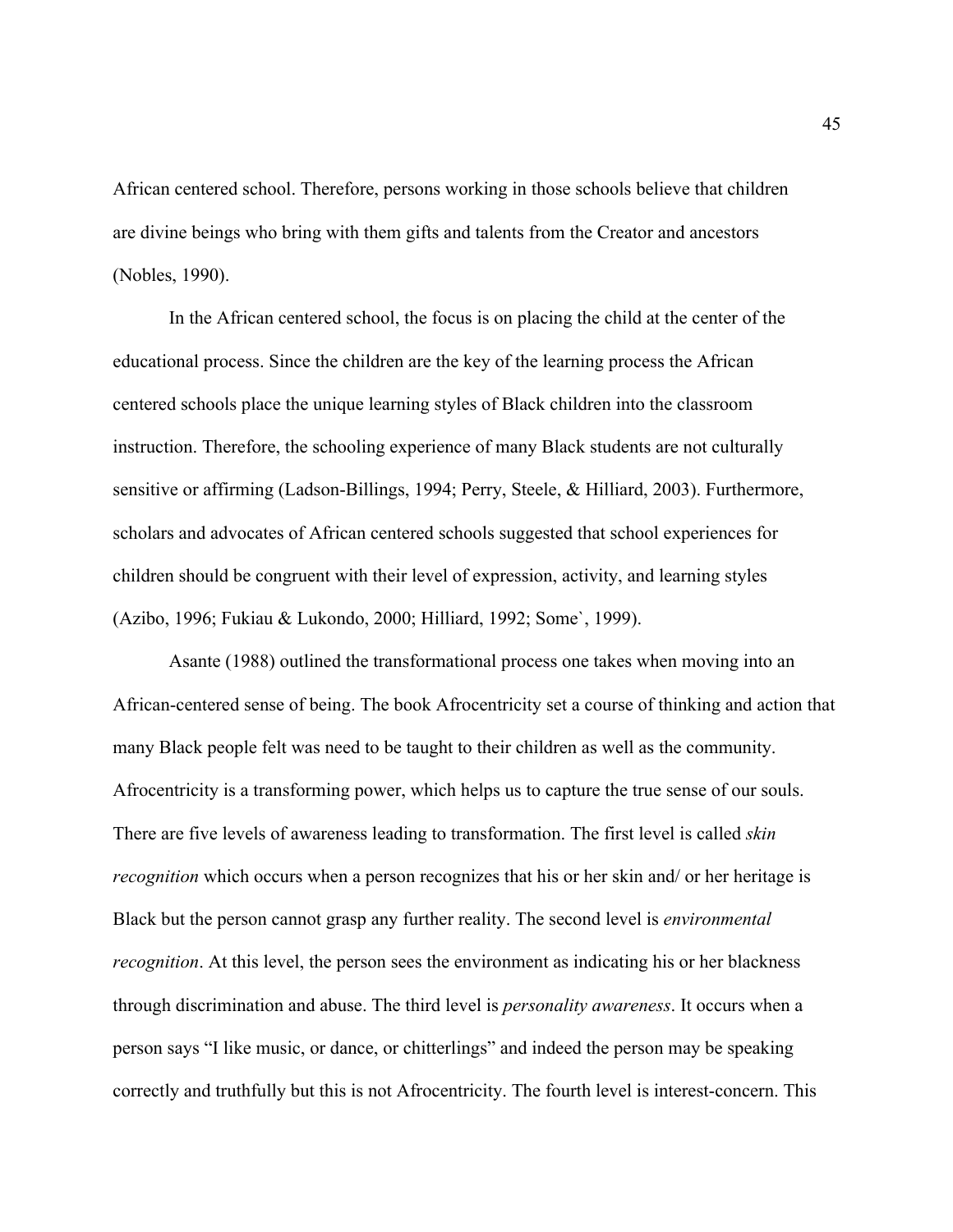level accepts the first three levels and demonstrates interest and concern in the problems of blacks and tries to deal intelligently with the issues of the African people. *Afrocentric awareness*, the fifth level, is when the person becomes totally changed to a conscious level of involvement in the struggles for his or her own mind liberation. Only when this happens can we say that the person is aware of the collective conscious will. An imperative of will, powerful, incessant, alive, and vital,moves to eradicate every trace of powerlessness. Afrocentricity is like rhythms; it dictates the beat of your life (Asante, 1988, p. 49).

African-American people need an African-centered pedagogy because racism and worldwide Eurocentric hegemonic attitudes and practices are still the order of the day. The existing pedagogy in public education remains European-centered (Madhubuti & Madhunbuti, 1994, p. 14). Nevertheless, enslavement and the African holocaust interrupted and depoliticized the cultural memory as well as disrupted historical continuity for Africans in the diaspora. Slavery and colonialism had similar effects on development within the African continent (Akabr, 1984; Bennett, 1964; Madhubuti & Madhubuti, 1994; Rodney, 1972; Williams, 1974). An African-centered pedagogy is needed to support a line of resistance to these conditions; it is needed to produce an education that contributes to achieving pride, equity, power, wealth and cultural continuity for Africans in America and elsewhere (Madhubuti & Madhubuti, 1994, p. 16). African-centered pedagogy and curriculum are designed to teach children in a manner that takes their history, culture, identity, and politics into account for the ultimate purpose of solving their problems (Asante, 1988; 1991; 1992; Giddings, 2001; Hilliard, 1998; Hoskins, 1991; Wilson, 1998). According to Merry and New (2008), African-centered pedagogy is therefore a problem-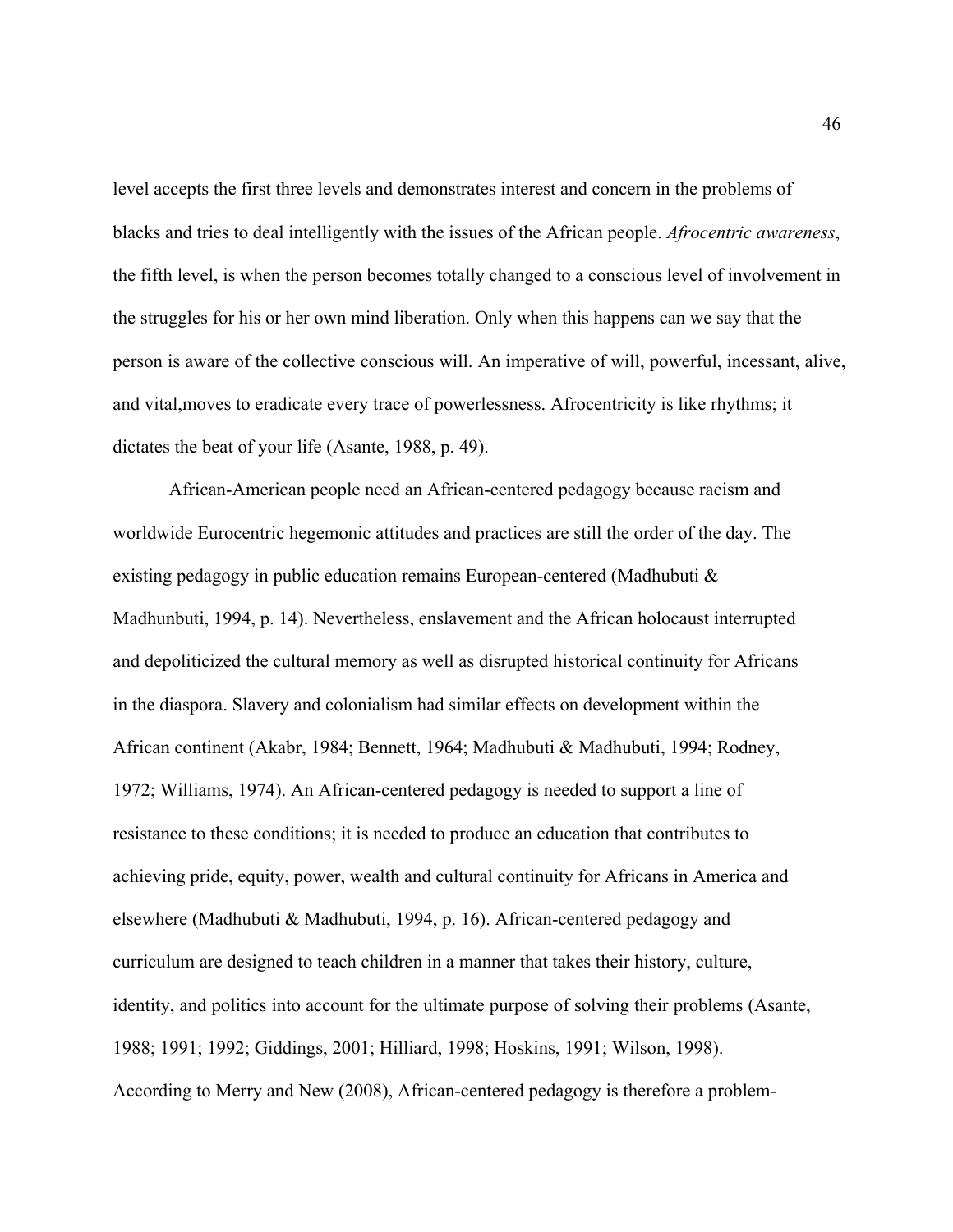solving pedagogy. Its proponents claim that children who internalize its philosophy undergo a transformation leading to enlightenment concerning their authentic self, empowerment concerning the options laid out before them, and self-determination concerning the choices they make. African-centered pedagogy is researched from a theory and practice-based approach but from the literature I have not been able to locate the statically date that points to by using ACP increase or decrease Black male academic achievement. The researcher is clear that the study of African-centered pedagogy and how that teaching method can influence Black male students. Through the lens of cultural and historical information this can shape the way in which Black males can see the following: (1) possibly view the world around them, and (2) gain knowledge and understanding of the importance of education. In the current educational system, Black male students have had multiple negative encounters which have created an environment of alienation, isolation, avoidance and negative judgment of abilities.

> The relationship between curriculum, images, and discipline is of paramount importance. If an African-American child attends two years of pre-school, nine years of elementary, four years each at high school and college, it will total nineteen years. If we multiply this with the average six-hour day, thirty-hour week, or twelve-hundred-hour year, we derive a sum of 22,800 hours. This figure is simply too large to ignore. Children spend large amounts of time in school, and how they feel about themselves can easily be determined within theses 22,800 hours. If we also realize the relationship between academic achievement and economic possibilities, it may behoove us to critically assess what takes place in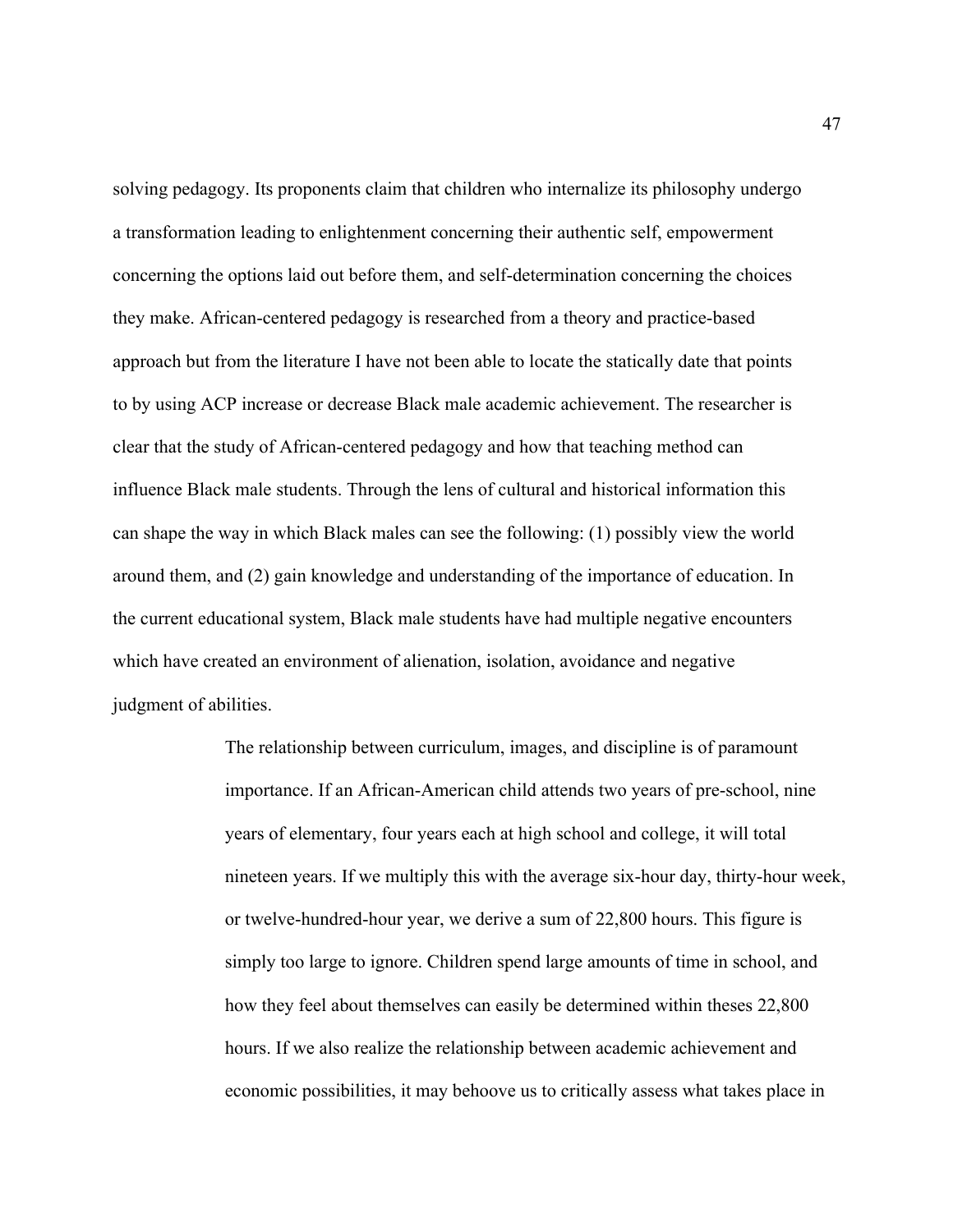the classroom. Are our children being nurtured? Are they being given high expectations? Are they being encouraged to ask questions? Are they maintaining their curiosity? Are we teaching them how to think? (Kunjufu, 1984, p. 31).

This study has examined how teaching from an African-centered pedagogy can foster a strong racial identity among Black males. Lastly, the research has examined what it means to be Black and also measure Black males' connections to their own cultural group.

The research has also explored the individual's own beliefs, opinions, and attitudes with respect on what it means to be Black in America. What differs from other research is that I have used The Multidimensional Model of Black Identity (MMBI) to test how middle school students saw themselves from a racial standpoint. The MMBI focuses on Black (African) Americas' beliefs regarding the significance of race in (a) how they define themselves, and (b) the qualitative meaning that they ascribe to membership in that racial group. Thus, the primary phenomena that the MMBI attempts to describe are attitudes and beliefs that may influence behaviors or be products of behaviors. In an attempt to delineate the significance and meaning of race in the self-concepts of Black (African) Americans, the researchers of the MMBI have delineated four dimensions: (1) identity salience, (2) the centrality of the identity, (3) the ideology associated with the identity, and (4) the regard in which the person holds African Americans (Shelton & Sellers, 1996). The research has also looked at ways in which to create learning environments that are supportive, nurturing, and provide high academic rigor for Black males.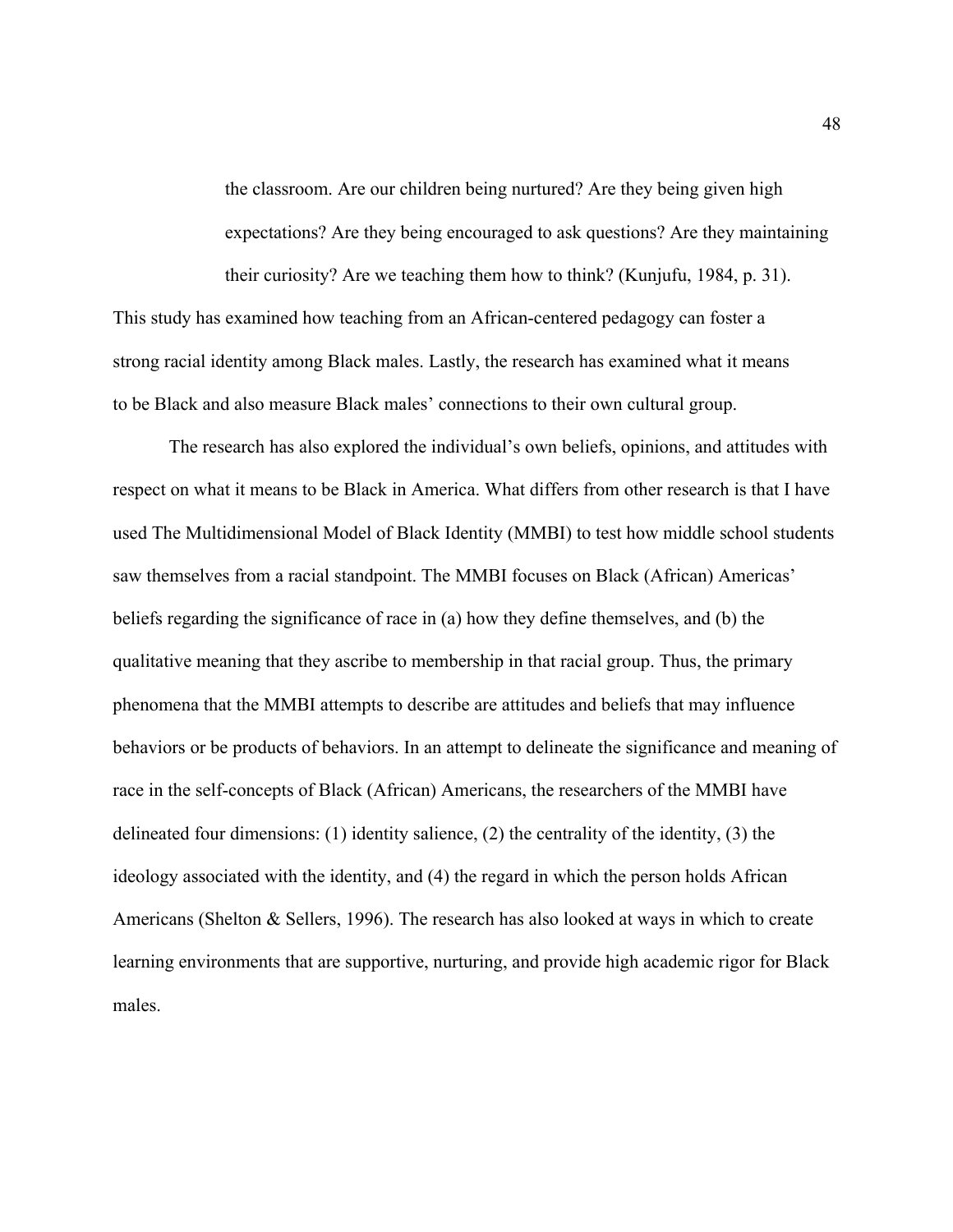## **CHAPTER III**

## **Methods**

The purpose of this study has been to determine if using African-centered pedagogy as a teaching tool brings about academic growth among African American males. In addition, this study has examined the question does teaching from an African-centered pedagogy will foster a strong racial identity among African American males. The hypotheses at the center of this study were as follows:

- 1. The use of an African-centered pedagogy will promote improved academic growth among African American males in middle school.
- 1a. African-centered pedagogy has affirmed and validates African American students towards building a stronger identity of self.
- 2. Minnesota Comprehensive Assessments (MCA) scores will be higher at the school practicing African-centered pedagogy compared to traditional educational setting.
- 3. Grade point averages of students will be higher at the school practicing Africancentered pedagogy compared to students in a traditional educational setting.

This study is quantitative, qualitative, and descriptive (mixed method) in nature. However, the central questions of the research are: Does African-centered pedagogy positively influence academic growth among Black males that are in middle school? Does African-centered pedagogy provide a positive racial identity among Black males?

At a general level, mixed method is chosen because of its strength of drawing on both qualitative and quantitative research and minimizing the limitations of both approaches. At a practical level, mixed method provides a sophisticated, complex approach to research that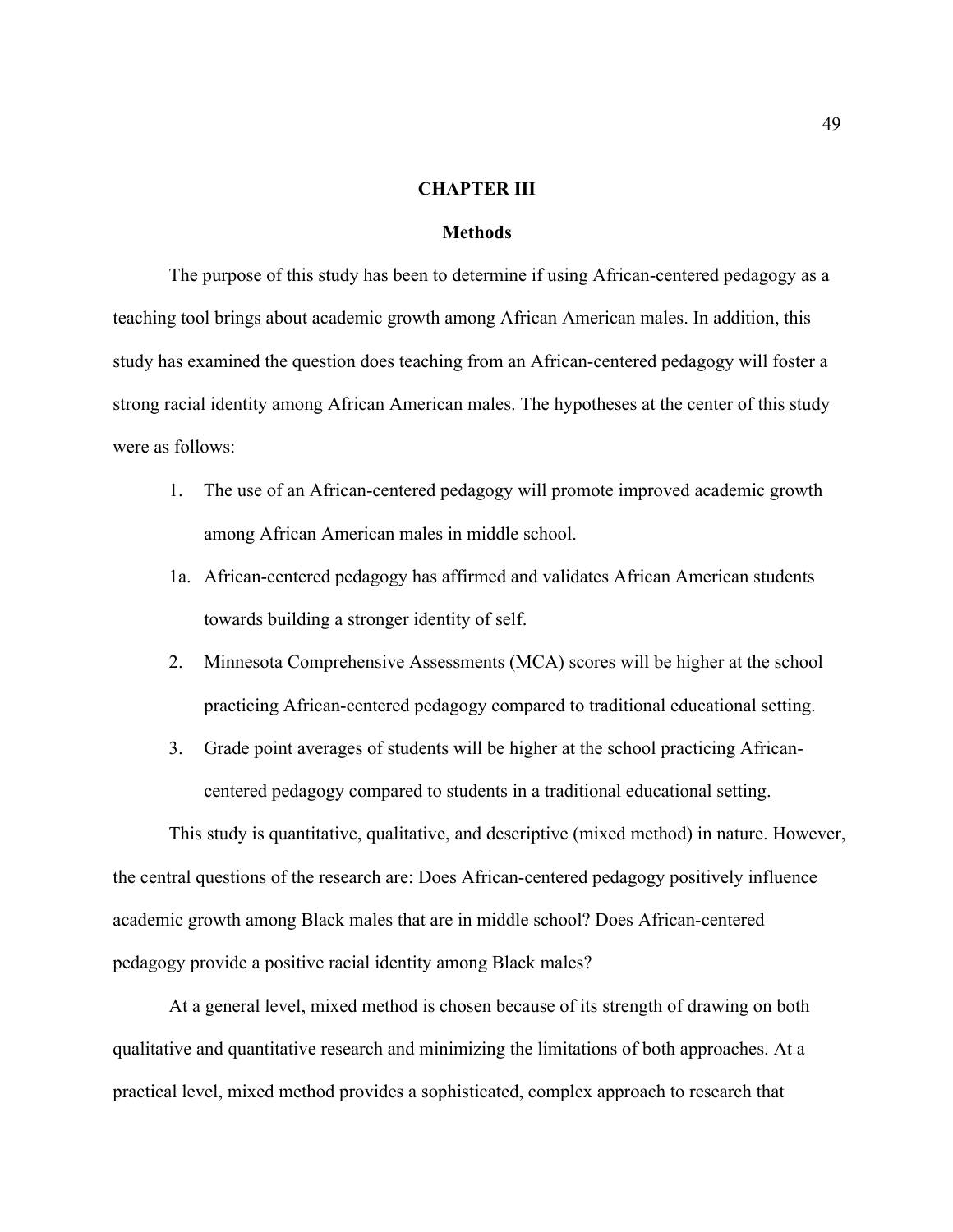appeals to those on the forefront of new research procedures. It also can be an ideal approach if the researcher has access to both quantitative and qualitative data (Creswell, 2014).

## **Subjects**

Data collection has taken place in an elementary and middle school located in a large urban area in central Minnesota. The other data was collected from an elementary and middle school located in a medium sized first-ring suburban school district. For the purpose of the research I used pseudonyms to describe the school in the study. Black Thought Middle School (BTMS) is in a K-8 building, serving students in an urban area serving about 35,000 students. The student population is 625 in grades K-8<sup>th</sup>. The racial make-up of BTMS is as follow: Black 98.4%, 1.6% White and Hispanic. Approximately 95% of the students are eligible for free or reduced lunch. At BTMS students are at the center of their education which incorporates them learning African culture and heritage. The primary objective is to provide students a rigorous academic programming accompanied by culturally relevant messages that encourages structure, discipline, and an expectation of college education. Teachers receive ongoing professional development in the educational philosophy of African culture and heritage. At BTMS the principal gathered twenty-five students for me to present my research to and from that only nine students found interest in being a part of the study. Students were all given a consent form to have signed by the parents as well as the student.

Thomas Jefferson Middle School (TJMS) is a Pre-K-8 building-serving students in an urban district that has approximately 40,000 students. The building has about 773 students. Of those 773 students, 45.1% are Black, 6.3% are White, 15.3% are Hispanic, 31.8% are Asian/Pacific Islander, and 1.6% is American Indian/Alaskan Native. Approximately 100% of the students are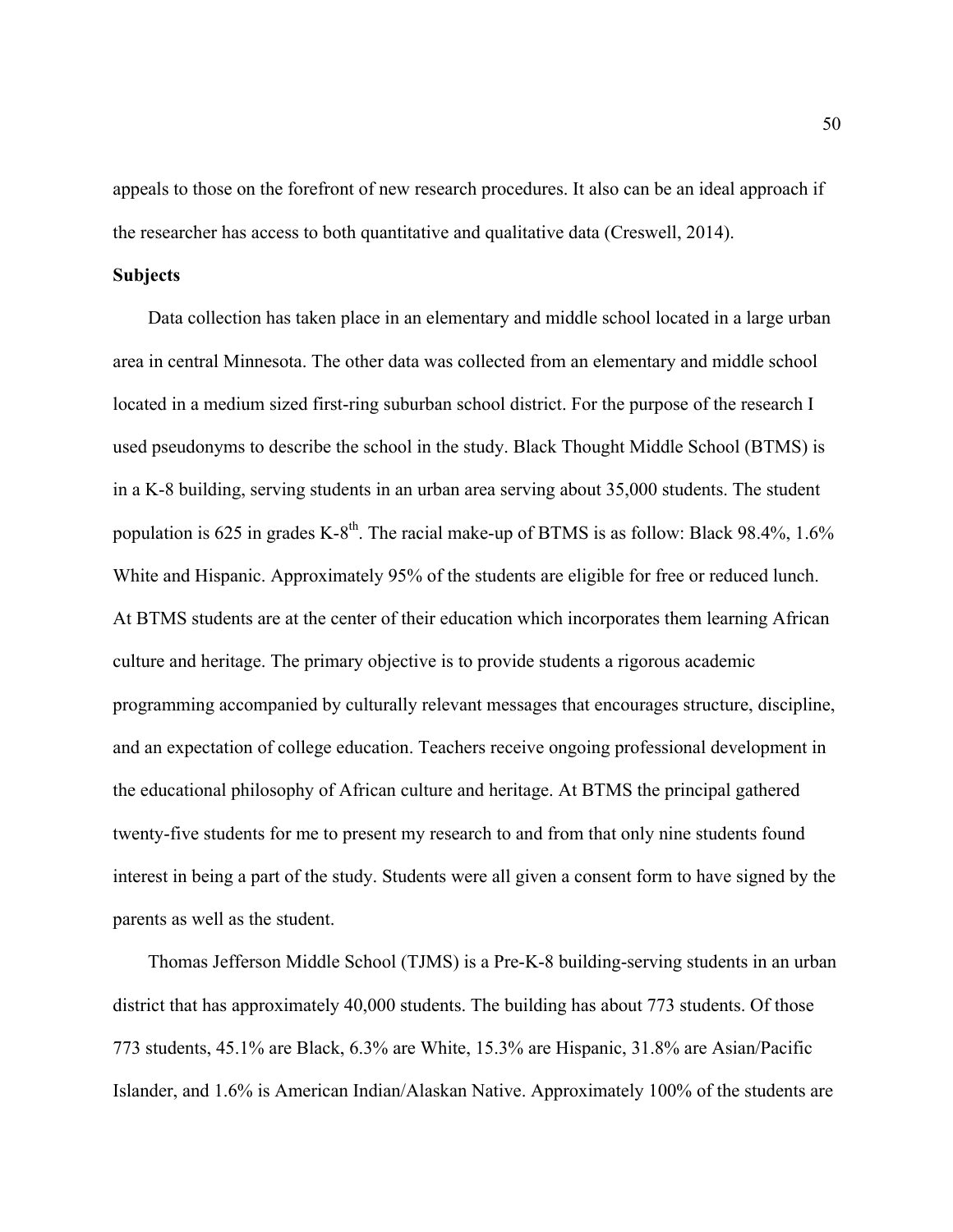eligible for free or reduced lunch. TJMS is a traditional school that has its focus in Pre-K-8<sup>th</sup> grade and teaches from the International Baccalaureate Program model of instruction. All TJMS students are encouraged to achieve to their fullest potential by exploring issues on a global scale. As an International Baccalaureate World School with both a Primary Years program (PYP), and Middle Years Program (MYP), the school provides students with a global perspective. Students are inspired to explore complex topics through open discussion and teamwork. Teachers receive ongoing professional development around IB approaches to learning standards as well as and grade level and subject area classes. The selection process at TJMS was that I was able to meet with twenty students per grade level  $6<sup>th</sup>$ ,  $7<sup>th</sup>$ , and  $8<sup>th</sup>$  grade and present my research to them and see who was interested in being a participant in my research. From the presentation I was able to get fifteen students willing to take part in the study. Students all received consent forms for the parents and student to sign and return.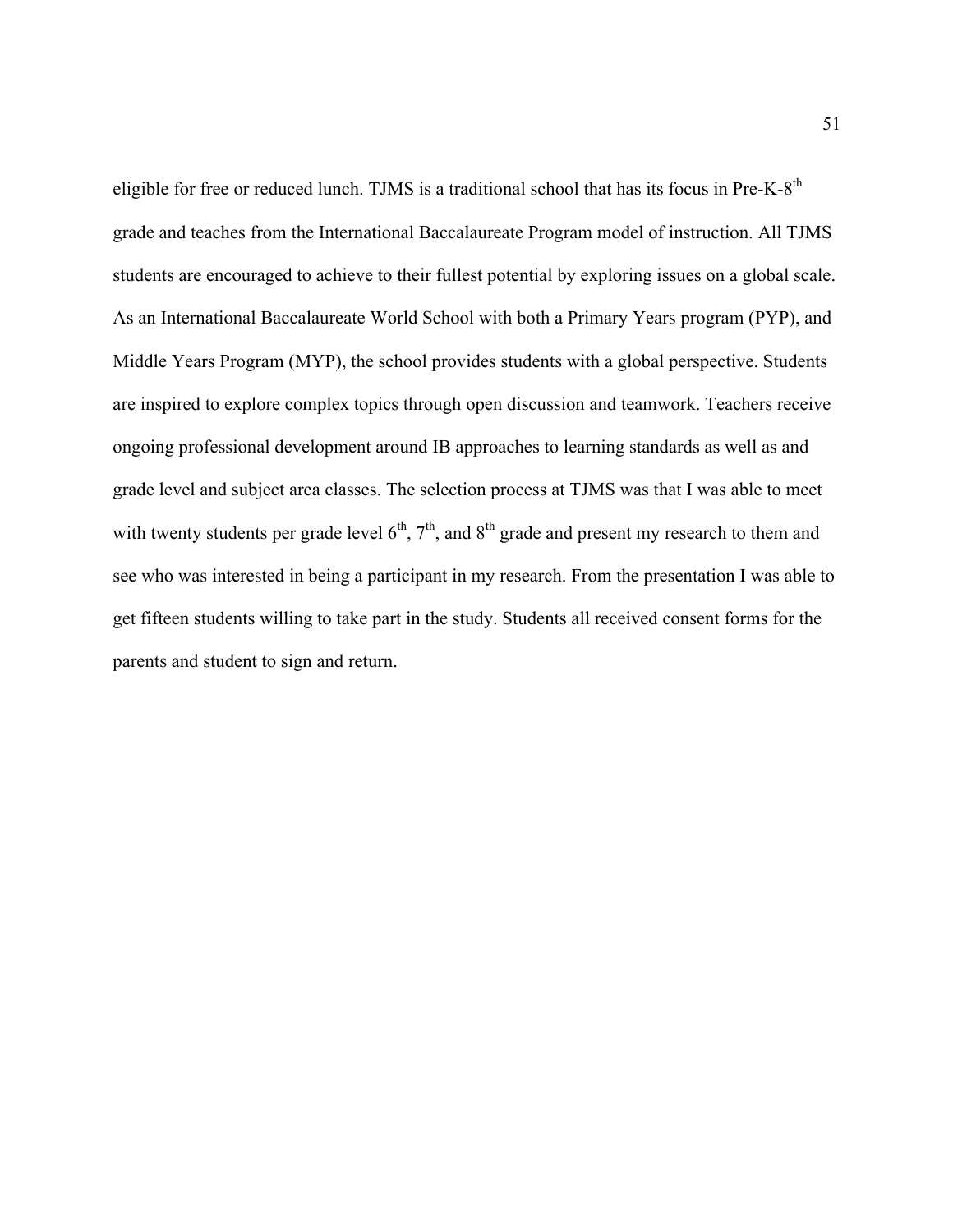### **Measures**

The focus of the study has identified if the strategies of African-centered pedagogy will provide not only academic growth but growth in racial pride that students have for themselves. In comparing the differences in education from schools I wanted to take a look at several different items that may impact educational growth for African American male students. The following information is how each hypothesis was addressed and how the information was examined.

African American male students from both school sites were asked three questions that focused on their racial identity. I asked three semi-structured questions:

- a. What has been your educational experience at your school?
- b. Describe what it means to be a Black male student?
- c. What are your teacher's expectations of you academically?

**I described all of the themes that emerged for all participantsas a collective.** 

# **Quantitative Measures**

**Hypothesis #1**: *The use of an African-centered pedagogy will promote improved academic growth among African American males in middle school that attended a school that is African centered and will differ to those Black males that are in a tradiational school.*

Black male students from the study were asked to take the Multidimensional Model of Black Identity (MMBI) (Shelton & Sellers, 1996) to determine their level of racial identity. From the data, a conclusion can be drawn on whether Black males have a greater sense of their Black identity in an environment that uses an African-centered pedagogy compare to those Black males that are in a traditional educational setting.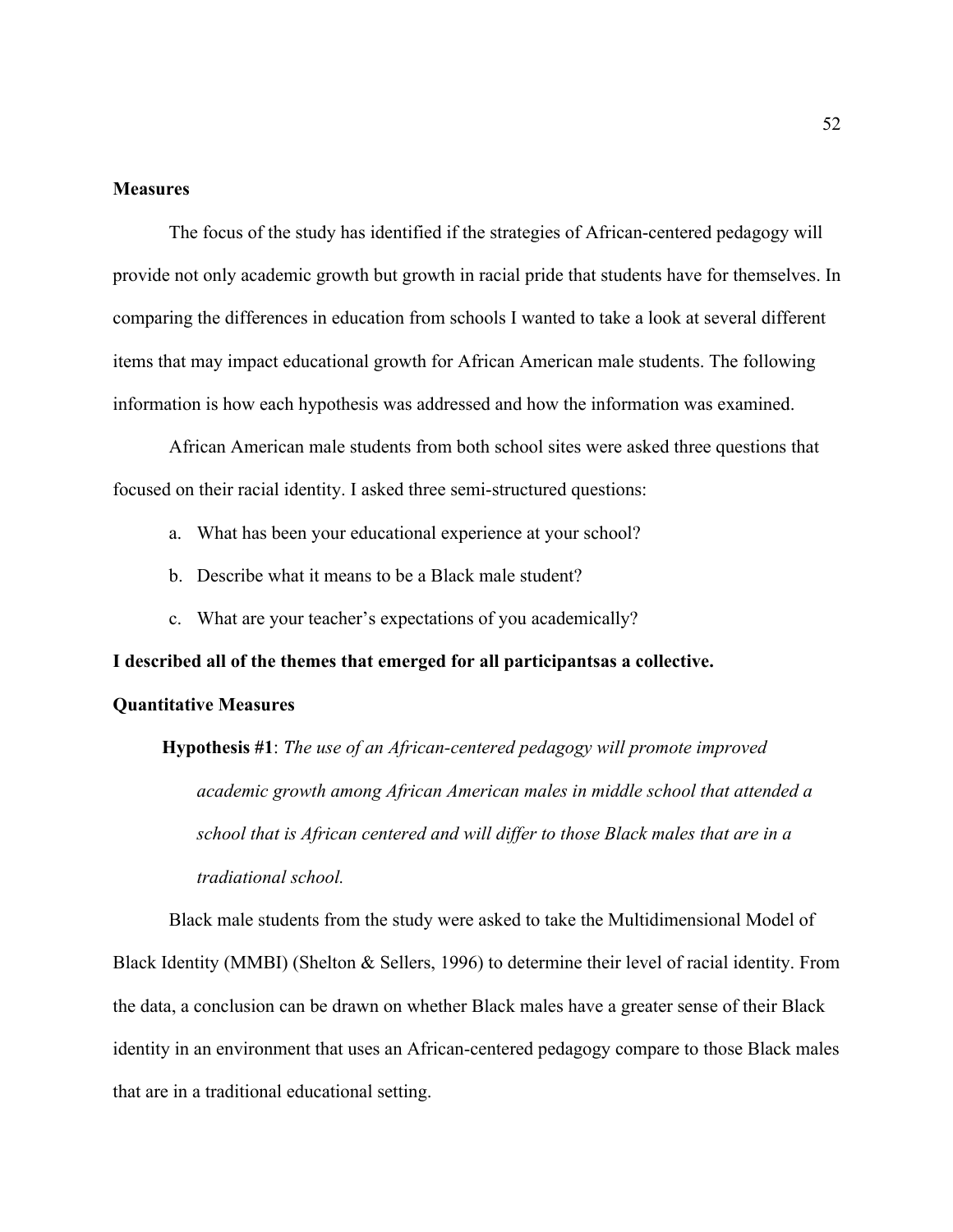**Hypothesis #1a**: *African-centered pedagogy has affirmed and validates African American students towards building a stronger identity of self which will differ to their peers in a non-African centered school.*

**Question #1**: *Minnesota Comprehensive Assessments (MCA) scores will be higher at the school practicing African-centered pedagoy compared to traditional educational setting.*

I used the Minnesota Comprehensive Assessments (MCA), (Minnesota Department of Education, 2014) to show academic growth during the spring school year and the focus area was math and reading.

**Question #2**: *Grade point averages of students be higher at the school practicing Africancentered pedagogy compared to students in a traditional educational setting.*

I have identified grade point averages (GPA) and how the African-centered pedagogy and ACP teaching methods differs. A comparison will be done of those Black males being taught from the ACP approach compared to those Black males that are not.

### **Procedure for Data Collection**

### **Phase 1, Quantitative data collection**.

*Minnesota Comprehensive Assessment (MCA) and Grade Point Average (GPA).* I have conducted T-tests to compare data from both schools. According to Carroll and Carroll (2003), T-tests are used to determine statistically significant differences between two group means.

*Multidimensional Model of Black Identity (MMBI).* Black male students were asked to take part in taking the Multidimensional Model of Black Identity (MMBI). This assessment measures how Black male racial identity is shaped from their school and educational experiences. The MMBI is grounded in identity theory (Stryker, 1987), which argues that each individual has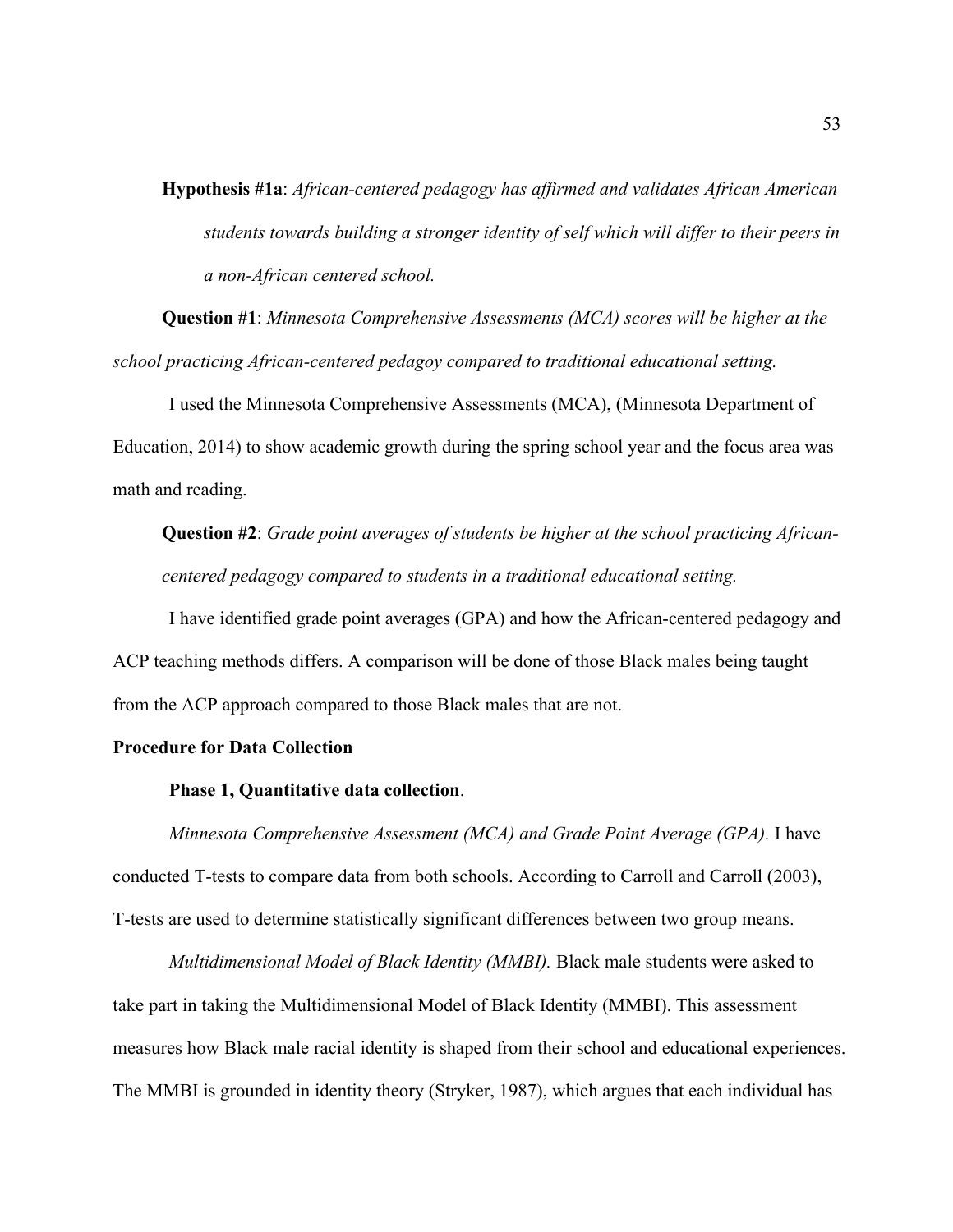a number of hierarchically ordered identities (e.g., racial, gendered, and vocational), and that within this hierarchy one identity can be more important to an individual than another. The MMBI considers the unique historical and culture contexts associated with African American group memberships. Emphasizing that there is no singular definition of African American culture, the model identifies a set of culturally relevant beliefs about what it means to be African American, allowing individuals to subjectively define what it means to them to be a member of the Black community, placing no value judgment regarding healthy or unhealthy identities. Thus, the MMBI proposes a conceptual framework for understanding the heterogeneity in African Americans' attitudes regarding the importance and meaning that they attach to race (Sellers et al., 1998).

### **Four dimensions of identity**.

Within the MMBI model, there are four dimensions of identity that are focused around Black male identity. They are Racial Salience, Racial Centrality, Racial Regard, and Racial Ideology.

*Racial Salience* refers to the extent to which race is relevant to the self-concept at a particular point in time or in a particular situation. *Racial Centrality* refers to the extent to which an individual normatively emphasizes racial group membership as part of their overall selfconcept. *Racial Regard* refers to whether an individual feels positively or negatively about African American group membership and is divided into two sub-dimensions: *Public* and *Private*. *Public* regard is defined as the extent to which an individual feels that others view the African American community in a positive or negative manner. *Private* regard is defined as the extent to which an individual feels positively or negatively toward the African American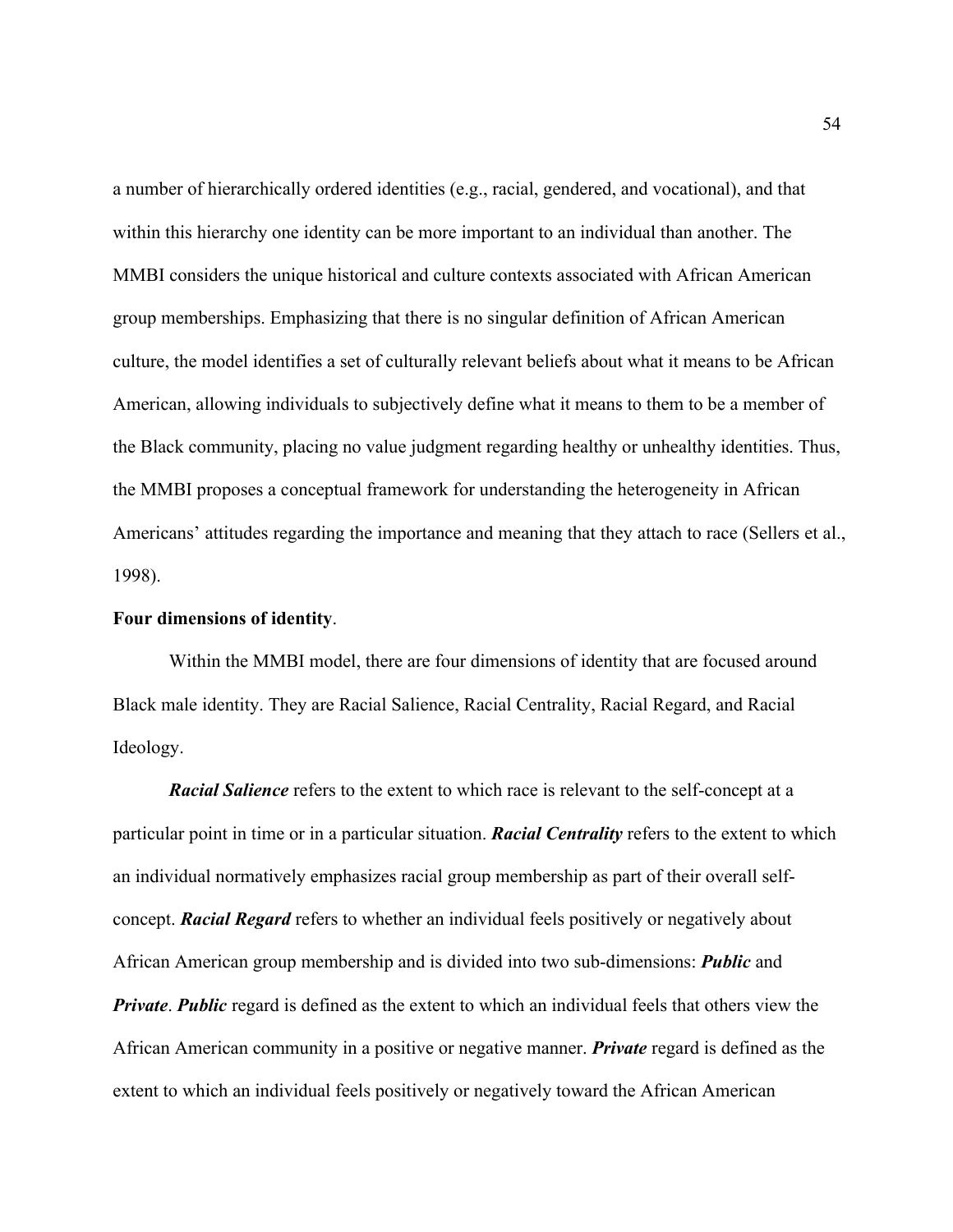community as well as how she/he feels about being a member of this community. Racial Ideology refers to one's philosophy about the ways that members of the African American community should act. It is comprised of four subcomponents: Nationalist, Oppressed Minority, Assimilationist, and Humanist (Sellers et al., 1998). The *Nationalist Ideology* emphasizes the uniqueness of being African American and is characterized by the support of African American organizations and preference for African American social environments. The *Oppressed Minority Ideology* emphasizes the similarities between African American's experiences and those of other oppressed minority groups. *Assimilationist Ideology* emphasizes the similarities between African American and mainstream American society. *Humanist* emphasizes the similarities among all people regardless of race (Sellers et al., 1998). After all students completed the MMBI, each of these items were scored and described.

**Phase 2, Qualitative data collection**. I have used the semi-structured interview approach while interviewing each student and recorded the response of each of the students responses. A semi-structured interview is a qualitative method of inquiry that combines a pre-determined set of open questions (questions that prompt discussion) with the opportunity for the interviewer to explore particular themes or responses further (evaluationtoolbox.net.au, 2010).The qualitative data allowed the researcher to conceptualize how Black males from the African-centered and non-African-centered school interpreted their lived experiences in education as well as their racial identity. The researcher used NVivo which is a qualitative data analysis computer software to analyze the themes generated by students' responses to the semi-structured questions. NVivo is intended to help organize and analyze non-numerical or unstructured data. The software allows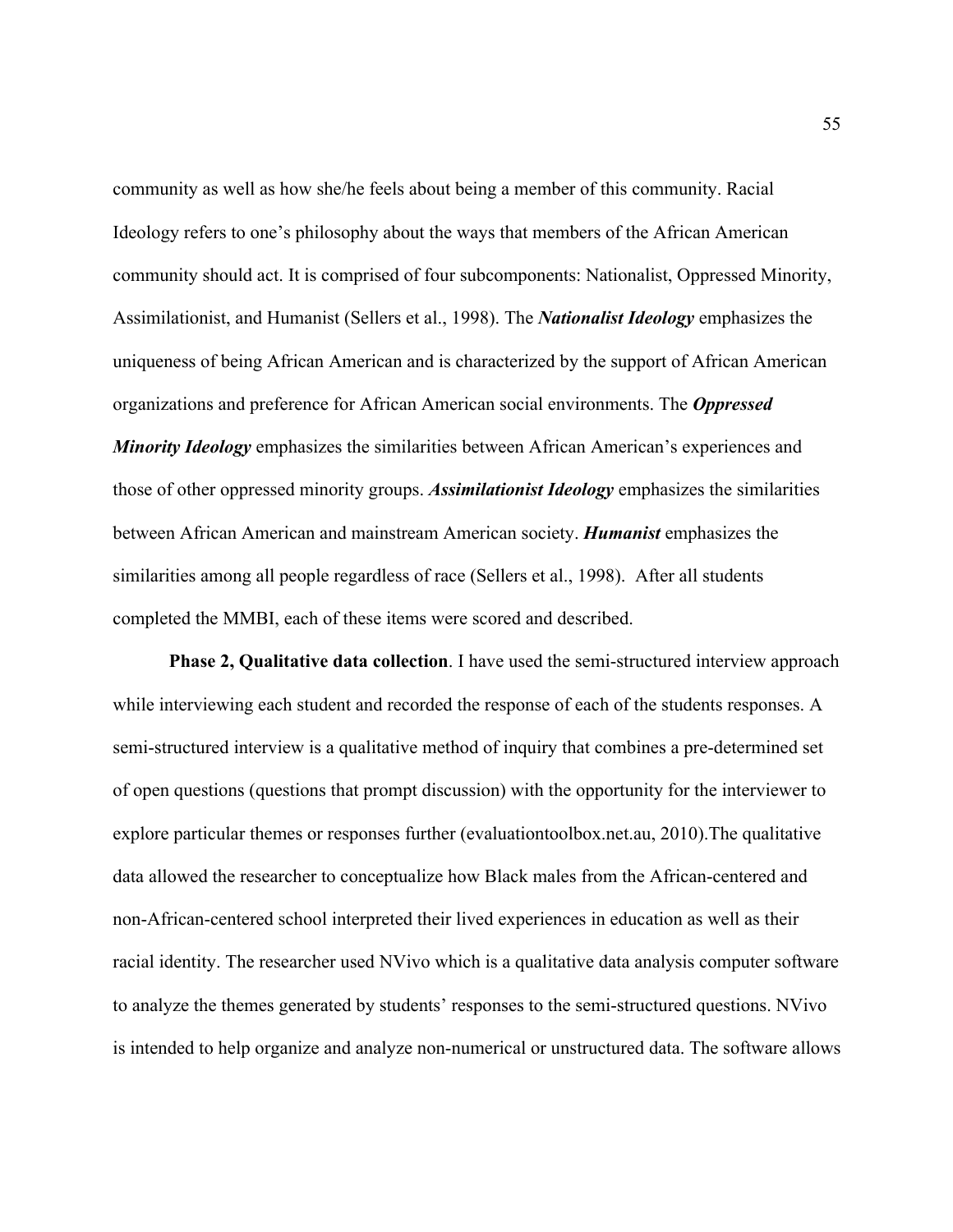users to classify, sort and arrange information; examine relationships in the data (qsrinternational.com Pty Ltd).

# **Procedure for Data Analysis**

Quantitative data from Phase 1 will be analyzed by the following MCA and GPA data and using a t-test to determine if a comparison can be made to determine statistical significance. The MMBI survey will be used to examine the students sense of racial identity. Phase 2 focused on the semi-structured questions. The answers from students were transcribed and entered into the data program NVivo program and categorized into themes. What has emerged from participants are their beliefs about being taught in an African-centered school which may or may not differ to those students in a non-African-centered school. Questions answered by students at TJMS will vary because during the transcription process data was deleted inadvertently, leaving only two responses recoverable to be used.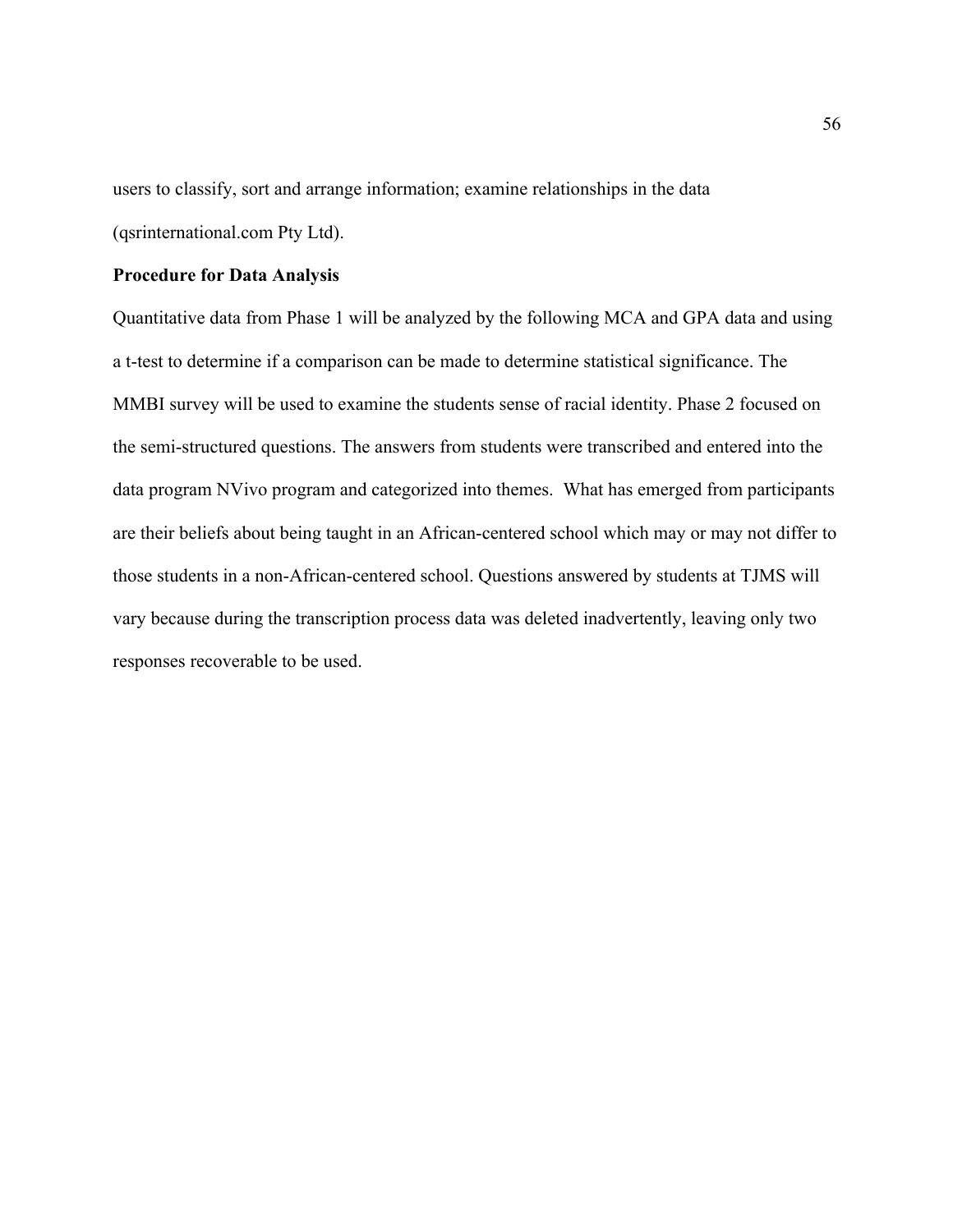## **CHAPTER IV**

# **Findings**

The purpose of this study was to determine if using African-centered pedagogy as a teaching tool has an impact on academic growth among African American males. Africancentered pedagogy is a problem-solving pedagogy. Its proponents claim that children who internalize its philosophy undergo a transformation leading to enlightenment concerning their authentic self, empowerment concerning the options laid out before them, and self-determination concerning the choices they make (Merry & New, 2008). This study was quantitative and qualitative (mixed method) in nature. However, the central questions of the research were: Does teaching from an African-centered pedagogy positively influence academic growth among Black males that are in middle school? Does African-centered provide a positive racial identity among Black males?

## **African American Males and the Concept of Self-understanding**

A total of twenty-four African American male students were asked three semi-structured questions that focused on their racial identity and how that is shaped through their experiences in in school. I asked the following:

- What has been your educational experience at your school?
- Describe what it means to be a Black male student?
- What are your teachers' expectations of you academically?

Each participant in the interview were asked to go deeper into their feelings about school and how they saw themselves within the school environment. The participants' answers helped to build themes that formed from each semi-structured question.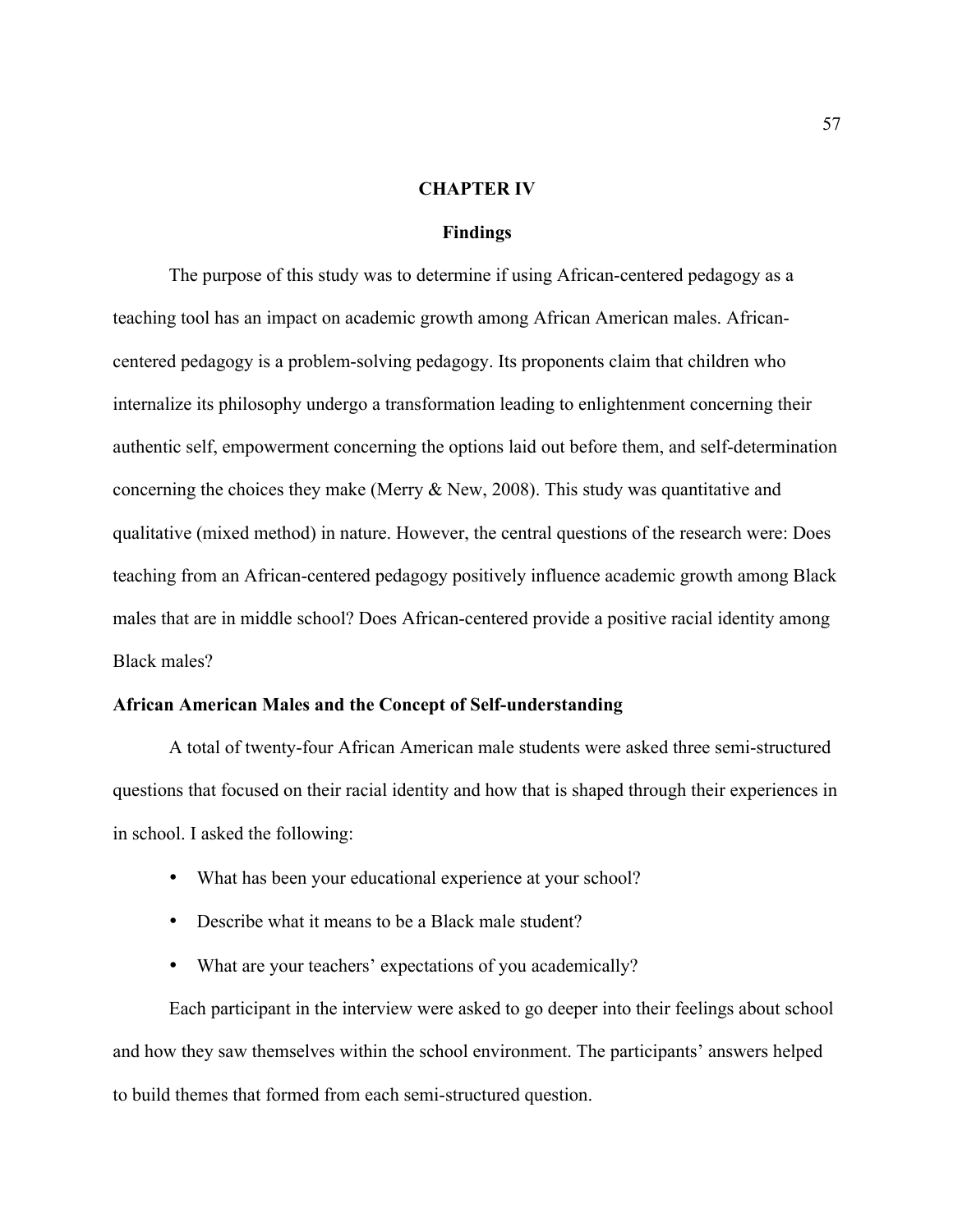# **What has been your educational experience at your school?**

Under the heading of your educational experiences, three themes emerged:  $1$ ) teachers had high expectations; 2) students had high expectations for their teachers; 3) students wanted to learn more from their teachers.

### **Theme 1: Teachers had high expectations**.

#### *Student 7 A:*

"It depends on the teacher, like most teachers have high expectations, like if I'm doing bad or I get distracted they have me sit down or go to a different table to get my work done, which usually helps me. Other teachers, like I said before, keep it real with me."

#### *Student 8 C:*

"The expectations for me is just to graduate, they want me to just get all my grades up."

## *Student 8 D:*

"I feel like it's pretty normal, since like considering that everybody is Black here. Like, it is some differences, saying like I am the upper class in this school so people look up to me. So, like, oh yeah, that's that kid, he's cool and all that stuff. It's a difference between that, but like skin color, I feel like it's pretty normal. My schedule is too busy for extracurricular activities. They give a good amount of homework here, so I have to go home and do my homework. Then considering, that I have basketball and stuff like that, my schedule is pretty tight. I like to be viewed as positive and I think that they view me as a positive Black male."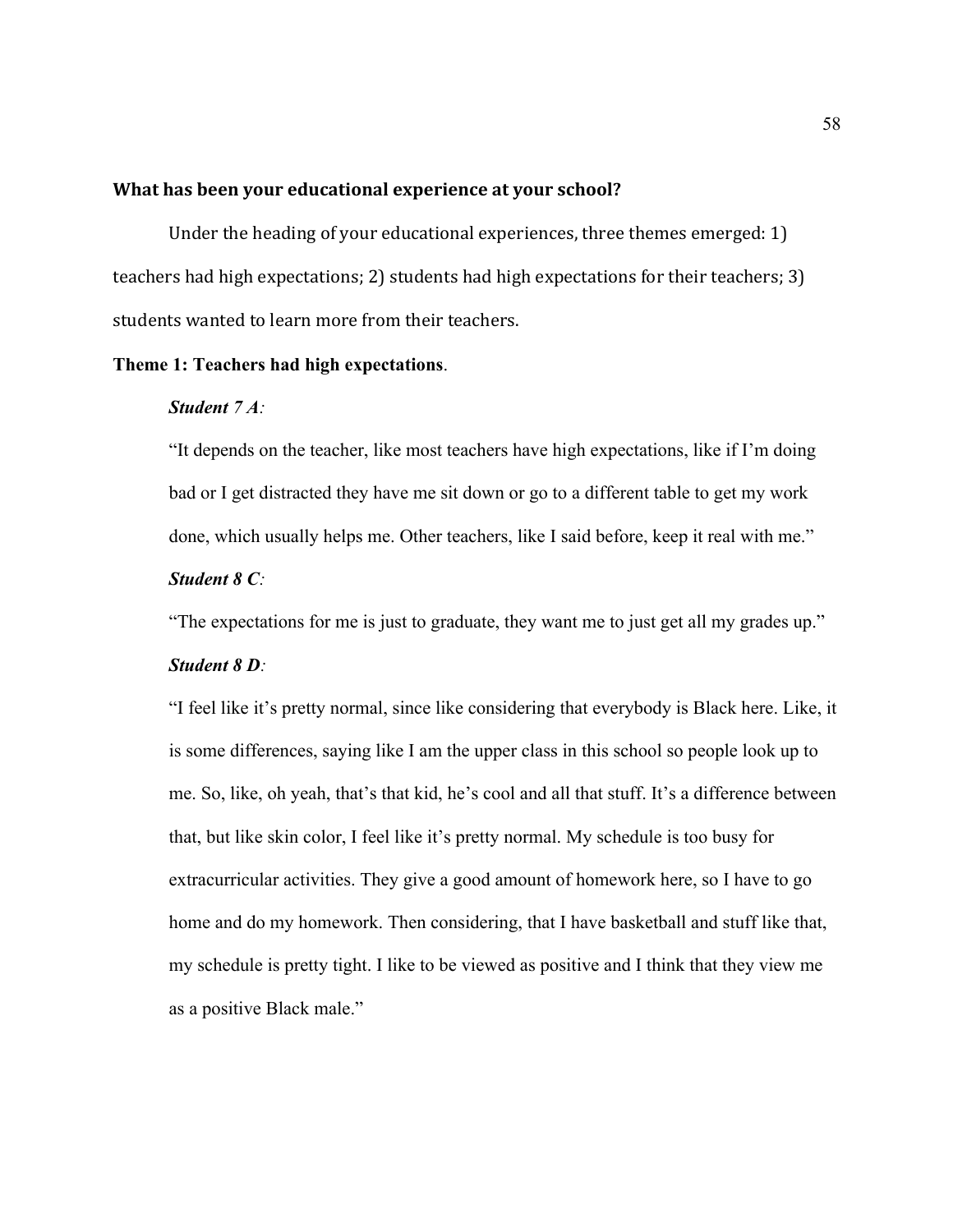# *Student 7 B:*

"I think that it just means to be excellent at what you do and overcome what people think of you as a Black person. They tell you to sit up and take notes, normal. Being accepted as a normal person and not just Black or White, an individual."

# *Student 8 A:*

"At my school, it is good educational like, the teachers, they really want you to succeed and the parents and the principal wants you to succeed, keep our dress code, teachers keep it real with you to make sure that you succeed."

# *Student 7 A:*

"To be a Black male student at my school with a Black principal, it's kind of tough, because they got high expectations for you and yeah, they have high expectations, very high expectations, so it's kind of tough. A Black principal she knows about, she tells about what is going on in the streets and tries to keep you out of it. A White principal wouldn't really know about how Black families are raised or anything."

For the most part, Black males at both BTMS and TJMS seemed to have a positive view of school and the expectations in their schools. The students spoke about seeing people who look like them in their schools such as their teachers, principals, and support staff that support that role model and push students towards high expectations. Some of the students focused on their academics and that was the focus for them to keep going while another felt a White principal might not understand the needs of Black students.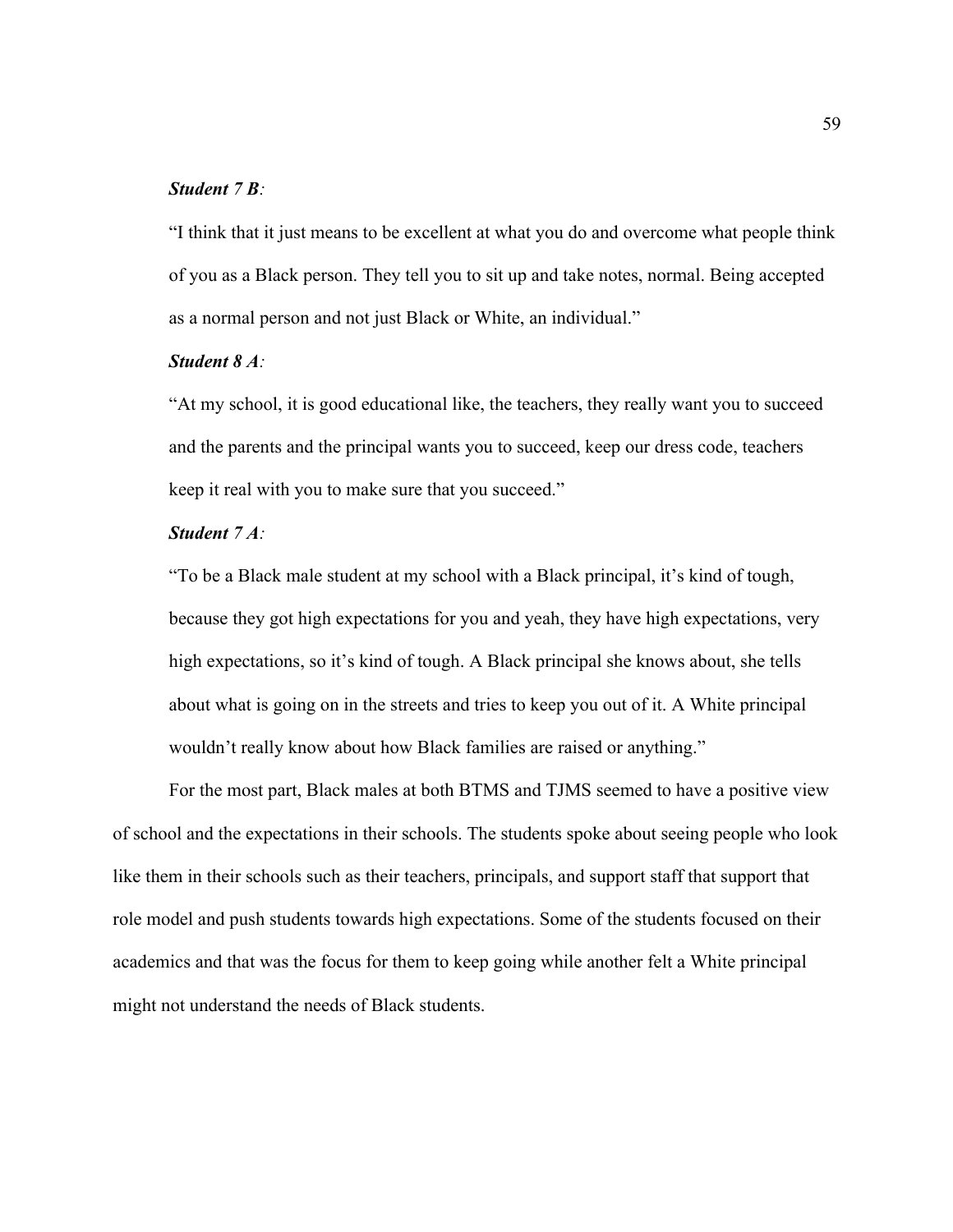#### **Theme 2: Student's had high expectations for their teachers**.

# *Student 8 D:*

"To me, my educational experience has been, well, I can say so far, this year, I didn't like it. Especially, it being my last year of middle school, it wasn't what I expected it to be. I expected to have a lot better teachers, like, well, not better teachers, because I liked part of my teachers and I liked what they did for me."

# *Student 8 C:*

"I felt like the White people were more catered to instead of me. And they let you just do whatever; if your grades are low they are not going to tell you about it. Or if, you are getting into trouble as much, they are not going to try and put you in check, they just let whatever happens, happen. It's a really big change coming here, instead of being at the other White school. I'm rating my educational experience a 7 out of 10. It was a good experience to have. I wouldn't switch it for anything."

### *Student 6 A:*

"Favorite Teacher A doesn't make us do certain things and then yell and all that. He makes us experience what we actually do in our work."

Students expect their educators to educate and listen to them when they have concerns and issues in school. Many of the students felt that they liked their teachers but felt many did not push them to the fullest of their capabilities. Some students at TJMS felt that white students are pushed to excel but they, as Black males needed to beg for the attention to the same help as their white classmates. Students' expectations for their teachers were as high as they wanted for themselves but still felt that students that didn't look like them still receive more attention and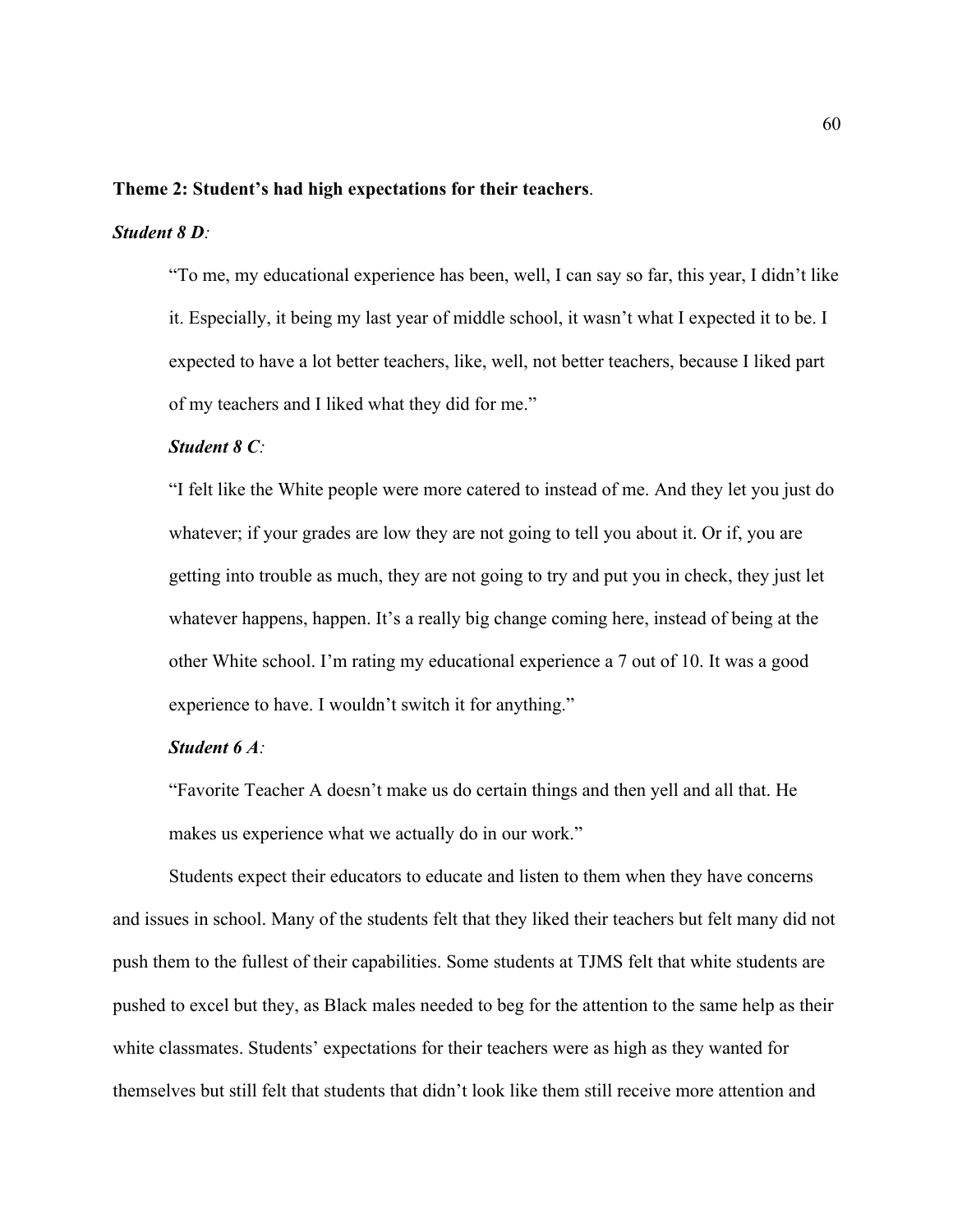expectations for other students weren't the same for them. Regardless of race, students wanted to be pushed yet they felt the same about pushing their teachers to hold high expectations.

## **Theme 3: Student's wanted to learn more from their teachers**.

# *Student 8 B:*

"Some teachers are more hard on you than others, like 2 of 2 teachers, like say if there are 4 teachers, 2 of the teachers will really push you very hard and then the other ones are kind of decent, like, they'll tell you. It's not, I'll say at this school, it's not no teacher that will really let you sink in grades, like they'll tell you that you're failing my class, get your grades up."

# *Student 8 A:*

"Teacher A pushes me the most, because he is a Black male. He pushes all of us the most, because he doesn't want us to be like out here like gangbanging and stuff, so like he pushes us very hard to get what we need to do."

## *Student 8 D:*

"The education here is okay. Some teachers here are good and other teachers don't really do much. Well, like specifically, this Teacher A, she will let you like run around and won't even try to help you improve your grade, if you are messing up. And then, there are others like our math teacher, which pushes us to do our best. I would rate my educational experience a 5. Well, except for sometimes, the teachers and sometime them not knowing what's going on in the school. Like, sometimes, they will just like randomly change their mind about a schedule or will just say "you need to do this", though you clearly turned it in, like a paper."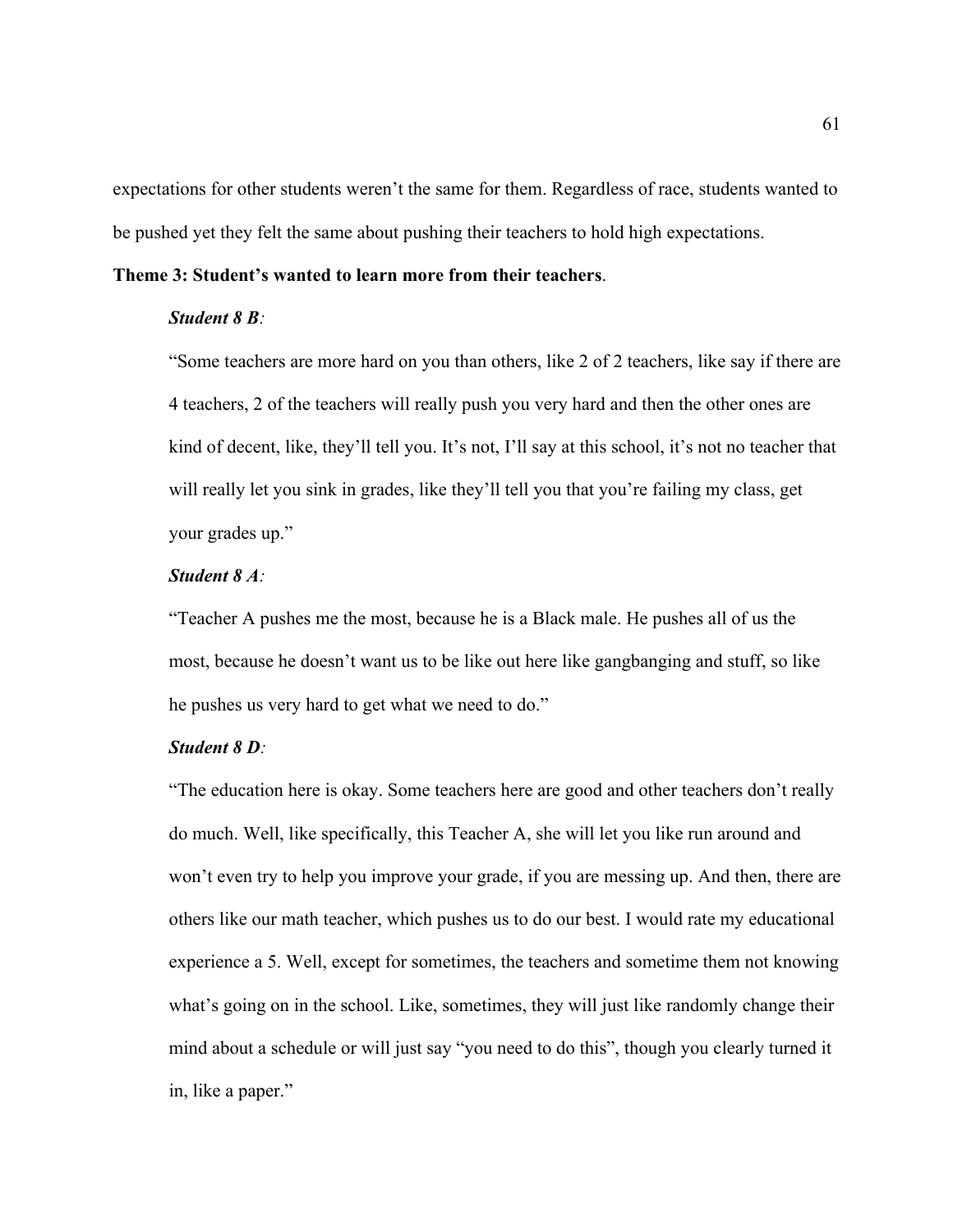# *Student 8 B:*

"We like begged our teachers to push us more. And, now, this year I feel that they stepped it up a little more, but I still feel like they could have done better."

# *Student 6 A:*

"One teacher that makes me feel good when she comes into class, she says "Good Morning" or "Good Afternoon" to us and gives us compliments."

## *Student 7 B:*

"Favorite Teacher A doesn't make us do certain things and then yell and all that. He makes us experience what we actually do in our work."

These Black male students were looking for teachers to challenge them in the classroom but also those teachers that build relationships with students. Students were also aware if a teacher cares for them and is an expert in their subject area. Some students complained that some of the teachers didn't know their subject area and they did not learn as much as they hoped for. Students that took part of the interview were very clear on those teachers and or administration that was the reason they got that extra push in school.

For the Black male students at each of these schools, students were able to see Black teachers as well as administrators that were Black. These young men knew they were being held to high expectations and they chose to rise to that challenge and did very well academically with what had been placed in front of them in their schools.

The second question asked of the Black male students was what have been your educational experiences at your school? Within those questions two sub topics emerged: How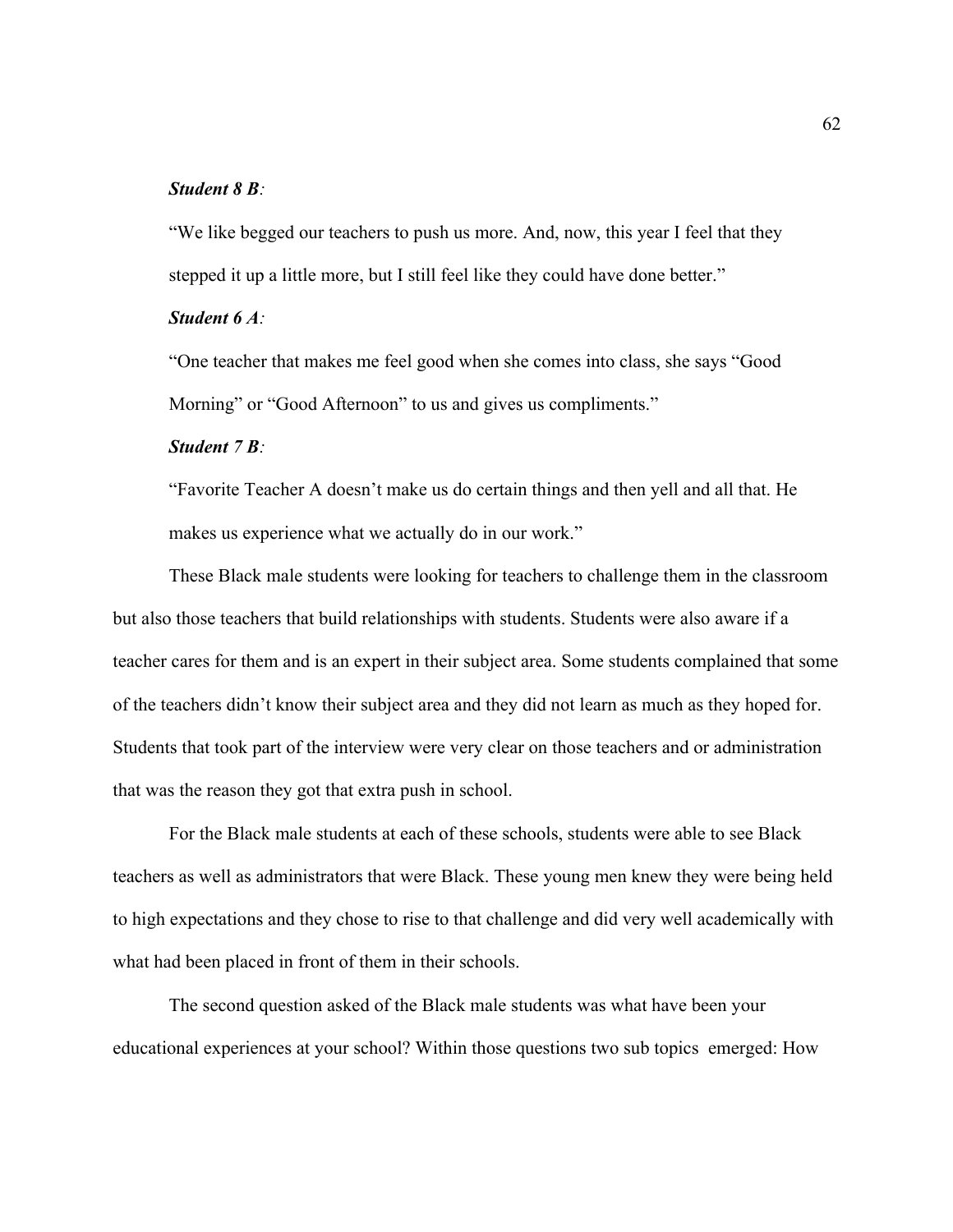are you seen as a Black male student? And, how do you relate to your environment as a Black male student?

#### **How I am seen as a black male student?**

# *Student 6 A:*

"People can just take me as I am and if they don't, they are "haters"."

#### *Student 8 D:*

"I can express myself, but I don't know how to put this in words. People don't really judge you in how you act, people accept you for how you act. There are lots of different cultures that you interact with."

# *Student 8 C:*

"I think that it just means to be excellent at what you do and overcome what people think of you as a Black person."

# *Student 8 B:*

"It's been good, since like, I have the experience of going to a White school and then coming to an all-Black school. The education is good and I feel like I learned more from people with the same skin color as me. The White teachers are fine here, too."

### *Student 8 B:*

"To me, it's normality because everybody in the school is Black. Well, most of the people in the school are Black and I feel like being Black and seeing another Black person around me 24-7. It just feels like I can be myself around them without being judged for who I am. I've never had to hide being smart. I've always thought the smartness is my way out of here."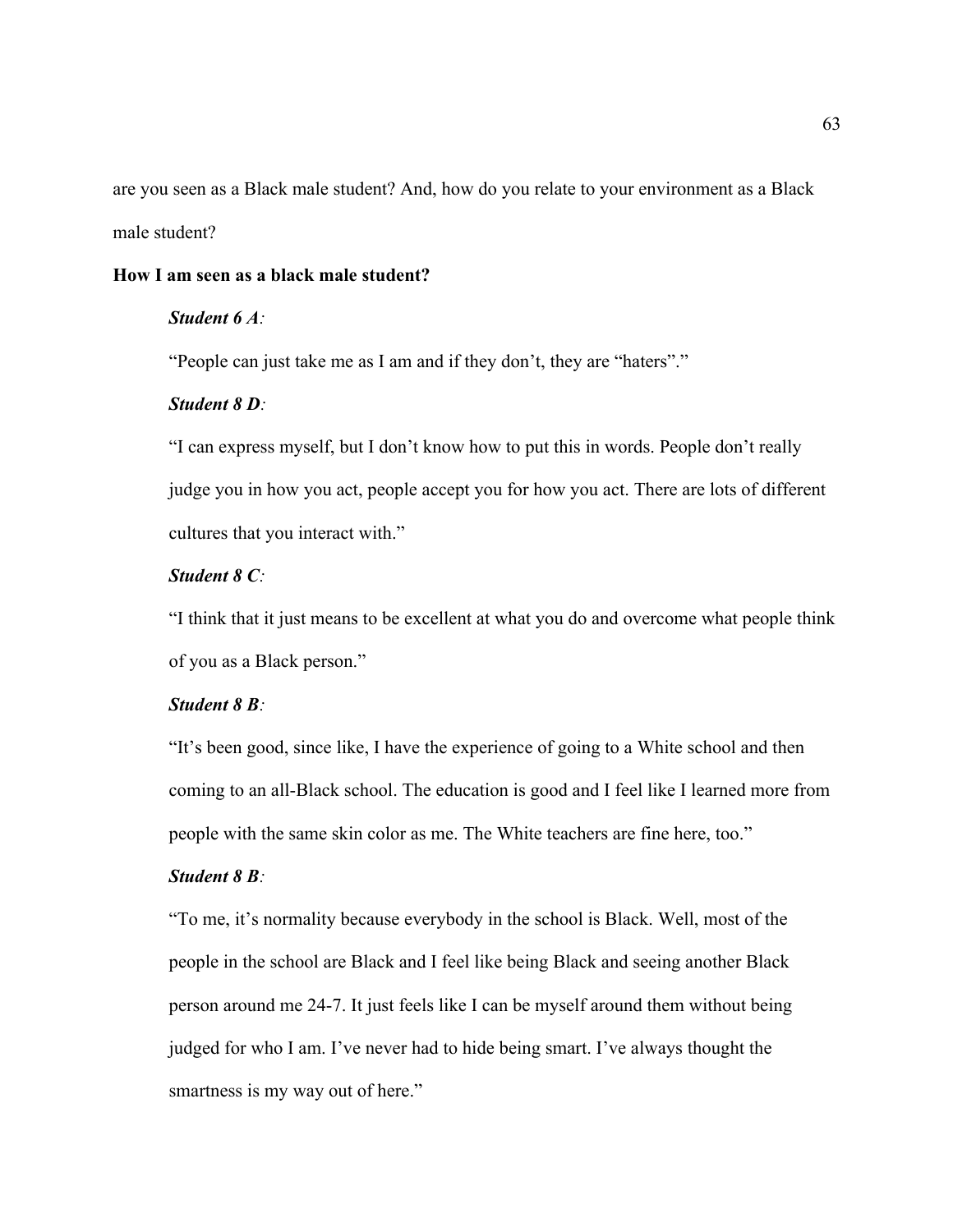## *Student 7 B:*

"I like to be viewed as positive and I think that they view me as a positive Black male."

#### *Student 8 A:*

"They see us as we are street people. That's some of our teachers."

## *Student 8 A:*

"Sometimes, we don't get treated the same as other students. Like, say, it can be a whole group of people and it's only like us and the rest is like a different race and we will get called out on for what everybody else is doing, but we the only people that get called out on."

#### **How I relate to my environment?**

# *Student 7 A:*

"I'm going to just continue to be myself, a Black male student."

# *Student 6 A:*

"Well, I think that my educational experience has been high expectations or the best by the teachers, the person that made this school and the principals."

# *Student 8 A:*

"I feel like it's pretty normal, since like considering that everybody is Black here. Like, it is some differences, saying like I am the upper class in this school so people look up to me. So, like, oh yeah, that's that kid, he's cool and all that stuff. It's a difference between that, but like skin color, I feel like it's pretty normal. My schedule is too busy for extracurricular activities. They give a good amount of homework here, so I have to go home and do my homework. Then considering, that I have basketball and stuff like that,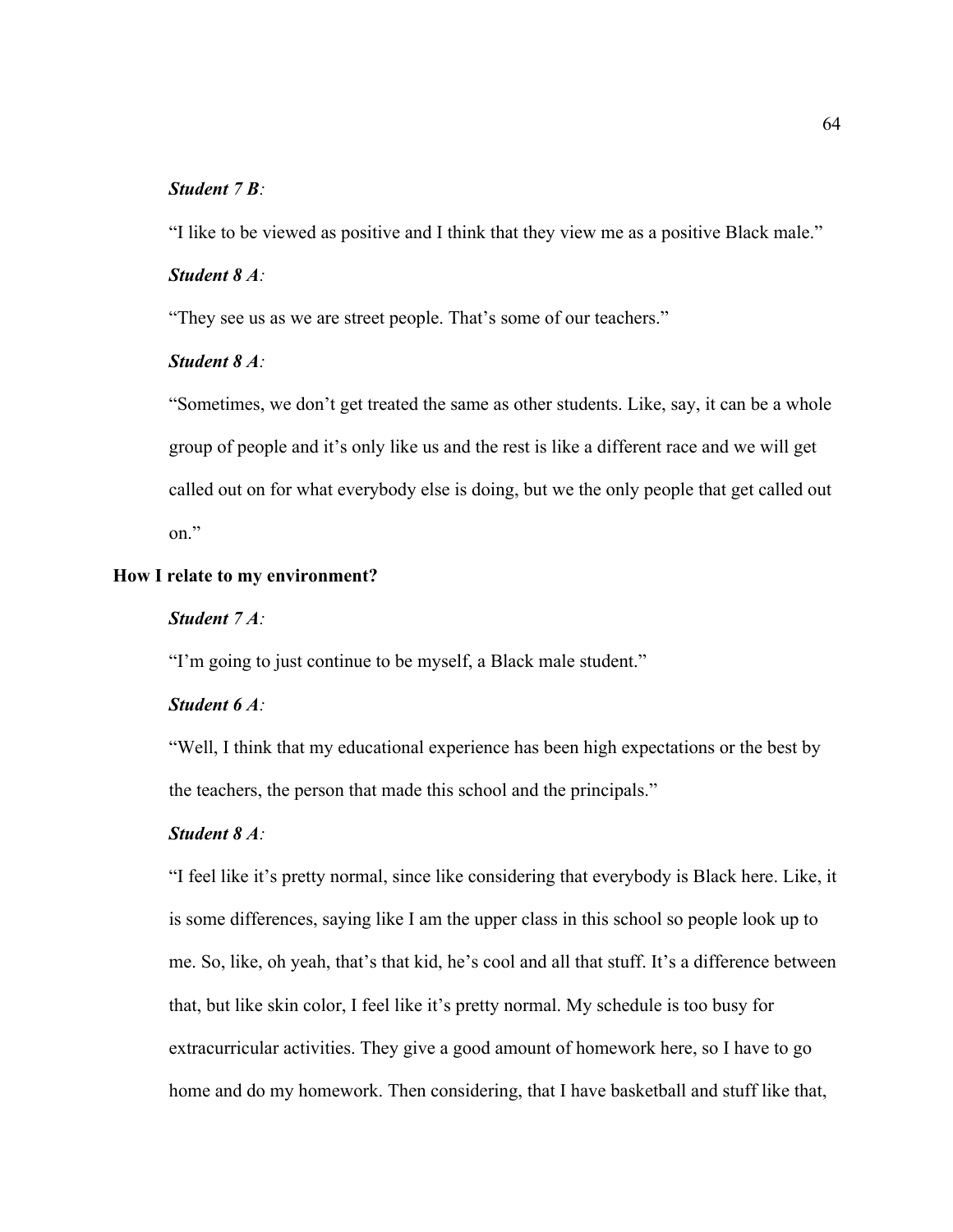my schedule is pretty tight. I like to be viewed as positive and I think that they view me as a positive Black male."

## *Student 8 C:*

"It's been great. Like, I have been learning more than I have last year. I learned to be a better student, keep my head straight and focus to get into college and do what I need to do. That is what they have been pushing us to get to, because like in high school, I couldn't do that but I'm trying to get into college."

#### *Student 7 B:*

"To be a Black male in our school is normal here. It's other Black people, so you feel safe and it's like having a family outside of the household. They are the same color as me, so you are going to interact with them. When you interact with them, friendship and that friendship can turn into brotherhood."

# *Student 7 A:*

"But, the only good part, was like, I liked being in the community that I was in, like being with Black people all the time."

# *Student 8 A:*

"Yeah, I can do it, it's not hard. I mean, I have learned stuff in all my classes, but not as much as I have learned in other classes."

Black male students from both schools had a wide range of opinions of how they are viewed and how they felt they are able to fit into the school environment in which they a part of. Parts of the interview, asked how are you seen as a Black male in your school? Some of the Black male students described that experience as we are not treated the same. Others spoke about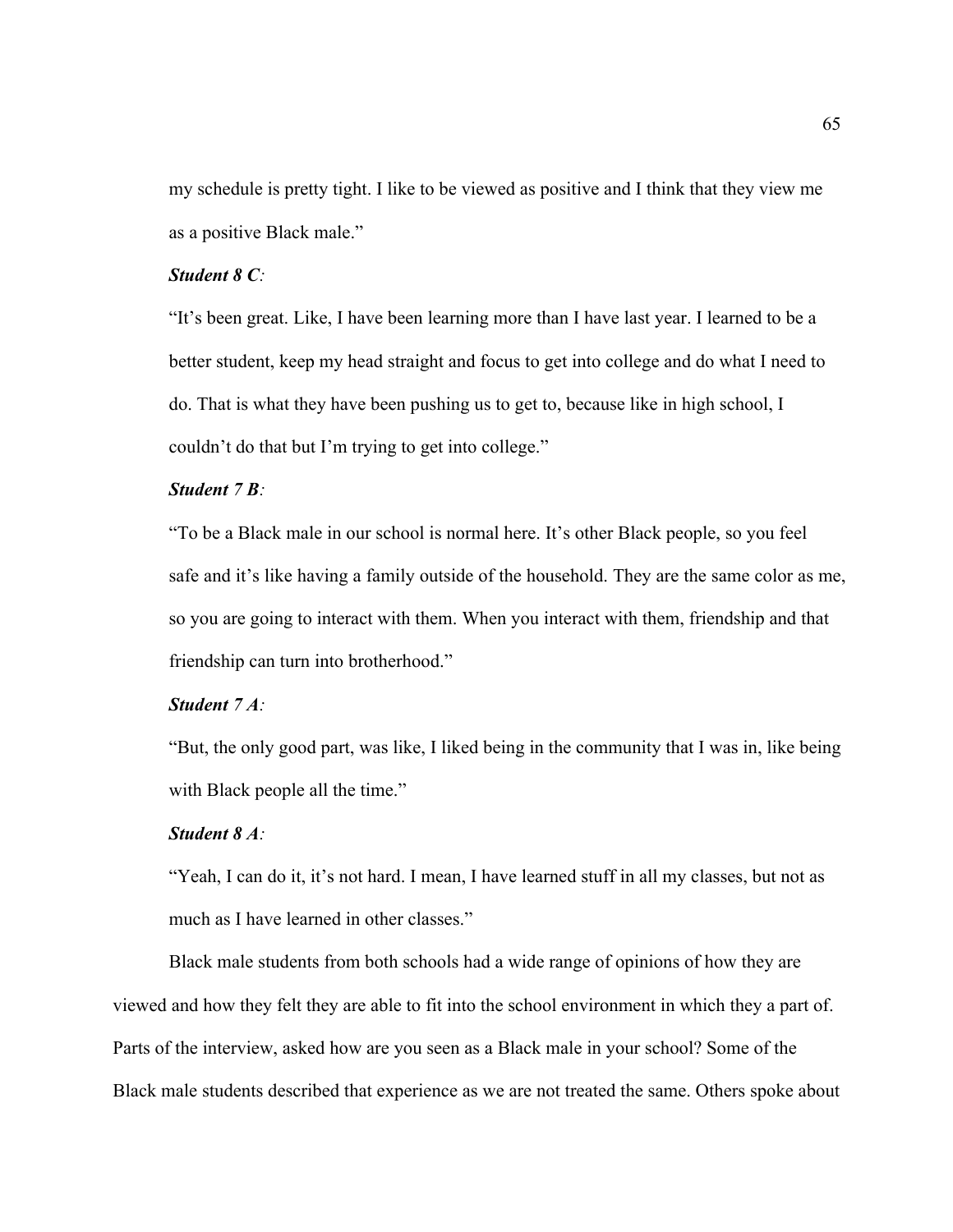being seen as street people, which brings into play the stereotype that Black males are criminals and cannot be taught in school. They were also seen in a positive way and were able to express themselves in regards to what was going on in their own communities as well as what the going on in the country and the world. Many of these young men had high grades and are a part of other school programs, which means they needed to be outstanding students as well. Many felt they could be themselves and that it was normal to be smart. Students were able to find community at their school and those communities were a support for students when times are good and when they are not going as well.

## **What are your teachers' expectations of you academically?**

## *Student 8 C:*

"The education is good and I feel like I learned more from people with the same skin color as me. The White teachers are fine here, too."

# *Student 6 A:*

"I feel like their expectations of me are very high just because like my Mom works here at the school, so of course, her working there is going to put a lot of pressure on me and I've always been like a good student, so all of my teachers expect high of me. So, yeah, I don't like disappointing people."

## *Student 8 A*:

"They tell you to sit up and take notes, normal. Being accepted as a normal person and not just Black or White, an individual."

 Students wanted to be held to a high level of accountability and when they were, they were able to achieve. High expectations form their teachers was important to them as they were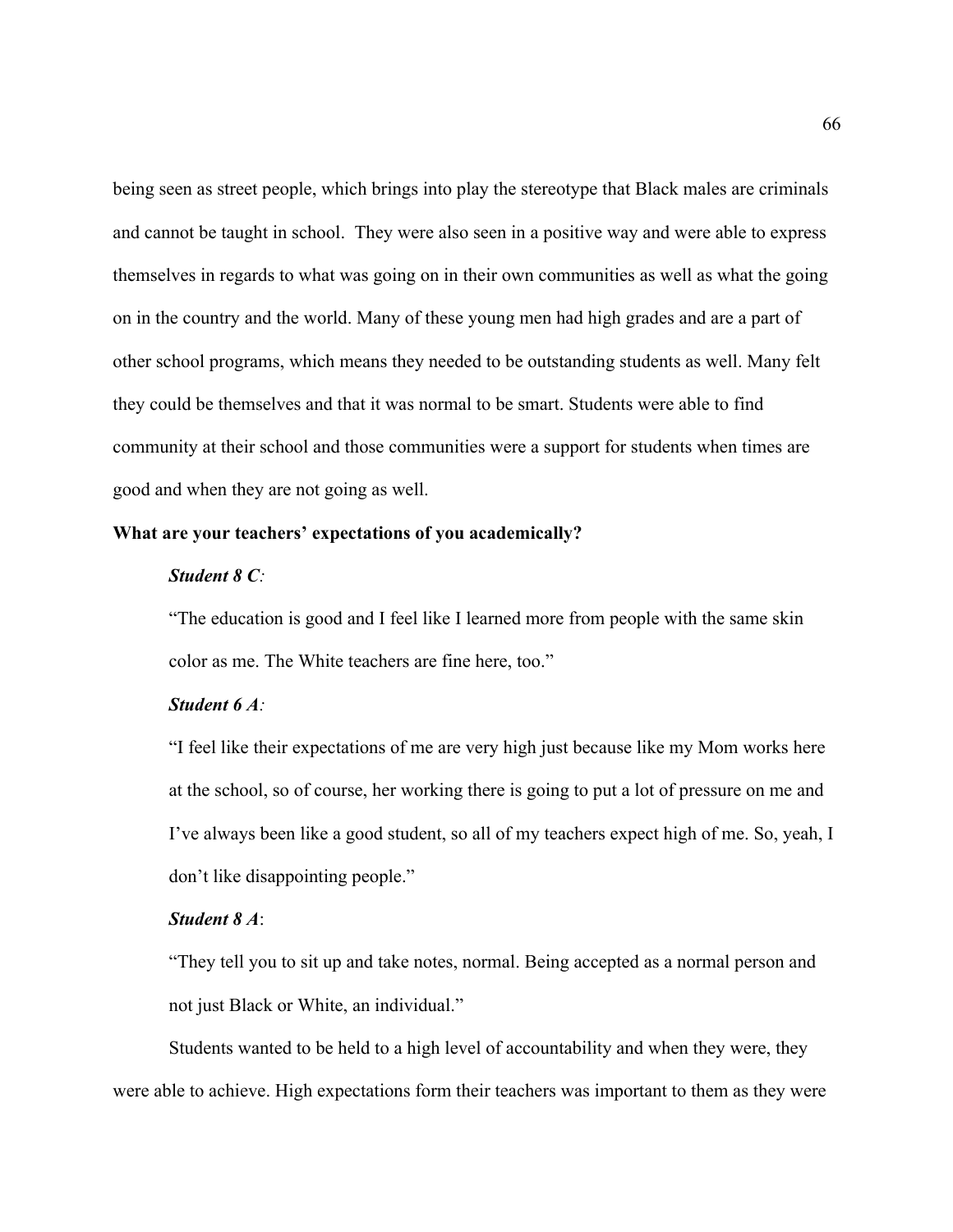looking for ways to prove that they are as gifted and smart as any other students. They spoke about being pushed by both teachers that look like them as well as White teachers in the building.

## **The Multidimensional Model of Black Identity Survey**

The MMBI has 56 questions and are broken up within the seven racial identities that have been mentioned about that emphasize a Black male's association to his own racial group and community membership. Each racial dimension of identity has a set of questions within its own subset to measure the student's response to each levels of identity. Each question asks the students to score their response from one through seven and one being strongly disagree (1-3), neutral (4), and seven being the highest with strongly agree (5-7). Reverse scores are assigned to all items that have (R) next to them by subtracting 8 from each individual's score on the item. Next, the scores are averaged for each of the items within a particular subscale. Because the MMBI is based on multidimensional conceptualization of racial identity, a composite score from the entire scale is inappropriate (Sellers et al., 1998). Appendix A MMBI instrument.

The subset is broken down as followed with the number of questions in each:

- 1. Centrality Items (8) 1(R), 6, 9, 13(R), 19, 33, 48, 51 (R)
- 2. Private Regard Items (6) 4, 7, 8, 24(R), 54, 55
- 3. Public Regard Items (6) 5, 15, 17(R), 52(R), 53, 56
- 4. Assimilation Items (9) 10, 18, 37, 39, 40, 41, 43, 44, 46
- 5. Humanist Items (9) 23, 26, 27, 28, 29, 30, 31, 32, 35
- 6. Minority Items (9) 20, 34, 36, 38, 42, 45, 47, 49, 50
- 7. Nationalist Items (9) 2, 3, 11, 12, 14, 16, 21, 22, 25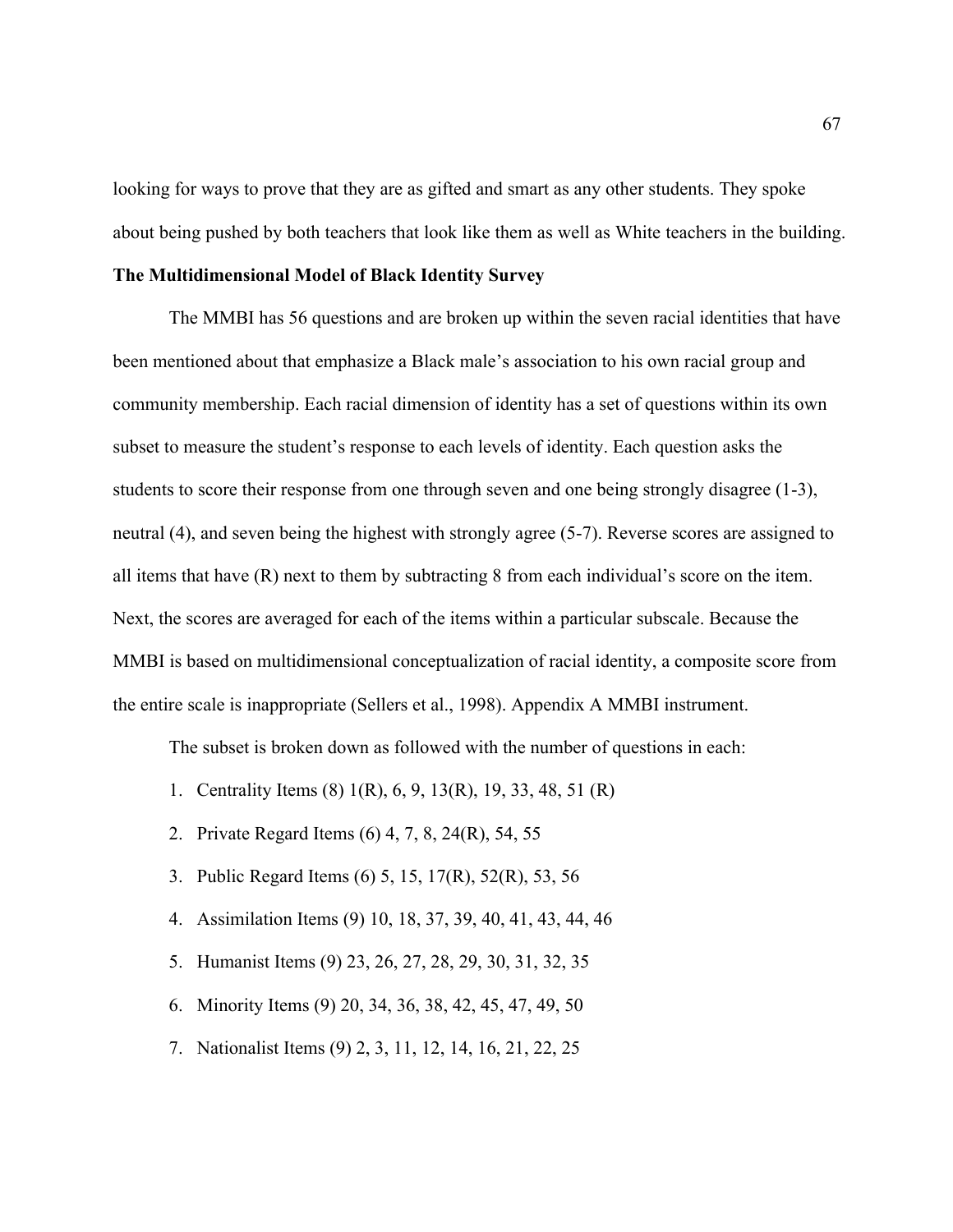**Centrality items**. In summary, the centrality items demonstrated that students from Black Thought Middle School (site 1) and students from the Thomas Jefferson Middle School (site 2) overall did not show much difference in their racial centrality. According to the centrality tables (1-4), the students seem to understand their racial group, but emphases on who they are as young black men may or may not be a conversation at home on a regular basis. Students had a clear understanding of how they are viewed within their schools but also how there are viewed within the greater context of their community and the country as a whole. They were very much aware of racial discourse and the attack on Black men from the media as well as their own personal interactions as Black male students. The researcher has divided the tables into two different school BTMS and TJMS. The tables are also separated based on the grade of the student participating in the research. BTMS students are all placed into one table due to the fact of the small sample per grade level. Each student that participated in the MMBI is given an alphabetic letter to represent that student within the table. Lastly, the table provides the reader with scores the student received after completing the MMBI. The first number is the student's score. The second number is the total number possible that the student could score. Generally, if a student scores high on an item, they strongly exhibit the MMBI characteristics described in chapter three. If a student scores low to medium, then they do not exhibit those characteristics or to a lesser degree. Appendix B Centrality Items.

**Private regard items**. In summary, the private regard focuses on how the student felt about themselves as Black males within the Black community and weather that feeling was positive or negative. They seemed to understand the perception of Black males in general when it comes to education and how they are seen. They indicated similar views about being young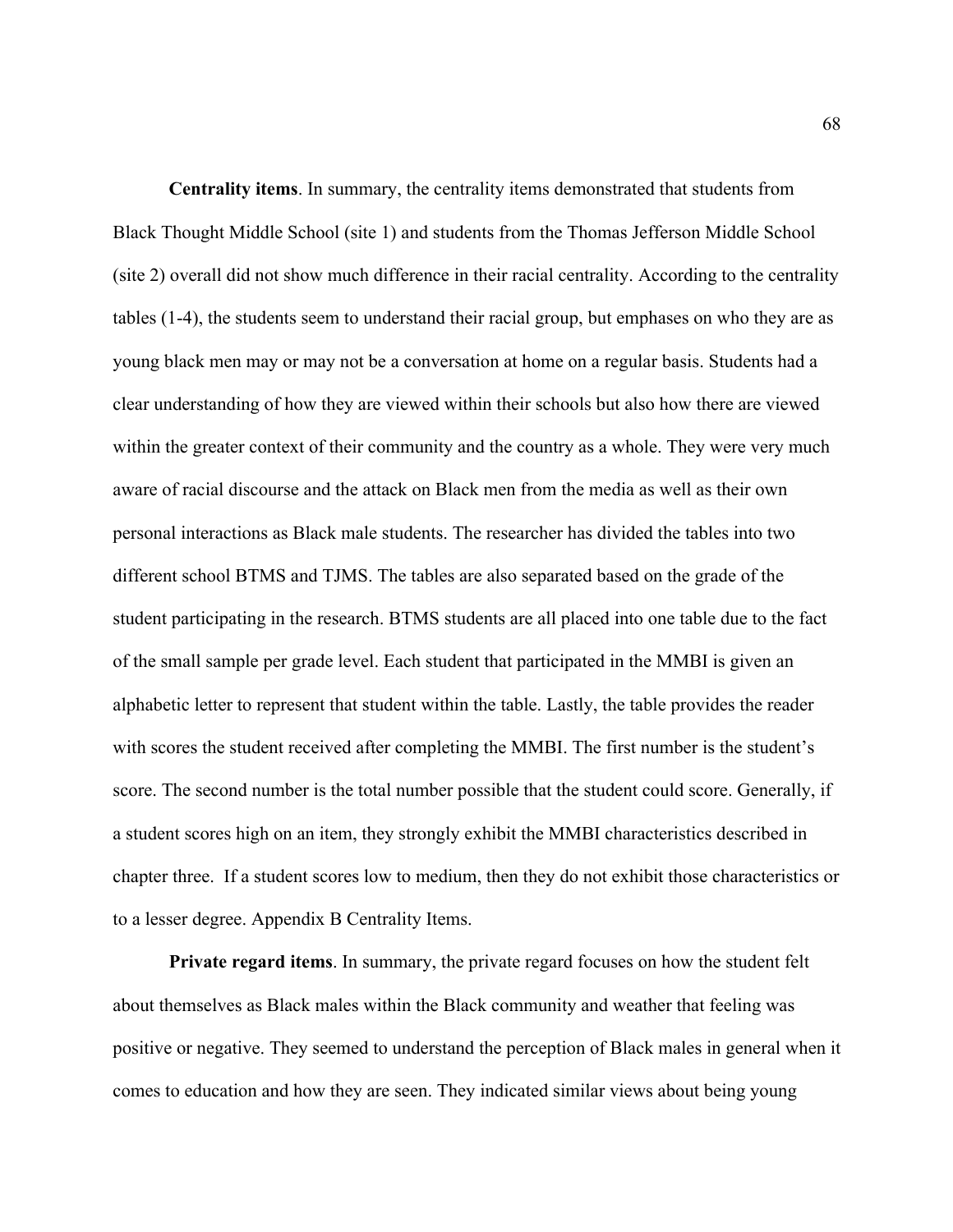Black men within their schools, such as how they are seen at school, how they were viewed by their teachers and how they look at their teachers in their schools. Appendix C Private Regard Items.

**Public regard items**. In summary, the public regard is important to understand how the Black males that were surveyed felt about themselves and their membership to the Black community in a positive or negative manner. From the survey questions asked, this was the lowest scoring section of the MMBI. No major differences occurred. Appendix D Public Regard Items.

**Assimilation ideology items**. In summary, the assimilationist ideology looks at the similarities between Black America and the greater society of America. All of the students that took the survey scored very high in this category and felt that they have much more in common with other people that are outside of their own racial group. From the data, it seems that students saw themselves as regular children in school trying to learn and be a part of a world that sometimes looks down on them for their skin color. They were aware of their skin color and what that means to be Black in America from what they experienced due to that color. Appendix E Assimilation Ideology Items.

**Humanist ideology items**. In summary, the humanist ideology asks students to focus on how they are similar with other people regardless of race. From the MMBI survey data, each of the students, regardless of school they attended seemed to score high in that they saw themselves similar to other people that were around them. Appendix F Humanist Ideology Items.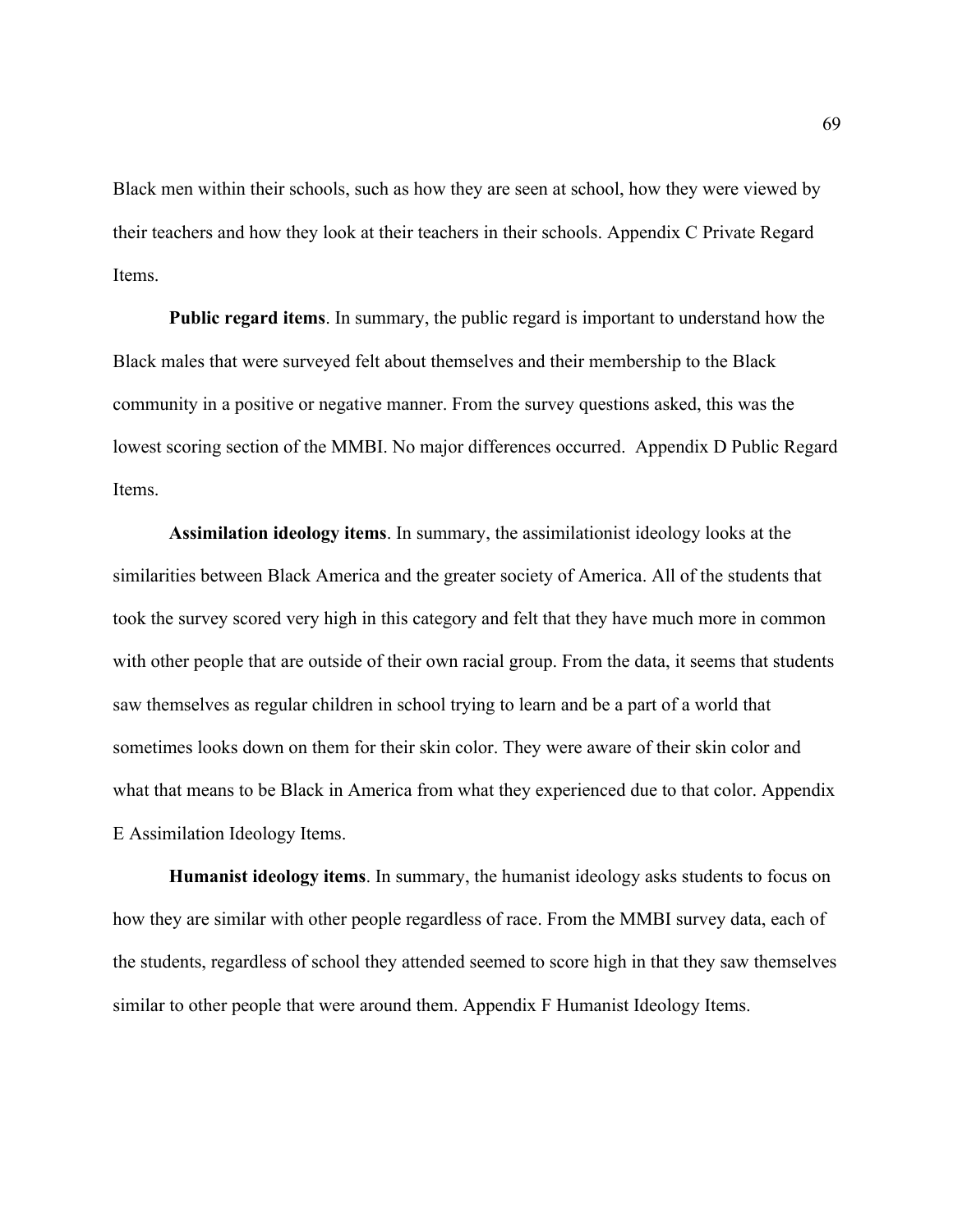**The oppressed minority ideology items**. In summary, the oppressed minority ideology focuses on the similarities of African Americans and the experiences in America and those experiences of other, oppressed groups of people in America. Students from both sites had scores across the entire spectrum in this category. Students were aware of the oppression of Black America more because of what they see in their own community and with social media. Appendix G The Oppressed Minority Ideology Items.

**The nationalist ideology items**. In summary, the nationalist ideology focuses on the culture, traditions, and stories of Black people in America. This ideology also focuses on the support of Black organizations and having self-pride and not a fear to express that pride in public or private environments. This section of the survey also focuses on the aspect of having self-pride for being Black, the support of Black businesses and Black organizations. This section can be looked at as assessing pro blackness and having the awareness of what it means to be pro Black. Students in this portion of the survey had scores across multiple levels but for the most part seemed to be low when it came to being pro Black. Appendix H The Nationalist Ideology items.

# **Achievement Data**

Achievement data was collected to show how MCA's and GPA's between the two sampled groups compared to each other. The Minnesota Department Education (2015-2016), set the range and scores for what the state looks at as students that do not meet standards to those that meet proficiency.

Minnesota Comprehensive Assessment (MCA-II)

1. Grade  $6 -$  Proficiency = 650, Range = 601-699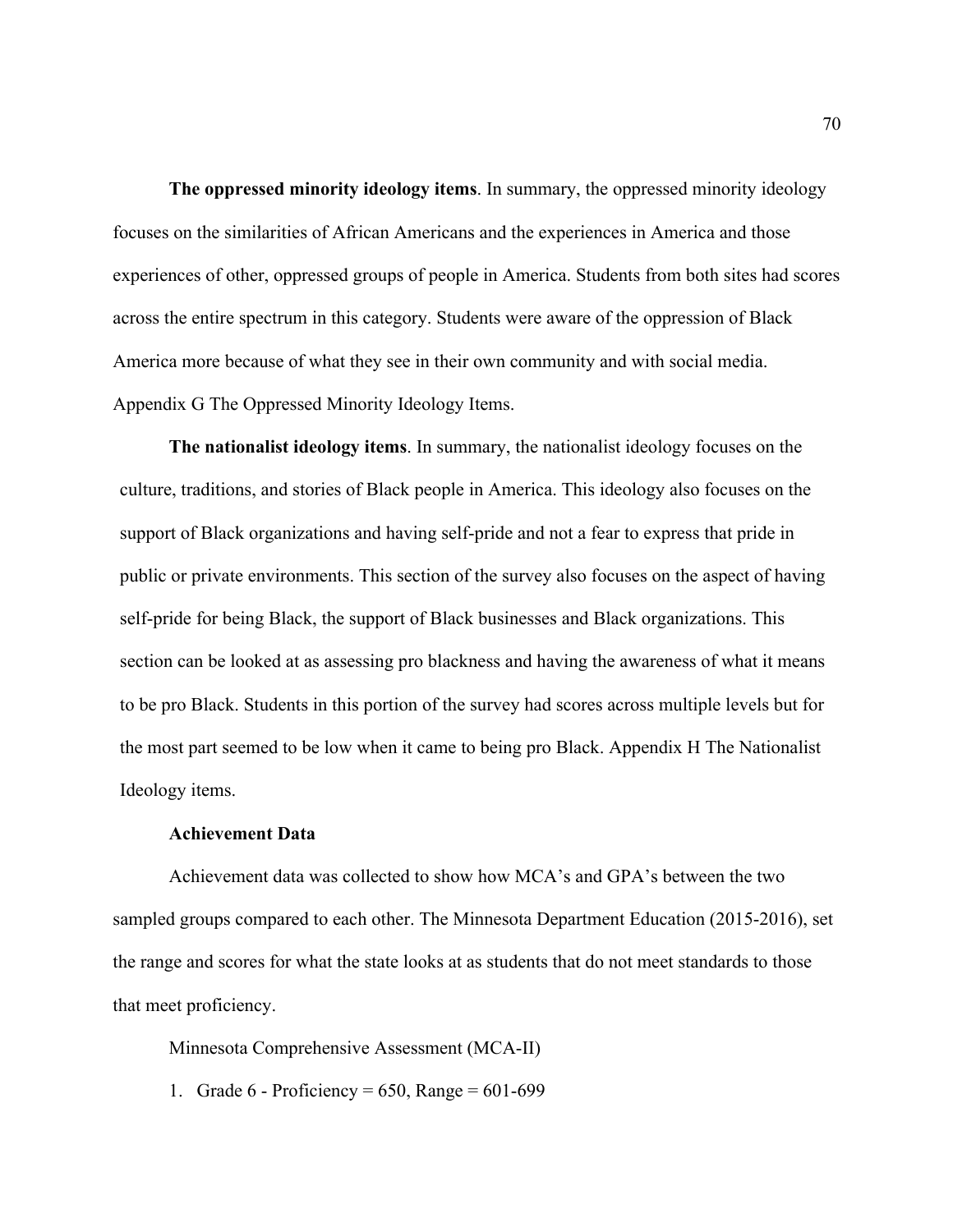- 2. Grade  $7 -$  Proficiency = 750, Range = 701-799
- 3. Grade 8 Proficiency = 850, Range = 801-899

Proficiency Standards

- 1.  $D = Does not meet standards$
- 2.  $P =$  Partially meets standards
- 3.  $M = Meets$  standards
- 4.  $E =$  Exceeds standards

The standard score for the students that took part in the survey are listed in the appendix I MCA and GPA Data.

**MCA data**. The data discovered from BTMS had one sixth grade student that was at partially meets standards for the MCA reading. In the eighth grade were three students that were at partially meets standards on the MCA reading. In the sixth grade, there was only one student to be at the level of meets standards in the area of math. In eighth grade, two students were at meets standards and three students at partially meets standards in math.

 The data discovered from TJMS shows one sixth grade student at partially meets in reading according the MCA scale. In the seventh grade two of the students were partially meets standard in reading. In the sixth grade one student was at partially meets in the area on math. In the seventh grade, only one student scored in the partially meets, and in the eighth grade only one student met standard according to the MCA scale. The rest of the students surveyed for this research did not meet standards in the areas of reading nor math. As research shows the Minnesota Comprehensive Assessment (MCA) are the state tests that help districts measure student progress toward Minnesota's academic standards and also meet federal and state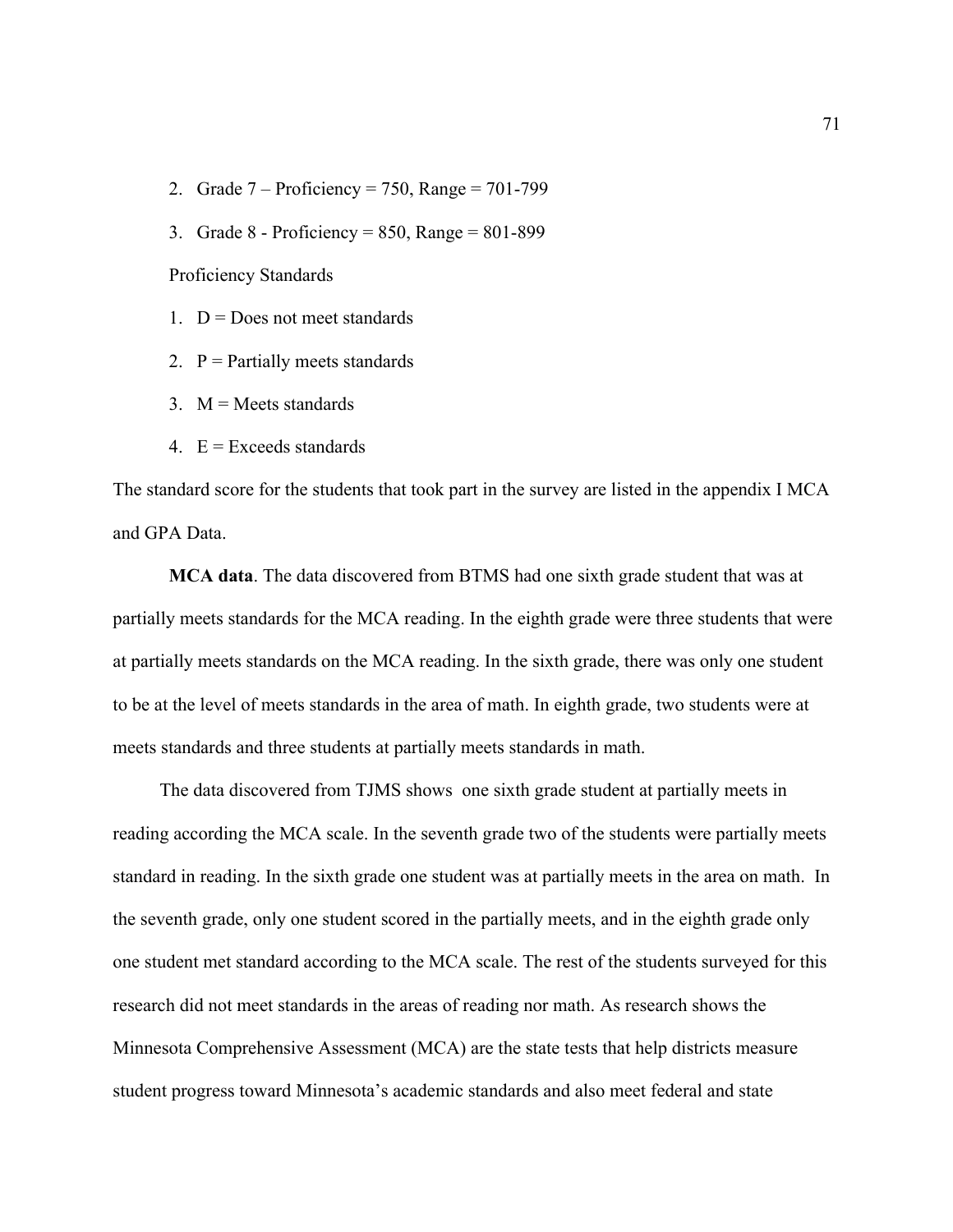legislative requirements (education.state.mn.us). The MCA's are a snapshot in time for these students and does not predict if a student will be successful in school or in college. Also, the MCA's are over a 3-day period for both the math and reading parts of the testing.

# *T-test Results*

According to Carroll & Carroll (2003), if the calculated t (shown as t stat in the analyses below) is higher than critical t, you have to reject the null hypotheses. If calculated t is not equal or greater than critical t, you must accept the null hypotheses.

#### **Null Hypotheses**

# *There is no significant statistical difference between MCA math, reading, and GPA scores of Black male students from an BTMS school and TJMS.*

In viewing the results indicated in the analyses below, none of the calculated t or t-stat are equal or greater than critical t. The null hypotheses are accepted.

When looking at the standard middle school setting compared to the students in the African centered school, there was no significant difference based on the t-test findings because none of the p values were .05 or lower in the MCA analyses.

**Student GPA's**. Looking at the GPA's of students was a much different picture because I had a much smaller sample of students at BTMS than I did at TJMS. For the sixth-grade students at BTMS, they had an average GPA of 2.9 compared to the TJMS sixth grade students whom had an average GPA of 1.8. For the seventh-grade students at BTMS they had an average GPA of 2.5 with two students taking part of the survey compared to the five seventh grade students for TJMS who had an overall GPA of 1.6. For the eighth-grade students at BTMS they had an average GPA of 3.4 with five eighth graders. The eighth graders at TJMS had an average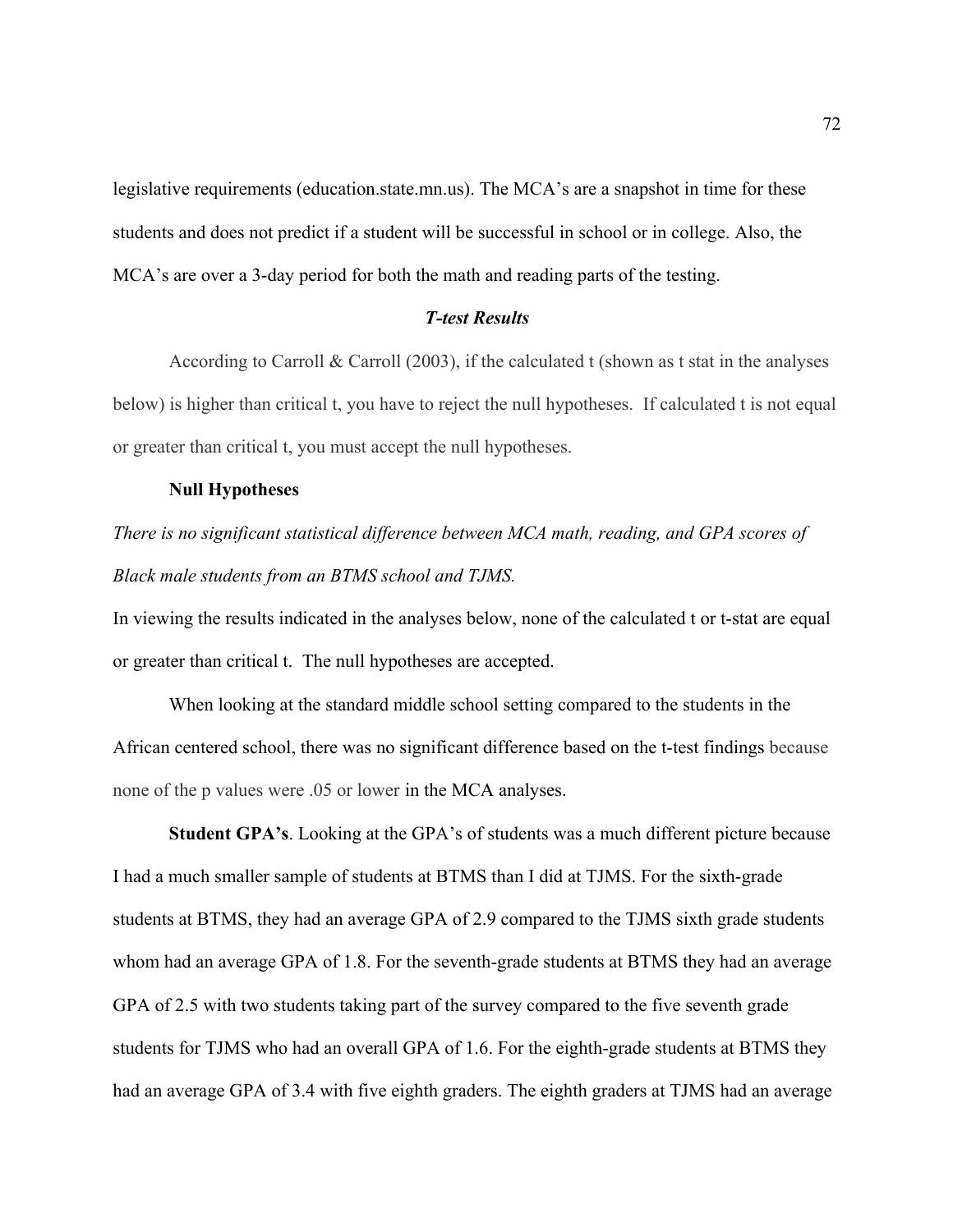GPA of 2.6 with five students apart of the survey. With an even number of students to compare BTMS had a higher GPA than students at TJMS.

The focal point of this research was data behind the MMBI and how middle school African American males viewed themselves. One of the schools has a focus of a culturally relevant lens that is African-centered and the other school is taught from a more formal traditional educational setting. Race is a driving force in the research and how young Black men view it in relationship to their own community and society.

In Chapter V, I will discuss the findings from the research and provide meaning to what African-centered pedagogy is and its impact on Black male achievement. The last chapter will conclude with an overall conclusion reached in the study, the limitations of this study, and recommendations for further research in the area of African-centered pedagogy.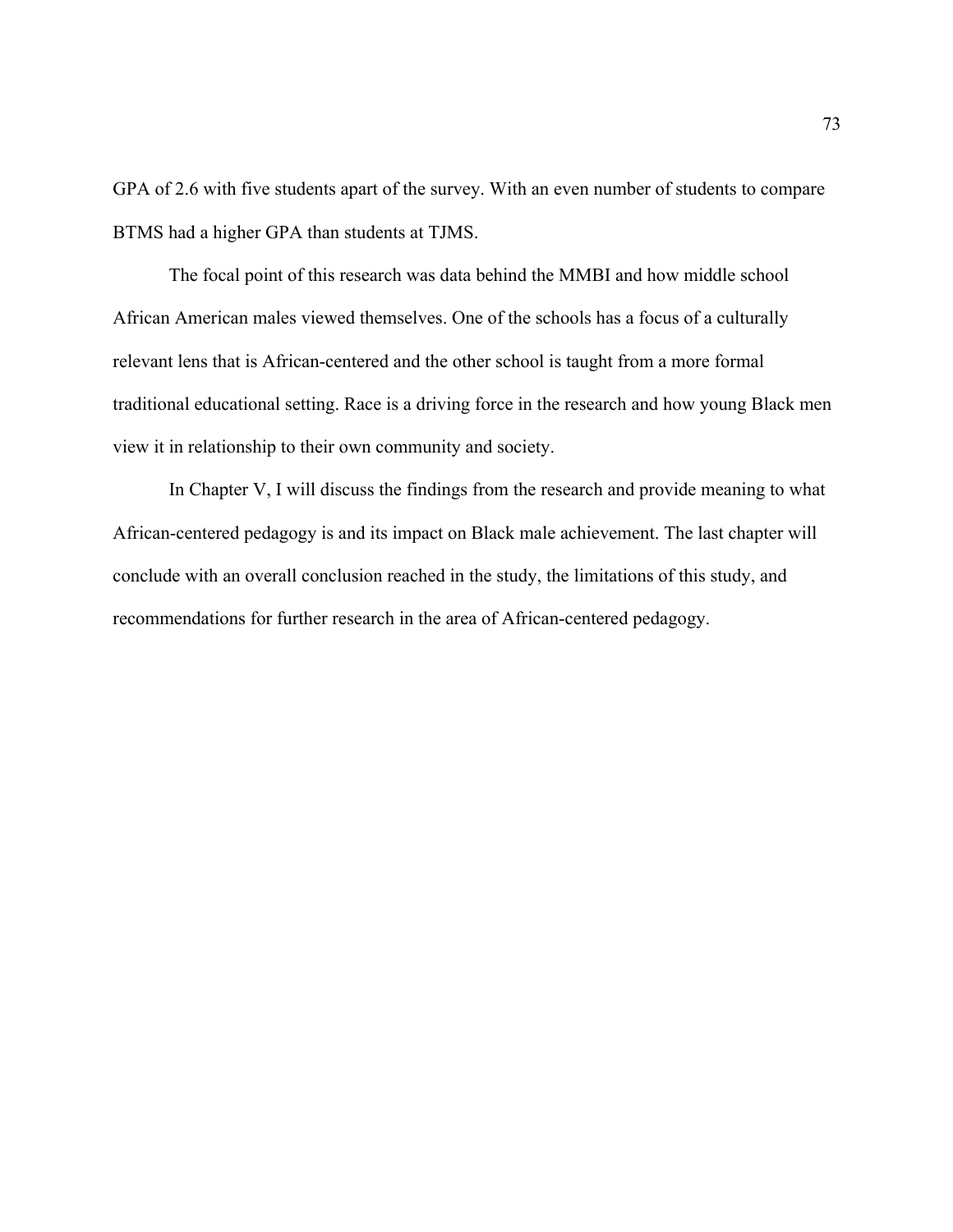#### **CHAPTER V**

### **Discussion**

The purpose of the study was to examine the use of Afrocentric pedagogy at a charter school that practices this approach compared to a traditional school that does not use the pedagogy as its model of teaching. The Afrocentric School places student's culture, history, and life experiences at the center of their educational experience and the traditional school teaches from a more formal style of education.

The research also explored the students' own beliefs, opinions, and attitudes with respect on what it means to be a Black male. What differs from other research is that I used The Multidimensional Model of Black Identity (MMBI) to test how middle school students see themselves from a racial standpoint. Finally, MCA and GPA data were compared.

#### **Semi-Structured Questions**

**School expectations**. For the most part, each of the young Black males seems to have a positive view of school based on their grade level and years at the school that they attended. Students understood they were there to get an education but some commented on relationships with teachers and the expectations those teachers had on them. Additionally, students from both sites communicated that sometimes they are treated differently from other students. Students from TJMS school mentioned other races of students are seen and treated differently from the Black students when it comes to discipline and academics.

*Student's had high expectations for their teachers*. Students at both sites expected their educators to educate and listen to them when they have concerns and issues in school. Many of the students felt that they liked their teachers but did not feel pushed to their fullest capabilities.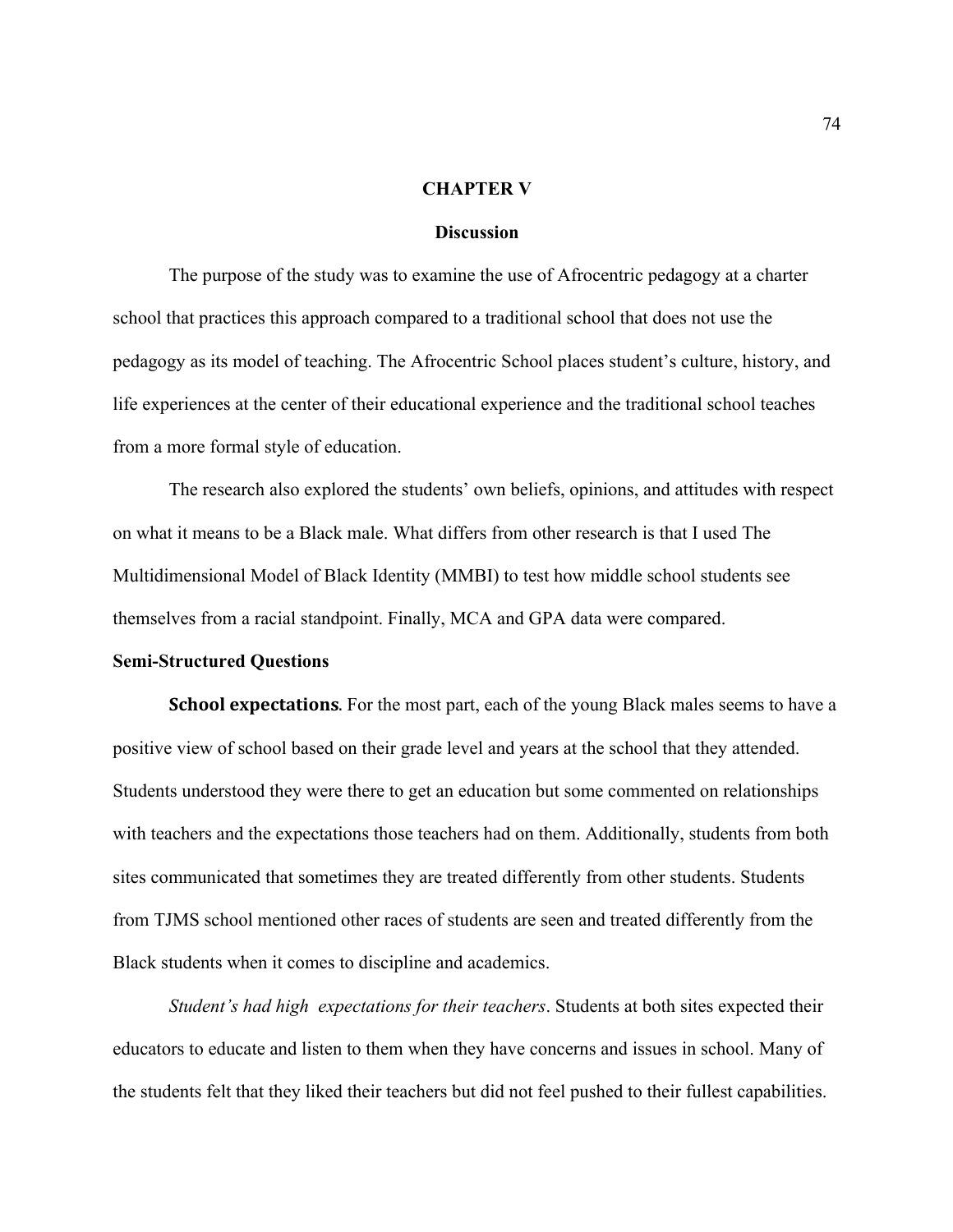Some students at TJMS felt that white students were pushed to excel but they, as Black males needed to beg for the attention for the same help as their white classmates.

Schools around the country continue to struggle with the issues of educating Black males. There is abundant empirical evidence that Black students in the United States, regardless of their socioeconomic circumstances, continue to experience profoundly unequal "opportunities to learn" (Darling-Hammond, 2000). These student interviews provide a way for these young men to voice concerns they had with the educational system. It is not surprising, therefore, due to institutional racism that people of color, particularly African American, Native Americans, and Latinos, are still at the bottom of the well (Bell, 1992). Students voiced a wide range of feelings about their schools and their educational experiences.

**Student's thoughts about their teachers**. These Black male students from both sites were looking for teachers that will challenge them in the classroom but also those teachers that build relationships with students. Students were also aware if a teacher cared by the way the teachers took time to talk to them about the real world as well as provide them a push to be successful during school and in life. Students spoke of teachers that keep it real with them and listen to the advice given to them by their principals who looked like them as mentioned from the students at BTMS. The Black males at TJMS made comments that some of their teachers were not skilled in their subject areas and felt they were making it up as they went along. Students made comments that they had many first-year teachers and in their words, are learning how to teach as they go along.

 **Who has pushed you academically?** In an nprEd article "Having just one Black teacher in third, fourth or fifth grade reduced low-income Black boys' probability of dropping out of

75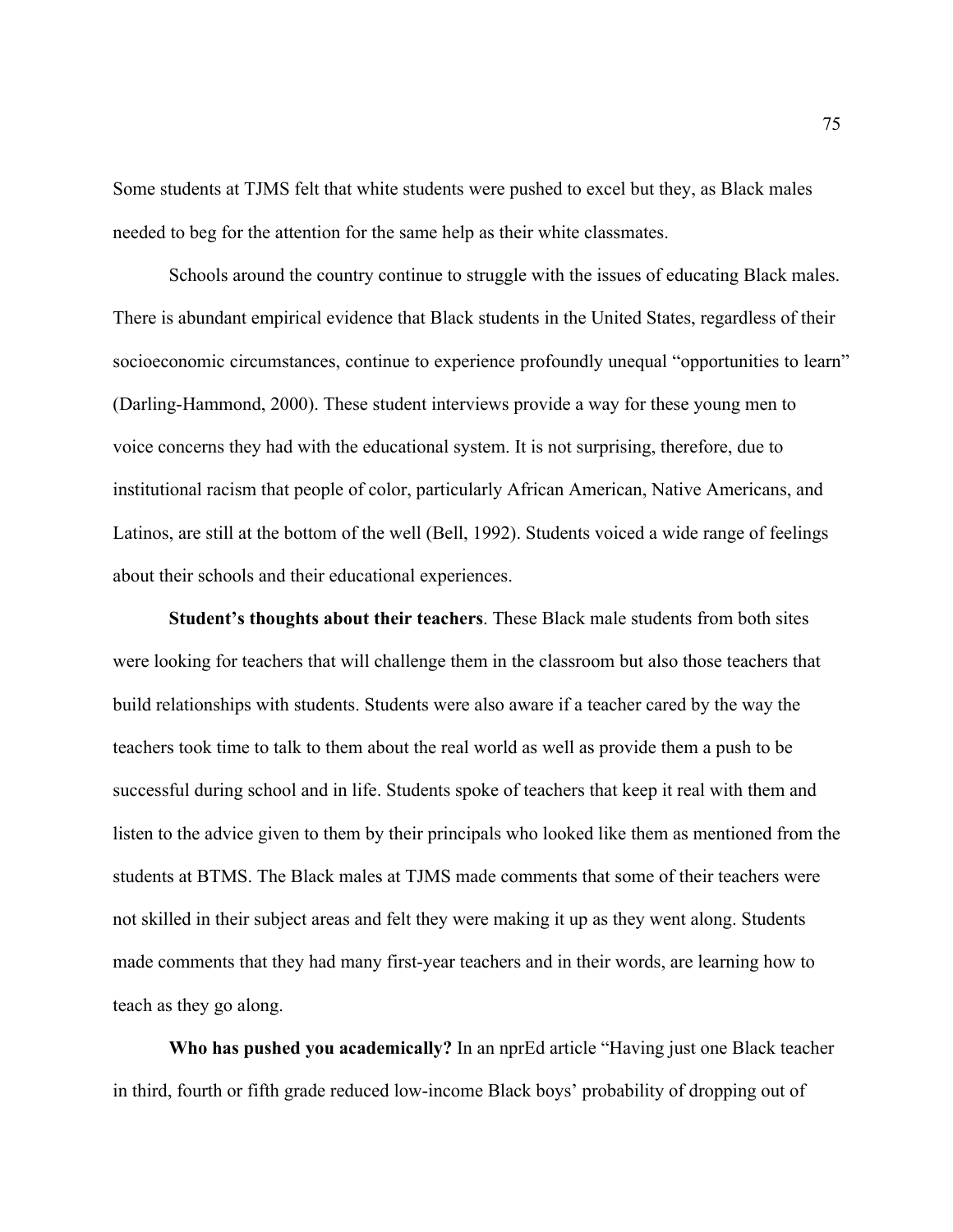high school by 39 percent, the study found" (Gershenson et al., 2017). The article reports that Black students benefit from greater gains in achievement such as GPA and statewide measurements of grade level growth. How the one Black teacher can improve the risk of dropouts, graduate from school on time, providing a role model of what life can be with an education.

 The Black male students at each of these schools were able to see Black teachers as well as administrators that were Black. These young men knew they are being held to high expectations and they were chosen to rise to that challenge and are doing very well academically with what has been placed in front of them in their schools. Students from both schools made it clear that having people that look like them is important and makes them feel comfortable and they have not only a racial connection but also a role model to look at.

The second question asked of the Black male students was what have been your educational experiences at your school? And, how do you relate to your environment as a Black male student? What was important was to hear the narrative of students and how school impacts them in a positive and or negative way. Students spend a lot of time in school and to understand how students saw themselves in that environment helps us understand the unique needs of Black male students in the  $21<sup>st</sup>$  century educational system.

**How I am seen as a Black Male student and in my environment**. Black male students from both schools had a wide range of how they are seen and how they feel they are able to fit into the school environment in which they are a part of. When asked how are you seen as a Black male in your school, some of the Black male students described that experiences as we are not treated the same. These are not the only experiences that Black male students experience on the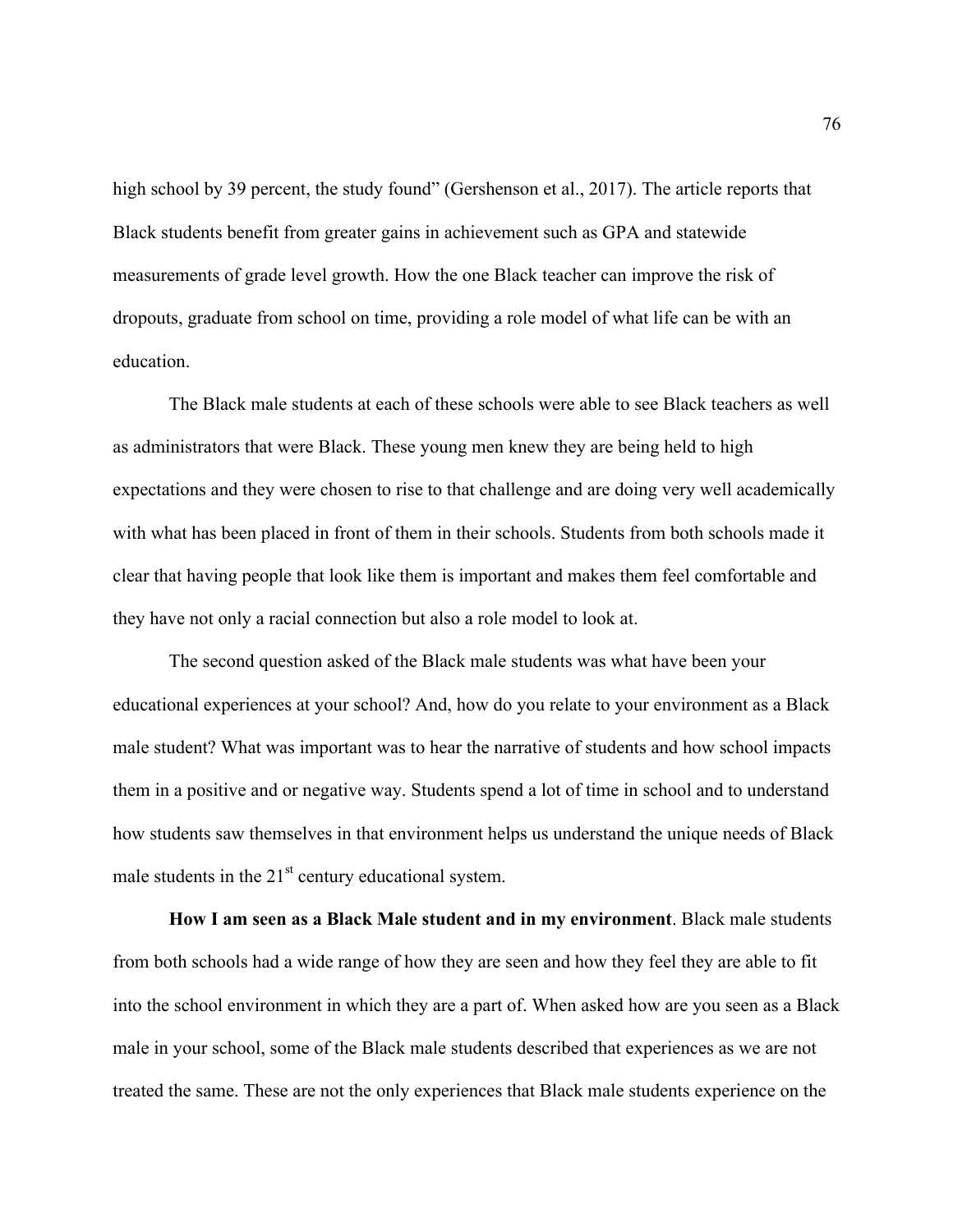other hand they are also seen in a positive way and are able to express themselves about what is going on in their own communities as well as what is going on in our country and the world.

Many of these young men had high grades and are a part of other school programs, which mean they needed to be outstanding students as well. Many felt they could be themselves and that it was normal to be smart. Students were able to find community at their school and those communities are a support for students when times are good and when they are not going as well.

**What are your teachers' academic expectations of you?** Students wanted to be held to a high level of accountability as they stated in their interviews. Students also held themselves to high expectations and wanted their teachers as well to hold them to the same standards. They spoke about being pushed by both teachers that look like them as well as White teachers in the building. One can conclude that if teachers care about their students and hold them to high expectations then they can go as far as their teachers push them. Also mentioned by students was having administrators of color supporting them and pushing them to excel not only in academics but to provide positive role models.

#### **The Multidimensional Model of Black Identity**

There was no major difference in scores btween the two school sites. It does not appear evident that students from the African centered school had higher scores or overall sense of self as measured by the MMBI. The following explains each item and my findings.

**Centrality items**. Students from both schools seemed to have a connection to their own racial group, but the wondering for the researcher is what conversations are happening at home about being a young Black male in today's America and what their role is as they become adults. All of the young men have a clear understanding of how they are seen in the greater community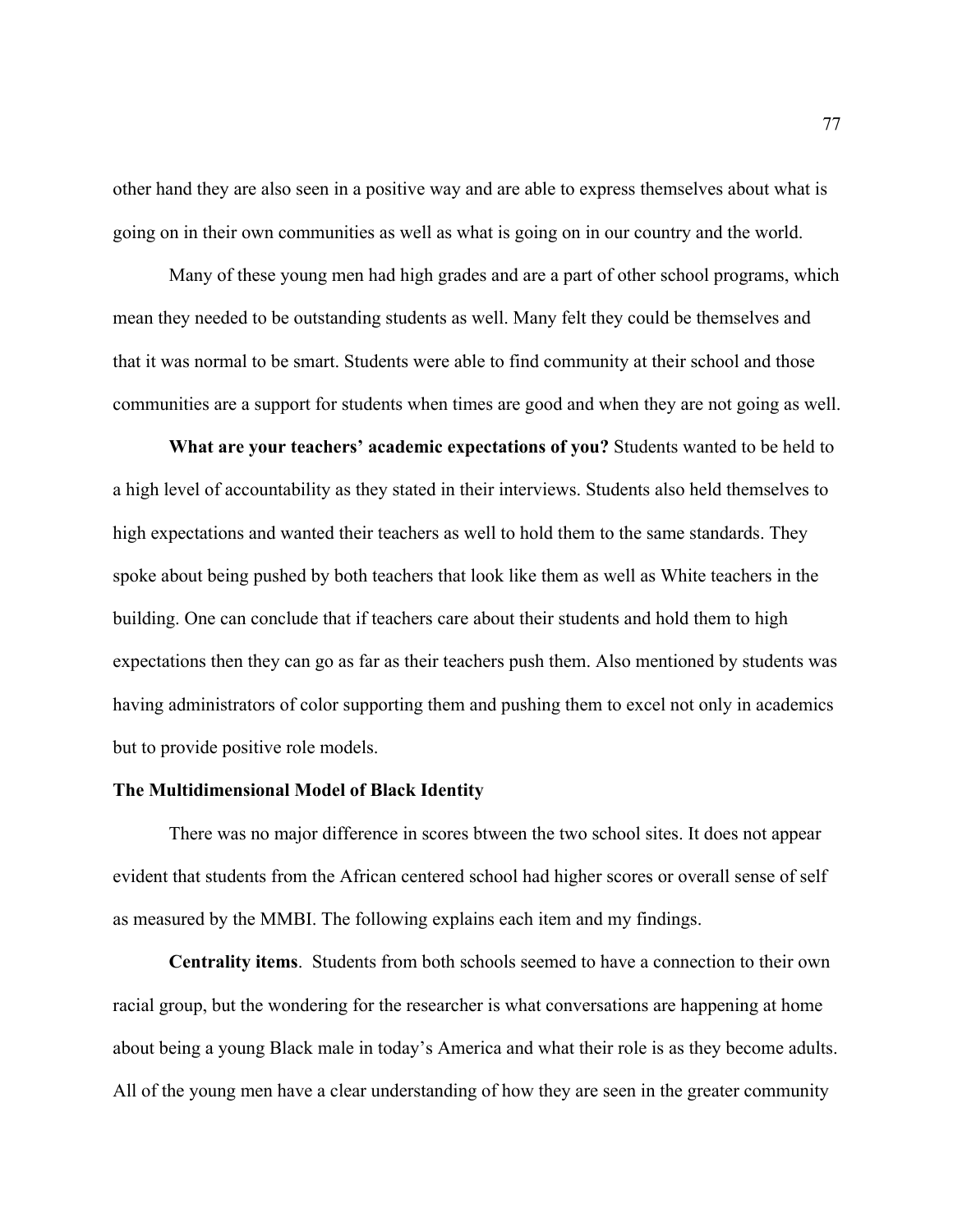and within the country as a group. They are very much aware of the racial discourse and the constant attack on Black men in media as well as their own personal interactions.

**Private regard items**. Private regard is defined as the extent to which an individual feels positively or negatively toward the African American community as well as how she/he feels about being a member of that community (Sellers et al., 1998). The Black males that I interviewed seemed to understand the perception of Black males in general when it comes to education and how they are seen, and other Black men within the community, and throughout the country. The students worked hard in school to shake the negative racial stereotypes that many young Black males have to deal with and have to confront daily. As young men, they were having those conversations about race and how they are affected by it and what they need to do to prove to the world that those thoughts and ideas that many have about them are not true. They find relationships with each other and to hold each other accountable, but also having that brotherhood helped them deal with the trauma of being a young Black male in today's society.

From the scores it didn't seem to be a large difference in how Black males scored in this area. This may be due in part because many Black males see, hear, and are a part of so issues that are a part of their own communities or what they are seeing on the news every night. For many you become immune to the negative and try and focus on the positive and what you're able to control in your life.

#### **Public regard items**.

Public regard is defined as the extent to which an individual feels that others view the African American community in a positive or negative manner (Sellers et al., 1998). From the questions that were asked from the survey, this was the lowest scoring section of the MMBI.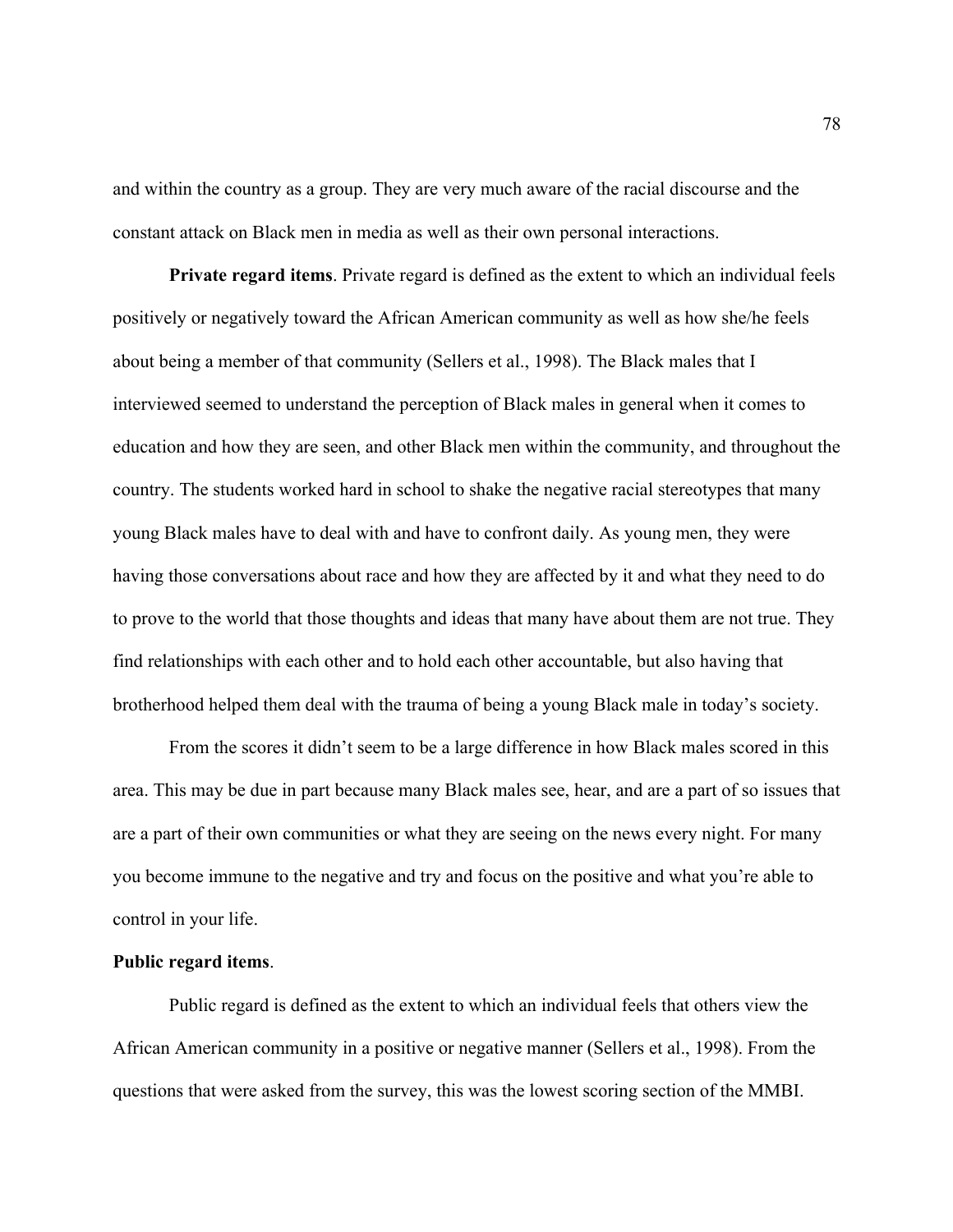Ninety percent of the Black males that were surveyed understood that Black males especially are seen and perceived in a negative way. The negative imagery of Black people in the media and in film has created a view that Black youth are criminals and are a part of an underground culture that is seen as not normal to the general public. In 1965, Clark published his seminal text, *Dark Ghetto.* The term "ghetto" was known as an identifier of the ruthlessly segregated Jewish communities in Nazi Germany. Though social scientists like Clark hoped the term could broadcast the ruthless segregation and poverty that urban Blacks faced, the word would quickly assumed a racist life of its own. "Dark" and "Ghetto" would become an interchangeable in the racist mind by the end of the century as " minority" and "inferior," "ghetto" and "low class," and "ghetto" and "unrefined" (Kendi, 2016). Many of the young men felt the same racial stereotype that is present in major society was also present in the schools that they attend. Based on many of the low scores in this area it speaks to the continued oppression of Black people in America and the cultural condition that comes with being Black in America. The young men were proud to be Black and hold true to that understanding of what it means to be a young Black male and having some understanding of their heritage at this age. For many of the students they must balance the fence between a culture of blackness and being Black in a white society.

In addition, there is the aspect of being accepted in a world that sees Black men in a negative light most of the time and how to navigate a system of education that was never created for them to be successful in the first place. News programs, radio, television, and other media outlets shape the public's values and behaviors (Considine 2009). Based on many of the low scores in this area, it speaks to the continued oppression of Black people in America and the cultural condition that comes with being Black in America. How one is viewed in society is how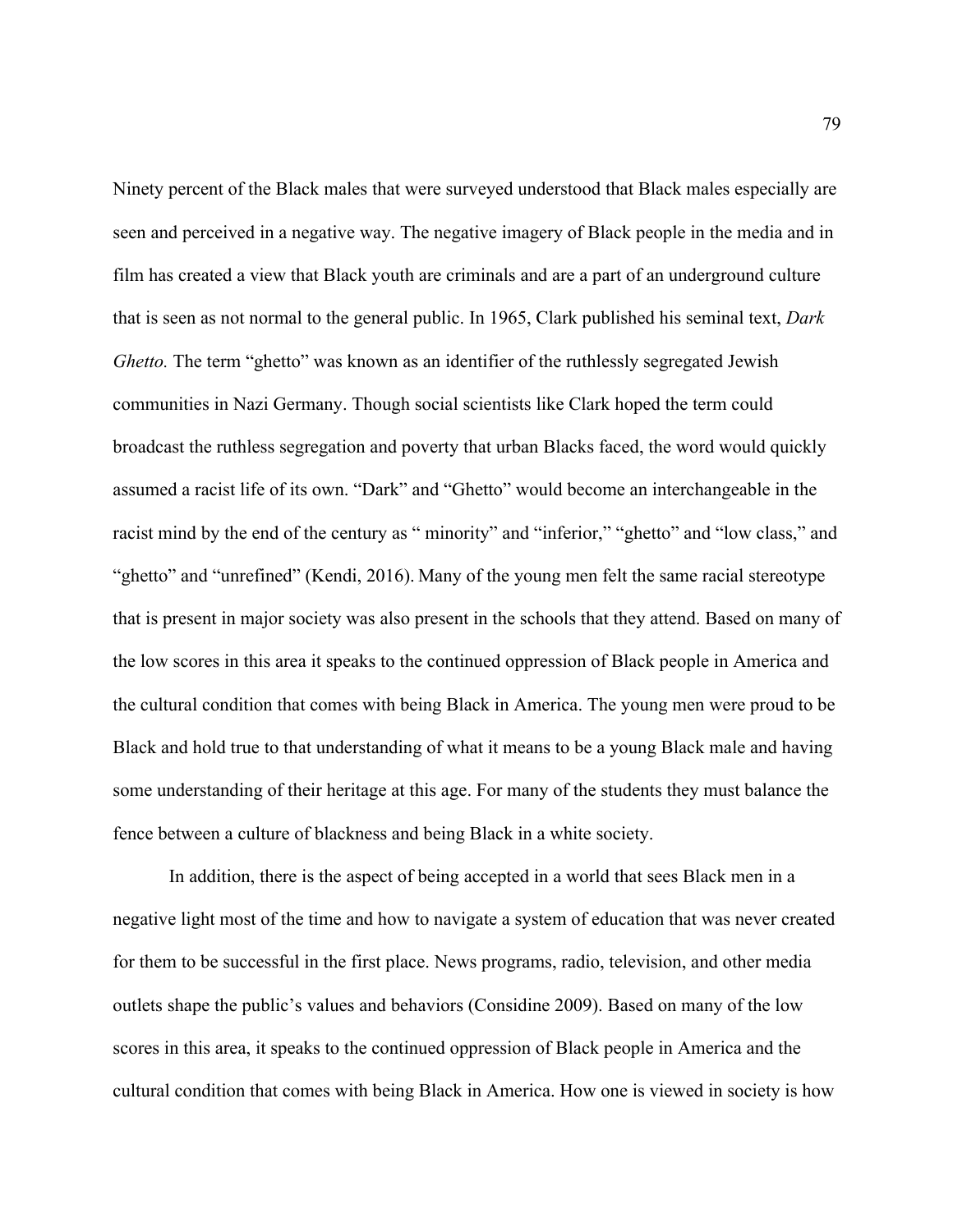they are portrayed through its media, music, and news. Across the country the view of Black men is very negative and that view of Black men is also seen in the workforce as well as in schools.

Many of the students scored very low in "Public Regard" compared to the other categories in the MMBI survey. Trying to find a correlation of understanding what it means to be Black and understanding the struggle that Black people have had to and continue to endure in this country is not talked about as much as I thought it might be from the survey results. Several factors of why these scores are so low can be demonstrated in the following: Systematic oppression.

*Systematic oppression*. Systematic oppression has continued to destroy the fabric of the Black community from the time of our forced enslavement to today where many Black people still suffer under such conditions. Many of our students are still being taught in hyper-segregated school with high poverty, least qualified teachers, lack of educational support to provide an equitable educational experience. Researchers note that terms such as endangered, uneducable, dysfunctional, and dangerous are often used to describe Black men (Jackson & Moore, 2006; Majors & Billson, 1992; Parham & McDavis, 1987; Strayhorn, 2008). The Black community still suffers from lack of education that will help them function in today's society and the current job market. The high rate of unemployment and underemployment in the Black community has played a role in the divide of true educational opportunities for Black children. The system continues to see our children as unreachable, unmotivated, behavioral problems, and lack the mental capacity to compete with White students. The lack of effective engagement for Black males can lead to the school to prison pipeline (Osher et al., 2012). They are more likely to be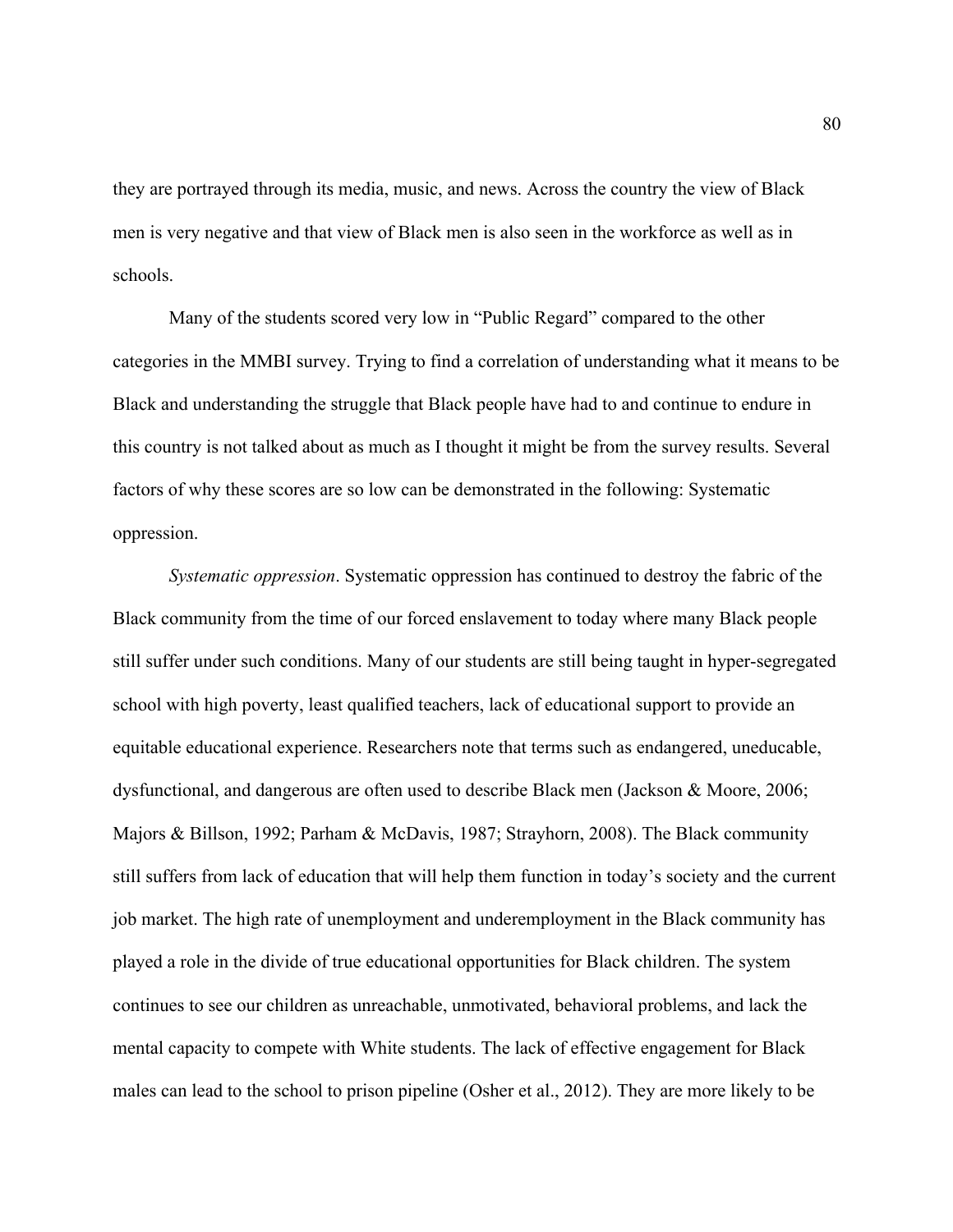suspended and dropout of school, and such patterns may further disengage them from the learning process (Skiba et al., 2011). Part of the growing concern is that statistically, Black males have a better chance of going to jail than graduating from high school (Rocques & Paternoster, 2011). When your culture is reduced to Black history month in February and it is not mandated that it is even taught or celebrated students continue to witness themselves in a deficit model that they are not really important. For this reason, students scored low when looking at the support for things that look like them and embraces their culture first. Many of the young Black men interviewed are asked to assimilate into the mainstream culture and become American yet do not get the full benefits of what it means to be an American. So, there is a hard balance of trying to be Black and have that connection to your own roots and what others think you should be and how you fit into what has been created for you in America. In the households of these young Black males, I feel the conversations of what it means to be Black and the culture significant of our culture is not being passed from generation to generation as it has been in the past.

**Assimilation ideology items**. Assimilation ideology emphasizes the similarities between African American and the mainstream American society (Sellers et al., 1998). All of the students that took the survey scored very high in this category and felt that they have much more in common with other people that are outside of their own racial group. From the data it seems that students see themselves as regular children in school trying to learn and be a part of a world that sometimes looks down on them for their skin color, the communities from which they reside, or how much their parents earn per year and if their parents have an education or not.

**Humanist ideology items**. The humanist ideology emphasizes the similarities among all people regardless of race (Sellers et al., 1998). From the scores that each of the students scored,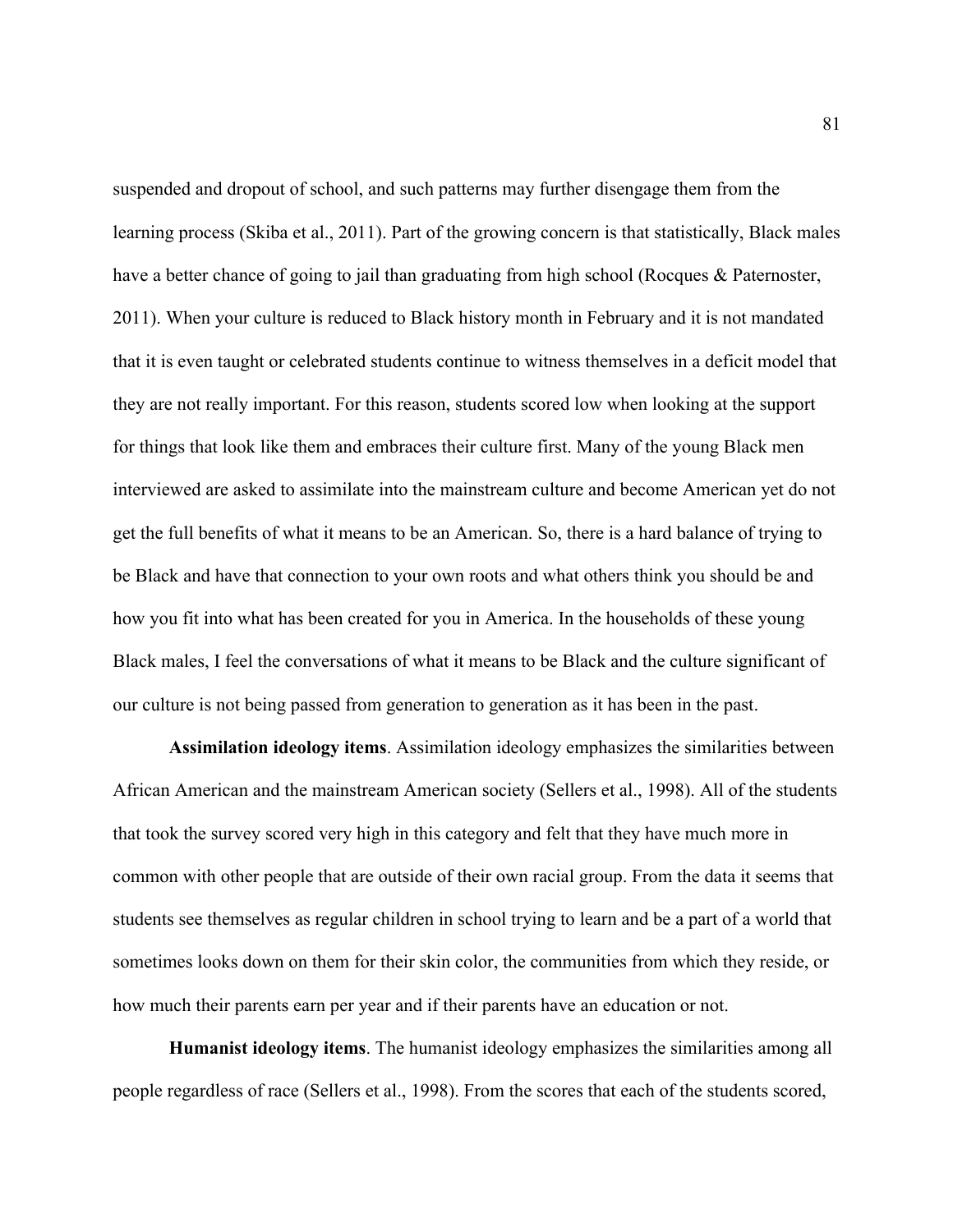regardless of school they attended, they seemed to be high in the aspect that they saw themselves similar to other people that were around them. From conversations with each student, they understood the image of young Black men in America but each of them is fighting their own fight to show the world that they are not the stereotype that is made of them. Students have made his own commitment to be good behaviorally and put more focus on becoming a better student so that their future goals can become a reality. Each student was able to do the same work, get the same grades and perform on standardized testing as any other student in the state and many of them have scored very high on state testing. What needs to be examined and understood is that it seems these students indicted that they live a different experience than their White peers. This may be contributed to segregated communities and schools.

Each student, they understood the image of young Black men in America. Student 8A Site 2: "Sometimes, we don't get treated the same as other students. Like, say, it can be a whole group of people and it's only like us and the rest is like a different race and we will get called out on for what everybody else is doing, but we the only people that get called out on." However, each of them was fighting their own fight to show the world that they are not the stereotype that is made of them. Each student has made their own commitment to be good students and focus on becoming better for their own future and many for the future of their communities. Each student was able to do the same work, get the same grades and perfume on standardized testing as any other student in the state and many of them have scored very high on state testing. What needs to be examined and understood is if segregation is the line that causes Black males to live in different parts of the city and be looked at differently because of it.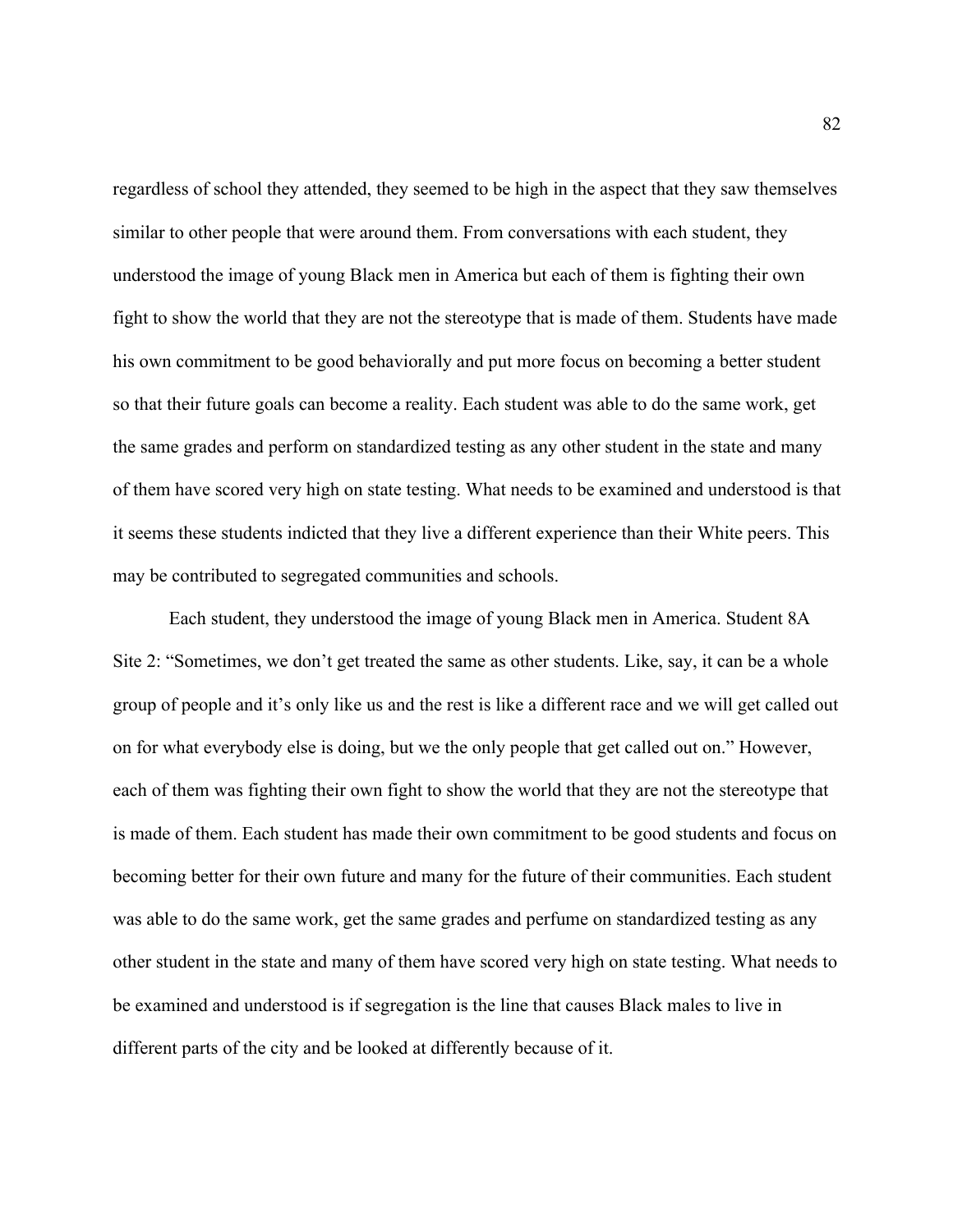**The oppressed minority ideology items**. The oppressed minority ideology emphasizes the similarities between African American's experiences and those of other oppressed minority groups (Sellers et al., 1998). Each of the Black male students knew people who suffer under a system of white supremacy a term used by the researcher, but students used the term racism to refer to oppression seen in their community. Students had scores across the entire spectrum in this category and I would surmise that the scores are different for many because that conversation of the oppression of other people of color is not talked about in many homes in America. Students are aware of the oppression of Black America more because of what they see in their own community and with social media they are able to see what is going on around the country as well as what is going on around the world. Again, students have an understanding that other people of color have been oppressed in our country but if the conversations are not happening, they may not know until they are in college or even adults to have conversations with those other oppressed groups of people.

Each of the Black male students knew their people suffer under a system of white supremacy and they saw those oppressions in their own communities, on the news, know of people whom have been harmed by the police, and those who have no employment or are struggling to make ends meet. They were able to see what is going on around the country as well as what is going on around the world. Again, students had an understanding that other people of color have been oppressed in our country, but if the conversations are not happening, they may not know until they are in college or even adults to have conversations with those other oppressed groups of people.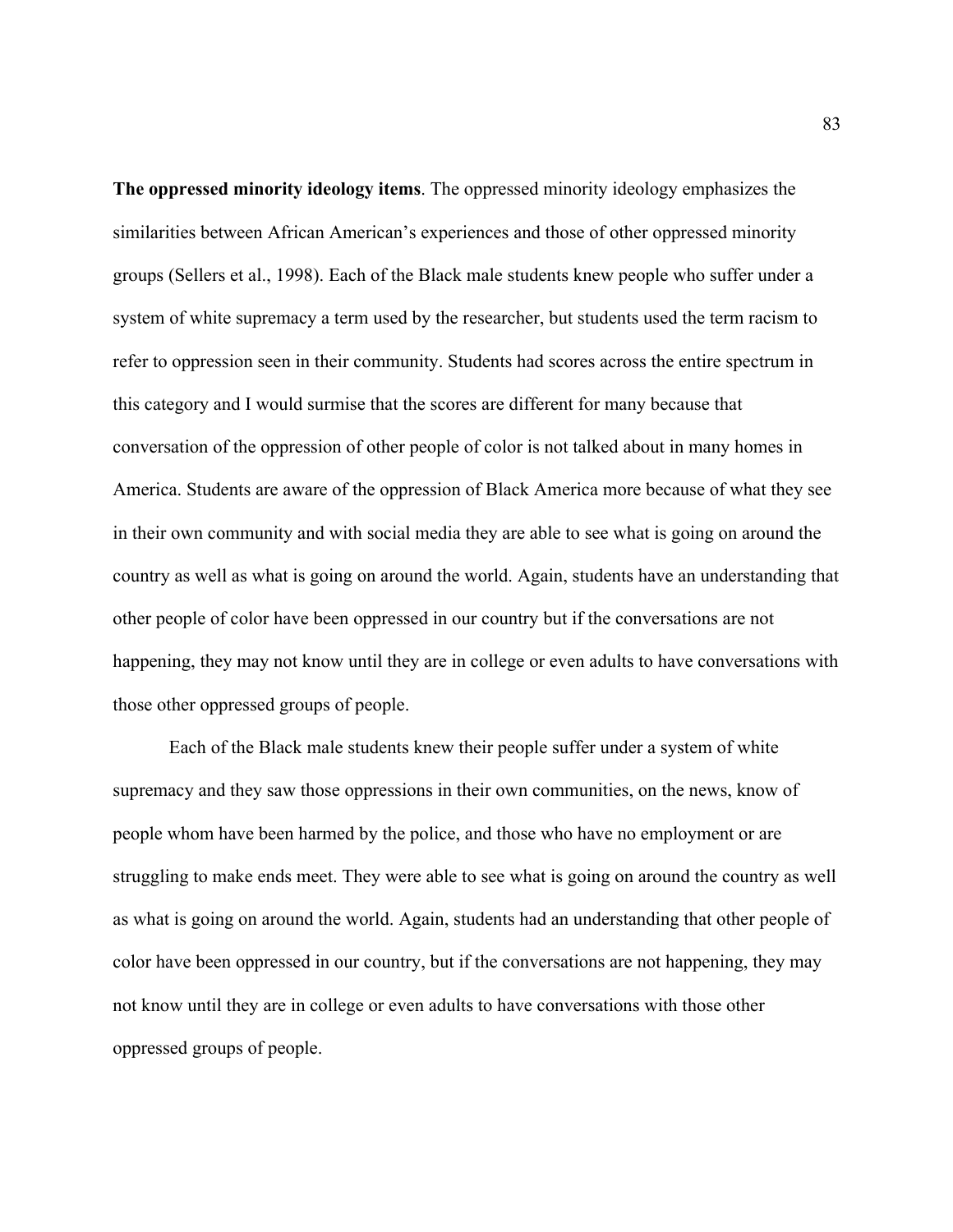**The nationalist ideology items**. The nationalist ideology emphasizes the uniqueness of being African American and is characterized by the support of African American organizations and preference for African American social environment (Sellers et al., 1998). This ideology also focuses on the support of Black organizations and Black businesses and placing the identity of Blackness at the center of the learned experiences of Black people in America. Another aspect of this identity is being able to promote self-pride and not a fear to express that pride in public or private environments. This section of the survey had scores across multiple levels but for the most part seemed to be low when it came to being in support of Black organizations as well as Black businesses. Even though students spoke about their racial identity and what it means to them to be Black their scores for the most part did not show a high level of Blackness at the center of their lives. This may be contributed to integration and moving away from doing for self and community, which was perhaps the thinking that was needed for Black people during segregation.

#### T-Test Comparisons

When looking at the MCA scores for reading and math I thought that the students from BTMS would have a higher overall score than the students from TJMS because they had the exposure to the African centered learning environment. In addition, I thought the curriculum to support that leaning on an ongoing basis was different than students from TJMS. Since there was no significant statistical difference in the number when conducting the t-tests, it was surprising to see a difference of test scores based on the raw data. The mean scores in every t-test were higher for students at BTMS than students at TJMS. I thought since TJMS hand more students than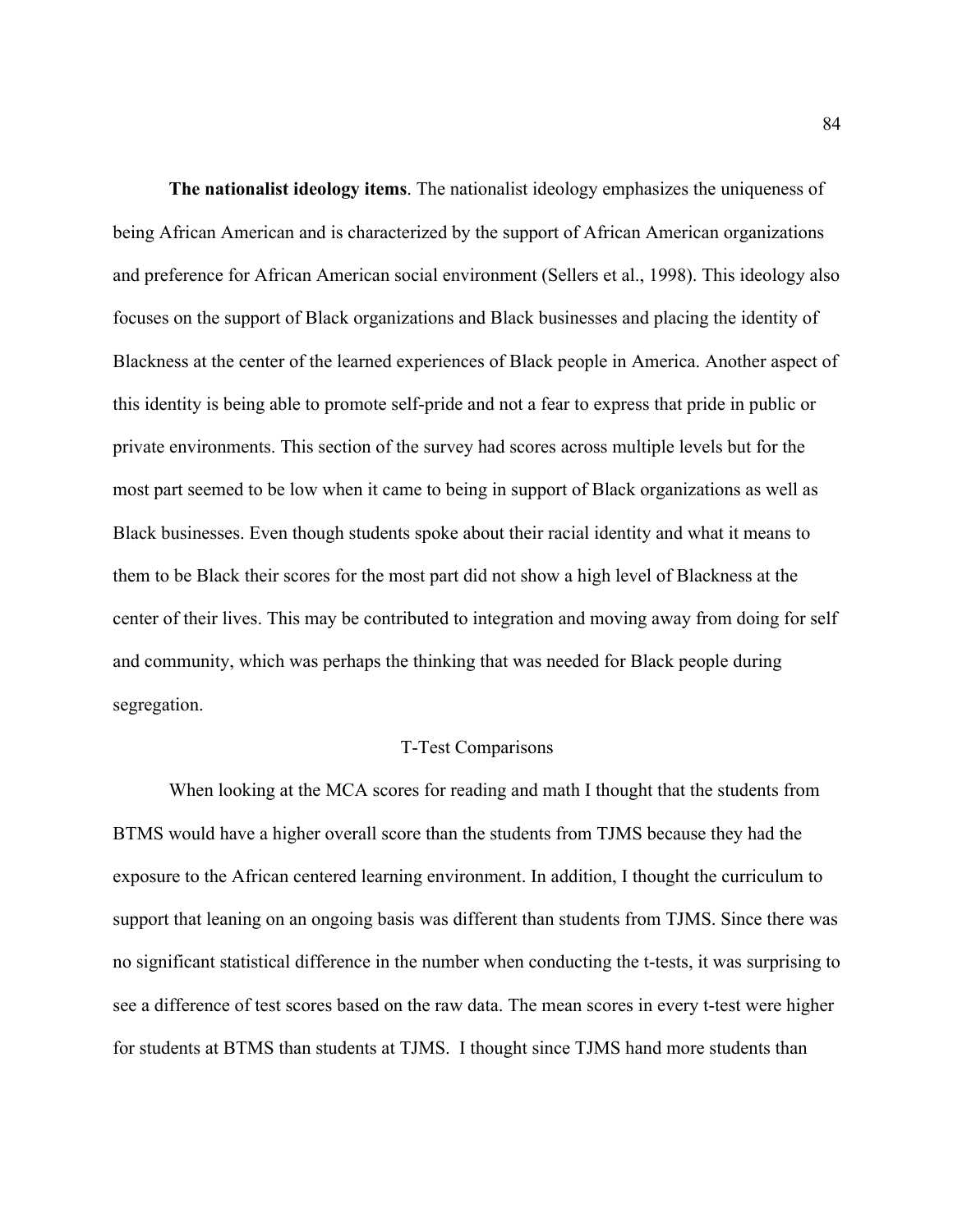BTMS that the numbers would be in favor of TJMS but the raw numbers showed that even with smaller numbers of students that BTMS outperformed the other school in test scores.

The GPA's were another point that pointed to the fact that those students on the receiving end of African centered teaching had a higher overall GPA when looking at the raw numbers. When looking at the data from the t-test there was no statistical difference between the two schools. Again, it I thought the scores for BTMS would be higher than TJMS just because of the teaching method. Again, as I was with the MCA score the students from BTMS had higher GPA's with less students than their counterparts at TJMS with more students.

From the raw data we are able to see that perhaps Black male students at the African centered school fared better even if not statistically significant. Given the philosophy of Africancentered pedagogy, it could have been a factor.

## **Limitations**

One of the major limitations of the research is that there was not equal response from the MMBI survey between both schools. TJMS provided 15 responses to the survey and BTMS only had nine. If the researcher would have had all 30 responses from students the outcome of the data may have displayed a deeper and richer data set that could have led to the same outcomes or a mixture of outcomes. The summary of Black male students would be more in-depth will all of the response from the students interviewed because it would have given the researcher more insight of the Black male perspective with more of a sample to observe and decipher. What is of interest to the researcher is to find out how students' attitudes towards education, oppression, and the nationalist view which looks at who they are as Black males and how their culture impacts how the world views them.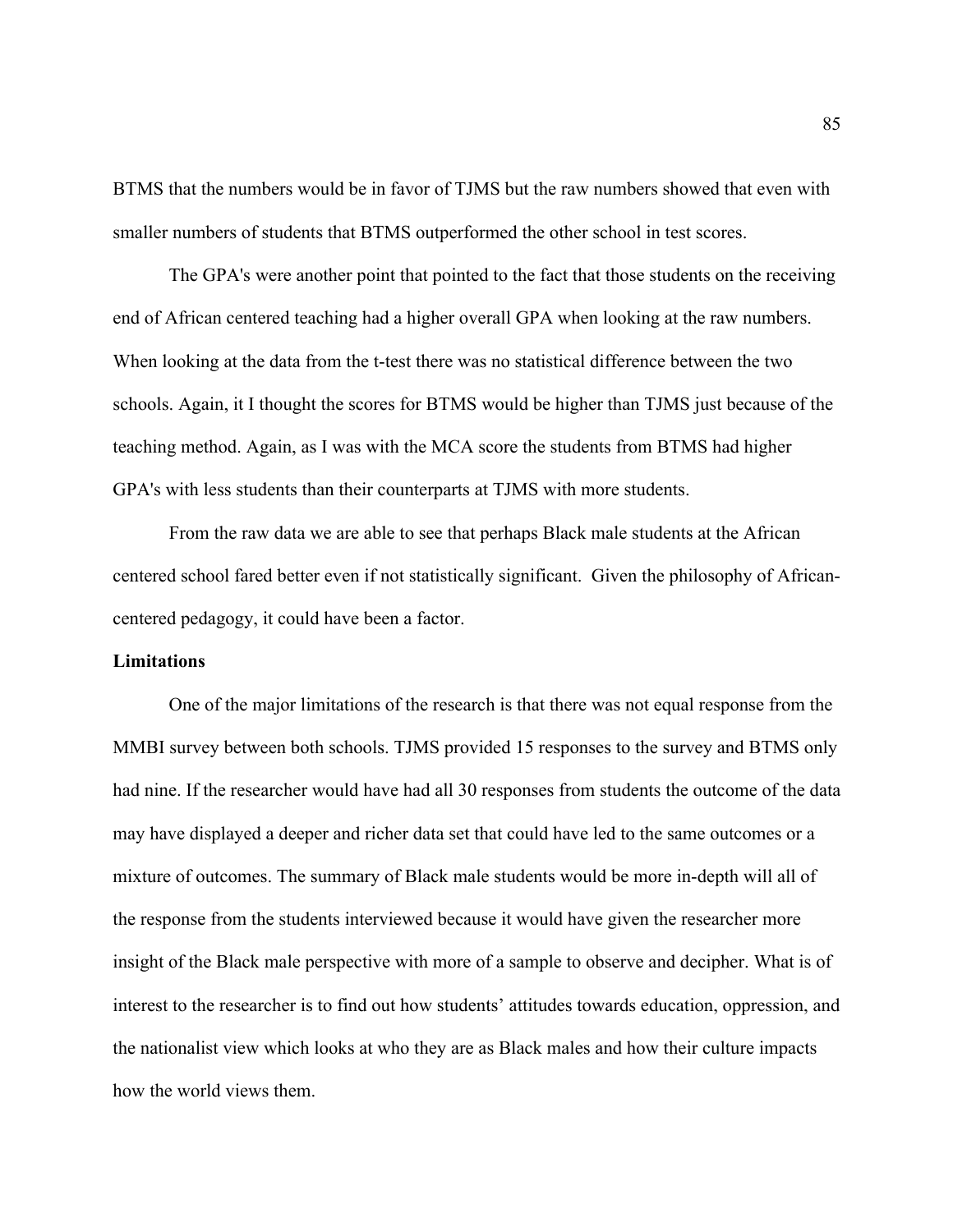Another limitation of the research was in regard to student GPA. There was a much smaller sample of students at BTMS than at TJMS. It is hard to give an overall picture of who had a higher GPA or overall higher percent when the number of students was not equal to compare. Providing a comparison that the students from BTMS had a much higher GPA would not be a fair comparison since they had fewer student than TJMS. Also, BTMS didn't have an even distribution of students across all three grades as did TJMS. So, the researcher understands it would be hard to compare a very small sample size and concluded one groups GPA's are greater than another without that equal distribution of student to student. The impact on the research is that you can't truly compare one school to another school if you are not able to have an equal distribution of students to compare. The size of the sample did show that the students from BTMS did have a very strong GPA among the students that did participate in the study. The students from TJMS did have more participation with a lower GPA.

In the state of Minnesota, the Black population is centered in places whether it be in Saint Paul or in Minneapolis that are segregated based on race, social and economic class. Students that tend to live in these areas of the state face issues that other students and families don't have to deal with. In the area of education, many Black students in the state are going to schools that are hyper-segregated and staffed with teachers with the least skills to increase the learning for that student most at risk to preform low on a standardized test. With the small Black population in the state, only one school has emerged as an African-centered school among thousands of schools. With having only one school with this focus, it means that thousands of Black students are not being taught knowledge about their history and or culture in America and in Africa. It is important to look outside of the state to states that have much larger Black populations and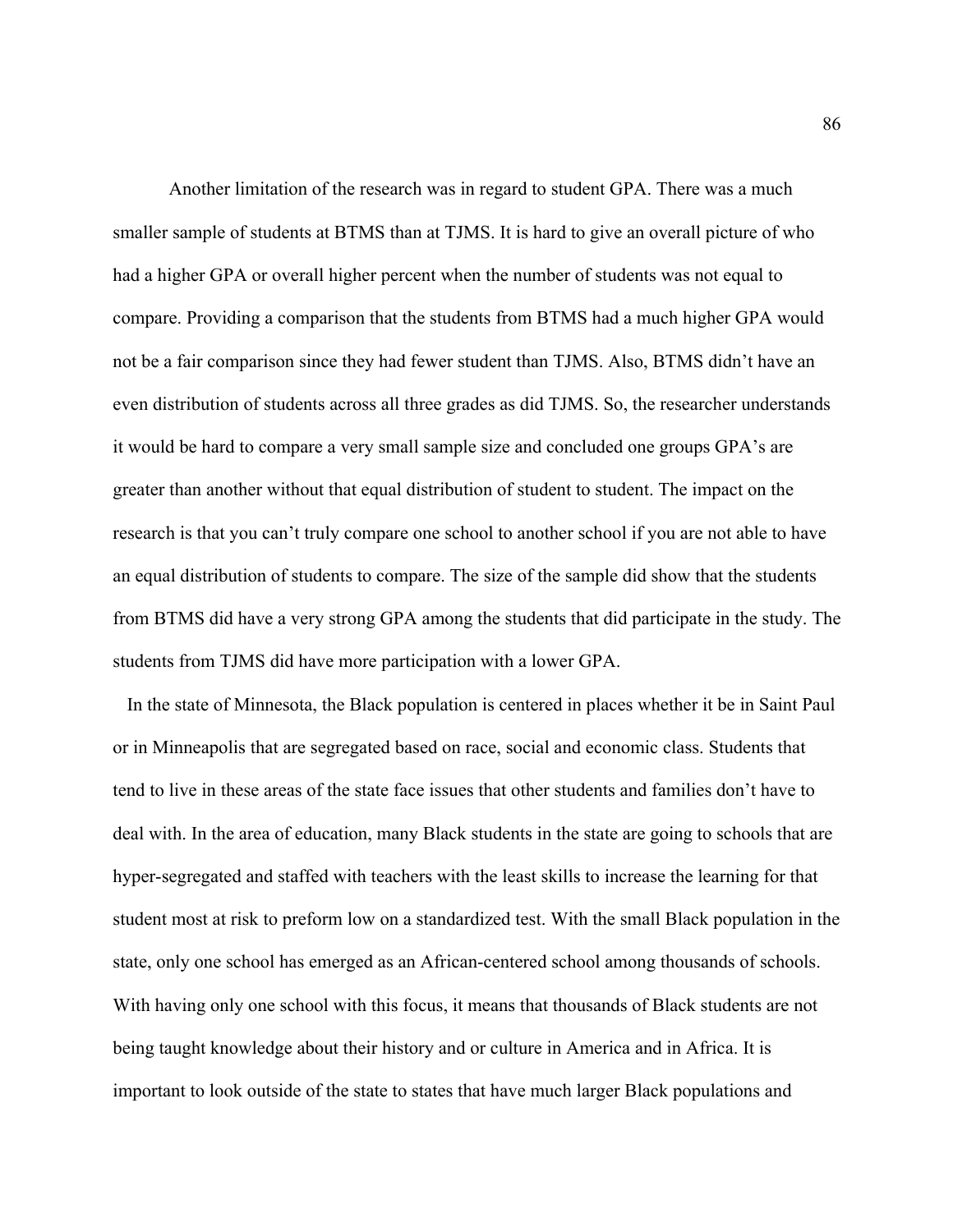multiple schools that focus on teaching from an African-centered approach. What is being taught can be used in other schools with high Black populations. It can help foster a love for self and culture but also help teach the skills that will perhaps help students today and for the future.

## **Recommendations for Further Research**

**Parent voices**. Another limitation of the research was not being able to hear the narrative of the parents of these Black male students, which I feel would add a layer to what is being taught in the home and how parents are helping or not helping their children navigate the educational system for their Black male children. Students cannot be successful without some sort of parental support and guidance that helps to shape the child's outlook on school, society, and how to navigate what it means to be a Black male in America.

*Teacher workforce.* Further research needs to focus on why we continue to see a wide gap in the achievement of Black males and other students in American schools. The population in many cities across the United States has become much more diverse and, in some cases, has become the majority of the student population in many schools. The U.S. Department of Education has projected that by 2022; non-white students will make up 54.7% of the public-school student population. Despite the fact that more students of color will be filling classrooms at increasing increments every school year, it is reported that almost 80 percent of their teachers are white-and it does not appear that will change any time soon (Green, 2015). How does this workforce of mostly White teachers impact the education for Black male students? Despite the rhetoric of American equality and the effects of school desegregation and finance reform, the school experiences of African American and other "minority" students in the United States continue to be substantially separate and unequal. Nearly two thirds of "minority" students attend intensely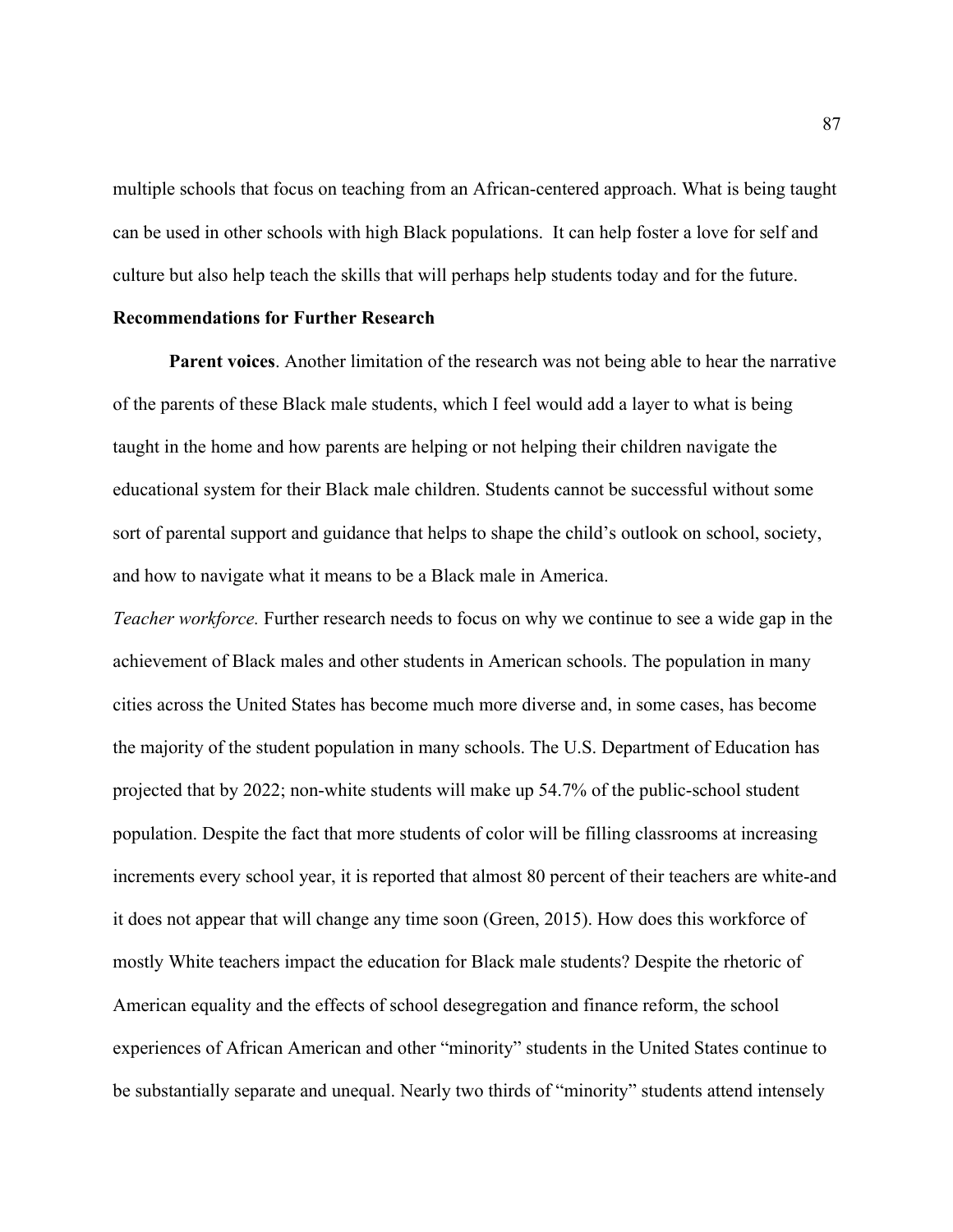segregated schools (90% or more "minority" enrollment (Orfield et al., 1989, cited in Schofield, 1992, p. 336). According to the Teacher Supply and Demand Report from Minnesota's Public Schools (2017), the percentage of newly licensed white teachers has declined in the past three years. The percentage of black teachers rose in 2013-12 to 2014-15 but did decrease slightly in 2015-16 (www.leg.state.mn.us). Minority and low-income students in urban settings are most likely to find themselves in classrooms staffed by inadequately prepared, inexperienced, and illqualified teachers because funding inequities, distributions of local power, labor market conditions, and dysfunctional hiring practices conspire to produce teacher shortages of which they bear the brunt (NCES, 1997). In a journal article "The Long-Run Impact of Same-Race Teachers" it states "Having just one Black teacher in third, fourth or fifth grade reduced lowincome Black boys' probability of dropping out of high school by 39 percent, the study found" (Gershenson, Hart, Lindsay, & Papageorge, 2017). The article reports that Black students benefit from greater gains in achievement such as GPA and statewide measurements of grade level growth. How one Black teacher can improve the risk of dropouts, graduate from school on time, providing a role model of what life can be with an education.

## **Institutional Racism**

There is abundant empirical evidence that Black students in the United States, regardless of their socioeconomic circumstances, continue to experience profoundly unequal "opportunities to learn" (Darling-Hammond, 2000). The inequities that face African American people have been created politically and have been sustained within the same learning institutions that children attend daily (Apple, 1982; Bowles & Gintis, 1976; McLaren, 1989).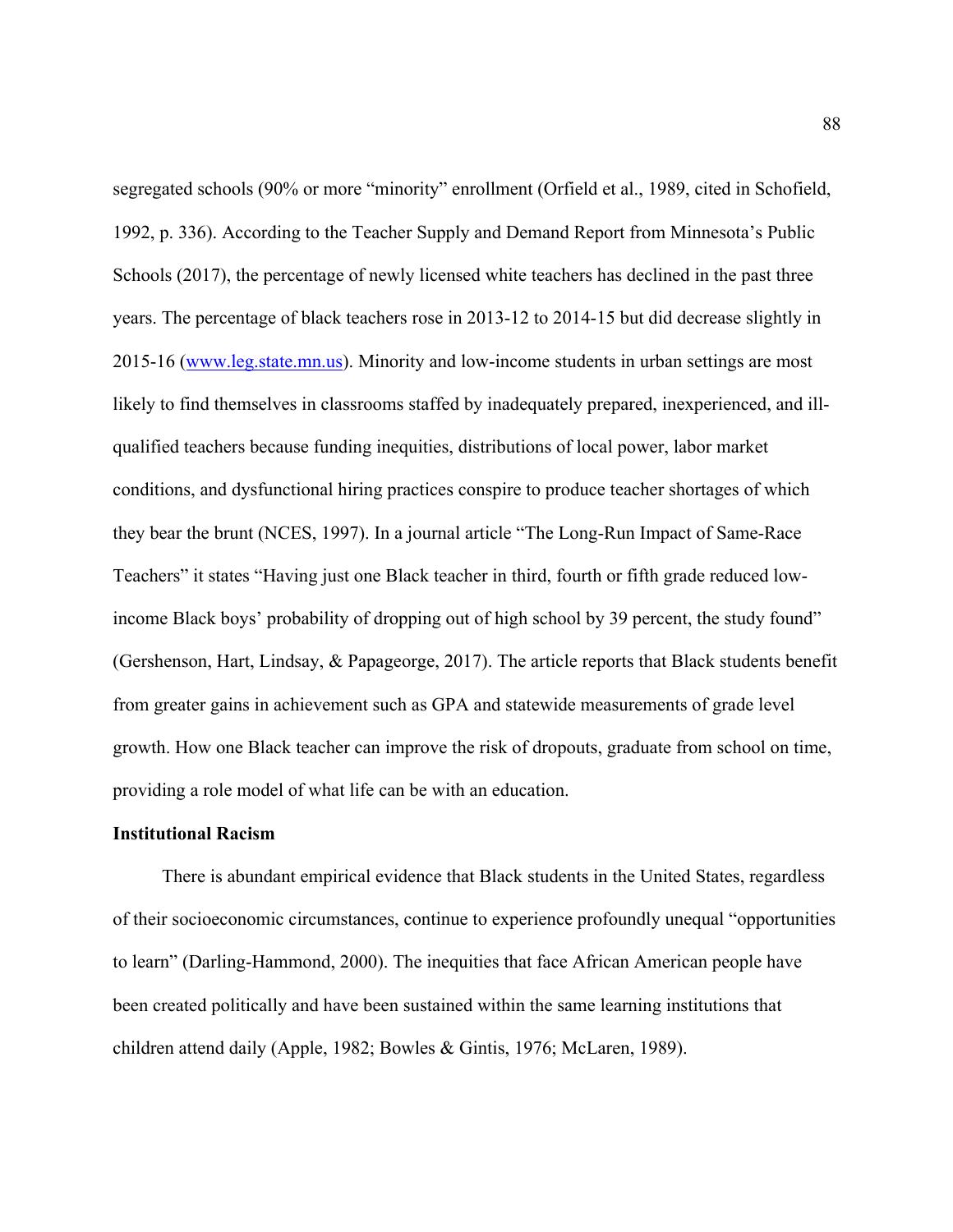The educational system in which educates Black and Brown students continues to be the main place that continues the oppression of these students and in turn blames them for not getting the same education as White students. It has been that suggested race plays a role in the educational experience of African American students in ways that many educators may not realize. Steele contends that racial stigma is an unrecognized component of underachievement among students of color (Steele, 1992). The work needs to continue in our public education sectors to examine how racism continues to be a barrier to the education of so many students.

From the review of the literature we have a lot of work to do around the educational experiences for Black male students and how to make Black male students feel a part of this educational experience. There should be an emphasis on increasing the amount of Black male teachers into the profession of teaching. Far too many Black male students don't see themselves within the educational system and are turned off by the negative treatment they receive from those that job is to educate them and keep them safe.

#### **Black Male Identity**

The concept of what it means to be Black in America has been studied and documented but it has not been taught to those whom want to become teachers or any of the pre-service educational programs. Black male students are not offered a course in what it means to be Black but rather, many grow up just experiencing what being Black is. African American adolescents grapple with the additional task of developing a racial/ethnic identity in American social milieu that is often polarized along racial lines (Monteith & Spicer, 2000; Winant, 1998), and is replete with negative racial stereotypes (Hudley & Graham, 2001). Undoubtedly, African American identity has been shaped by a history of oppression and marginalization in American society that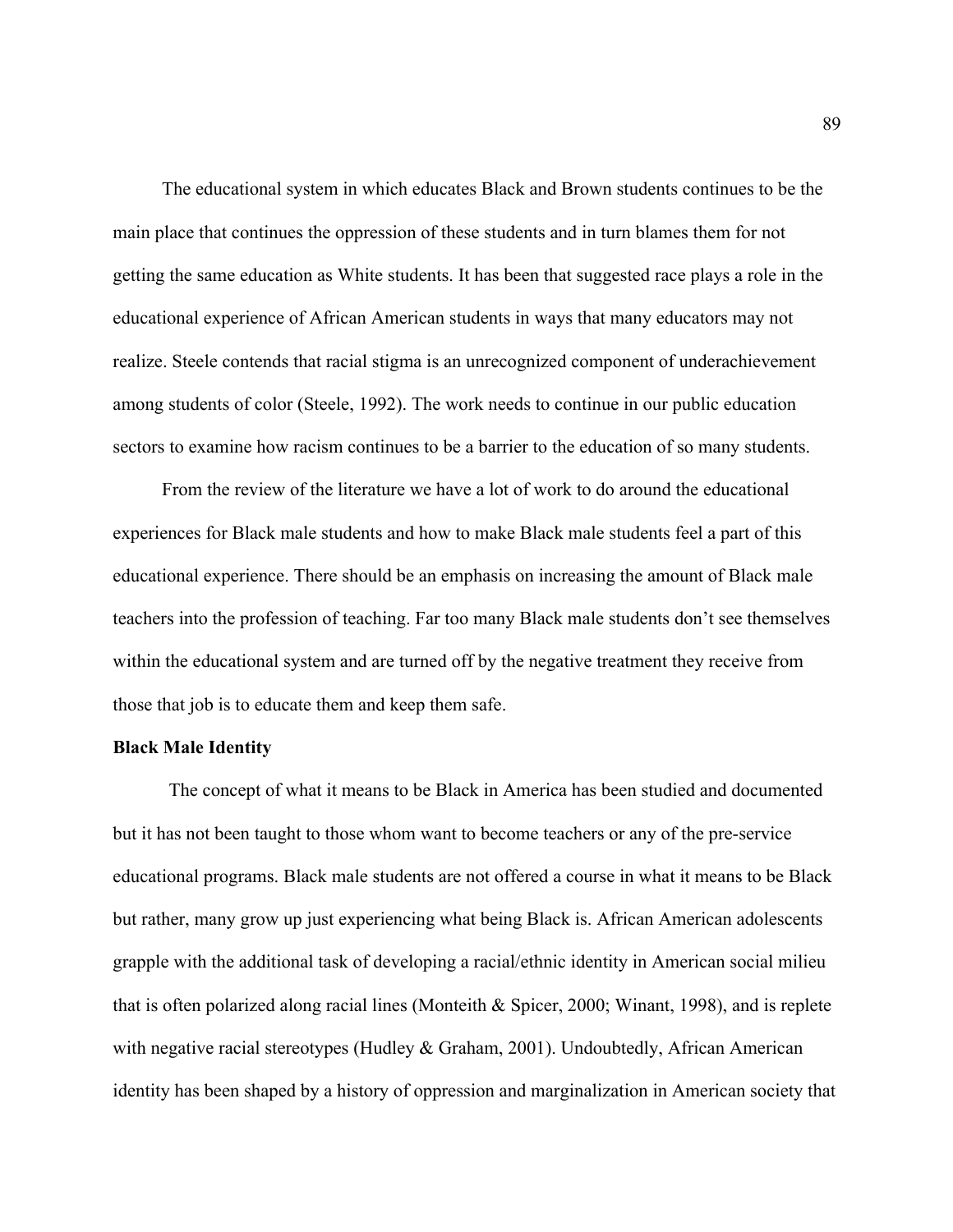dates from the 1600s, with the arrival of the first Africans in this country (Bogle, 1994). For example, scurrilous depictions of incompetence, laziness, and aggression (e.g., Devine & Elliott, 1995) "have their genesis in this country's historical attempts to nationalize slavery and statesanctioned racial terrorism" (Irving & Hudley, 2008, p. 676). Black male identity is something that can be shaped in a positive manner or in a negative one. It is important for students to see people who look like them and have similar experiences that are racial, gender, and experiences outside of that students own. It is important for those going to the field of education have a working knowledge of the population they may serve as teachers. As a Black male that was a teacher I never was offered a course on Black students, and the development of Black students. Students need to see themselves as the teacher, in the curriculum and know that their experiences are important to study and understand.

#### **African-Centered Pedagogy**

Black Power was the slogan of the '60s and '70s that focused on achieving selfdetermination and racial pride. From the movement came ideologies of Black consciousness and the connection to the African past and the greatness of African people. Out of the movement came schools that focused their teaching and instruction around African values and the knowledge of the African past that had not been talked about nor taught in public schools. Dr. W.E.B. Dubois (1903) in his work the *The Souls of Black Folk* and Dr. Carter G. Woodson (1933) and his work *The Mis-education of the Negro* both focused their life work on Black thought and intellect. They examined the forces behind Black people becoming racially conscious and the need of an educational system that held Black people at the center and not at the outside of the educational process. Why are we as educators not using culturally relevant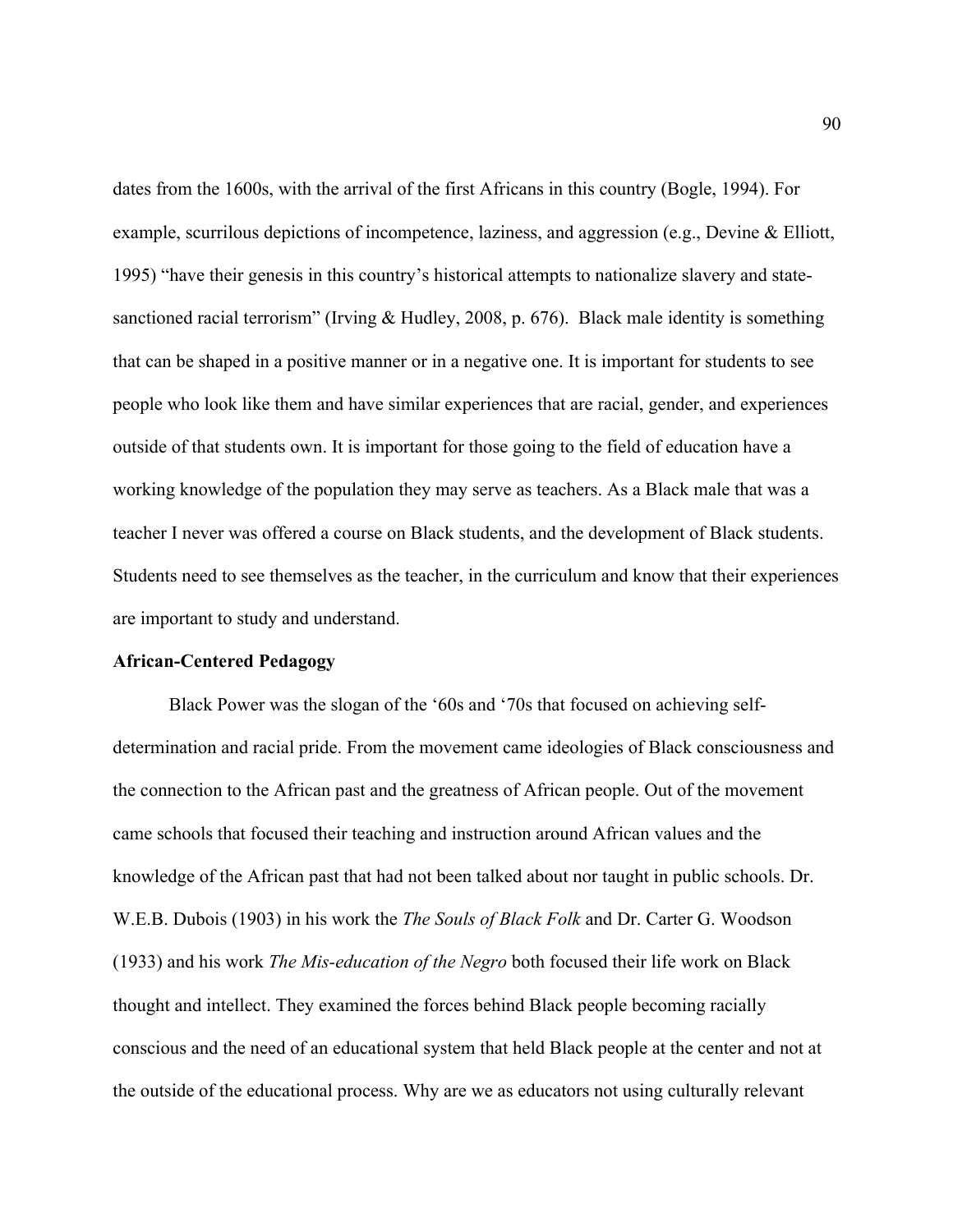materials and teaching strategies that focus on the learning styles of students of color and if we did can this improve academic outcomes for Black male students? African-centered education is a must for our students to get a solid understanding of who they are and understand their history is not just slavery or what is given to them during Black History Month. I learned from the research that there is potential for students to be armed with the knowledge of self. If so, they may be better prepared to combat issues in society and even within their own communities. Every subject should be infused with the contributions of Black people from Africa and in America. With this knowledge, students are able to create informed decisions from a cultural frame and point of view.

## **Concluding Reflections**

I began this study with the purpose to study if using an African-centered pedagogy would have an impact academically among African American male middle school students. The journey to focus on African centered pedagogy was to unlock the ideals that Black males, given the opportunities to learn about themselves in an environment that fostered high academic achievement with knowledge of self. There are many more variables that would have to be examined in order to positively make conclusions between these particular schools. However, given the fact that there was such a limited choice of African centered schools in this state, it speaks to the larger issue not yet raised in this dissertation. That is the lack of financial and political or legislative support that such schools seem to get. This reality made it somewhat difficult to make an authentic comparison.

With so many negative statistics facing Black male students in the educational system, many continue to learn and graduate, go onto college and get degrees. There are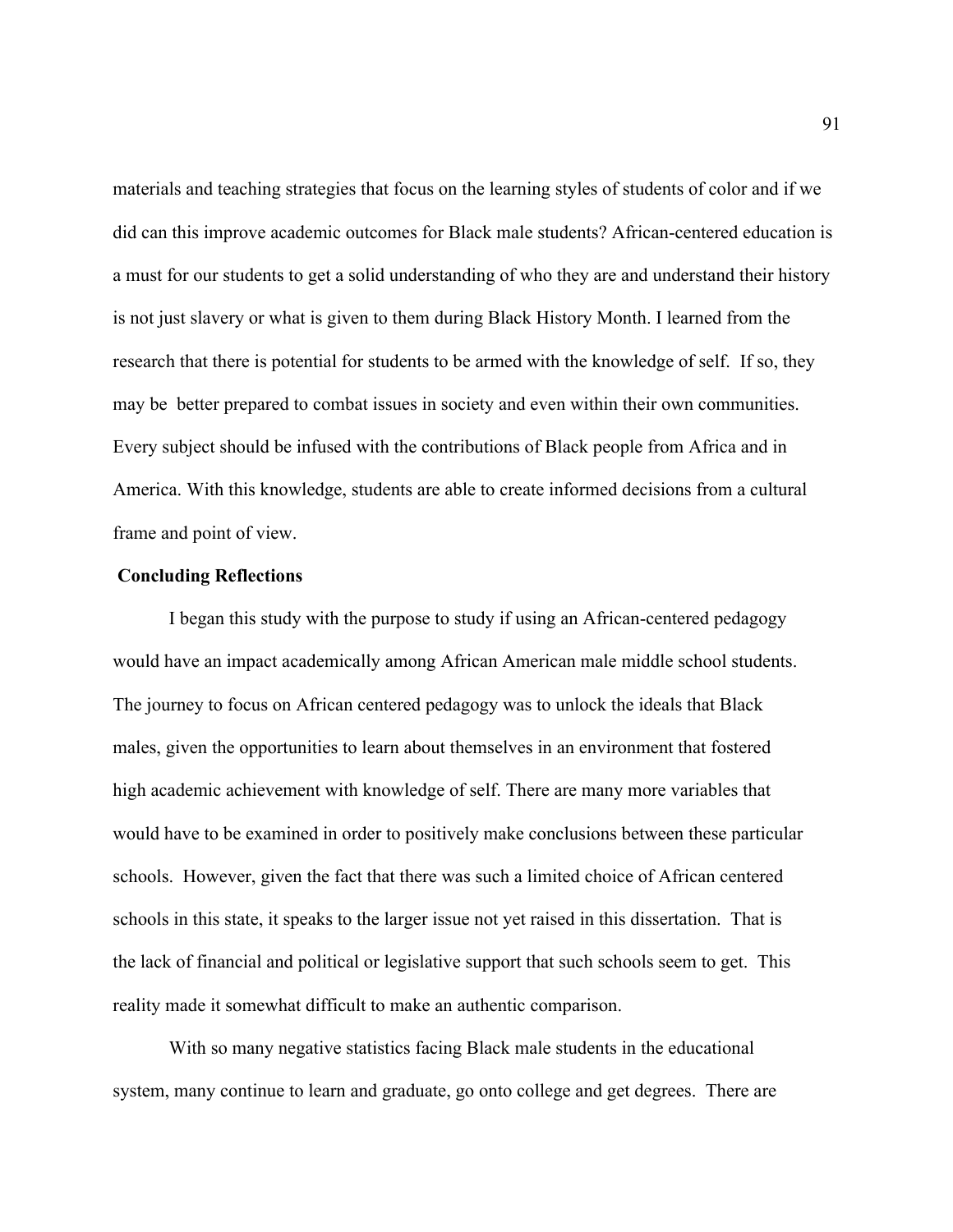other factors in play that helps support the hunger for education. As the researcher, I believe that providing students educational knowledge through the lens of African-centered pedagogy for Black male students has shown some positive outcomes and it is the continued work to find what works best to close the opportunity gap that exists in our schools and the system of education.

Understanding the dimensions of Black male identity from the research show we still have much to learn and study and why it is important for students to have a working knowledge of who and what they are in relationship to their White peers in school. Students from BTMS and TJMS have a strong sense of themselves, and they show some achievement in their schools as well on state wide testing. With a sense of Black identity and an educational system that is set in place to support the foundational development for Black males, they will rise to the levels that are set for them. The narratives of our Black male students are important for continued understanding of how to help them be successful without losing whom and what they are.

Though there was no definitive conclusion that African-centered education was a significant difference in this study, our Black male students need to be shown that what they believe and what they see within their own communities and the communities of school need to be addressed and affirmed when issues arise. Providing a path way of cultural knowledge is important for the full growth of the child and finding meaning for the world around the child. Black male children are smart and have the skills needed to be successful but under the current system of education those skills and talents are being choked off and those Black male students are being forced to assimilate to cultural norms and values that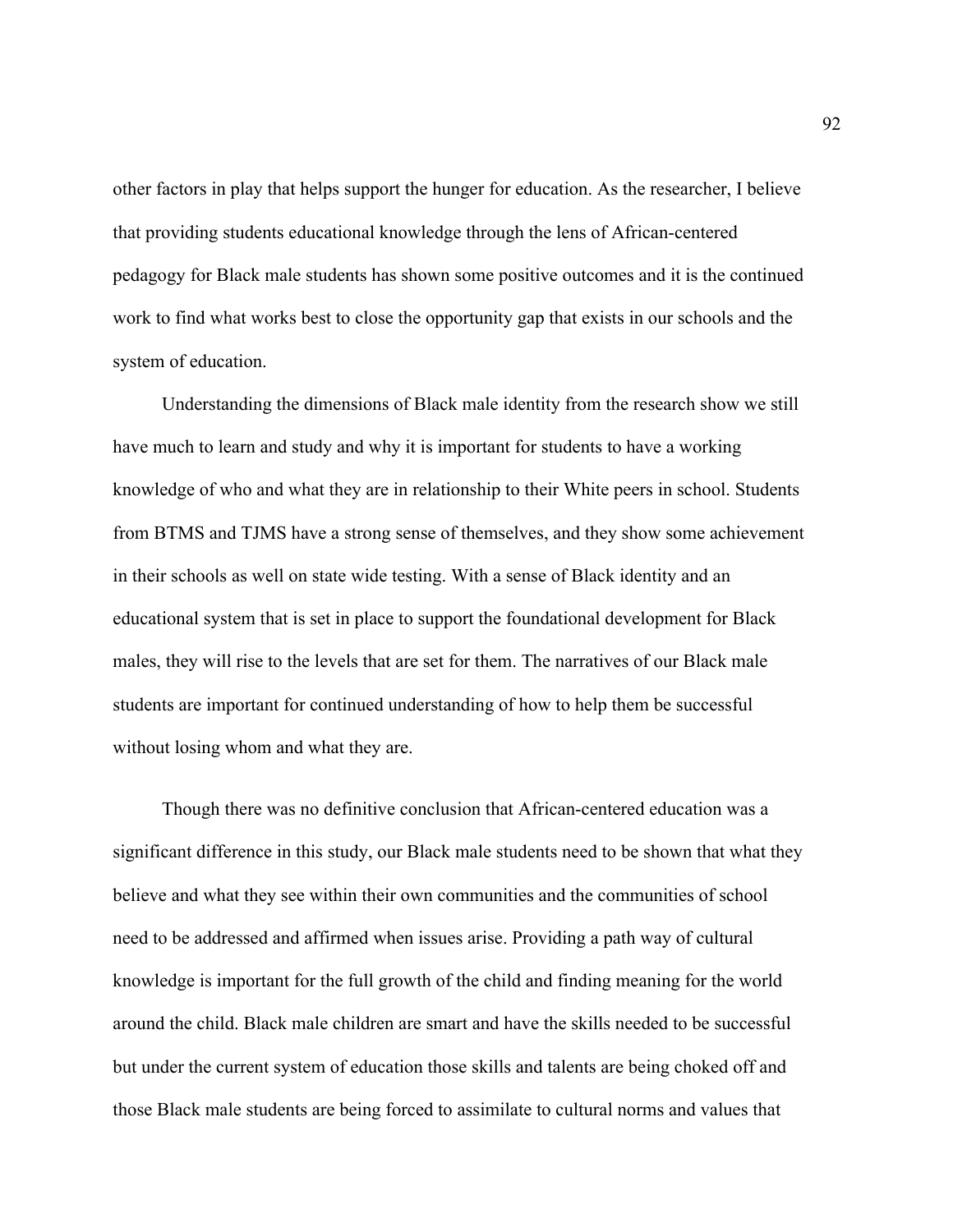are not of their own. Our children must have African-centered knowledge taught to them in order for them to be successful in the educational system of today.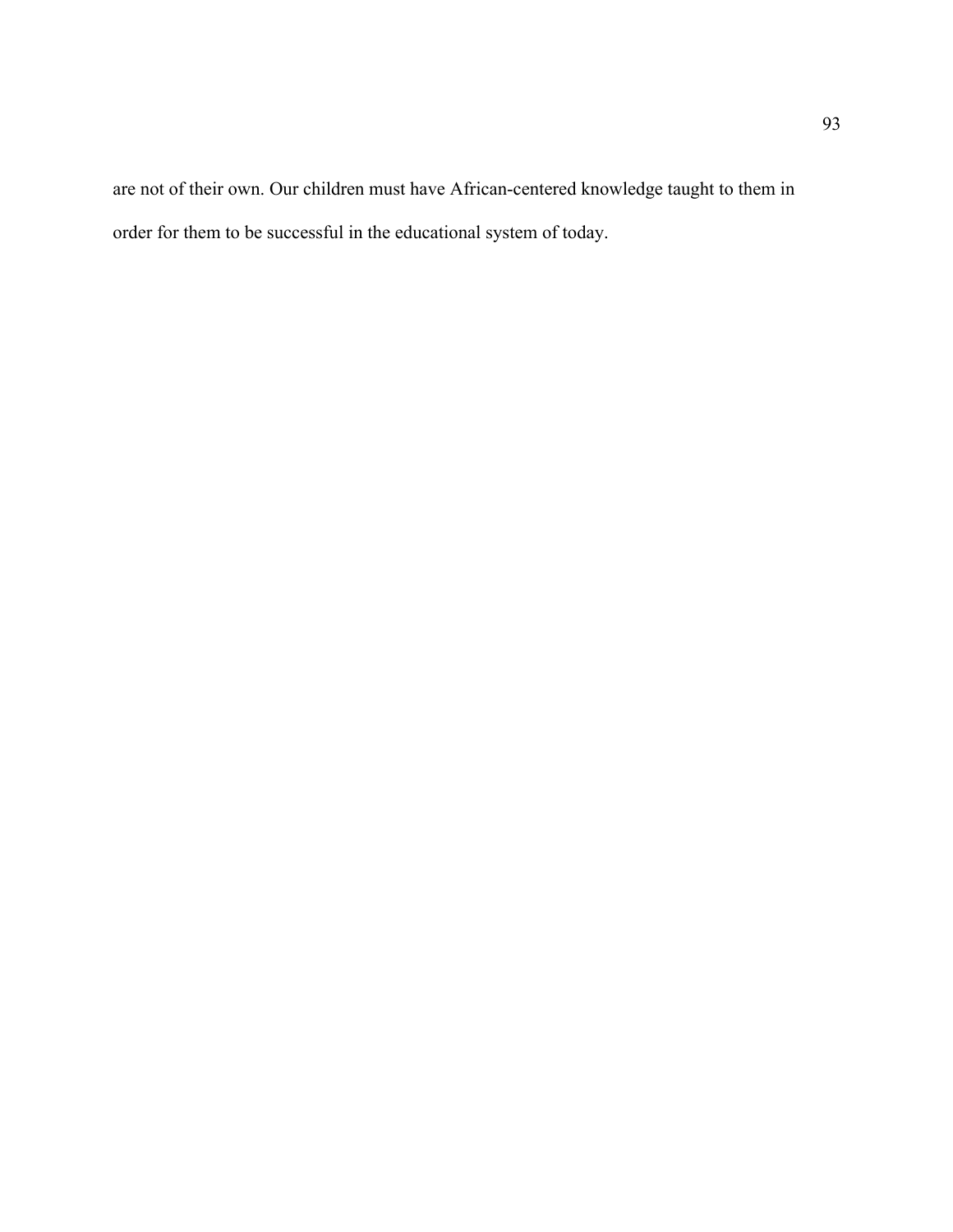#### **References**

- Akbar, N. (1984). *From miseducation to education*. Jersey City, NJ: New Mind.
- Akbar, N. (1991). *Visions for Black men*. Nashville, TN: Winston-Derek Publishers, Inc.
- Alexander, L., & Miller, J. W. (1989). The recruitment, incentive and retention programs for minority preservice teachers. In A. M. Garibaldi (Ed.), *Teacher recruitment and retention with a special focus on minority teachers* (pp. 45-51). Washington, DC: National Education Association.
- Alridge, D. P. (1999). Guiding philosophical principles for a DuBoisian-Based American educational model. *The Journal of Negro Education, 68*, 182-199.

American Civil Liberties Union. (2008). Retrieved from http://www.aclu.org/.

- Anderson, J. D. (2002, February 28). *Historical perspectives on Black academic achievement.* Paper presented for the Visiting Minority Scholars Series Lecture. Wisconsin Center for Educational Research, University of Wisconsin, Madison.
- Ani, M. (1994). *Yurugu: An African-centered critique of European cultural thought and behavior.* Trenton, NJ: Africa World Press, Inc.
- Anyon, J. (1995a). Inner city school reform: Toward useful theory. *Urban Education*, *30*(1), 56- 70.
- Anyon, J. (1995b). Race, social class, and educational reform in an inner-city school. *Teachers College Record*, *97*(1), 70-94.
- Apple, M. W. (1982). *Education and power*. New York, NY: Routledge.
- Asante, M. (1988). *Afrocentricity*. Trenton, NJ: Africa World Press, Inc.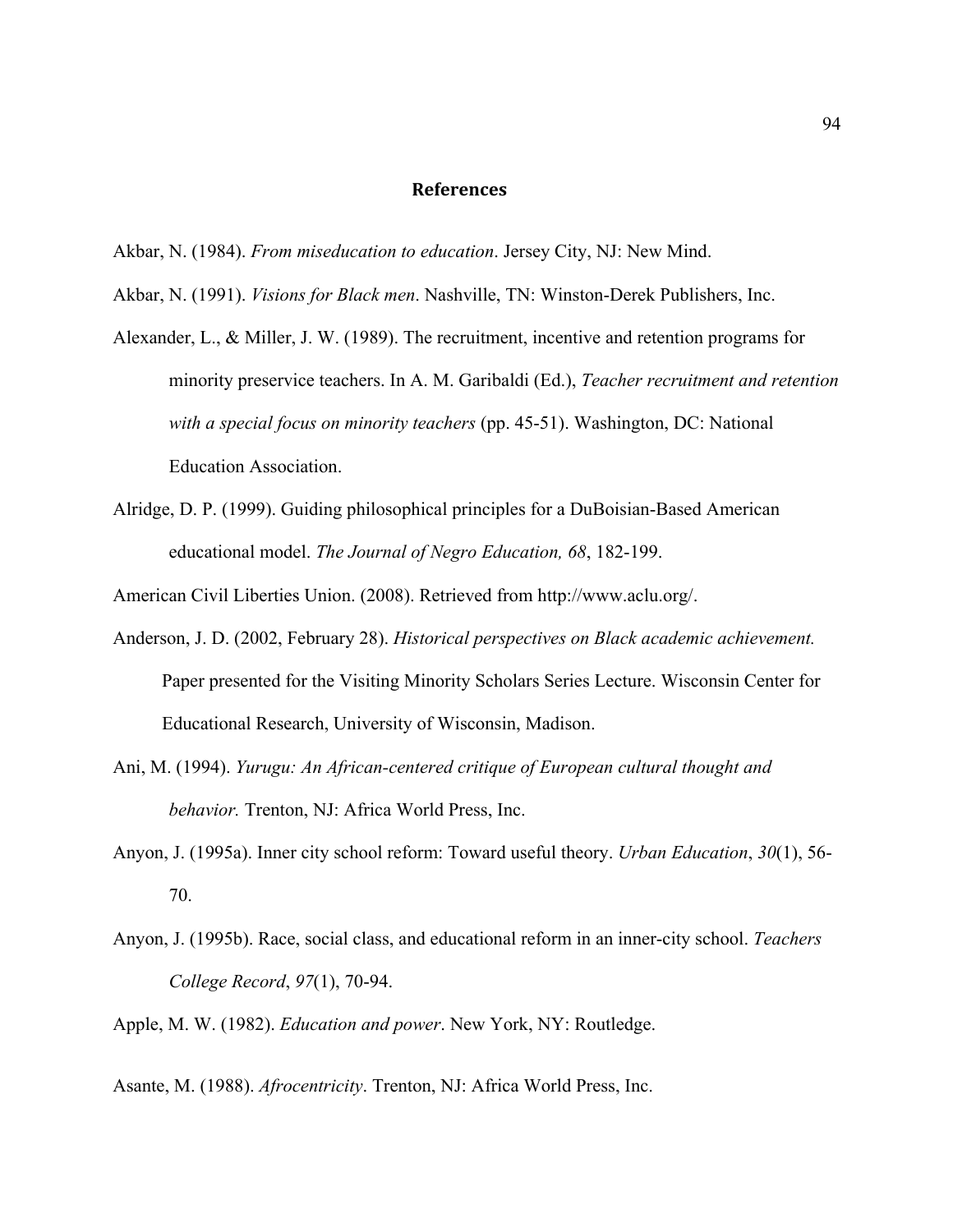- Asante, M. (1991). The Afrocentric idea in education. *Journal of Negro Education*, *60*(2), 170- 180.
- Asante, M. (1992). Afrocentric curriculum. In K. Rousmaniere & K. Abowitz (1998), *Readings in sociocultural studies in education* (pp. 393-395). New York: The McGraw-Hill Companies, Inc.
- Asante, M. (1998). *The Afrocentric idea: Revised and expanded edition*. Philadelphia, PA: Temple University Press.
- Asante, M. (1999). *The painful demise of Eurocentrism*. Trenton, NJ: Africa World Press, Inc.
- Austin, F. (2012). For African Americans, 50 years of high un-employment. Retrieved from http://www.epi.org/publication/african-americas-50-years-high-unemployment/.
- Azibo, D. A. (1996). Mental health defined Africentrically. In D. Azibo (Ed.), *African psychology* (pp. 47-55). Trenton, NJ: Africa World Press.
- Banks, J. A. (1992). Multicultural education: Approaches, development, and dimensions. In J. Lynch, C. Modgil, & S. Modgil (Eds*.), Cultural diversity and the schools, Vol. 1, Education for cultural diversity: Convergence and divergence* (pp. 83-94). London: The Falmer Press.
- Barbarin, O. (2002). The Black-White achievement gap in early reading skills: Familial and sociocultural context. In B. Bowman (Ed.), *Love to read: Essay in developing and enhancing early literacy skills of African-American children* (pp. 1-15). Washington, DC: National Black Child Development Institute.
- Bell, D. (1980). Brown v. Board of Education and the interest-convergence dilemma. *The Harvard Law Review Association*, *93*, 518-533.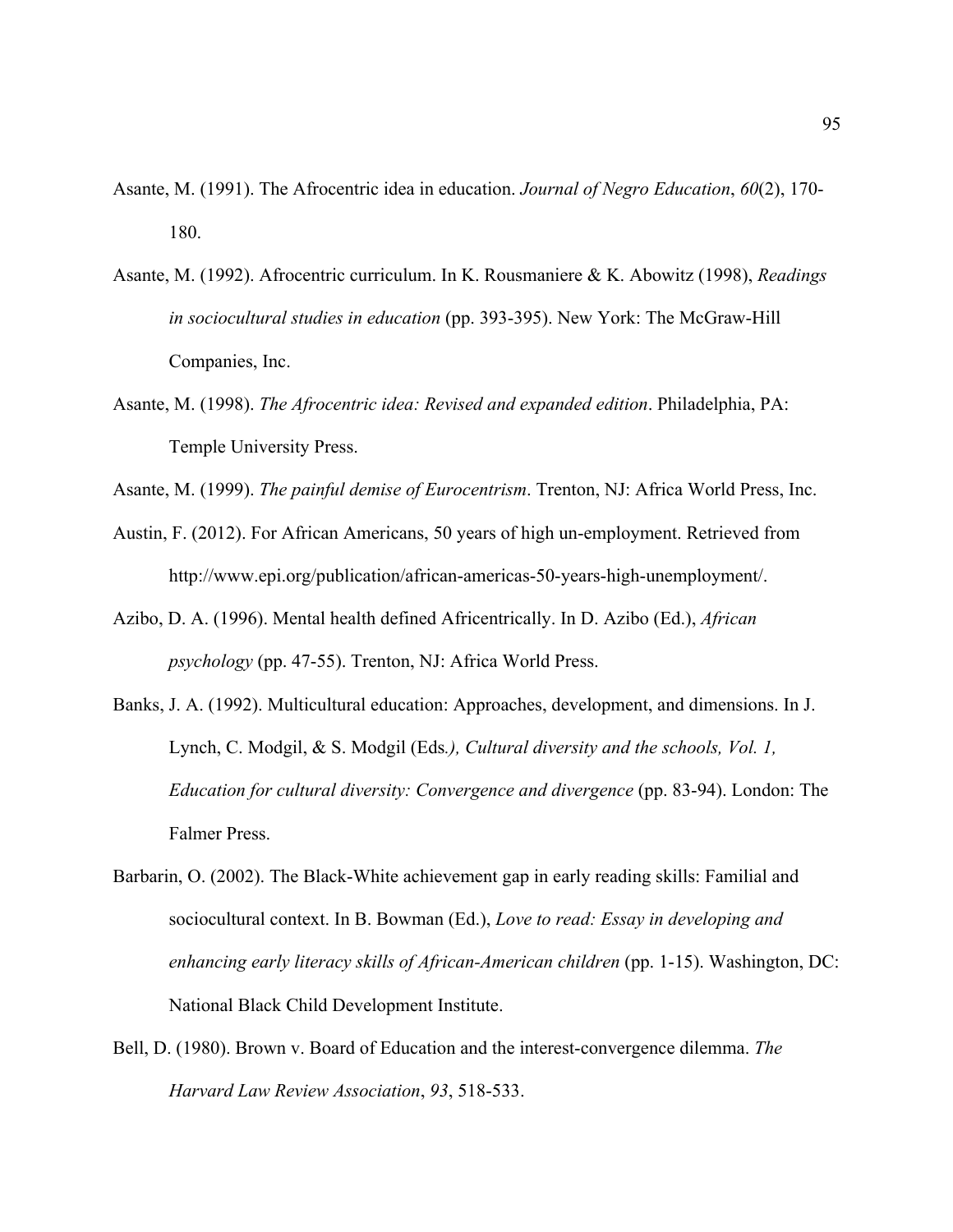- Bell, D. (1992). Faces at the bottom of the well: The permanence of racism. New York, NY: Basic Books.
- Bennett, L. (1964). *Before the Mayflower: A history of the Negro in America*. Chicago: Johnson Publishing.
- Blanchett, W. J. (2006). Disproportionate representation of African American students in special education: Acknowledging the role of white privilege and racism. *Educational Researcher*, *35*(6), 24-28. Retrieved from ProQuest database.
- Bogle, D. (1994). *Toms, coons, mulattoes, mammies, and bucks: An interpretive history of Blacks in American films* (3rd ed.). New York: Continuum.
- Bonilla-Silva, E. (2005). Foreword. In Z. Leonardo (Ed.), *Critical pedagogy and race*. Oxford, UK: Blackwell.
- Bonilla-Silva, E. (2010). *Anything but racism: How social scientists limit the significance of race.*  New York, NY: Routledge.
- Bowles, S., & Gintis, H. (1976). *Schooling in capitalist America*. New York: Basic Books.
- Bryk, A. S., & Schneider, B. (2003). Trust in schools: A core resource for school reform. *Educational Leadership*, *60*(6), 40-44.
- Carter, P. (2006). Straddling boundaries: Identity, culture, and school. *Sociology of Education, 79*, 304-328.
- Carroll, S. & Carroll, D. (2003). *Statistics Made Simple for School Leaders.* Lanham, Maryland: Scarecrow Press.

Caruthers, J. H. (2000). *Intellectual warfare*. Chicago, IL: Third World Press.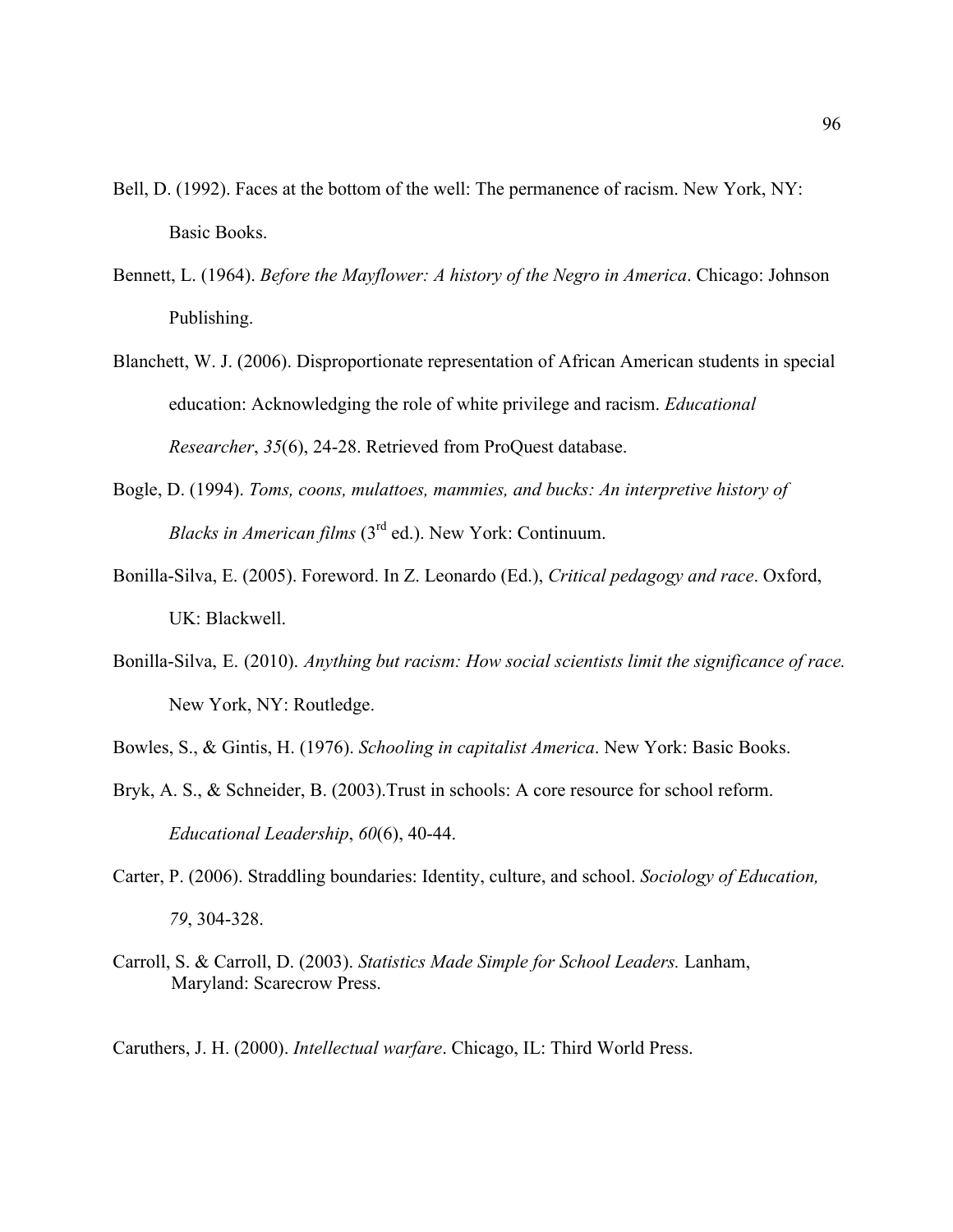- Chambers, T. T. V., & McCready, L. T. (2011). "Making space" for ourselves: African American student responses to their marginalization. *Urban Education, 46*, 1353-1378.
- Chambers, T. V. (2009). The "receievement gap": School tracking policies and the fallacy of the achievement gap. *The Journal of Negro Education*, *78*(4), 417-431. Retrieved from ProQuest database.
- Chatterji, M. (2006). Reading achievement gaps, correlates, and moderators of early reading achievement: Evidence from the early childhood longitudinal study (ECLS) kindergarten to first grade sample. *Journal of Educational Psychology*, *98*(3), 489-507.
- Clark, K. B. (1975). *Dark ghetto: Dilemmas of social power*. Middletown, CT: Wesleyan University Press.
- Clark, K. B., & Clark, M. P. (1939a). The development of consciousness of self and the emergence of racial identification in Negro preschool children. *Journal of Social Psychology*, *10*, 591-599.
- Clark, K. B., & Clark, M. P. (1939b). Segregation as a factor in the racial identification of Negro preschool children. *Journal of Experimental Education*, *8*, 161-163.
- Clark, K. B., & Clark, M. P. (1940). Skin color as a factor in racial identification and preference in Negro children. *Journal of Negro Education*, *19*, 341-358.
- Clark, K. B., & Clark, M. P. (1947). Racial identification and preference in Negro children. In T. M. Newcomb & E. L. Hartley (Eds.), *Readings in social psychology* (pp. 169-178). New York: Holt, Rinehart & Winston.
- Collins, P. H. (2000). *Black feminist thought: Knowledge, consciousness, and the politics of empowerment*. New York, NY: Routledge.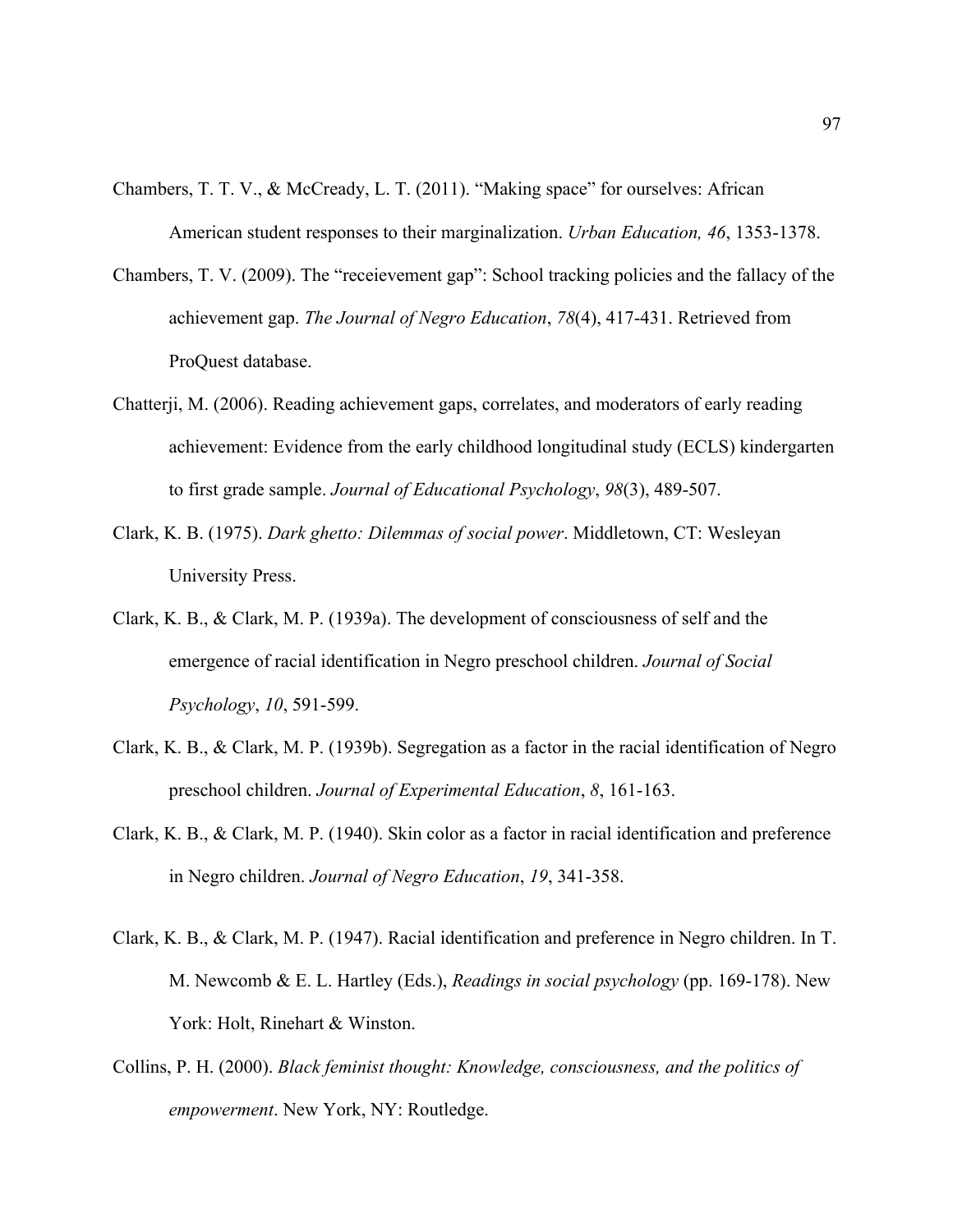- Considine, D. M. (2009). From Gutenberg to Gates: Media matters. *The Social Studies, 100*(2), 63-74.
- Crenshaw, K., Gotanda, N., Peller, G., & Thomas, K. (Eds.), (1995). *Critical race theory: The key writings that forward the movement*. New York, NY: New Press.
- Creswell, J. W. (2014). Research design: Qualitative, quantitative, and mixed methods approaches  $(4<sup>th</sup>$  ed.). SAGE Publications, Inc.
- Cross, W. E. (1971). The Negro to Black conversation experience: Toward a psychology of Black liberation. *Black World*, *20*, 13-27.
- Cross, W. E. (1995). The psychology of nigrescence: Revising the Cross model. In J. G. Ponterotto, J. M. Casas, L. A. Suzuki, & C. M. Alexander (Eds.), *Handbook of multicultural counseling* (pp. 93-122). Thousand Oaks, CA: Sage.
- Cross, W. E., Jr. (1991). *Shades of Black diversity in African-American identity*. Philadelphia: Temple University Press.
- Darling-Hammond, L. (2000). Teacher quality and student achievement: A review of state policy evidence. *Educational Policy Analysis Archives*, *8*(1). http://epaa.asu.edu/ epaa/v8n1.
- Darling-Hammond, L. (2005). New standards and old inequalities: School reform and the education for Black students. In J. E. King (Ed.), *Black education: A transformative research and action agenda for the new century* (pp. 197-223). Mahwah, NJ: Erlbaum.
- Dee, Thomas (2005). The Race Connection: Are teachers more effective with students who share their ethnicity? Vol. 4, No. 2, Available at: http://educationnext.org/the-race-connection/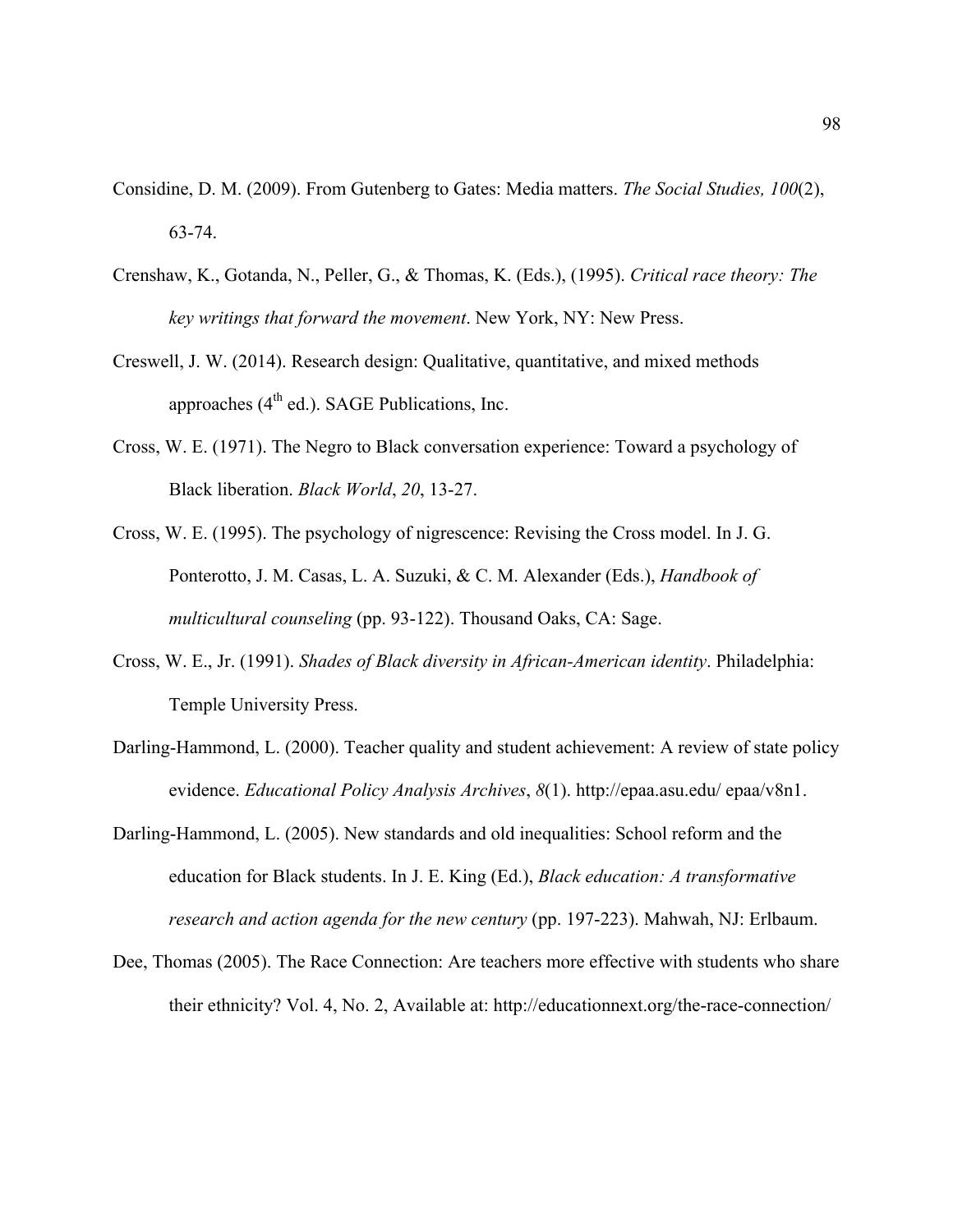- DeGruy, J., Kjellstrand, J. M., Briggs, H. E., & Brennan, E. M. (2011). Racial respect and racial socialization as protective factors for African American male youth. *Journal of Black Psychology, 38*, 395-420.
- Delgado, R. (Ed.). (1995). *Critical race theory: The cutting edge*. Philadelphia, PA: Temple University Press.
- Devine, P. G., & Elliot, A. J. (1995). Are racial stereotypes really fading? The Princeton trilogy revisited. *Personality and Social Psychology Bulletin, 11,* 1139-1150.
- Diop, C. (1974). *The African origins of civilization: Myth or reality*. Chicago, IL: Lawrence Hills Books.
- Diop, C. (1991). *Civilization or barbarism: An authentic anthropology*. New York: Lawrence Hill Books.
- DuBois, W. E. B. (1903/1961). The talented tenth. In *The Negro problem* (p. 33). New York: James Pott.
- DuBois, W. E. B. (1904). The development of a people. *International Journal of Ethics*, *14*, 292- 311.
- DuBois, W. E. B. (1933). Pan-Africa and new racial philosophy. *The Crisis*, p. 247.
- DuBois, W. E. B. (1939). *Black folk, then and now.* New York: Henry Holt.
- DuBois, W. E. B. (1968). *The autobiography of W. E. B. DuBois: A soliloquy on viewing my life from the last decade of its first century.* New York: International Publishers.
- DuBois, W. E. B. (1960/1973). Wither now and why. In H. Aptheker (Ed.), *The education of Black people: Ten critiques, 1906-1960, by W. E. B. DuBois* (pp. 149-158). New York: Monthly Review Press. (Original work published 1960).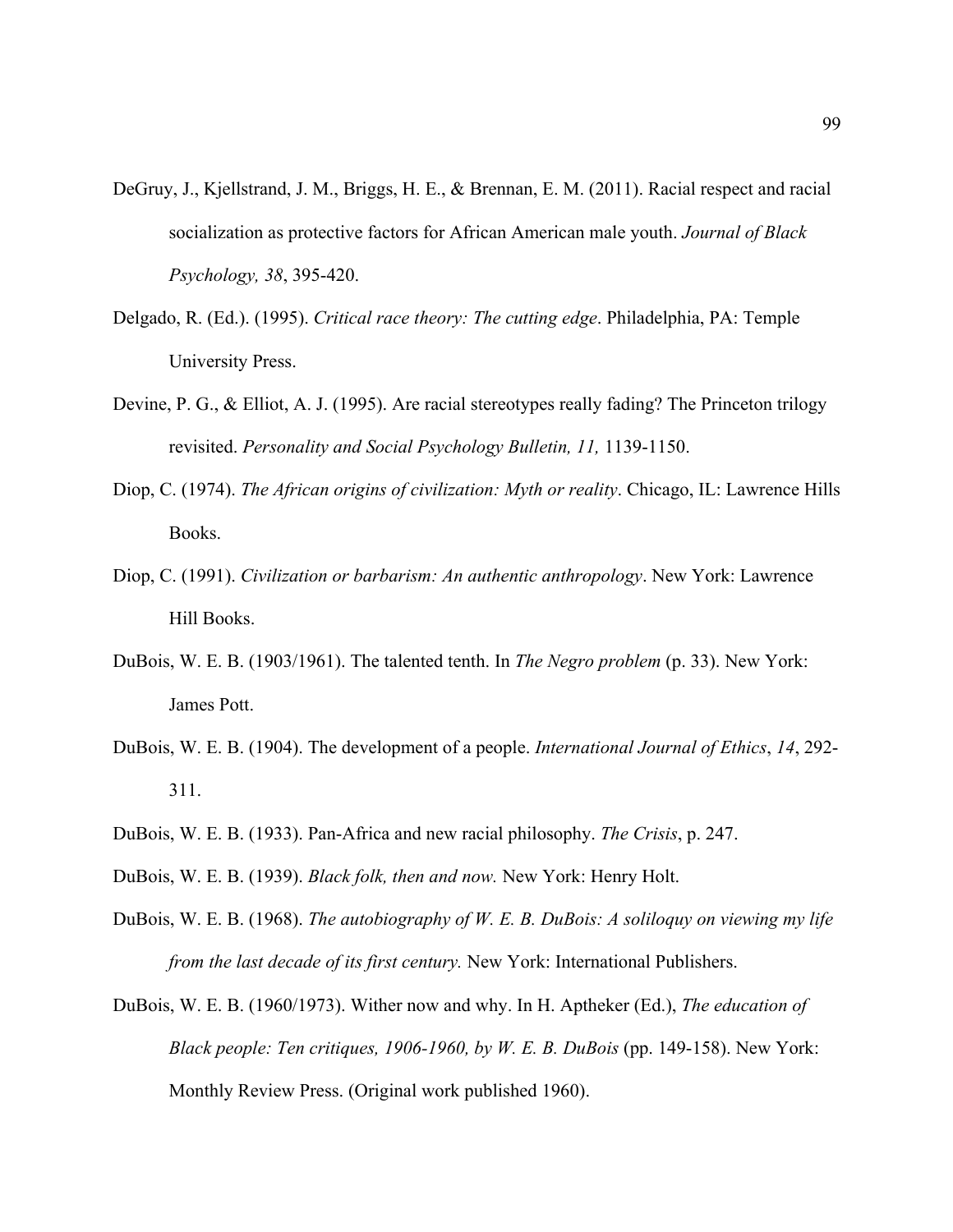- DuBois, W. E. B. (1984). *Dusk of dawn: An essay toward an autobiography of a race concept.* London: Transaction. (Original work published 1940).
- DuBois, W. E. B. (1991). The freedom to learn. In P.S. Foner (Ed.), *W. E. B. DuBois speaks* (pp. 228-234). New York: Pathfinder. (Original work published 1949).
- DuBois, W. E. B. (1994). *The souls of Black folk*. New York: Dover. (Original work published 1903).
- Du Gay, P. (1997). *Production of culture / culture of production.* London: Sage.
- Dunbar, C. (1999). African American males and participation: Promising inclusion, practicing exclusion. *Theory into Practice*, *38*(4), 241-246.
- Duncan, G. A. (2002). Beyond love: A critical race ethnography of the schooling of adolescent Black males. *Equity & Excellence in Education*, *35*, 131-143.
- Dunn, F. (1991). *African-American philosophy and philosophies of education: Their roots, aims, and relevance for the 21st century.* (Unpublished doctoral dissertation), Columbia University Teachers College, New York.
- Durden, T. R. (2007). African centered schooling: Facilitating holistic excellence for Black children. *The Negro Educational Review*, *58*(1-2), 23-34.
- Edelman, M. W. (2015). *Ending child poverty now*. In Children's Defense Fund Monthly Report. Retrieved from http://www.childrensdefense.org/library/PovertyReport/ EndingChildPovertyNow.html.
- Epps, E. G. (1975, Spring). The impact of school desegregation on aspirations, self-concepts and other aspects of personality. *Law and Contemporary Problems, 39,* 300-313. Available at: https://scholarship.law.duke.edu/lcp/vol39/iss2/4.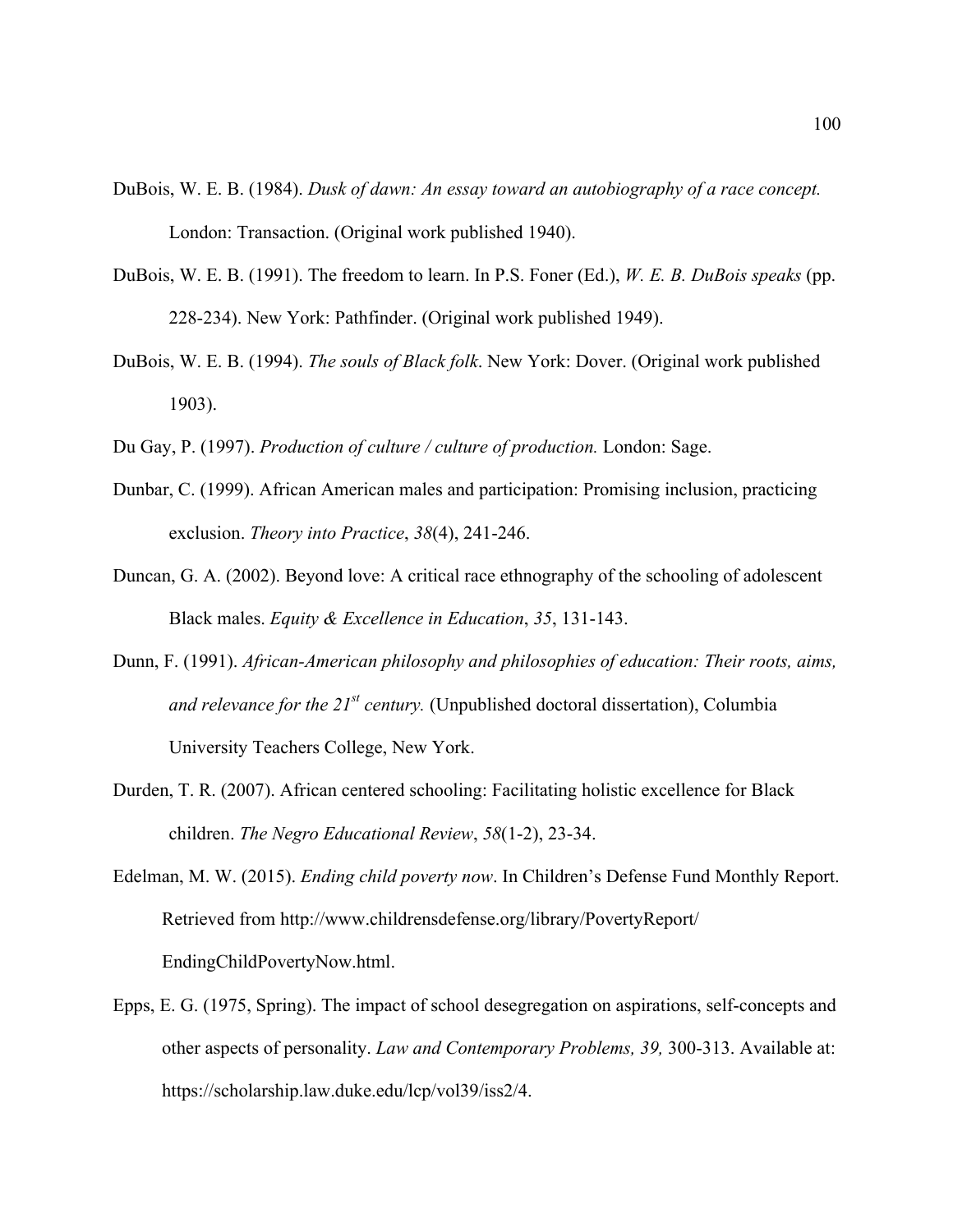Evaluation Toolbox (2010). Available at

http://evaluationtoolbox.net.au/index.php?option=com\_content&view=article&id=31&Ite mid=137

Fairlie, R., & Sundstrom, W. (1999). The emergence, persistence, and recent widening of the racial unemployment gap. *Industrial & Labor Relations Review*, *52*, 252-270.

Fanon, F. (1967). *Black skin, White masks*. New York, NY: Grove Press.

- Ferguson, A. A. (2001). *Bad boys: Public schools in the making of Black masculinity.* Ann Arbor: University of Michigan Press.
- Fordham, S., & Ogbu, J. U. (1986). Black students' school success: Coping with the "burden of acting." *Urban Review*, *18*, 176-206.

Freire, P. (1973). *Education for critical consciousness*. New York: The New Press.

- Fu-Kiau, K., & Lukondo, W. A. (2000). *Kindenzi: The Kongo art of babysitting*. Baltimore: MD: Black Classic Press.
- Gershenson, S., Hart, C., Lindsay, C. A., & Papageorge, N. W., (2017). *The long-run impact of same-race teachers*. IZA Institute of Labor Economics. doi:10630/ftp.iza.org
- Gibson, M. A. (1986). Playing by the rules. In G. Spindler (Ed.), *Education and cultural process*  $(2<sup>nd</sup>$  ed., pp. 274-281). Prospect Heights, IL: Waveland Press.
- Giddings, G. J. (2001). Infusion of Afrocentric content into the school curriculum: Toward an effective movement. *Journal of Black Studies*, *31*(4), 462-482.
- Gordan, B. (1990). The necessity of African American epistemology for educational theory and practice. *Journal of Education, 172*(3), 88-106.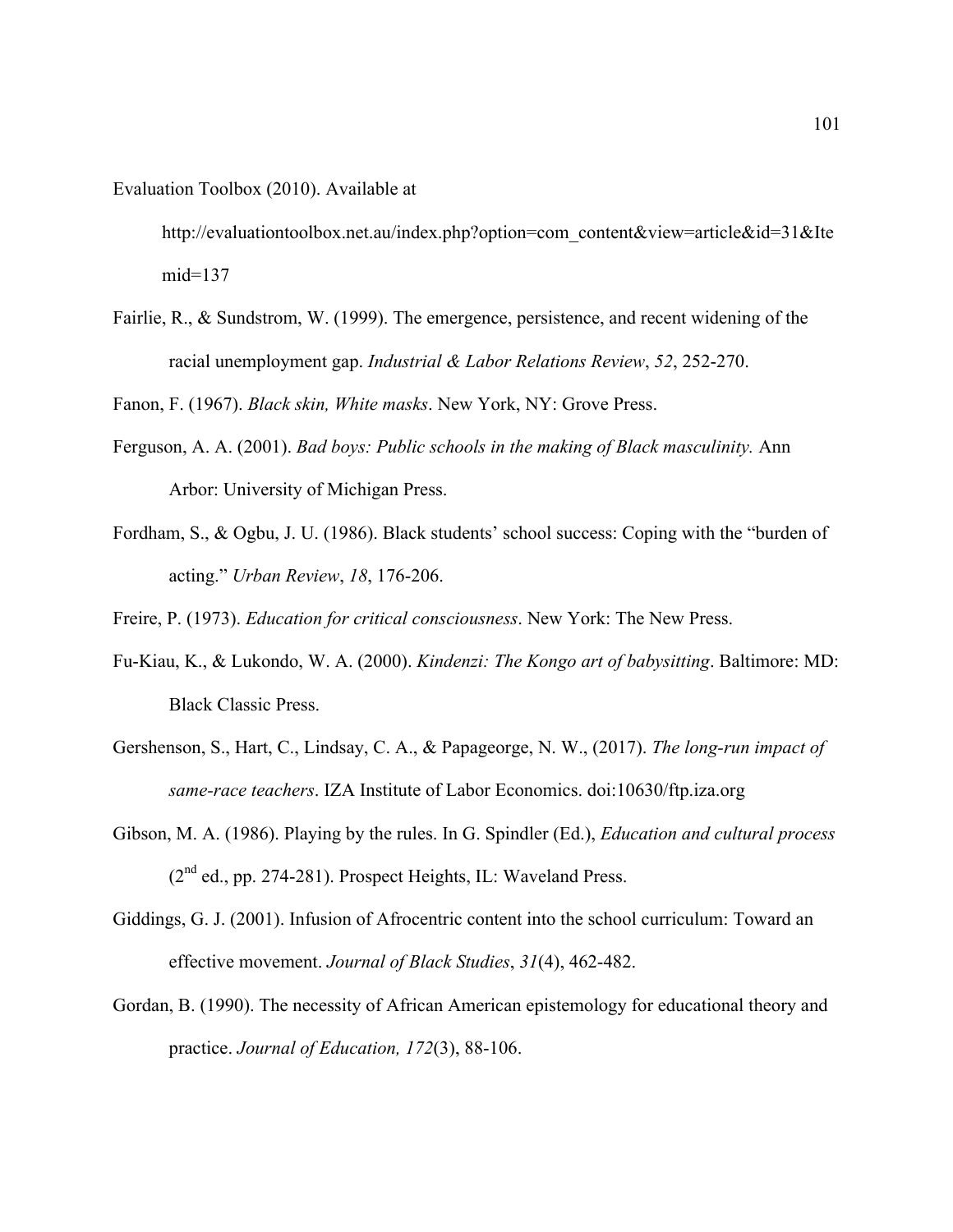Gordon, B. (1993). African American cultural knowledge and liberatory education: Dilemmas, problems, and potentials in a postmodern society. *Urban Education*, *27*(4), 448-470.

Green, A. (2015). More minority students, fewer teachers of color. The Atlantic.

- Gregory, A., Skiba, R. J., & Noguera, P. A. (2010). The achievement gap and the discipline gap: Two sides of the same coin? *Educational Researcher, 39*, 59-68.
- Grills, C. (2004). African psychology. In R. L. Jones (Ed.), *Black psychology* (pp.243-265). Hampton, VA: Cobb and Henry Publishers.
- Hale, J. E. (2001). *Learning while Black: Creating educational excellence for African American children*. Baltimore, MD: The John Hopkins University Press.
- Hall, S. (1997). *Representation: Cultural representations and signifying practices.* London, England: SAGE.
- Hall, V. (2009). *Social justice and special education: Derailing the tracking of Black males. A case study of Walt Whitman High School*. (Doctoral dissertation). Retrieved from ProQuest database.
- Hall, S. (Ed.). (1997). *Representation: Cultural representations and signifying practices (culture, media and identities series)*. London: Sage Publications.
- Harvey, W. B. (2008). The weakest link: A commentary on the connections between K-12 and higher education. *American Behavioral Scientist*, *51*, 972-983.
- Hilliard, A. G. (1991). Do we have the will to educate all children? *Educational Leadership*, *49*(1), 31-36.
- Hilliard, A. G. (1992). Behavioral style, culture, teaching and learning. *The Journal of Negro Education*, *61*, 310-311.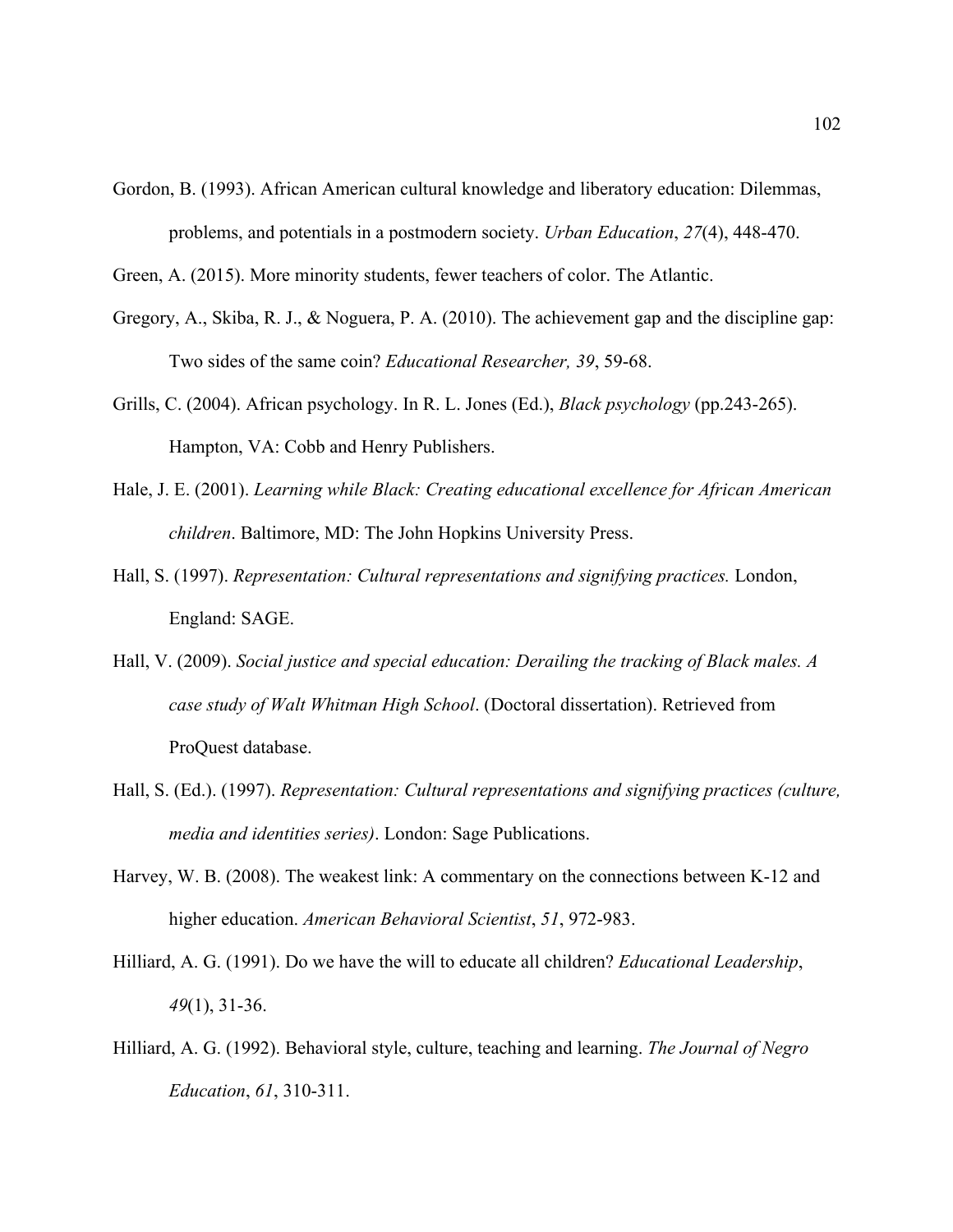- Hilliard, A. G. (1995). Either a paradigm shift or no mental measurement: The non-science and nonsense of the Bell Curve. *Psych Discourse, 76*(10), 6-20.
- Hilliard, A. G. III. (1998). *SBA: The reawakening of the African mind*. Gainesville, FL: Makare Publishing.
- Holmes, B. (1990). *New strategies are needed to produce minority teachers* (North Central Regional Educational Laboratory Policy Briefs No. 8). Oakbrook, IL: NCREL.
- Hooks, B. (1990). *Yearning: Race, gender, and cultural politics*. Boston, MA: South End Press.
- Hoskins, L. A. (1991). *Proceeding of the public policy forum: Afrocentrism vs. Eurocentrism*: *The national debate*. Kent, OH: Linus A. Hoskins and the Institute for African American Affairs.
- Howard, T. C. (2008). "Who really cares?" The disenfranchisement of African American males in PreK-12 schools: A critical race theory perspective. *Teacher College Record, 110*, 954-985.
- Hudley, C., & Graham, S. (2001). Sterotypes of achievement striving among early adolescents. *Social Psychology of Education, 5*, 201-224.
- Irvine, J. J. (2003). *Educating teachers for diversity: Seeing with a cultural eye*. New York: Teachers College Press.
- Irving, M. A., & Hudley, C. (2008). Cultural identification and academic achievement among African American males. *Journal of Advanced Academics, 4*, 676-698.
- Jackson, J. F. L., & Moore, J. L., III. (2006). African American males in education: Endangered or ignored. *Teachers College Record*, *108,* 201-205.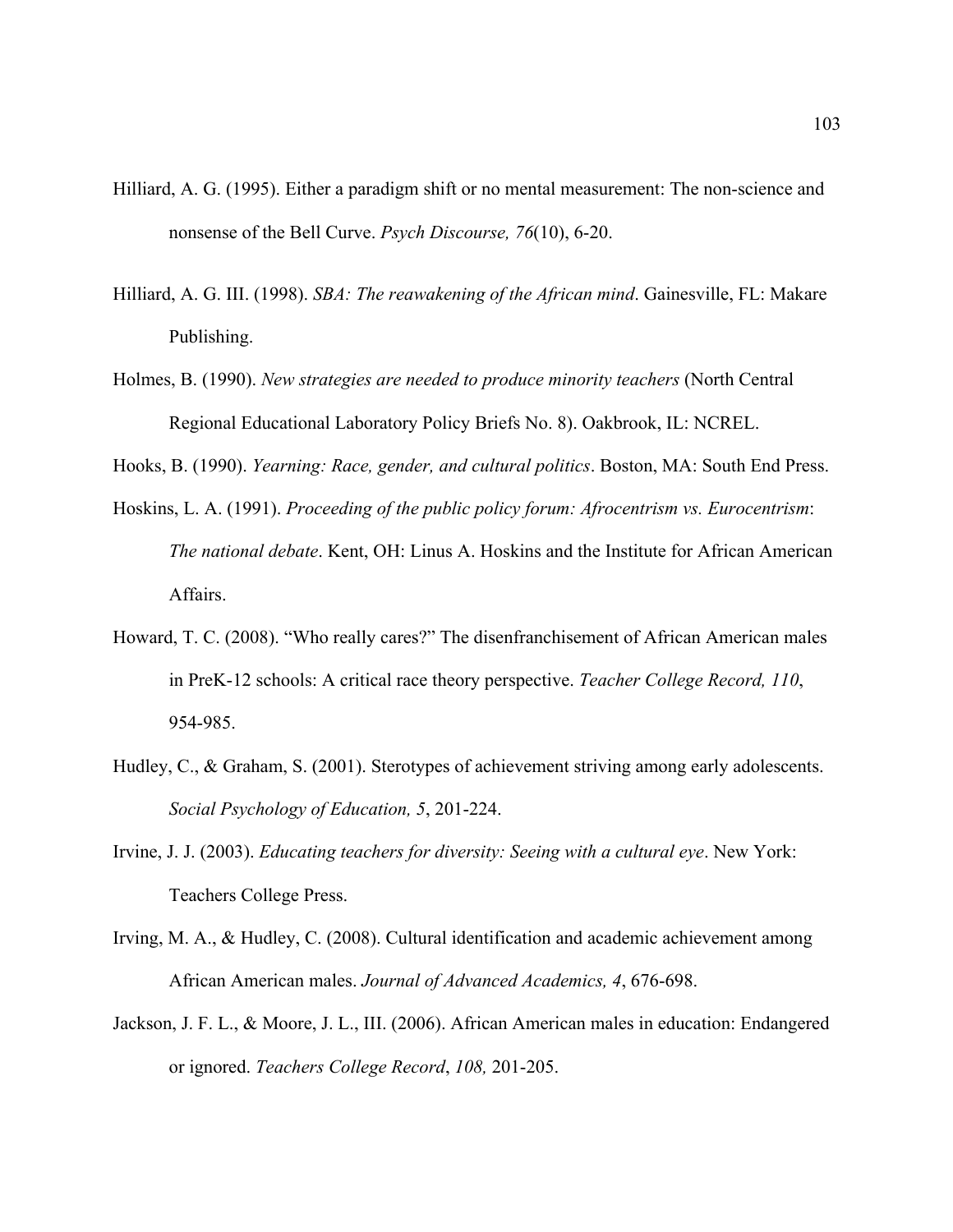- Jeffries, L. (1991). Keynote address presented to the Institute for African American Affairs at Kent State University. In L. A. Hoskins (Ed.), *Proceedings of the public forum: Afrocentrism vs. Eurcentrism: The national debate*. Kent, OH: Linus A. Hoskins and the Institute for African American Affairs.
- Jencks, C., & Phillips, M. (1998, September-October). "America's" next achievement test: Closing the Black-White test score gap, *American Prospect 40*, 44-53.
- Johnson, V. D. (2001). The Nguzo Saba as foundation for African American college student development theory. *Journal of Black Studies*, *31*(4), 406-422.
- Joint Center for Political Studies. (1989). *Visions of a better way-a Black appraisal of public schooling.* Washington, DC: Author.
- Kambon, K. (1992). The African personality in America: An African-centered framework. Tallahassee, FL: Nubian Nation Publications.
- Karenga, M. (1982). *Introduction to Black studies*. Los Angeles: University of Sankore Press.
- Karenga, M. (1995). Afrocentricity and multicultural education: Concepts, challenge, and contribution. In B. P. Bowser, T. Jones., & G. A. Young (Eds.), *Toward the multicultural university* (pp. 41-61). Westport, CT: Greenwood Publishing Group.
- Kendi, X., I. (2016). *Stamped from the beginning: The definitive history of racist ideas in America*. New York, NY: Nation Books.
- Kewel Rammani, A., Gilbertson, L., Fox, M., & Provasnik, S. (2007). *Status and trends in the education of racial and ethnic minorities (NCES 2007-039).* Washington, DC: National Center for Educational Statistics, Institute of Education Sciences, U.S. Department of Education. Retrieved February 3, 2009, from http://ces.ed.gov/pubs2007/2007039.pdf.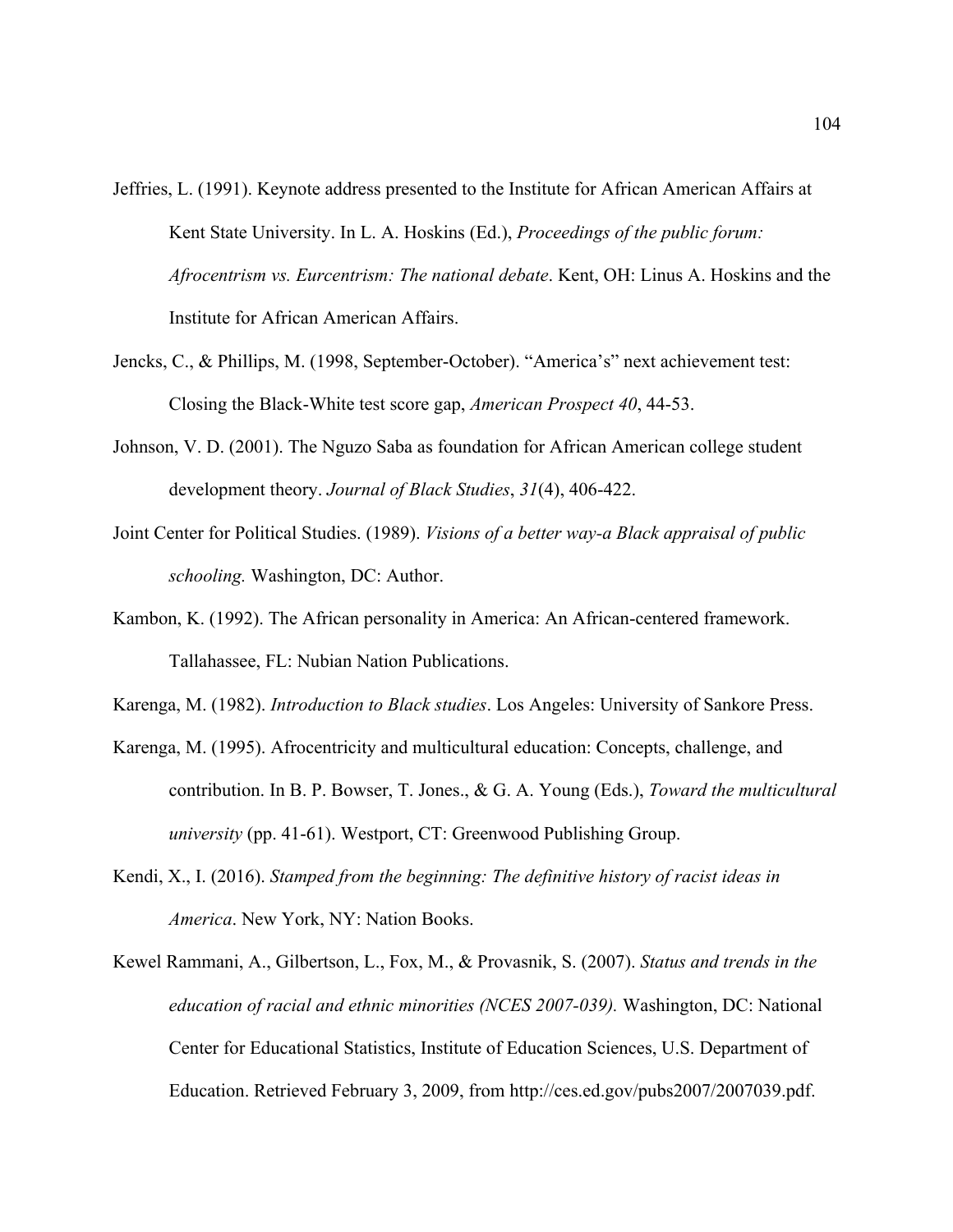- Kincheloe, J. (1993). The politics of race, history, and curriculum. In L. Castenell, Jr., & W. Pinar (Eds.), *Understanding curriculum as racial text: Representations of identity and difference in education* (pp. 249-262). Albany, NY: SUNY Press.
- King, J. E. (1991). Dysconscious racism: Ideology, identity and the mis-education of teachers. *Journal of Negro Education*, *60*, 147-157.
- King, J. E., & Wilson, T. L. (1994). Being the soul-freeing substance: A legacy of hope in Afrohumanity. In M. J. Shujaa (Ed.), *Too much schooling, too little education* (pp. 295-315). Trenton, NJ: African World Press.
- Kozol, J. (2006). *The shame of the nation: The restoration of apartheid schooling in America.* New York, NY: Broadway.
- Krezmien, M. P., Leone, P. E., & Achilles, G. M. (2006). Suspension, race, and disability: Analysis of statewide practices and reporting. *Journal of Emotional and Behavioral Disorders*, *14*, 217-226.
- Kunjufu, J. (1984). *Developing positive self-images & discipline in black children.* Chicago, Illinois: African American Images.
- Kunjufu, J. (1985). *Countering: The conspiracy to destroy black boys.* Chicago, Illinois: African American Images.
- Ladson-Billings, G. (1994). *The dreamkeepers*. San Francisco, CA: Jossey-Bass.
- Ladson-Billings, G. (1995). Toward a theory of culturally relevant pedagogy. *American Educational Research Journal, 32*(3), 465-491.
- Ladson-Billings, G. (2011). Boyz to men? Teaching to restore Black boys' childhood. *Race, Ethnicity and Education*, *14*, 7-15.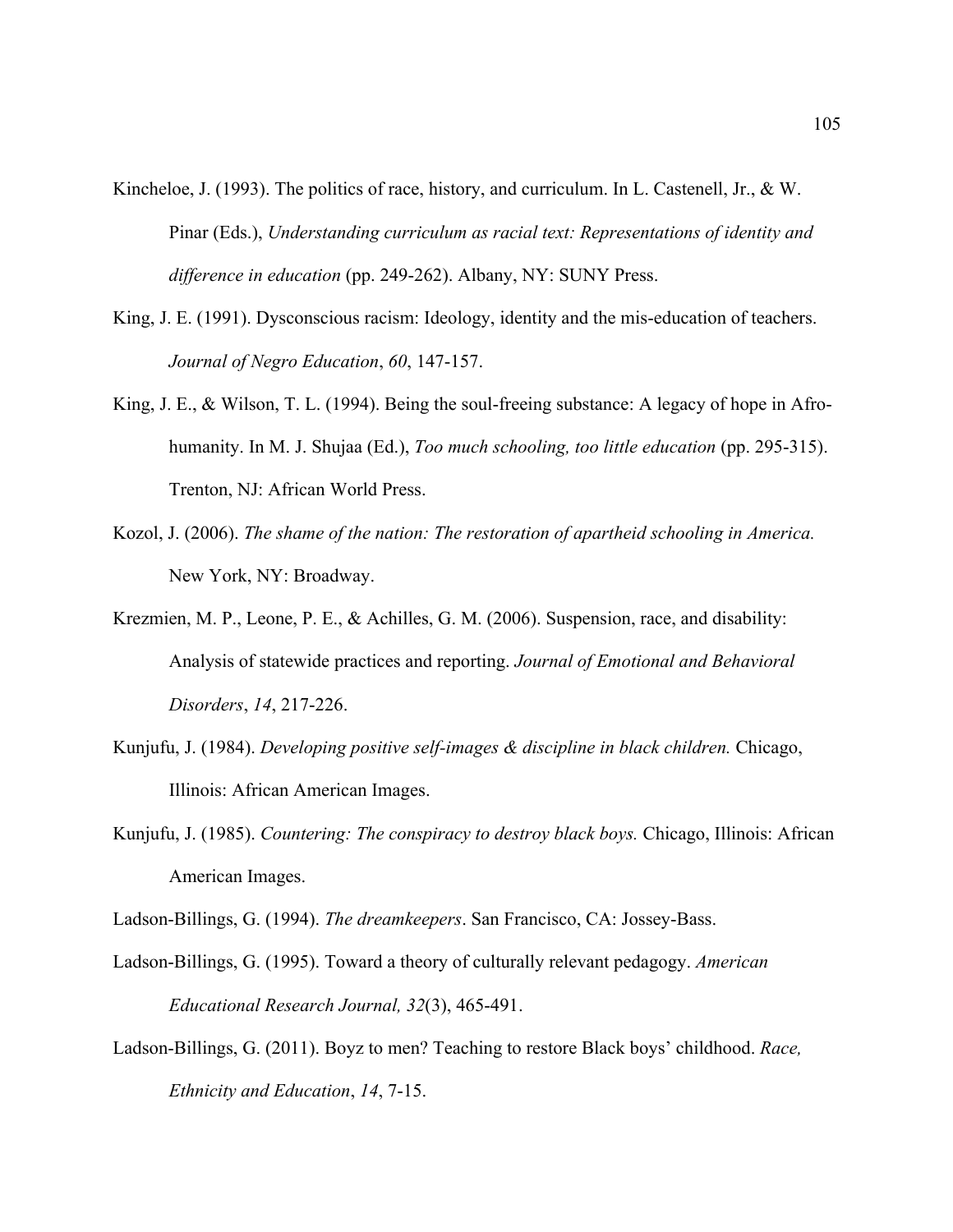- Ladson-Billings, G. (2006). From the Achievement Gap to the Education Debt: Understanding Achievement in U.S. Schools. *Educational Researcher, Vol. 35, No. 7, 3-12.*
- Ladson-Billings, G., & Tate, B. (1995). Toward a critical race theory of education. *Teachers College Record*, *97*, 47-67.
- Lee, C. (1992). Profile of an independent Black institution: African-centered education at work. *The Journal of Negro Education*, *61*, 160-177.
- Lee, C. (1994). African-centered pedagogy: Complexities and possibilities. In M. J. Shujaa (Ed.), *Too much schooling, too little education* (pp. 295-315). Trenton, NJ: African World Press.
- Lee, C. (2005). The state of knowledge about the education of Black. In J. E. King (Ed.), *Black education: A transformative research and action agenda for the new century* (pp. 45-71). Mahwah, NJ: Erlbaum.

Leonardo, Z. (Ed.), (2005). *Critical pedagogy and race*. Oxford, UK: Blackwell.

- Levin, H. M., Belfield, C., Muennig, P., & Rouse, C. (2007). The public returns to public educational investments in African American males. *Economics of Educational Review*, *26*, 700-709.
- Lewis, D. L. (1993). *W. E. B. DuBois: Biography of a race*. New York: Holt.
- Lipman, P. (1995). Bringing out the best in them: The contribution of culturally relevant teachers to education. *Theory into Practice*, *34*(3), 203-208.
- Loftis, K. V. (2010). *Proprietary threat and the participation paradox in gifted and talented education: A multi-level mixed methods theory of resource distribution.* (Doctoral dissertation). Retrieved from ProQuest database.

Macedo, D., & Steinberg, S. (2007). *Media literacy: A reader*. New York, NY: Peter Lang.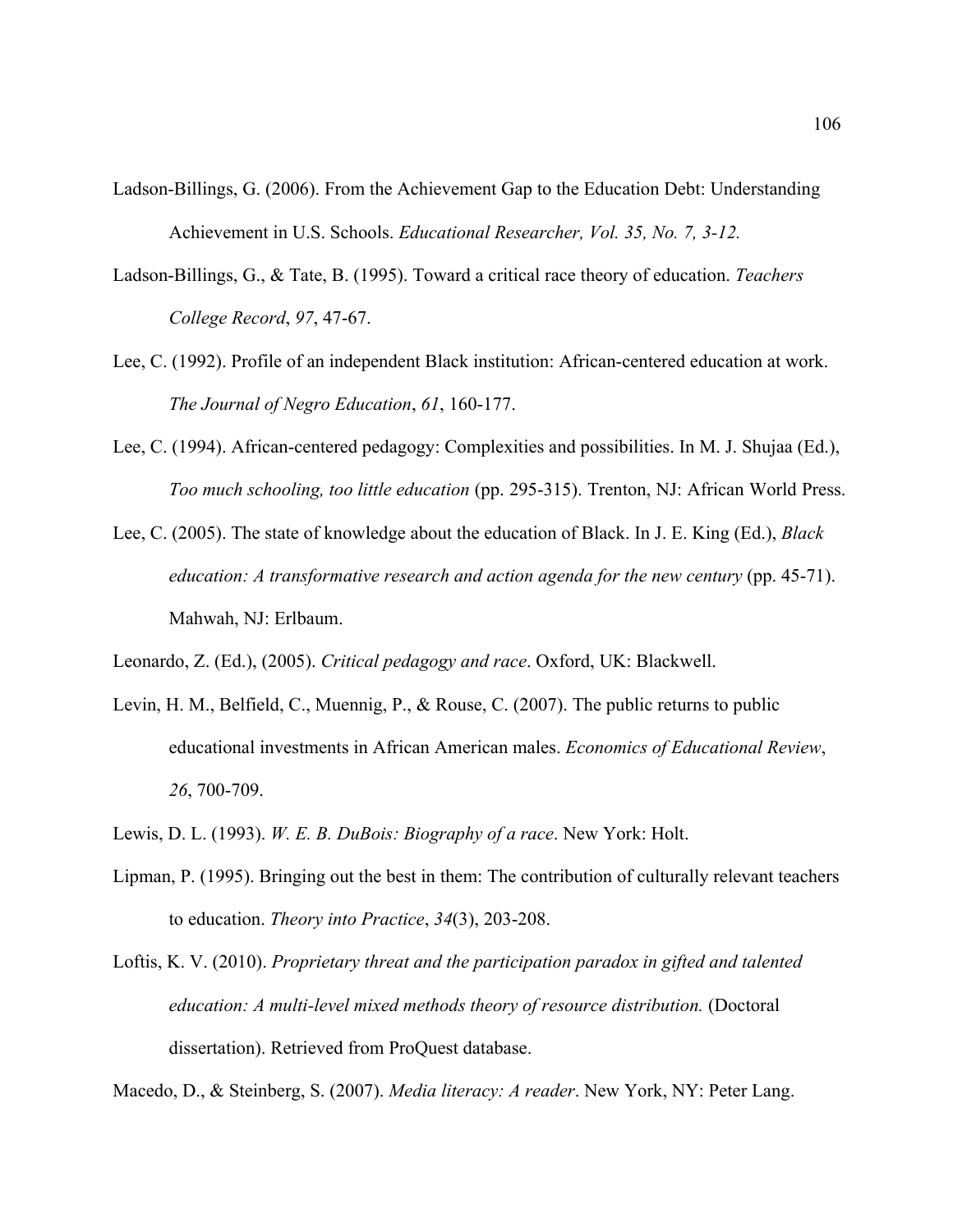- Madhubuti, H., & Madhubuti, S. (1994). *African-centered education: Its value, importance, and necessity in the development of Black children.* Chicago: Third World Press.
- Majors, R., & Billson, M. (1992). *Cool pose: Dilemmas of black manhood in America.* New York: Simon & Schuster.
- Maxwell, L. A. (2014, August 19). U. S. school enrollment hits majority-minority milestone. *Education Week*.
- McCarthy, J. D., & Hoge, D. R. (1987). Social construction of school punishment. *Social Forces, 65*, 1101-1120.
- McLaren, P. (1989). *Life in schools*. New York: Longman.
- Merriam-Webster.com (2016). Retrieved from http://www.merriam-webster.com*.* http://www. wikipedia.org/.
- Merry, M. S., & New, W. (2008). Constructing an authentic self: The challenges and promise of African-centered pedagogy. *American Journal of Education*, *115*, 35-64.
- Michaels, W. B. (1992). Race into culture: A critical genealogy of cultural identity. *Critical Inquiry, 18*, 655-685.
- Mills, C. (1997). *The racial contract*. Ithaca, NY: Cornell University Press.
- Minnesota Department of Education. (2014). Retrieved *from* **education**.state.**mn**.us.
- Monteith, M. J., & Spicer, C. V. (2000). Contents and correlates of Whites' and Blacks' racial attitudes. *Journal of Experimental Social Psychology*, *36*, 125-154.
- National Assessment of Educational Progress (NAEP). (2005). *The nation's report card.* Washington, DC: U.S. Department of Education.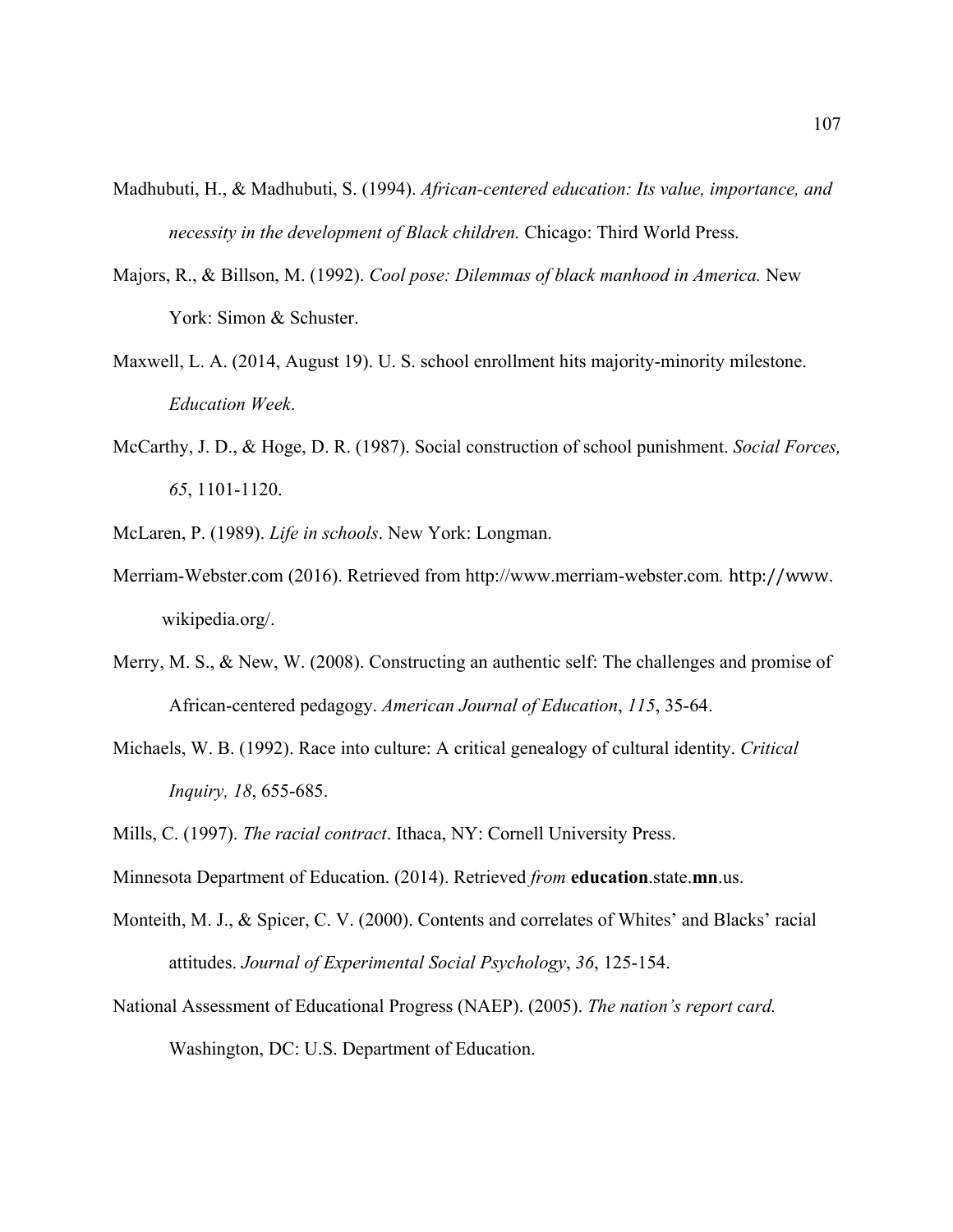- National Assessment of Educational Progress (NAEP). (2015). Institute of Educational Sciences. Retrieved from http://nces.ed.gov/.
- National Center for Education Statistics (NCES). (1997). *America's teachers: Profile of a profession, 1993-94*. Washington, DC: U. S. Department of Education.
- Nobles, W. (1980). African philosophy: Foundations for Black psychology. In R. L. Jones (Ed.), *Black psychology* ( $2<sup>nd</sup>$  ed., pp. 23-36). New York: Harper & Row.
- Nobles, W. W. (1973). Psychological research and the Black self-concept: A critical review. *Journal of Social Issues*, *29*, 11-31.
- Nobles, W. W. (1986). *African psychology: Toward its reclamation, reascension and revitalization*. Oakland, CA: Black Family Institute.
- Nobles, W. W. (1990). The infusion of African-American content: A question of content and intent. In A. Hilliard, L. Payton-Stewart, & L. Williams (Eds.), *Infusion of African and Black in the school curriculum* (pp. 5-25). Chicago, IL: Third World Press.
- Nobles, W. W. (1991). African philosophy: Foundation of Black psychology. In R. L. Jones (Ed.), *Black psychology* (pp. 47-63). Berkeley, CA: Cobb & Henry.
- Noguera, P. (2003). The trouble with Black boys: The role and influence of environmental and cultural factors on academic performance of African American males. *Urban Education*, *38*, 431-459.
- Noguera, P. (2008). *The trouble with black boys: And other reflections on race, equity, and the future of public education*. San Francisco, CA: Jossey-Bass.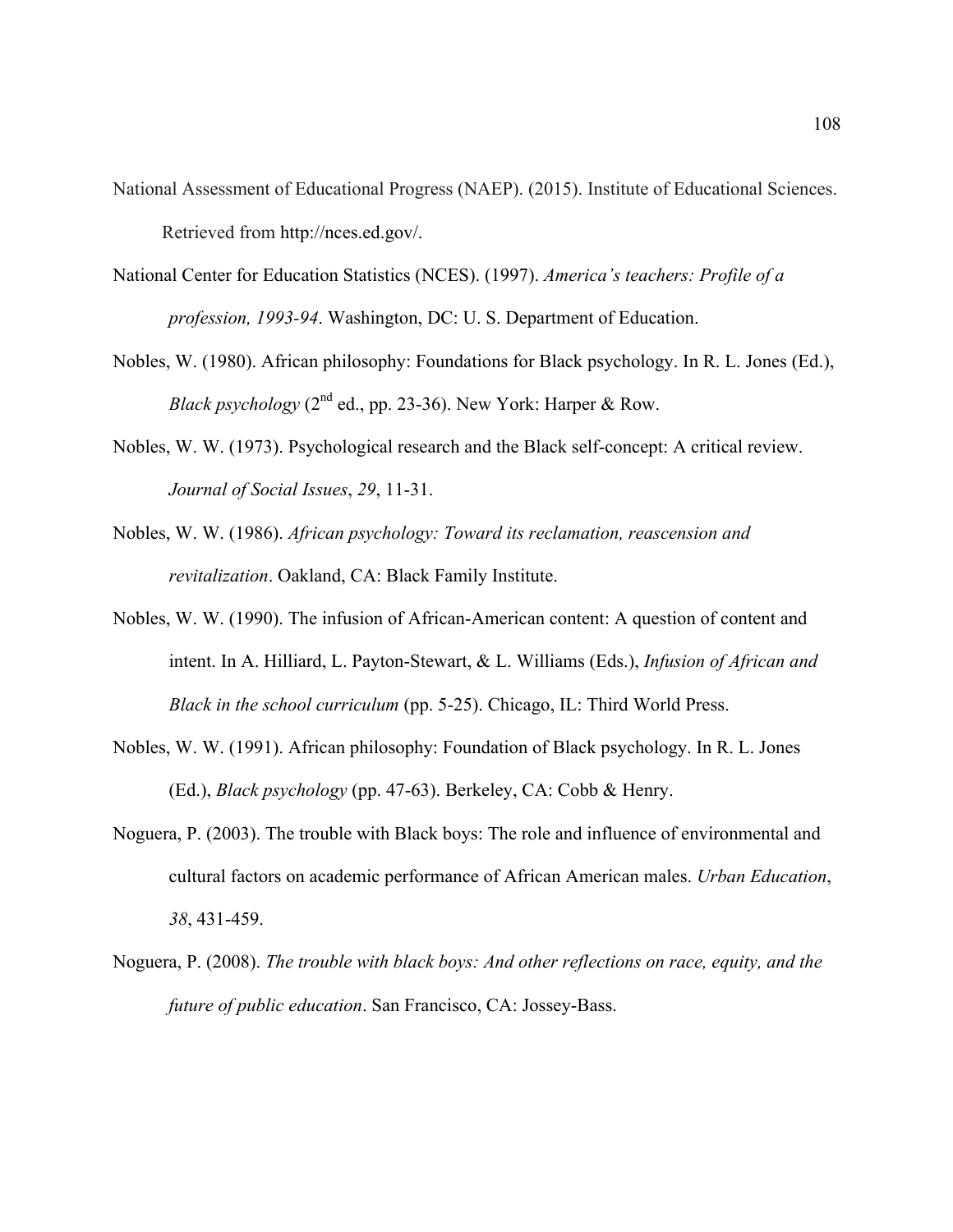- Noguera, P. A. (2003). The trouble with Black boys: The role and influence of environmental and cultural factors on the academic performance of African American males. *Urban Education, 38*, 431-459.
- NVIVO: Available at http://www.qsrinternational.com/nvivo/nvivo-products
- O'Connor, C., Lewis, A., & Mueller, J. (2007). Researching "Black" educational experiences and outcomes: Theoretical and methodological considerations. *Educational Researcher, 36*, 541-552.
- Oakes, J. (1985). *Keeping track: How schools structure inequality*. New Haven, CT: Yale University Press.
- Okeke, N. A., Howard, L. C., Kurtz-Costes, B., & Rowley S. J. (2009). Academic race stereotypes, academic self-concept, and racial centrality in African American youth. *Journal of Black Psychology, 35*, 366-387.
- Orelus, P. W. (2012, October-December). *Being Black and brown in the 21st century: Challenges and pedagogical possibilities* (pp. 1-8). SAGE.
- Orfield, G. F., Monfort, F., & Aaron, M. (1989). *Status of school desegregation: 1968-1986*. Alexandria, VA: National School Boards Association.
- Osher, D., Coggshall, L., Colombi, G., Woodruff, D., Francois, S., & Osher, T. (2012). Building school and teacher capacity to eliminate the school-to-prison pipeline. *Teacher Education and Special Education: The Journal of the Teacher Education Division of the Council for Exceptional Children*, *35*(4), 284-295.
- Parham, T. A., & McDavis, R. J. (1987). Black men, an endangered species: Who's really pulling the trigger? *Journal of Counseling and Development*, *66*, 24-27.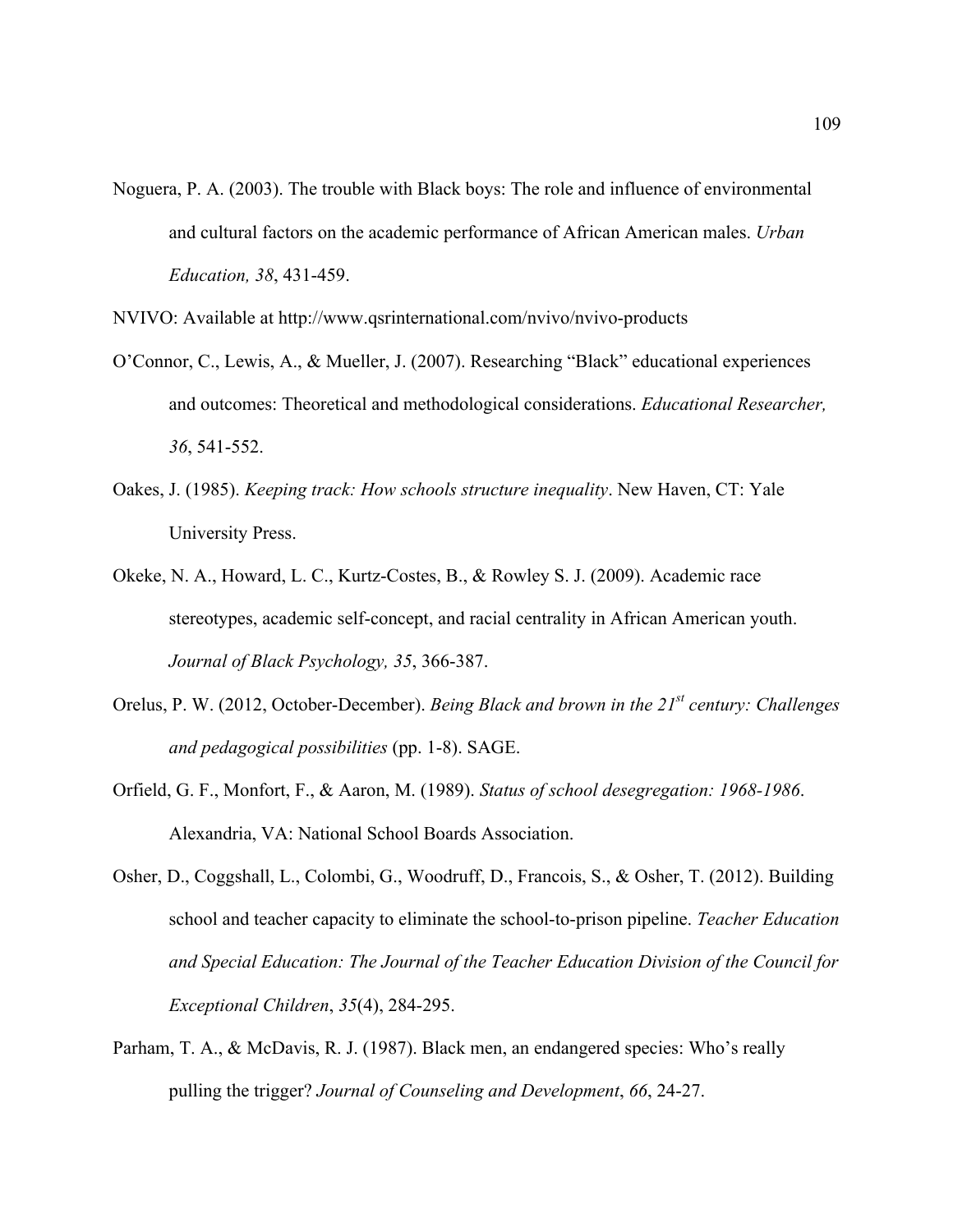- Perry, T., Steele, C., & Hilliard, A. (2003). *Young, gifted and Black: Promoting high achievement among African-American students.* Boston, MA: Beacon Press.
- Phinney, J. (1990). Ethnic identity in adolescents and adults: A review of research. *Psychological Bulletin*, *108*, 499-514.
- Phinney, J. S., & Rotheram, M. J. (Eds.), (1987). *Children's ethnic socialization: Pluralism and development*. Beverly Hills, CA: Sage.
- Posey, J., & Sullivan, O. R. (1990). *Wanted and needed African American teachers*. Unpublished manuscript, Alcorn State University, Lorman, MS. (ERIC Document Reproduction Service, No. ED323189).
- Raffaele Mendez, L. M., Knoff, H. M., & Ferron, J. M. (2002). School demographic variables and out-of-school suspension rates: A quantitative and qualitative analysis of large ethnically diverse school district. *Psychology in the Schools, 39*, 259-276.
- Ramsey, P. G. (1987). Young children's thinking about ethnic differences. In J. S. Phinney & M. J. Rotheram (Eds.), *Children's ethnic socialization: Pluralism and development* (pp. 56- 72). Beverly Hills, CA: Sage.
- Ratteray, J., & Shujaa, M. J. (1987). *Dare to choose: Parental choice at independent neighborhood schools.* Washington, DC: Institute of Independent Education.
- Report of Teacher Supply and Demand in Minnesota's Public Schools (2017). Available at https://www.leg.state.mn.us/docs/2017/mandated/170245.pdf
- Richards, D. M. (AKA Marimba Ani). (1994). *Let the circle be unbroken: The implications of African spirituality in the Diaspora*. Trenton: Red Sea Press.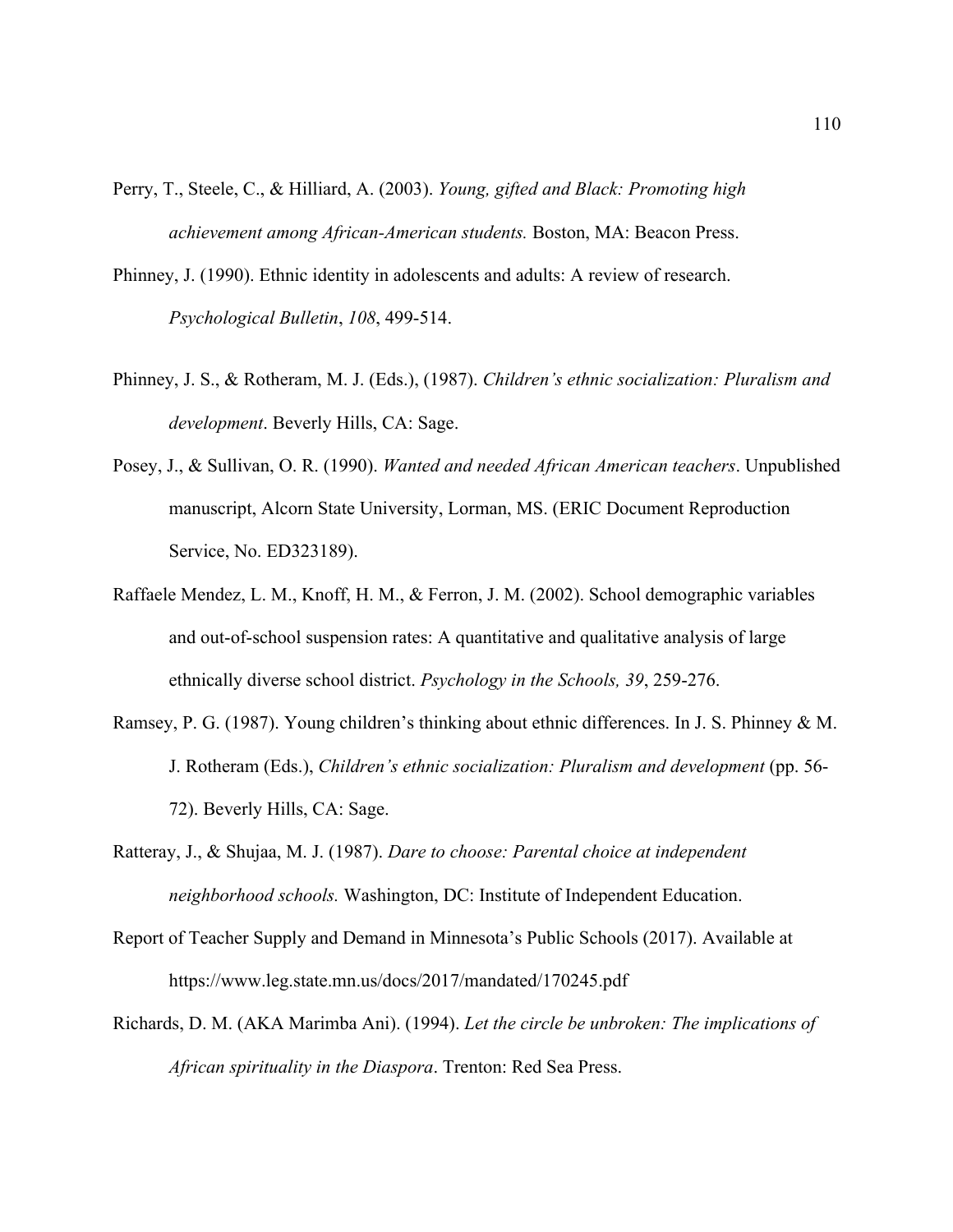Rocques, M., & Paternoster, R. (2011). Understanding the antecedents of the "school-to-jail" link: The relationship between race and school discipline. *Journal of Criminal Law & Criminology*, *101*(2), 633-665. Retrieved from Ebscohost database.

Rodney, W. (1972). *How Europe underdeveloped Africa*. London: Bole-L'Ouverture.

- Rosenberg, M. (1979). Group rejection and self-rejection. *Research in Community Health*, *1*, 3- 20.
- Ryan, K. E., & Ryan, A. M. (2005). Psychological processes underlying stereotype threat and standardized math test performance. *Educational Psychologist, 40*(1), 53-63.
- Sandler, D. P., Wilcox, A. J., & Everson, R. B. (1985). Cumulative effects of lifetime passive smoking on cancer risk. *Lancet*, *1*(24), 312-315.
- Sellers, R. M., Smith, M. A., Shelton, J. N., Rowley, S. A. J., & Chavous, T. M. (1998). Multidimensional model of racial identity: A reconceptualization of African American racial identity. *Personality and Social Psychology Review, 2*, 18-39. *The Multidimensional Model of Black Identity*
- Schofield, J. (1992). *Black and White in school: Trust, tension or tolerance?* New York: Praeger.
- Shelton, J. N., & Sellers, R. M. (1996). *The stable and situational properties of African American racial identity*. Manuscript submitted for publication. University of Virginia, Charlottesville.
- Skiba, R. J., Horner, R. H., Choong-Geun, C., Rausch, M. K., May, S. L., & Tobin, T. (2011). Race is not neutral: A national investigation of African American and Latino disproportionality in school discipline. *School Psychology Review*, *40*(1), 85-107. Retrieved from Ebscohost database.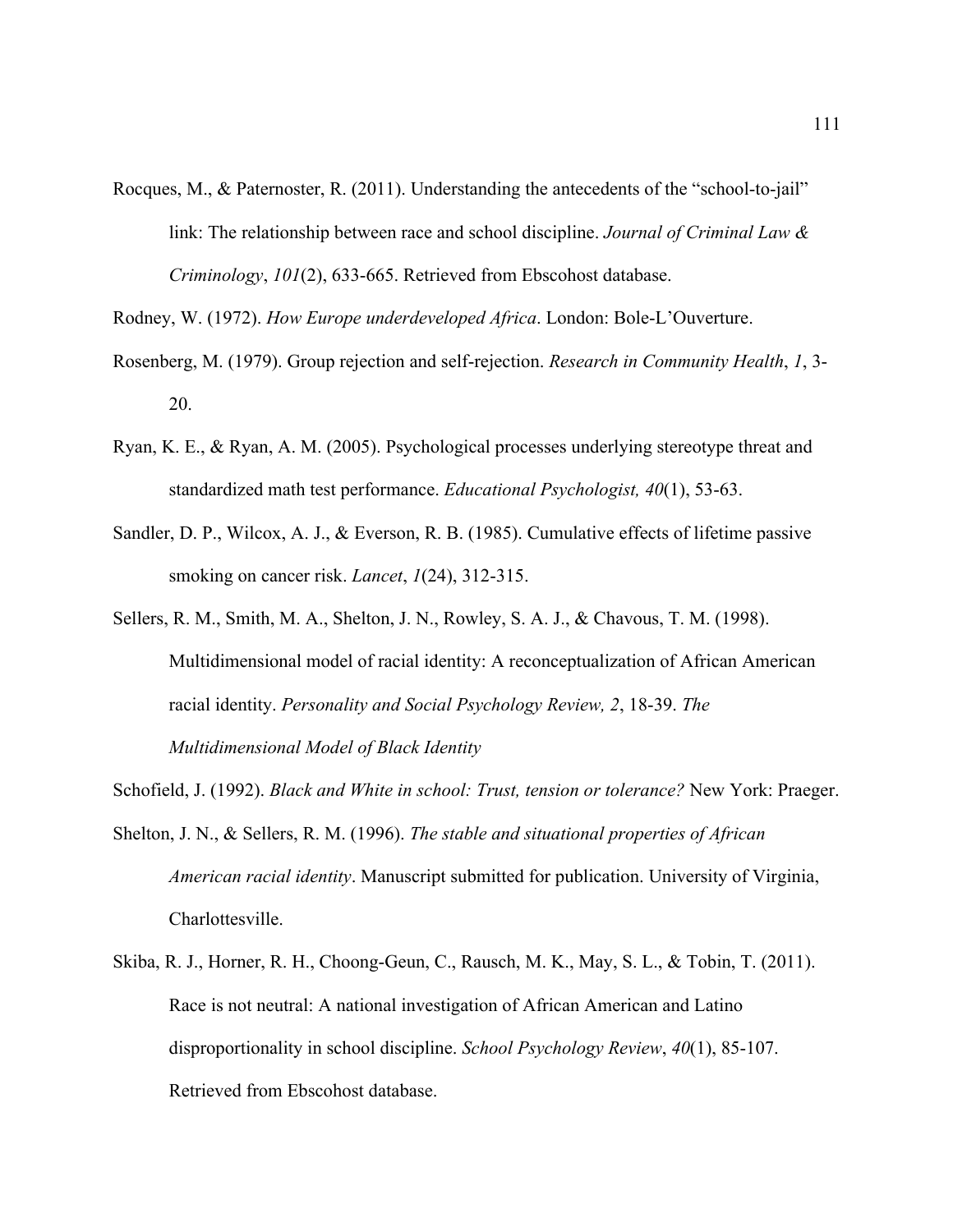- Skiba, R. J., Michael, R. S., Nardo, A. C., & Peterson, R. L. (2002). The color of discipline: Sources of racial and gender disproportionality in school punishment. *Urban Review, 34*, 317-342.
- Sleeter, C. E. (2000). Creating an empowering multicultural curriculum. *Race, Gender & Class in Education, 7*(3), 178-196.
- Smith, G. P. (1989). *Increasing the number of minority teachers: Recommendations for a call to action*. Unpublished manuscript, Massachusetts Institute of Technology, Quality Education for Minorities Project, Boston, MA.
- Some', S, (1999), *Welcoming spirit home: Ancient African teachings to celebrate children and community*. Novato, CA: New World Library.
- Steele, C. M. (1992). Race and the schooling of Black Americans. *The Atlantic Monthly*, *269*(4), 68-78.
- Steele, C. M. (1999). Thin ice: "Stereotype threat" and Black college students. *The Atlantic Monthly*, *284*(2), 44-54.
- Steele, C. M., & Aronson, J. (1995). Stereotype threat and the intellectual test performance of African Americans. *Journal of Personality and Social Psychology*, *69*, 797-911.
- Stewart, J. B. (1983). Psychic duality of Afro-Americans in the novels of W. E. B. DuBois. *Phylon: The Atlanta University Review of Race and Culture*, *44*(2), 93-107.
- Stewart, J. B. (1996). In search of a theory of human history: W. E. B. DuBois's theory of social and cultural dynamics. In B. Bell, E. Grosholz, & J. B. Stewart (Eds.), *W. E. B. DuBois: On race & culture* (pp. 261-288). New York: Routledge.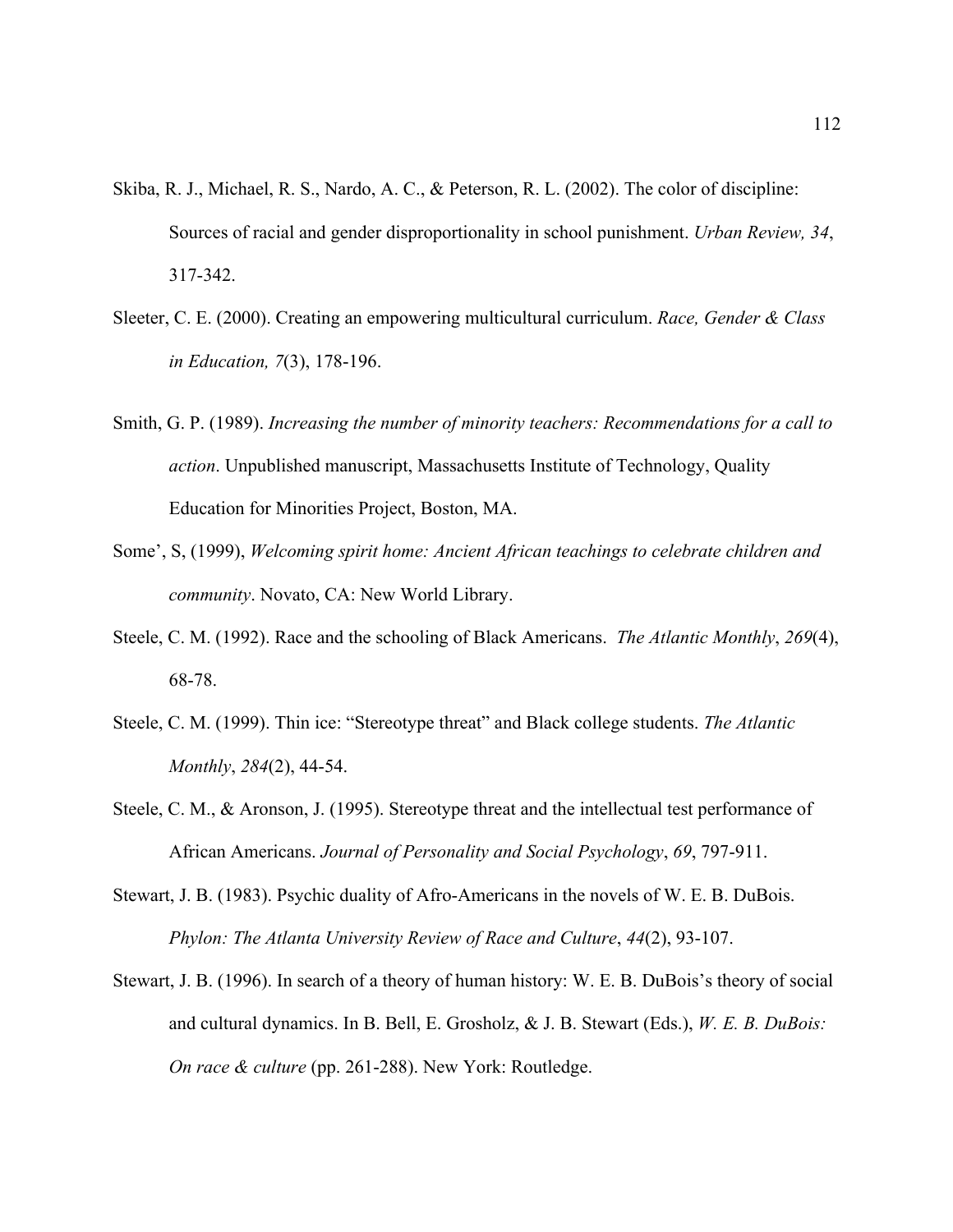- Strayhorn, T. (2008). The role of supportive relationships in supporting African American males' success in college. *NASPA Journal*, *45*, 26-48.
- Stryker, S. (1987). Identity theory: Developments and extensions. In K. Yardley & T. Honess (Eds.), *Self and identity: Psychosocial perspectives* (pp. 89-103). New York: Wiley.
- Tatum, B. D. (2007). *Can we talk about race? And other conversations in an era of school resegregation*. Boston, MA: Beacon Press.
- The Council for Independent Black Institutions. (1994, November). *CIBI's definition of Afrikan centered education: A position statement.* Retrieved September 23, 2006, from http://www.cibi.org/about.htm.
- The man who coined the words "institutional racism." (1999, Spring). *The Journal of Blacks in Higher Education*, (23), 39.
- The Schott Foundation. (2012). *Black lives matter*. 50 State Report on Black Males and Public Education. Retrieved from http://www.blackboysreport.org/ bbreport2012.pdf.
- The Schott Foundation. (2014). *Black lives matter*. 50 State Report on Black Males and Public Education. Retrieved from http://www.blackboysreport.org/ bbreport2012.pdf.
- U.S. Department of Education. (2015). *Graduation rates for Black students*. Retrieved from http://www2.ed.gov/.
- U.S. Department of Justice, Office of Justice Programs, Bureau of Justice Statistics. (2012). (NCJ 239808). Washington, DC: Author.
- U.S. Department of Labor, Bureau of Labor Statistics. (2011). Retrieved from http://bls.gov/.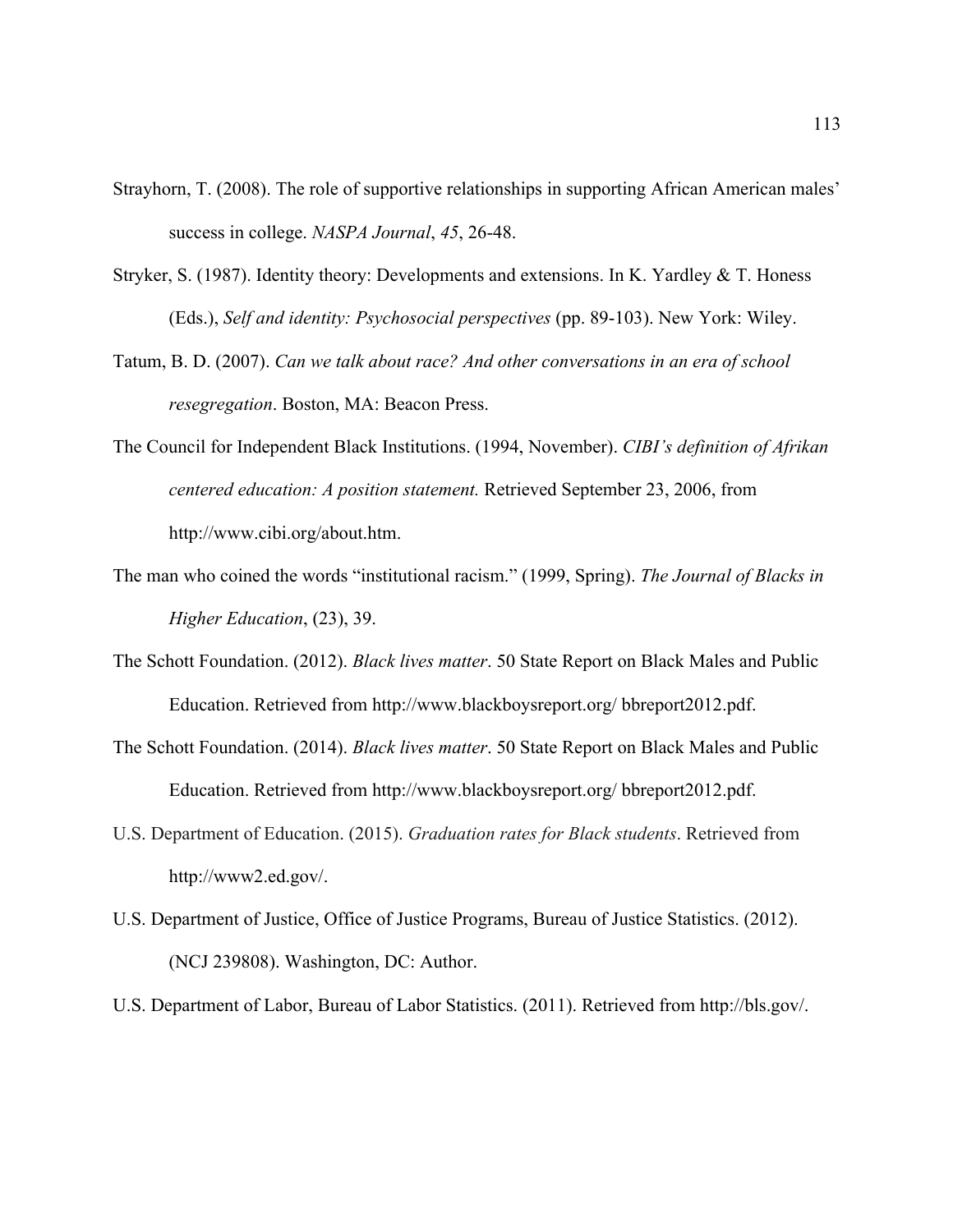- U.S. Department of Labor, Bureau of Labor Statistics. (2012). *The African-American labor force in the recovery 2011.* (2012). Retrieved from http://dol.gov/\_sec/media/ reports/BlackLaborForce2011/BlackLaborForce.pdf.
- U.S. Department of Labor, Bureau of Labor Statistics. (2015). Retrieved from http://bls.gov/.
- Walker, V. S. (1996). *Their highest potential: An African American school community in the segregated south*. Chapel Hill: University of North Carolina Press.
- Wallace, J. M. Jr., Goodkind, S., Wallace, C. M., & Bachman, J. G. (2008). Racial, ethnic, and gender differences in school discipline among U.S. high school students: 1991-2005. *Negro Educational Review, 59*, 47-62.
- Wilkinson R. G. (1996). *Unhealthy societies: The afflictions of inequality*. London: Routledge.
- Williams, C. (1974). *The destruction of Black civilization: great issues of race from 4500 B. C. to 2000 A. D.* Chicago, IL: Third World Press.
- Wilson, A. (1998). *A blueprint for Black power: A moral, political and economic imperative for the twenty-first century*. Brooklyn, NY: Afrikan World Infosystems.
- Wilson, A. V., & Segall, W. E. (1996). Stranger in a strange land: One Black student's experience of desegregation of a Birmingham, Alabama high school, *Midwest History of Education Society Journal*, *23*, 117-123.
- Winant, H. (1998). Racism today: Continuity and change in the post-civil rights era. *Ethinc & Racial Studies, 21*, 755-766.
- Woodson, C. G. (1933, rev ed. 1990). *The Mis-education of the Negro*. Lexington, KY: Tribeca Books.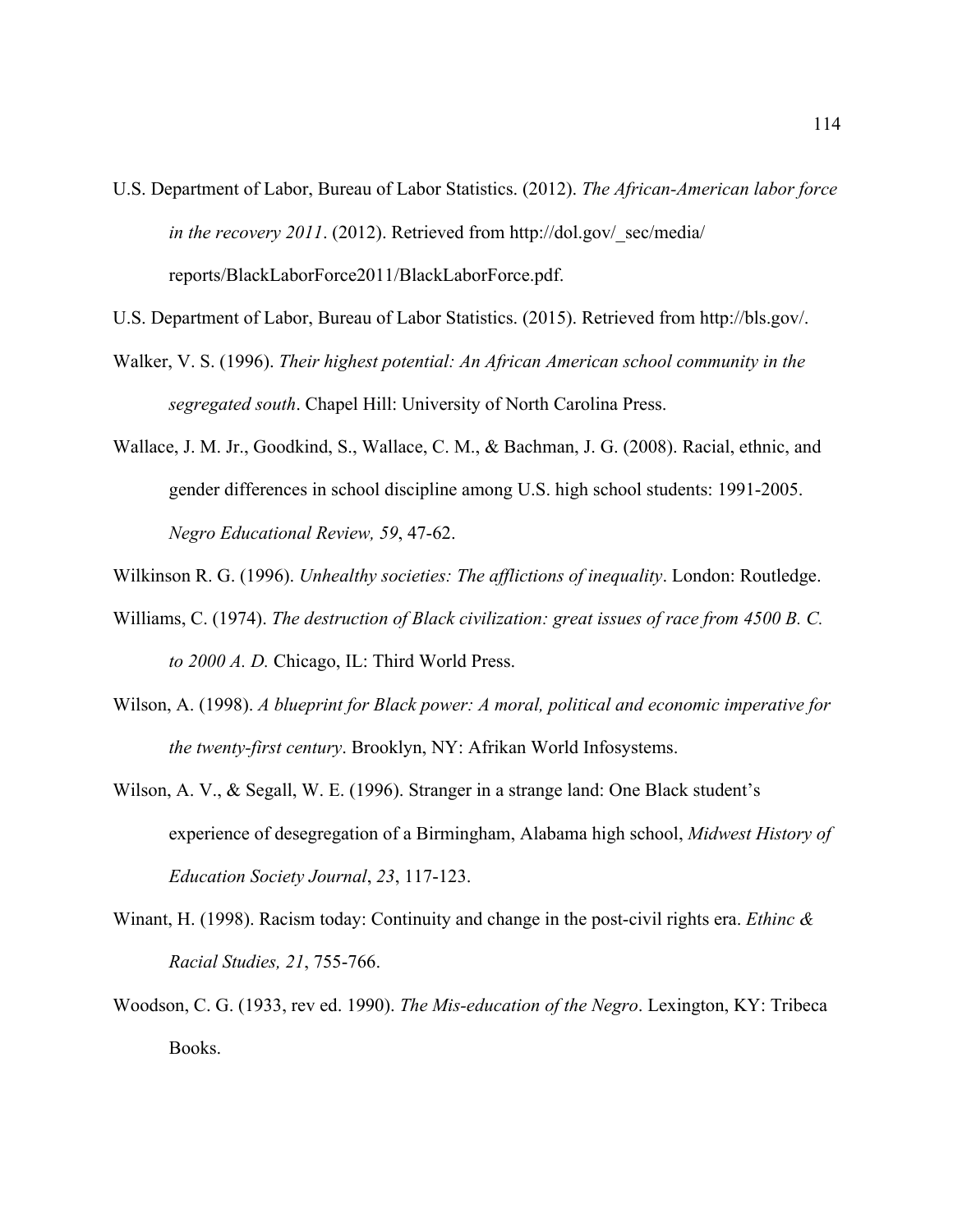#### Appendices

#### Appendix A

The Multidimentional Model of Black Identity (MMBI)

#### SCORING INSTRUCTIONS FOR THE MULTIDIMENSIONAL INVENTORY OF BLACK IDENTITY (MIBI) Reverse score all items that have a (R) next to them by subtracting 8 from each individuals' score on the item. Next, average the scores for each of the items within a particular subscale. DO NOT

CREATE A SUM SCORE FOR THE ENTIRE SCALE. Because the MIBI is based on multidimensional conceptualization of racial identity, a composite score from the entire scale is inappropriate. CENTRALITY ITEMS (8): 1(R), 6, 9, 13 (R), 19, 33, 48, 51 (R) PRIVATE REGARD ITEMS (6): 4, 7, 8, 24 (R), 54, 55 PUBLIC REGARD ITEMS (6): 5, 15, 17 (R), 52 (R), 53, 56 ASSIMILATION ITEMS (9): 10, 18, 37, 39, 40, 41, 43, 44, 46 HUMANIST ITEMS (9): 23, 26, 27, 28, 29, 30, 31,32, 35 MINORITY ITEMS (9): 20, 34, 36, 38, 42, 45, 47, 49, 50 NATIONALIST ITEMS (9): 2, 3, 11, 12, 14, 16, 21, 22, 25 Multidimensional Inventory of Black Identity (MIBI) Strongly Strongly Disagree Neutral Agree 1. Overall, being Black has very little to do with how I feel about myself. 1 2 3 4 5 6 7 2. It is important for Black people to surround their children with Black art, music and literature. 1 2 3 4 5 6 7 3. Black people should not marry interracially. 1 2 3 4 5 6 7 4. I feel good about Black people. 1 2 3 4 5 6 7 5. Overall, Blacks are considered good by others. 1 2 3 4 5 6 7 6. In general, being Black is an important part of my self-image. 1 2 3 4 5 6 7 7. I am happy that I am Black. 1 2 3 4 5 6 7 Strongly Strongly Disagree Neutral Agree 8. I feel that Blacks have made major accomplishments and advancements. 1 2 3 4 5 6 7 9. My destiny is tied to the destiny of other Black people. 1 2 3 4 5 6 7

> 10. Blacks who espouse separatism are as racist as White people who also espouse separatism. 1 2 3 4 5 6 7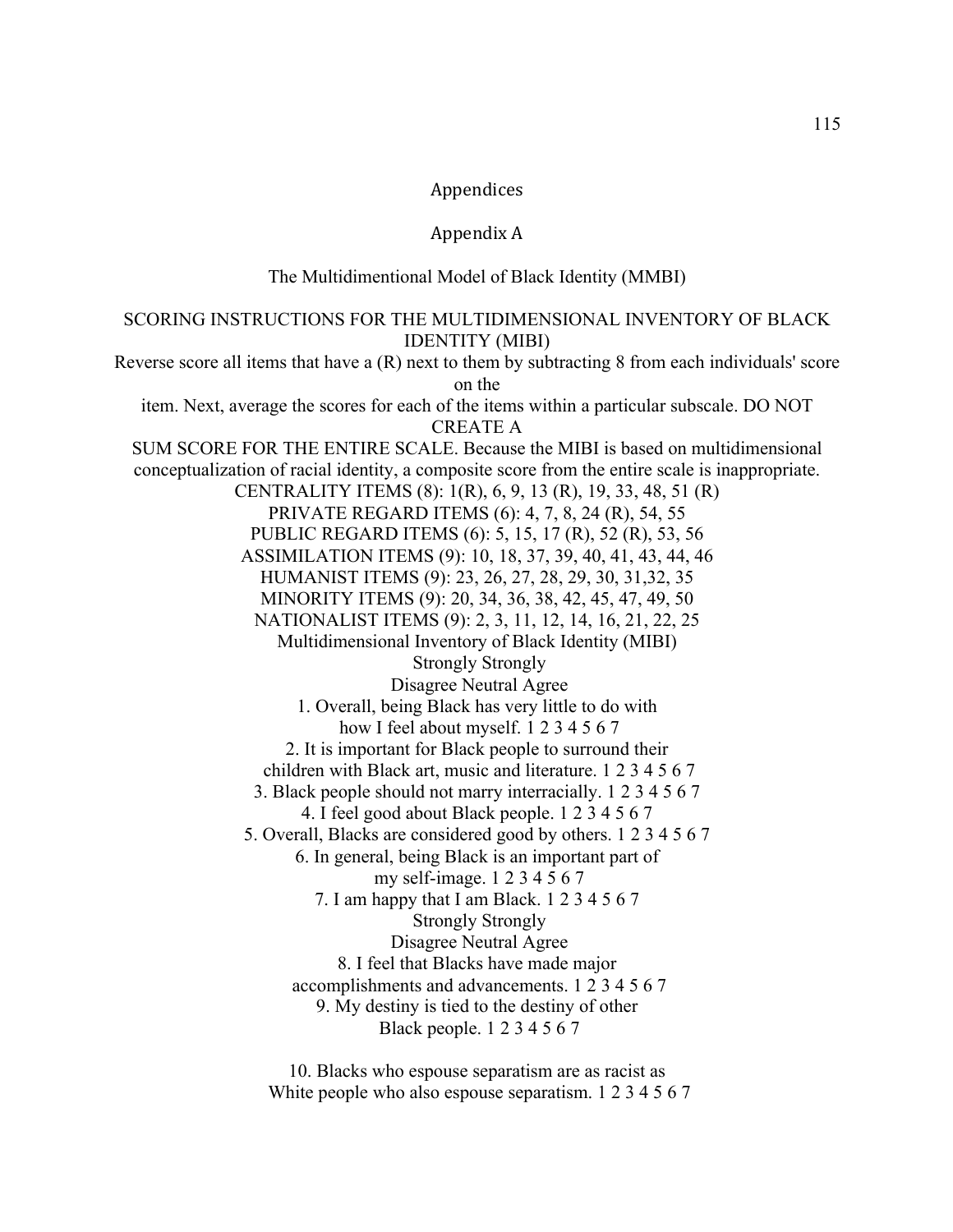11. Blacks would be better off if they adopted Afrocentric values. 1 2 3 4 5 6 7 12. Black students are better off going to schools that are controlled and organized by Blacks. 1 2 3 4 5 6 7 13. Being Black is unimportant to my sense of what kind of person I am. 1 2 3 4 5 6 7 14. Black people must organize themselves into a separate Black political force. 1 2 3 4 5 6 7 15. In general, others respect Black people. 1 2 3 4 5 6 7 16. Whenever possible, Blacks should buy from other Black businesses. 1 2 3 4 5 6 7 17. Most people consider Blacks, on the average, to be more ineffective than other racial groups. 1 2 3 4 5 6 7 18. A sign of progress is that Blacks are in the mainstream of America more than ever before. 1 2 3 4 5 6 7 19. I have a strong sense of belonging to Black people. 1 2 3 4 5 6 7 20. The same forces which have led to the oppression of Blacks have also led to the oppression of other groups. 1 2 3 4 5 6 7 21. A thorough knowledge of Black history is very important for Blacks today. 1 2 3 4 5 6 7 22. Blacks and Whites can never live in true harmony because of racial differences. 1 2 3 4 5 6 7 Strongly Strongly Disagree Neutral Agree 23. Black values should not be inconsistent with human values. 1 2 3 4 5 6 7 24. I often regret that I am Black. 1 2 3 4 5 6 7 25. White people can never be trusted where Blacks are concerned. 1 2 3 4 5 6 7 26. Blacks should have the choice to marry interracially. 1 2 3 4 5 6 7 27. Blacks and Whites have more commonalties than differences. 1 2 3 4 5 6 7 28. Black people should not consider race when buying art or selecting a book to read. 1 2 3 4 5 6 7 29. Blacks would be better off if they were more concerned with the problems facing all people than just focusing on Black issues. 1 2 3 4 5 6 7 30. Being an individual is more important than identifying oneself as Black. 1 2 3 4 5 6 7 31. We are all children of a higher being, therefore,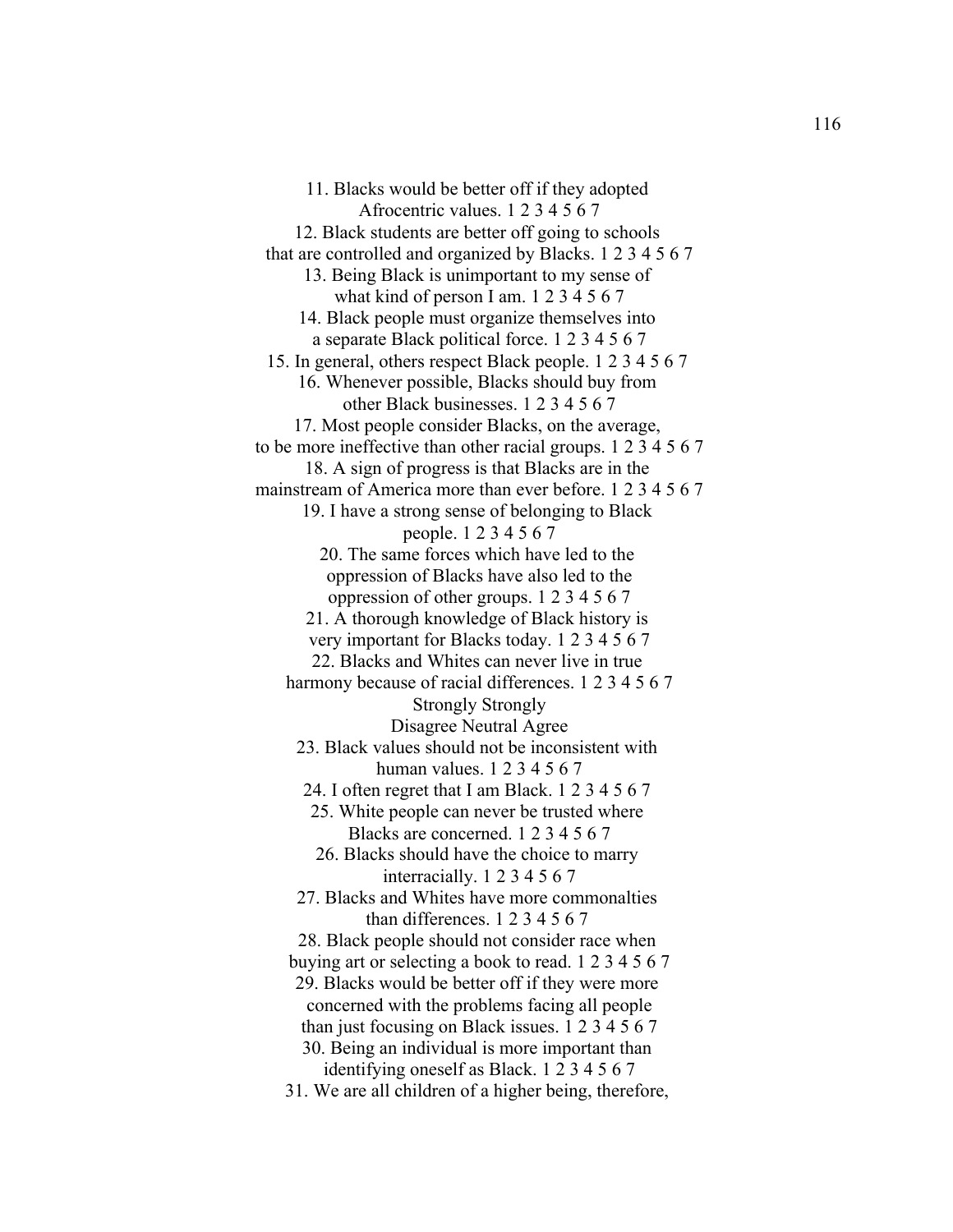we should love people of all races. 1 2 3 4 5 6 7 32. Blacks should judge Whites as individuals and not as members of the White race. 1 2 3 4 5 6 7 33. I have a strong attachment to other Black people. 1 2 3 4 5 6 7 34. The struggle for Black liberation in America should be closely related to the struggle of other oppressed groups. 1 2 3 4 5 6 7 35. People regardless of their race have strengths and limitations. 1 2 3 4 5 6 7 36. Blacks should learn about the oppression of other groups. 1 2 3 4 5 6 7 Strongly Strongly Disagree Neutral Agree 37. Because America is predominantly white, it is important that Blacks go to White schools so that they can gain experience interacting with Whites. 1 2 3 4 5 6 7 38. Black people should treat other oppressed people as allies. 1 2 3 4 5 6 7 39. Blacks should strive to be full members of the American political system. 1 2 3 4 5 6 7 40. Blacks should try to work within the system to achieve their political and economic goals. 1 2 3 4 5 6 7 41. Blacks should strive to integrate all institutions which are segregated. 1 2 3 4 5 6 7 42. The racism Blacks have experienced is similar to that of other minority groups. 1 2 3 4 5 6 7 43. Blacks should feel free to interact socially with White people. 1 2 3 4 5 6 7 44. Blacks should view themselves as being Americans first and foremost. 1 2 3 4 5 6 7 45. There are other people who experience racial injustice and indignities similar to Black Americans. 1 2 3 4 5 6 7 46. The plight of Blacks in America will improve only when Blacks are in important positions within the system. 1 2 3 4 5 6 7 47. Blacks will be more successful in achieving their goals if they form coalitions with other oppressed groups. 1 2 3 4 5 6 7 48. Being Black is an important reflection of who I am. 1 2 3 4 5 6 7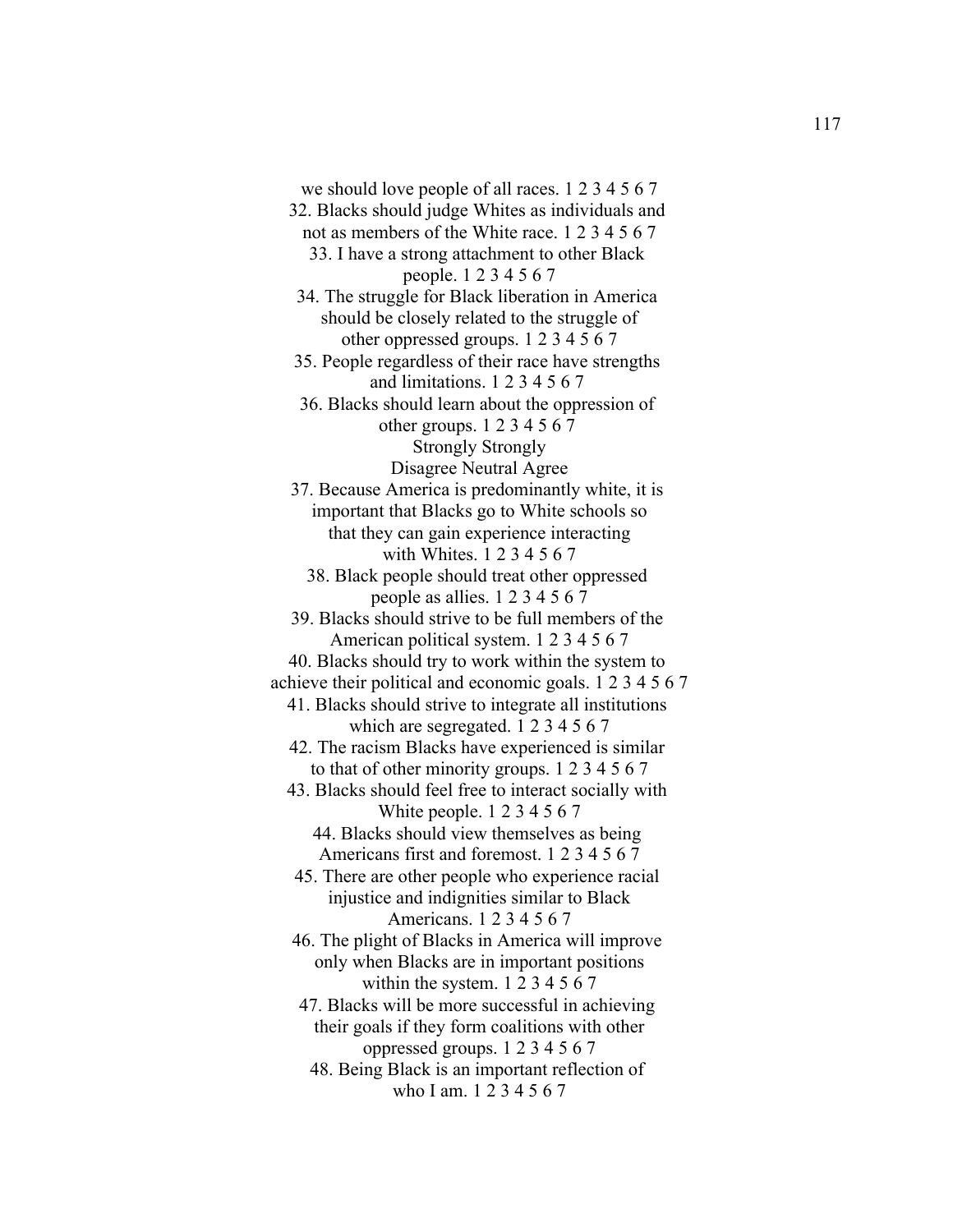49. Blacks should try to become friends with people from other oppressed groups. 1 2 3 4 5 6 7 Strongly Strongly Disagree Neutral Agree 50. The dominant society devalues anything not White male oriented. 1 2 3 4 5 6 7 51. Being Black is not a major factor in my social relationships. 1 2 3 4 5 6 7 52. Blacks are not respected by the broader society. 1 2 3 4 5 6 7 53. In general, other groups view Blacks in a positive manner. 1 2 3 4 5 6 7 54. I am proud to be Black. 1 2 3 4 5 6 7 55. I feel that the Black community has made valuable contributions to this society. 1 2 3 4 5 6 7 56. Society views Black people as an asset. 1 2 3 4 5 6 7 Scales and Subscales of the Multidimensional Inventory of Black Identity (MIBI) Centrality Scale 1. Overall, being Black has very little to do with how I feel about myself. (R) 2. In general, being Black is an important part of my self-image. 3. My destiny is tied to the destiny of other Black people. 4. Being Black is unimportant to my sense of what kind of person I am. (R) 5. I have a strong sense of belonging to Black people. 6. I have a strong attachment to other Black people. 7. Being Black is an important reflection of who I am. 8. Being Black is not a major factor in my social relationships. (R) Regard Scale Private Regard Subscale 1. I feel good about Black people. 2. I am happy that I am Black. 3. I feel that Blacks have made major accomplishments and advancements. 4. I often regret that I am Black. (R) 5. I am proud to be Black. 6. I feel that the Black community has made valuable contributions to this society Public Regard Subscale 1. Overall, Blacks are considered good by others. 2. In general, others respect Black people. 3. Most people consider Blacks, on the average, to be more ineffective than other racial groups. (R) 4. Blacks are not respected by the broader society. (R) 5. In general, other groups view Blacks in a positive manner. 6. Society views Black people as an asset. (R) items should be reverse coded. Ideology Scale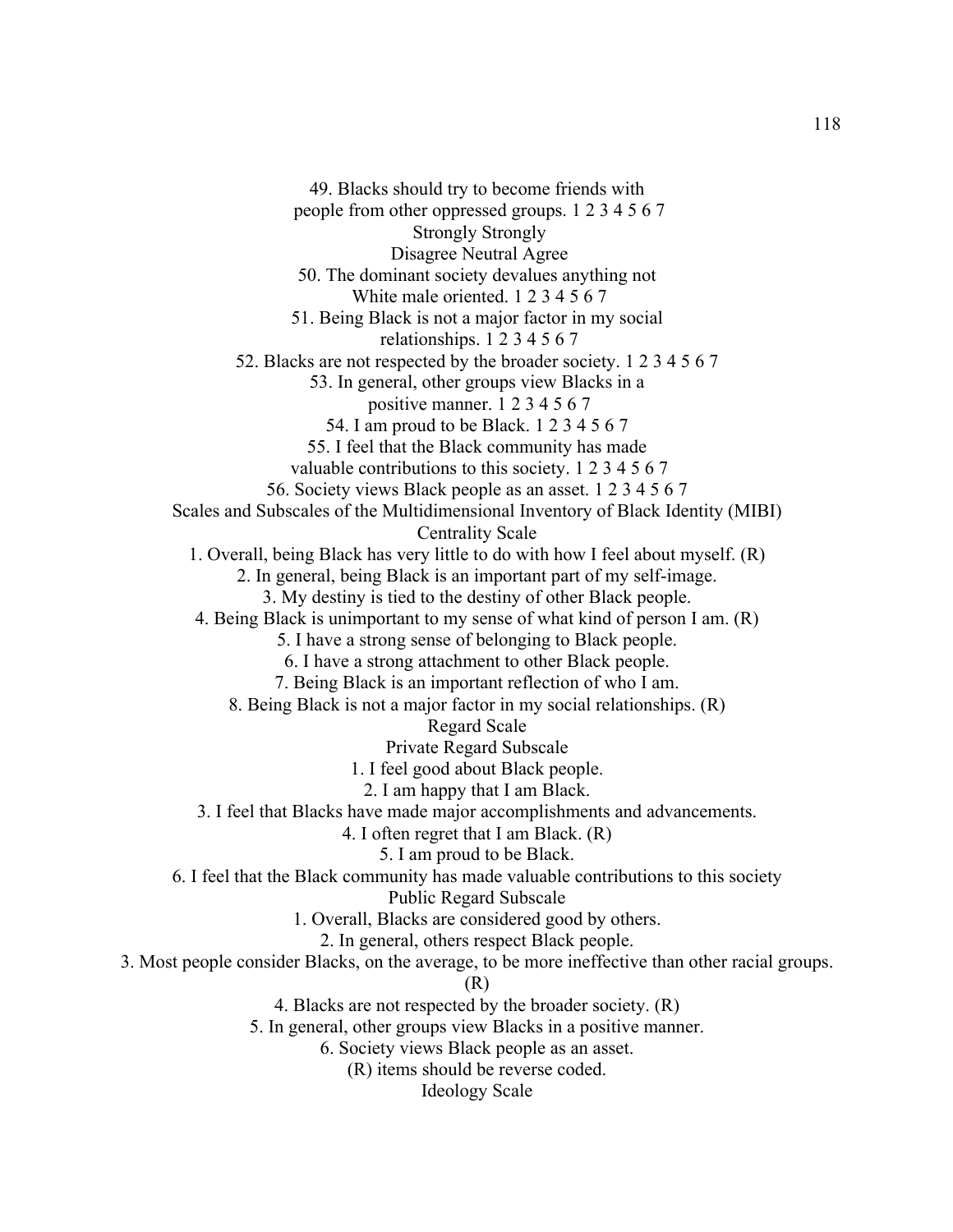- 1. Blacks who espouse separatism are as racist as White people who also espouse separatism.
- 2. A sign of progress is that Blacks are in the mainstream of America more than ever before.
- 3. Because America is predominantly white, it is important that Blacks go to White schools so

that they

can gain experience interacting with Whites.

- 4. Blacks should strive to be full members of the American political system.
- 5. Blacks should try to work within the system to achieve their political and economic goals.
	- 6. Blacks should strive to integrate all institutions which are segregated.
		- 7. Blacks should feel free to interact socially with White people.
	- 8. Blacks should view themselves as being Americans first and foremost.
- 9. The plight of Blacks in America will improve only when Blacks are in important positions

within the

system.

Humanist Subscale

- 1. Black values should not be inconsistent with human values.
	- 2. Blacks should have the choice to marry interracially.
- 3. Blacks and Whites have more commonalties than differences.
- 4. Black people should not consider race when buying art or selecting a book to read.
- 5. Blacks would be better off if they were more concerned with the problems facing all people

than just

#### focusing on Black issues.

- 6. Being an individual is more important than identifying oneself as Black.
- 7. We are all children of a higher being, therefore, we should love people of all races.
- 8. Blacks should judge Whites as individuals and not as members of the White race
	- 9. People regardless of their race have strengths and limitations.

#### Ideology Scale (Continued)

#### Oppressed Minority Subscale

1. The same forces which have led to the oppression of Blacks have also led to the oppression of

#### other

#### groups.

- 2. The struggle for Black liberation in America should be closely related to the struggle of other oppressed groups.
	- 3. Blacks should learn about the oppression of other groups.
	- 4. Black people should treat other oppressed people as allies.
	- 5. The racism Blacks have experienced is similar to that of other minority groups.
	- 6. There are other people who experience racial injustice and indignities similar to Black

#### Americans.

7. Blacks will be more successful in achieving their goals if they form coalitions with other oppressed

# groups.

- 8. Blacks should try to become friends with people from other oppressed groups.
	- 9. The dominant society devalues anything not White male oriented.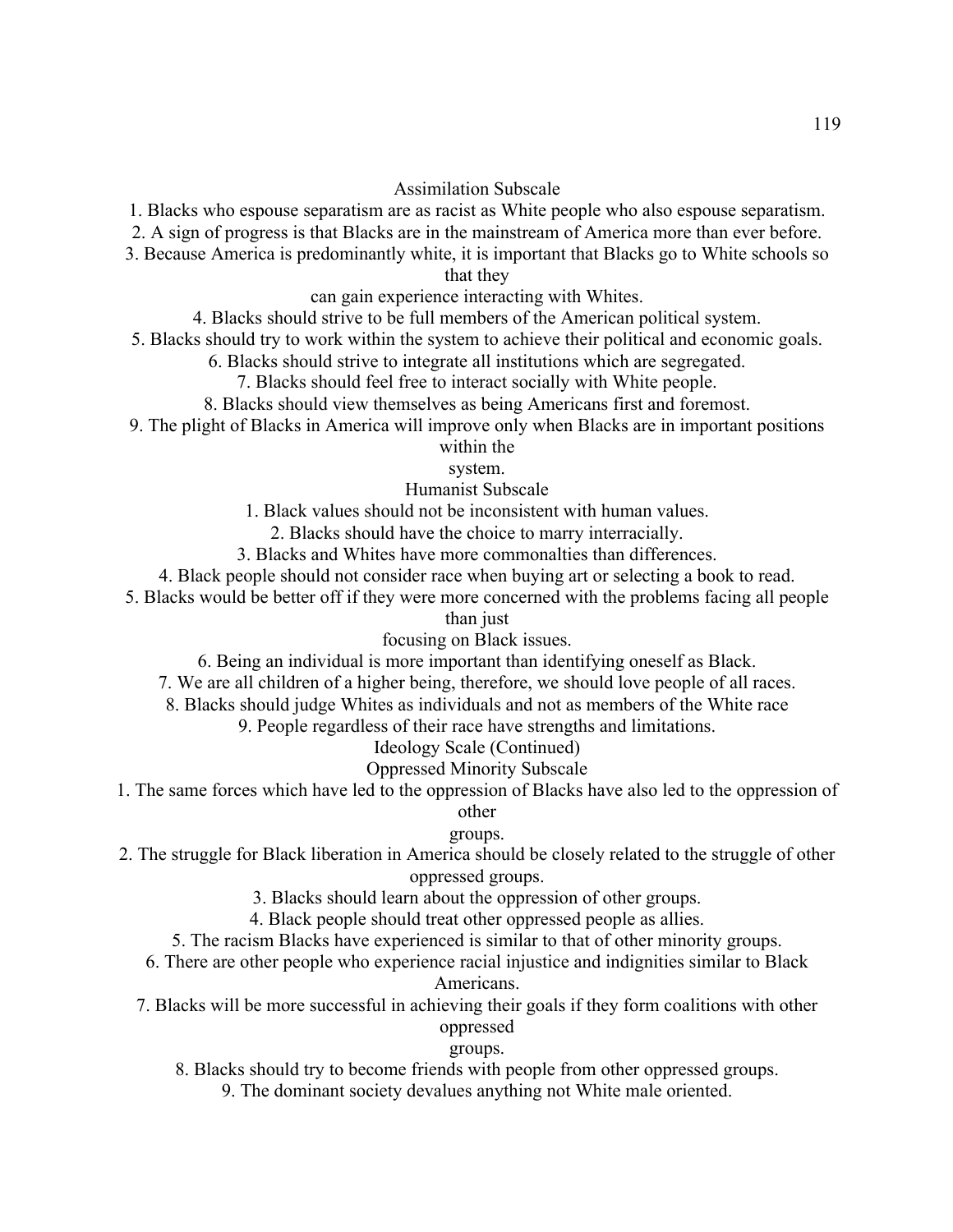#### Nationalist Subscale

- 1. It is important for Black people to surround their children with Black art, music and literature.
	- 2. Black people should not marry interracially.
	- 3. Blacks would be better off if they adopted Afrocentric values.
	- 4. Black students are better off going to schools that are controlled and organized by Blacks.
		- 5. Black people must organize themselves into a separate Black political force.
			- 6. Whenever possible, Blacks should buy from other Black businesses.
		- 7. A thorough knowledge of Black history is very important for Blacks today.
		- 8. Blacks and Whites can never live in true harmony because of racial differences.
			- 9. White people can never be trusted where Blacks are concerned.

#### Centrality Items Table

#### Appendix B

Table 1

*Centrality Items: BTMS*

| <b>BTMS</b> | <b>BTMS</b> | <b>BTMS</b> | <b>BTMS</b> | <b>BTMS</b> | <b>BTMS</b> | <b>BTMS</b>   | <b>BTMS</b> |
|-------------|-------------|-------------|-------------|-------------|-------------|---------------|-------------|
| Grade       | Grade       | Grade       | Grade       | Grade       | Grade       | Grade         | Grade       |
| 6           | 6           | 7           | 7           | 8           | 8           | 8             | 8           |
| Student     | Student     | Student     | Student     | Student     | Student     | Student       | Student     |
| A           | B           | A           | B           | A           | B           | $\mathcal{C}$ | D           |
| 7/40        | 17/40       | 16/40       | 20/40       | 24/40       | 26/40       | 22/40         | 17/40       |

Table 2

*Centrality Items: TJMS*

| <b>TJMS</b>   | <b>TJMS</b>   | <b>TJMS</b>   | <b>TJMS</b> | <b>TJMS</b> |
|---------------|---------------|---------------|-------------|-------------|
| Grade         | Grade         | Grade         | Grade       | Grade       |
| $\mathfrak b$ | $\mathfrak b$ | $\mathfrak b$ | $\mathbf b$ | 6           |
| Student       | Student       | Student       | Student     | Student     |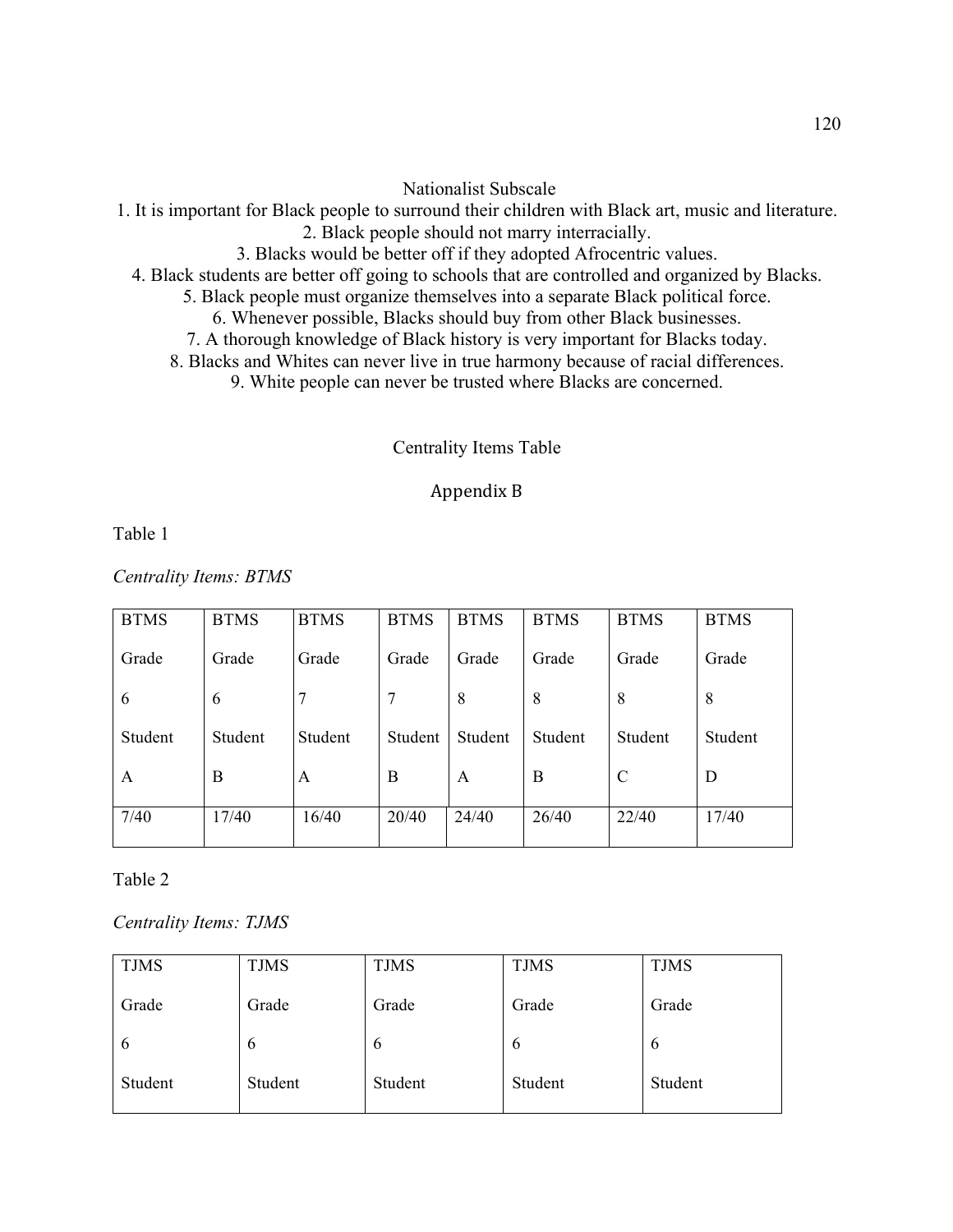| $\mathbf{A}$ | B     | ◡     | ⊥     | ┳<br>E |
|--------------|-------|-------|-------|--------|
| 32/40        | 20/40 | 28/40 | 12/40 | 19/40  |

*Centrality Items: TJMS*

| <b>TJMS</b> | <b>TJMS</b>    | <b>TJMS</b> | <b>TJMS</b> | <b>TJMS</b> |
|-------------|----------------|-------------|-------------|-------------|
| Grade       | Grade          | Grade       | Grade       | Grade       |
| 7           | $\overline{7}$ | 7           | 7           | 7           |
| Student     | Student        | Student     | Student     | Student     |
| A           | B              | C           | D           | E           |
| 11/40       | 14/40          | 16/40       | 17/40       | 16/40       |

Table 4

*Centrality Items: TJMS*

| <b>TJMS</b> | <b>TJMS</b> | <b>TJMS</b>   | <b>TJMS</b> | <b>TJMS</b> |
|-------------|-------------|---------------|-------------|-------------|
| Grade       | Grade       | Grade         | Grade       | Grade       |
| 8           | 8           | 8             | 8           | 8           |
| Student     | Student     | Student       | Student     | Student     |
| A           | B           | $\mathcal{C}$ | D           | E           |
| 20/40       | 13/40       | 26/40         | 20/40       | 13/40       |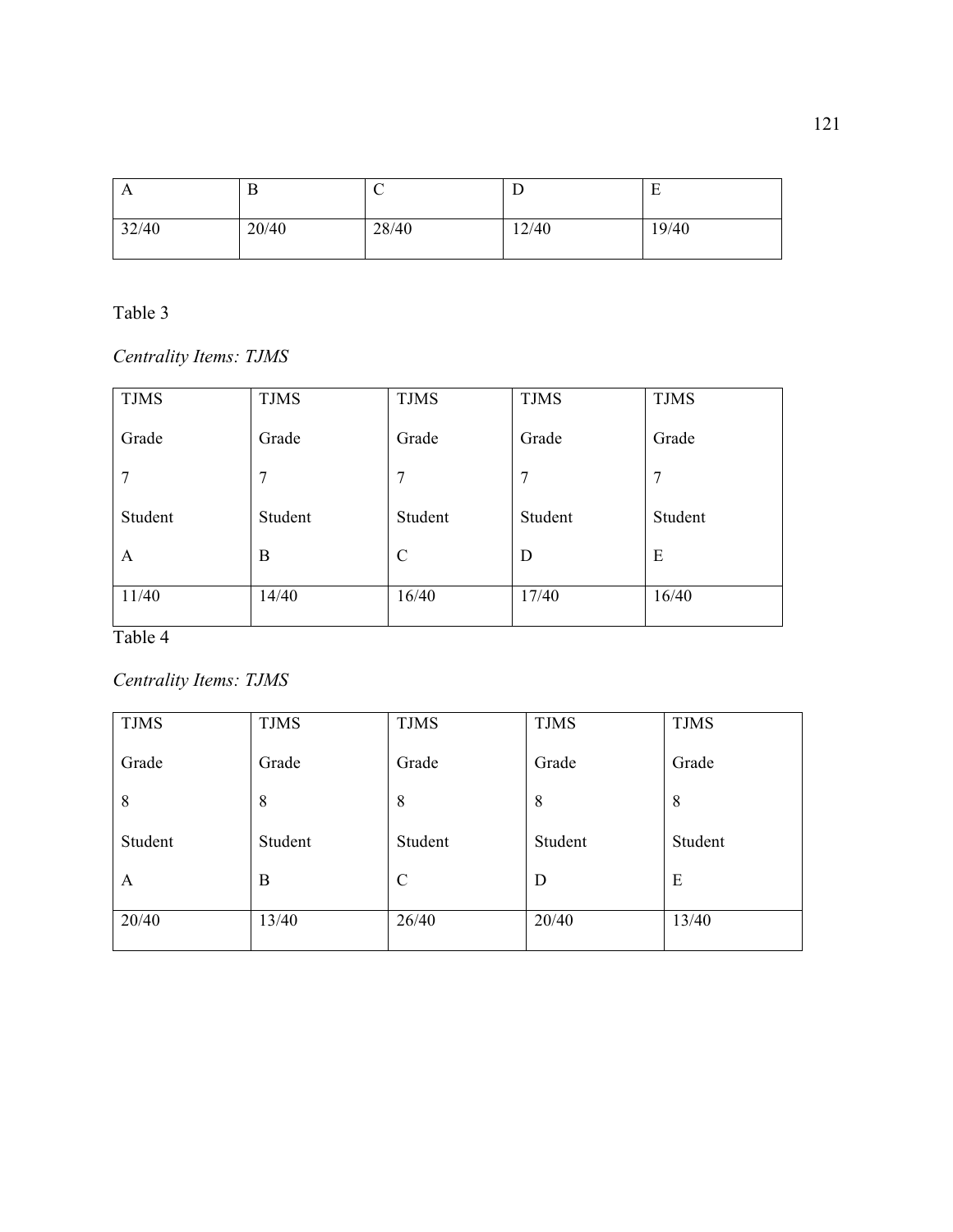# Private Regard Items

# Appendix C

#### Table 5

*Private Regard Items: BTMS* 

| <b>BTMS</b> | <b>BTMS</b> | <b>BTMS</b> | <b>BTMS</b> | <b>BTMS</b> | <b>BTMS</b> | <b>BTMS</b> | <b>BTMS</b> | <b>BTMS</b> |
|-------------|-------------|-------------|-------------|-------------|-------------|-------------|-------------|-------------|
| Grade       | Grade       | Grade       | Grade       | Grade       | Grade       | Grade       | Grade       | Grade       |
| 6           |             |             |             |             |             |             |             |             |
| Student     | Student     | Student     | Student     | Student     | Student     | Student     | Student     | Student     |
| A           |             | A           | B           | A           | B           | $\mathsf C$ |             |             |
| 27/34       | 26/34       | 24/34       | 25/34       | 23/34       | 28/34       | 27/34       | 22/34       | 26/34       |
|             |             |             |             |             |             |             |             |             |

Table 6

*Private Regard Items: TJMS*

| <b>TJMS</b> | <b>TJMS</b> | <b>TJMS</b>   | <b>TJMS</b> | <b>TJMS</b> |
|-------------|-------------|---------------|-------------|-------------|
| Grade       | Grade       | Grade         | Grade       | Grade       |
| 6           | 6           | 6             | 6           | 6           |
| Student     | Student     | Student       | Student     | Student     |
| A           | B           | $\mathcal{C}$ | D           | E           |
| 28/34       | 28/34       | 27/34         | 29/34       | 26/34       |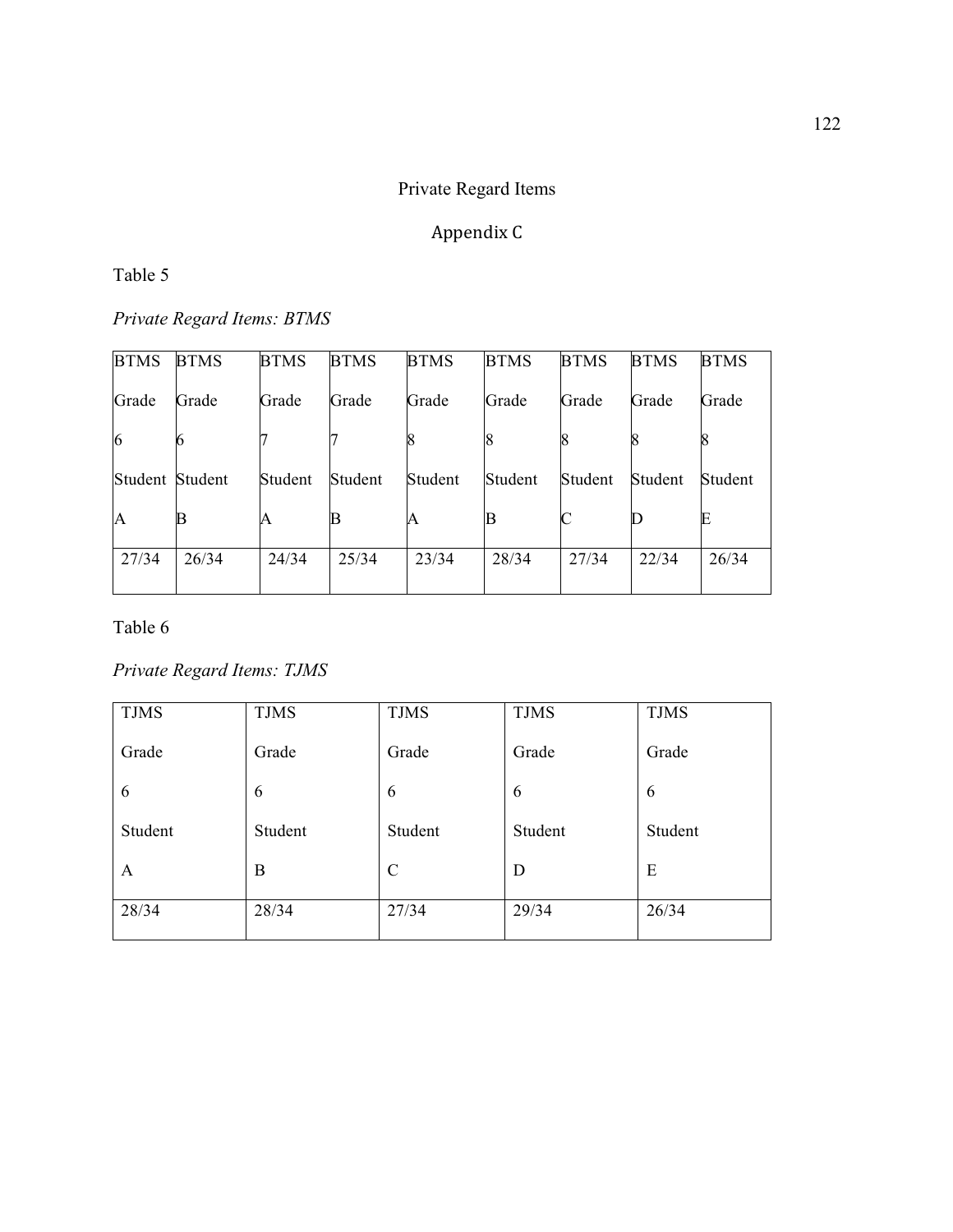# *Private Regard Items: TJMS*

| <b>TJMS</b> | <b>TJMS</b> | <b>TJMS</b> | <b>TJMS</b> | <b>TJMS</b> |
|-------------|-------------|-------------|-------------|-------------|
| Grade       | Grade       | Grade       | Grade       | Grade       |
| 7           | 7           | 7           | 7           | 7           |
| Student     | Student     | Student     | Student     | Student     |
| A           | B           | C           | D           | E           |
| 14/34       | 28/34       | 26/34       | 28/34       | 26/34       |

# Table 8

Private Regard Items: *TJMS*

| <b>TJMS</b> | <b>TJMS</b> | <b>TJMS</b> | <b>TJMS</b> | <b>TJMS</b> |
|-------------|-------------|-------------|-------------|-------------|
| Grade       | Grade       | Grade       | Grade       | Grade       |
| 8           | 8           | 8           | 8           | 8           |
| Student     | Student     | Student     | Student     | Student     |
| A           | B           | C           | D           | E           |
| 26/34       | 28/34       | 28/34       | 28/34       | 25/34       |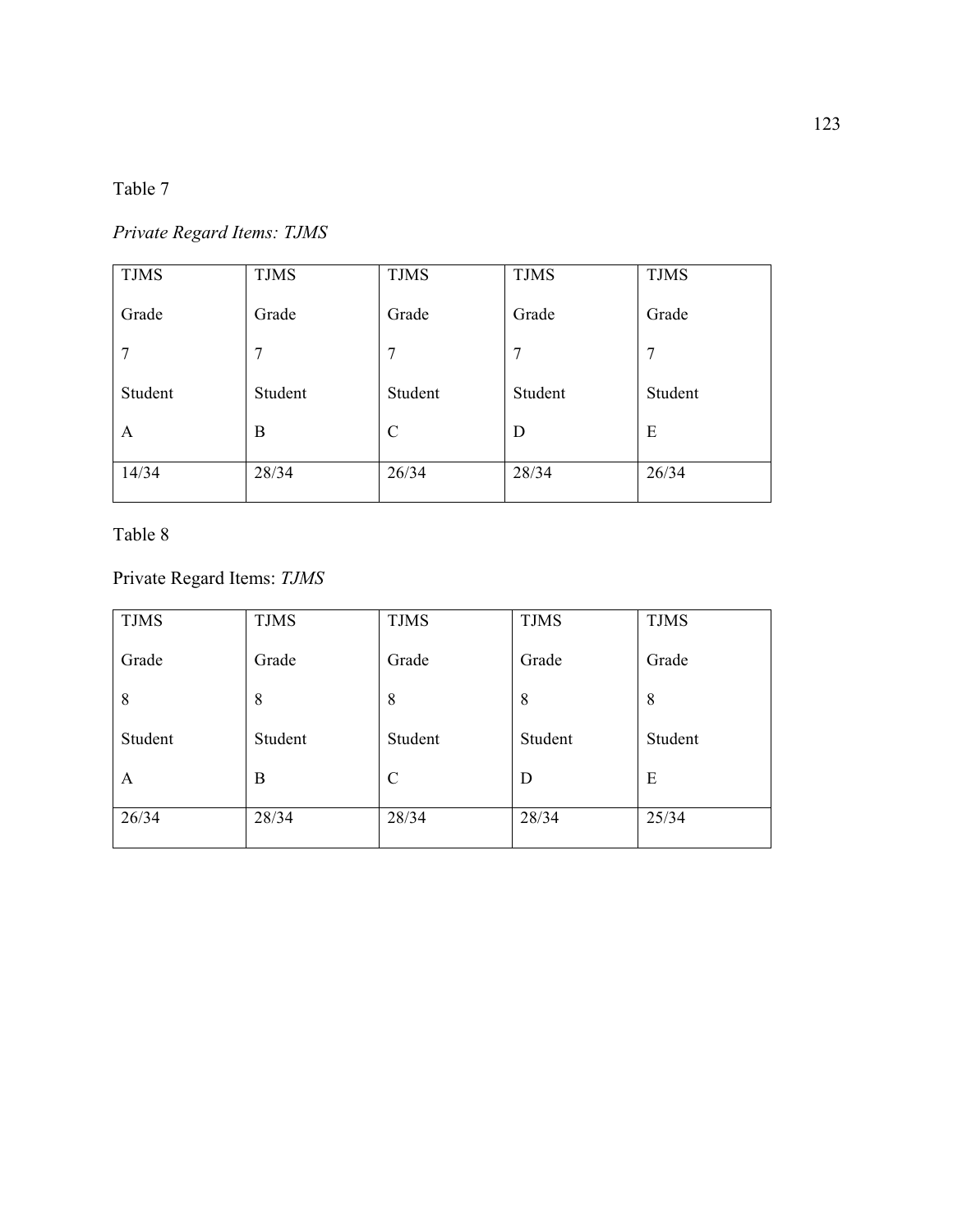# Public Regard Items

# Appendix D

#### Table 9

*Public Regard Items: BTMS*

| <b>BTMS</b>  | <b>BTMS</b> | <b>BTMS</b> | <b>BTMS</b> | <b>BTMS</b> | <b>BTMS</b> | <b>BTMS</b> | <b>BTMS</b> | <b>BTMS</b> |
|--------------|-------------|-------------|-------------|-------------|-------------|-------------|-------------|-------------|
| Grade        | Grade       | Grade       | Grade       | Grade       | Grade       | Grade       | Grade       | Grade       |
| 6            |             |             |             |             |             | 8           | 8           | 8           |
| Student      | Student     | Student     | Student     | Student     | Student     | Student     | Student     | Student     |
| $\mathbf{A}$ | B           | A           | В           | A           | В           | C           | $\mathbf D$ | E           |
| 3/26         | 19/26       | 5/26        | 7/26        | 20/26       | $-3/26$     | 26/26       | $-1/26$     | 7/26        |

Table 10

# *Public Regard Items: TJMS*

| <b>TJMS</b> | <b>TJMS</b> | <b>TJMS</b>   | <b>TJMS</b> | <b>TJMS</b> |
|-------------|-------------|---------------|-------------|-------------|
| Grade       | Grade       | Grade         | Grade       | Grade       |
| 6           | 6           | 6             | 6           | 6           |
| Student     | Student     | Student       | Student     | Student     |
| A           | B           | $\mathcal{C}$ | D           | E           |
| $5/26$      | 8/26        | 12/26         | 14/26       | 7/26        |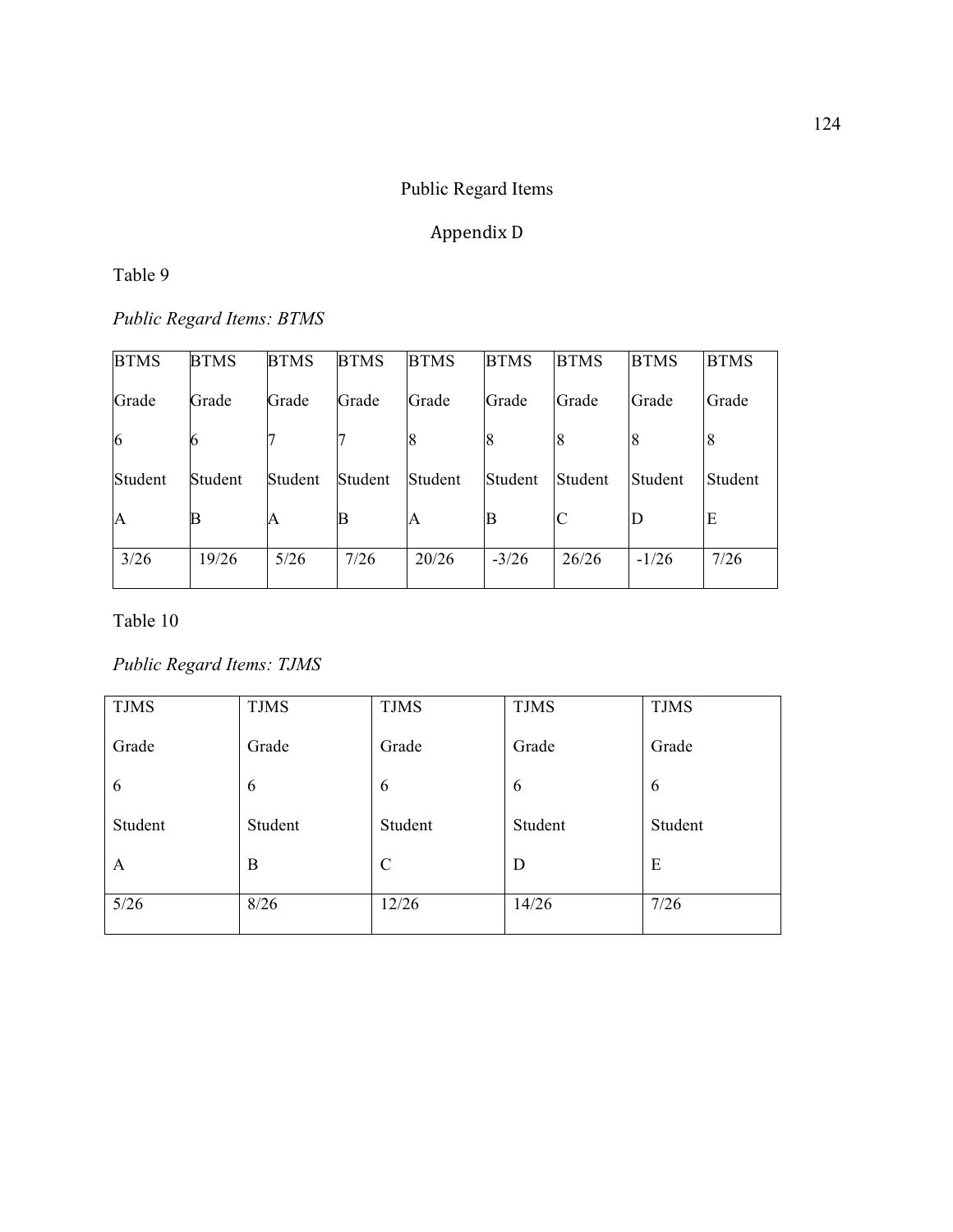*Public Regard Items: TJMS*

| <b>TJMS</b> | <b>TJMS</b> | <b>TJMS</b>   | <b>TJMS</b> | <b>TJMS</b>    |
|-------------|-------------|---------------|-------------|----------------|
| Grade       | Grade       | Grade         | Grade       | Grade          |
| 7           | 7           | 7             | 7           | $\overline{7}$ |
| Student     | Student     | Student       | Student     | Student        |
| A           | B           | $\mathcal{C}$ | D           | E              |
| 3/26        | 8/26        | 8/26          | 7/26        | 10/26          |

### Table 12

# *Public Regard Items: TJMS*

| <b>TJMS</b> | <b>TJMS</b> | <b>TJMS</b>   | <b>TJMS</b> | <b>TJMS</b> |
|-------------|-------------|---------------|-------------|-------------|
| Grade       | Grade       | Grade         | Grade       | Grade       |
| 8           | 8           | 8             | 8           | 8           |
| Student     | Student     | Student       | Student     | Student     |
| A           | B           | $\mathcal{C}$ | D           | E           |
| 9/26        | 6/26        | 13/26         | 15/26       | 10/26       |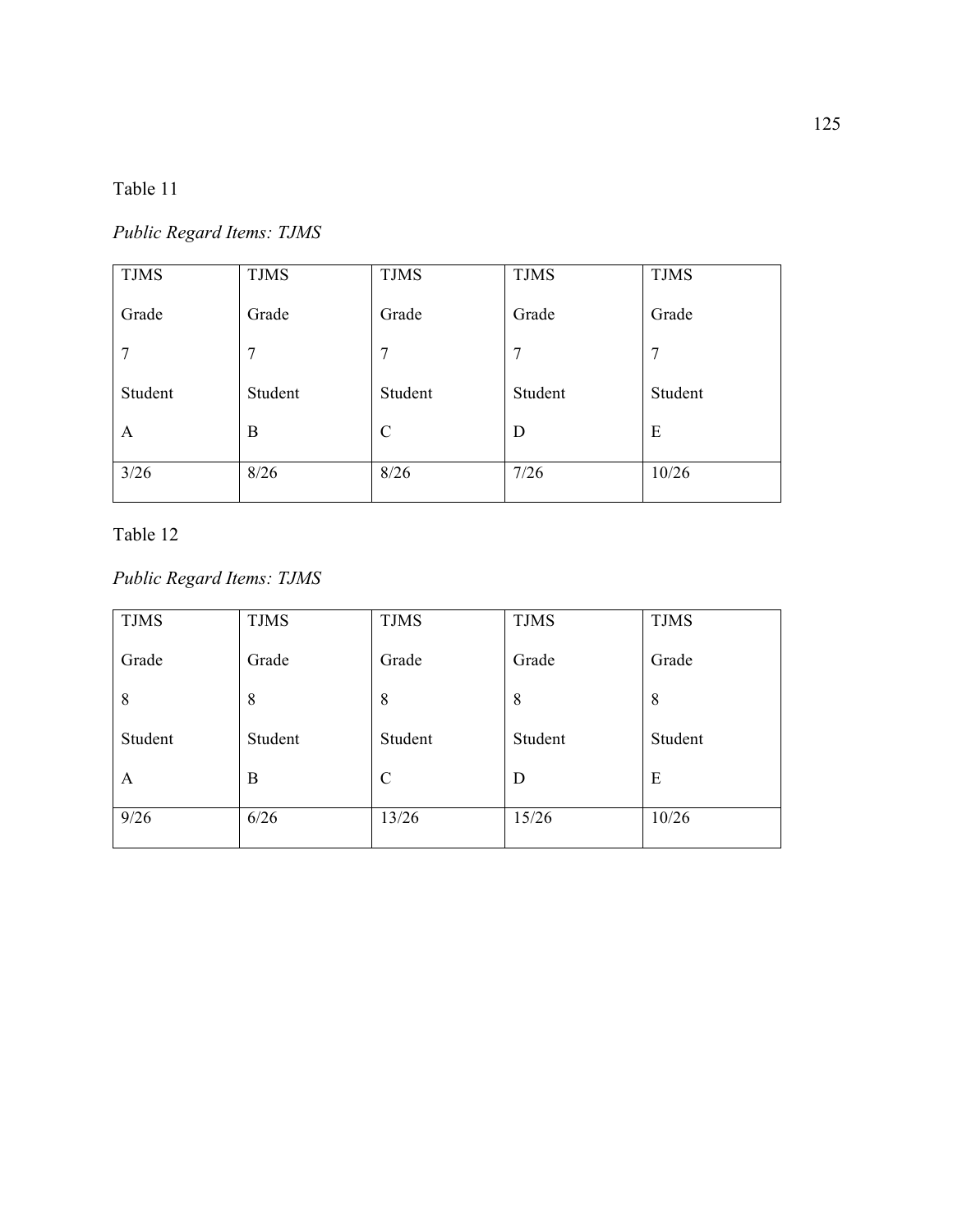# Assimilation Ideology Items

# Appendix E

#### Table 13

*Assimilation Ideology: BTMS*

| <b>BTMS</b> | <b>BTMS</b> |       | <b>BTMS</b>                     | <b>BTMS</b> | <b>BTMS</b>   | <b>BTMS</b> | <b>BTMS</b> |
|-------------|-------------|-------|---------------------------------|-------------|---------------|-------------|-------------|
| Grade       |             |       | Grade                           | Grade       | Grade         | Grade       | Grade       |
| h           |             |       | 8                               | 8           | 8             | 8           | 8           |
| Student     | Student     |       | Student                         | Student     | Student       | Student     | Student     |
| B           | A           | B     | A                               | B           | $\mathcal{C}$ | D           | E           |
| 46/63       | 46/63       | 45/63 | 46/63                           | 40/63       | 41/63         | 38/63       | 48/63       |
|             |             | Grade | <b>BTMS</b><br>Grade<br>Student |             |               |             |             |

Table 14

*Assimilation Ideology: TJMS*

| <b>TJMS</b> | <b>TJMS</b> | <b>TJMS</b>   | <b>TJMS</b> | <b>TJMS</b> |
|-------------|-------------|---------------|-------------|-------------|
| Grade       | Grade       | Grade         | Grade       | Grade       |
| 6           | 6           | 6             | 6           | 6           |
| Student     | Student     | Student       | Student     | Student     |
| A           | B           | $\mathcal{C}$ | D           | E           |
| 60/63       | 45/63       | 61/63         | 47/63       | 51/63       |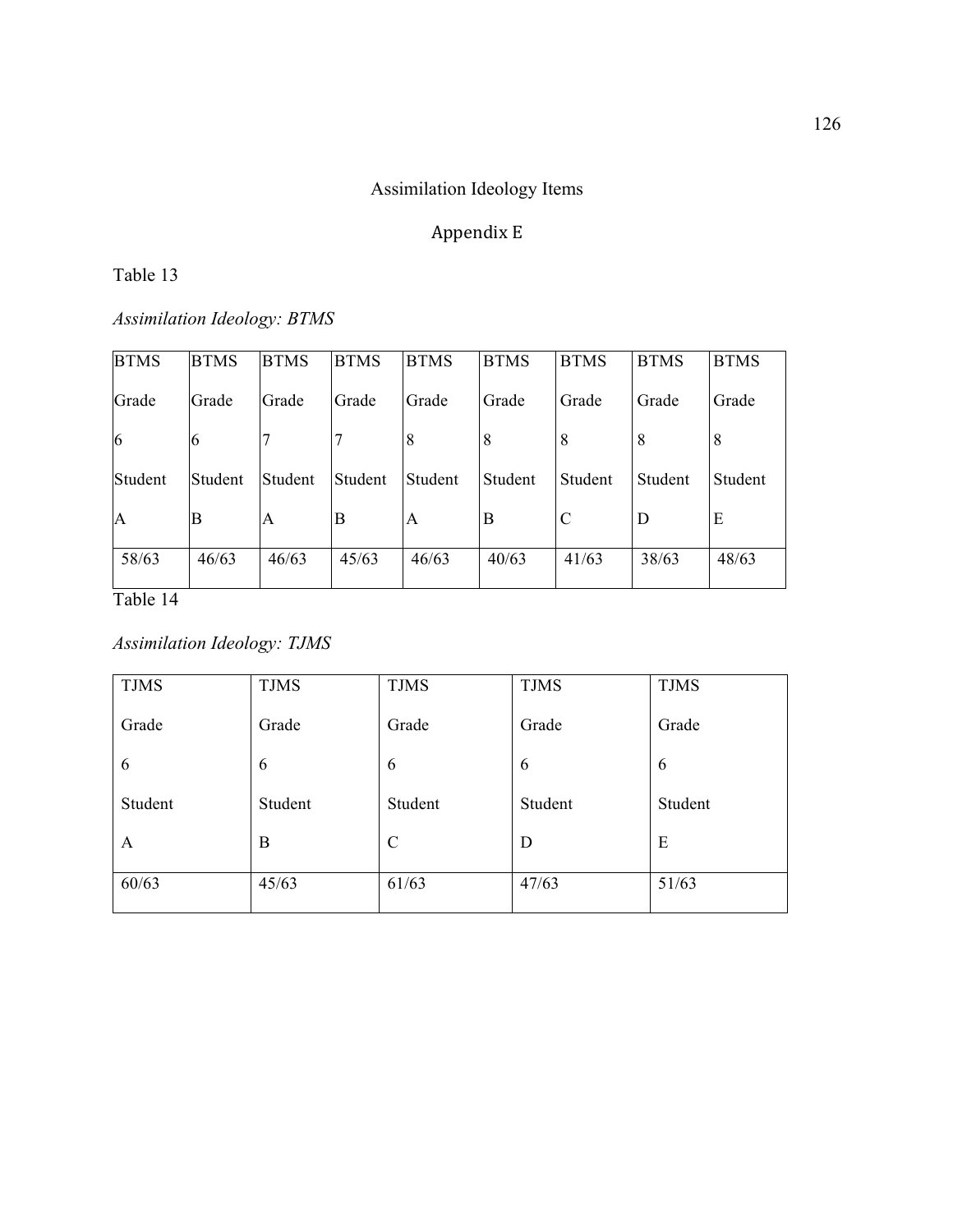# *Assimilation Ideology: TJMS*

| <b>TJMS</b> | <b>TJMS</b> | <b>TJMS</b>   | <b>TJMS</b> | <b>TJMS</b> |
|-------------|-------------|---------------|-------------|-------------|
| Grade       | Grade       | Grade         | Grade       | Grade       |
| 7           | 7           | 7             | 7           | 7           |
| Student     | Student     | Student       | Student     | Student     |
| A           | B           | $\mathcal{C}$ | D           | E           |
| 38/63       | 45/63       | 49/63         | 42/63       | 44/63       |

### Table 16

# *Assimilation Ideology: TJMS*

| <b>TJMS</b> | <b>TJMS</b> | <b>TJMS</b>   | <b>TJMS</b> | <b>TJMS</b> |
|-------------|-------------|---------------|-------------|-------------|
| Grade       | Grade       | Grade         | Grade       | Grade       |
| 8           | 8           | 8             | 8           | 8           |
| Student     | Student     | Student       | Student     | Student     |
| A           | B           | $\mathcal{C}$ | D           | E           |
| 52/63       | 49/63       | 49/63         | 48/63       | 48/63       |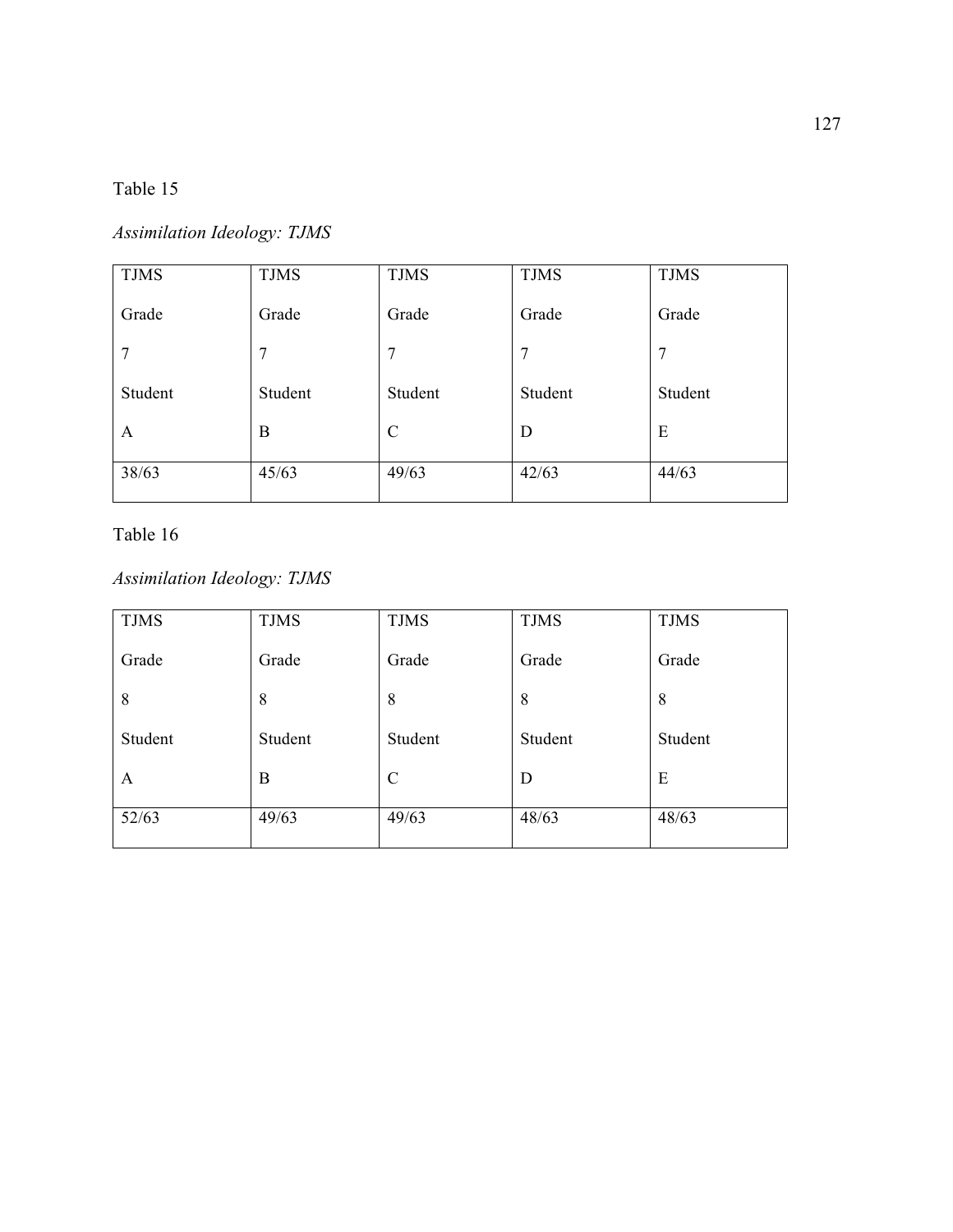### Humanist Ideology Items

# Appendix F

#### Table 17

*Humanist Ideology: BTMS*

| <b>BTMS</b> | <b>BTMS</b> | <b>BTMS</b> | <b>BTMS</b> | <b>BTMS</b> | <b>BTMS</b> | <b>BTMS</b> | <b>BTMS</b> | <b>BTMS</b> |
|-------------|-------------|-------------|-------------|-------------|-------------|-------------|-------------|-------------|
| Grade       | Grade       | Grade       | Grade       | Grade       | Grade       | Grade       | Grade       | Grade       |
| 6           | 6           | 7           | 7           | 8           | 8           | 8           | 8           | 8           |
| Student     | Student     | Student     | Student     | Student     | Student     | Student     | Student     | Student     |
| A           | B           | A           | B           | A           | B           | C           | D           | E           |
| 51/63       | 46/63       | 42/63       | 50/63       | 47/63       | 40/63       | 52/63       | 52/63       | 42/63       |

Table 18

### *Humanist Ideology: TJMS*

| <b>TJMS</b> | <b>TJMS</b> | <b>TJMS</b>   | <b>TJMS</b> | <b>TJMS</b> |
|-------------|-------------|---------------|-------------|-------------|
| Grade       | Grade       | Grade         | Grade       | Grade       |
| 6           | 6           | 6             | 6           | 6           |
| Student     | Student     | Student       | Student     | Student     |
| A           | B           | $\mathcal{C}$ | D           | E           |
| 39/63       | 45/63       | 54/63         | 43/63       | 51/63       |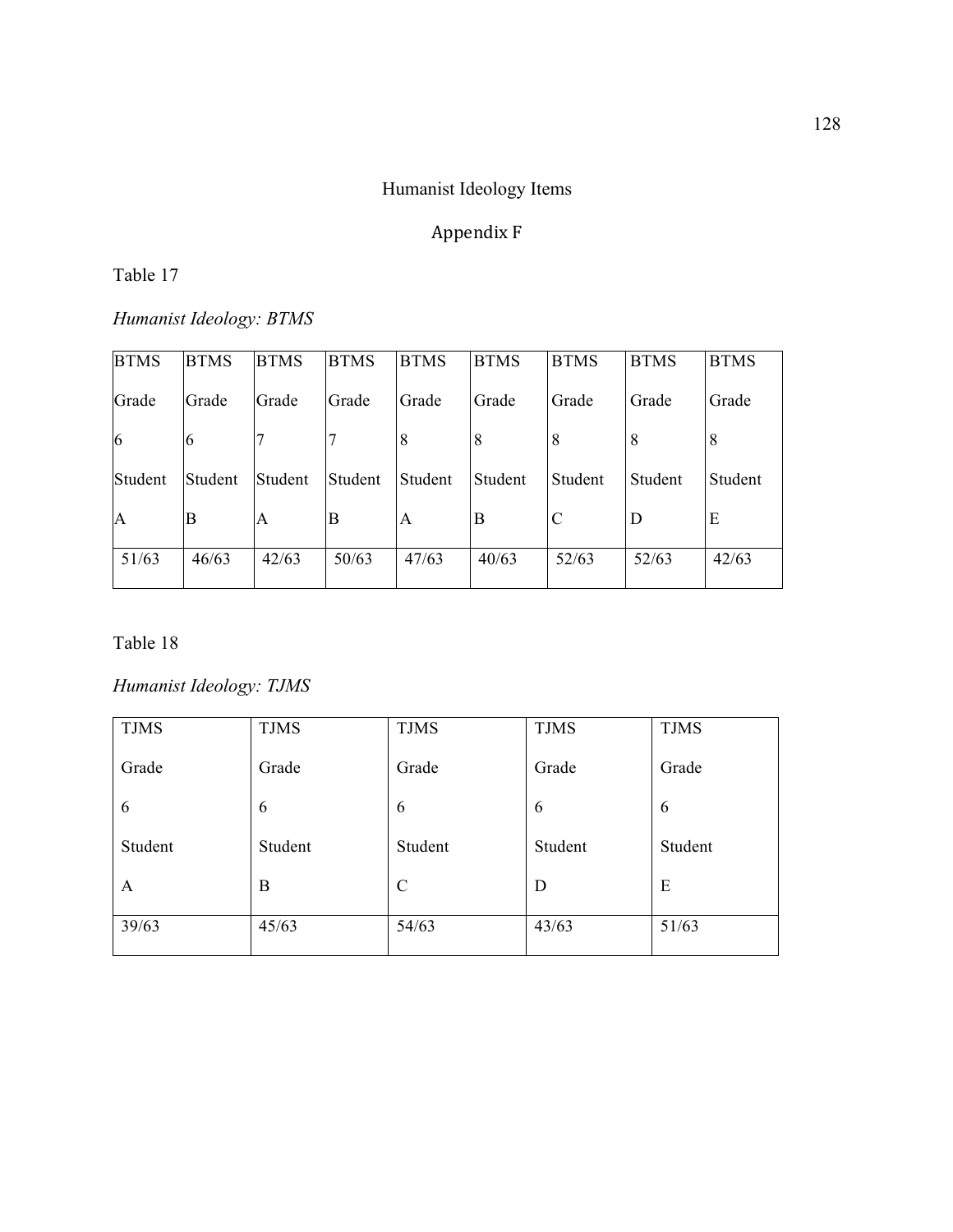# *Humanist Ideology: TJMS*

| <b>TJMS</b> | <b>TJMS</b> | <b>TJMS</b>   | <b>TJMS</b> | <b>TJMS</b> |
|-------------|-------------|---------------|-------------|-------------|
| Grade       | Grade       | Grade         | Grade       | Grade       |
| 7           | 7           | 7             | 7           | 7           |
| Student     | Student     | Student       | Student     | Student     |
| A           | B           | $\mathcal{C}$ | D           | E           |
| 51/63       | 48/63       | 55/63         | 44/63       | 42/63       |

# Table 20

### *Humanist Ideology: TJMS*

| <b>TJMS</b> | <b>TJMS</b> | <b>TJMS</b>   | <b>TJMS</b> | <b>TJMS</b> |
|-------------|-------------|---------------|-------------|-------------|
| Grade       | Grade       | Grade         | Grade       | Grade       |
| 8           | 8           | 8             | 8           | 8           |
| Student     | Student     | Student       | Student     | Student     |
| A           | B           | $\mathcal{C}$ | D           | E           |
| 52/63       | 49/63       | 49/63         | 48/63       | 48/63       |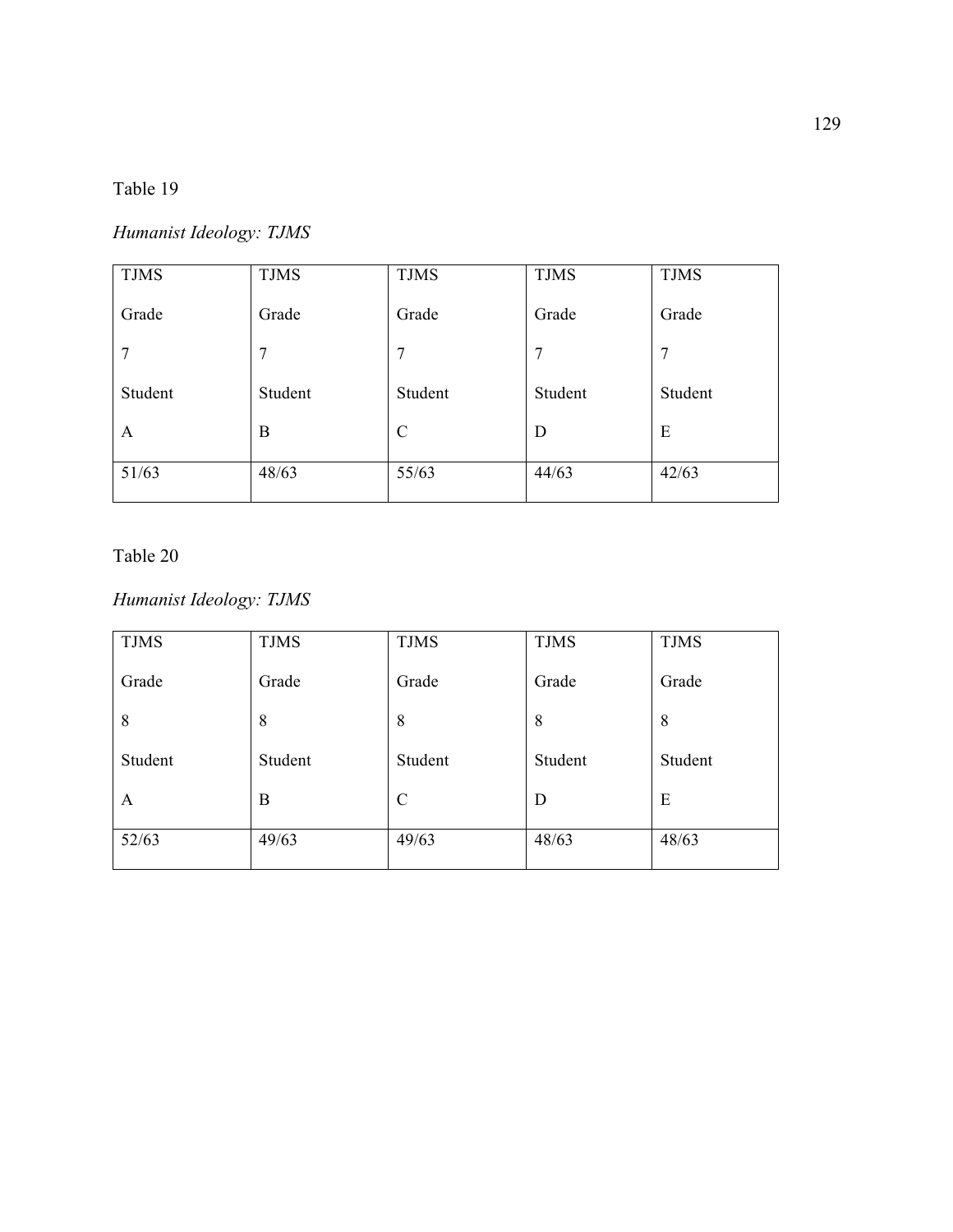# The Oppressed Minority Ideology Items

# Appendix G

### Table 21

# *Oppressed Minority Ideology: BTMS*

| <b>BTMS</b>    | <b>BTMS</b> | <b>BTMS</b> | <b>BTMS</b> | <b>BTMS</b> | <b>BTMS</b> | <b>BTMS</b> | <b>BTMS</b> | <b>BTMS</b> |
|----------------|-------------|-------------|-------------|-------------|-------------|-------------|-------------|-------------|
| Grade          | Grade       | Grade       | Grade       | Grade       | Grade       | Grade       | Grade       | Grade       |
| $\overline{6}$ | 6           |             |             | 8           | 8           | 8           | 8           | 8           |
| Student        | Student     | Student     | Student     | Student     | Student     | Student     | Student     | Student     |
| $\overline{A}$ | B           | A           | B           | A           | B           | C           | D           | E           |
| 37/63          | 45/63       | 43/63       | 56/63       | 43/63       | 35/63       | 38/63       | 42/63       | 48/63       |

#### Table 22

### *Oppressed Minority Ideology: TJMS*

| <b>TJMS</b> | <b>TJMS</b> | <b>TJMS</b>   | <b>TJMS</b> | <b>TJMS</b> |
|-------------|-------------|---------------|-------------|-------------|
| Grade       | Grade       | Grade         | Grade       | Grade       |
| 6           | 6           | 6             | 6           | 6           |
| Student     | Student     | Student       | Student     | Student     |
| A           | B           | $\mathcal{C}$ | D           | E           |
| 51/63       | 51/63       | 60/63         | 41/63       | 52/63       |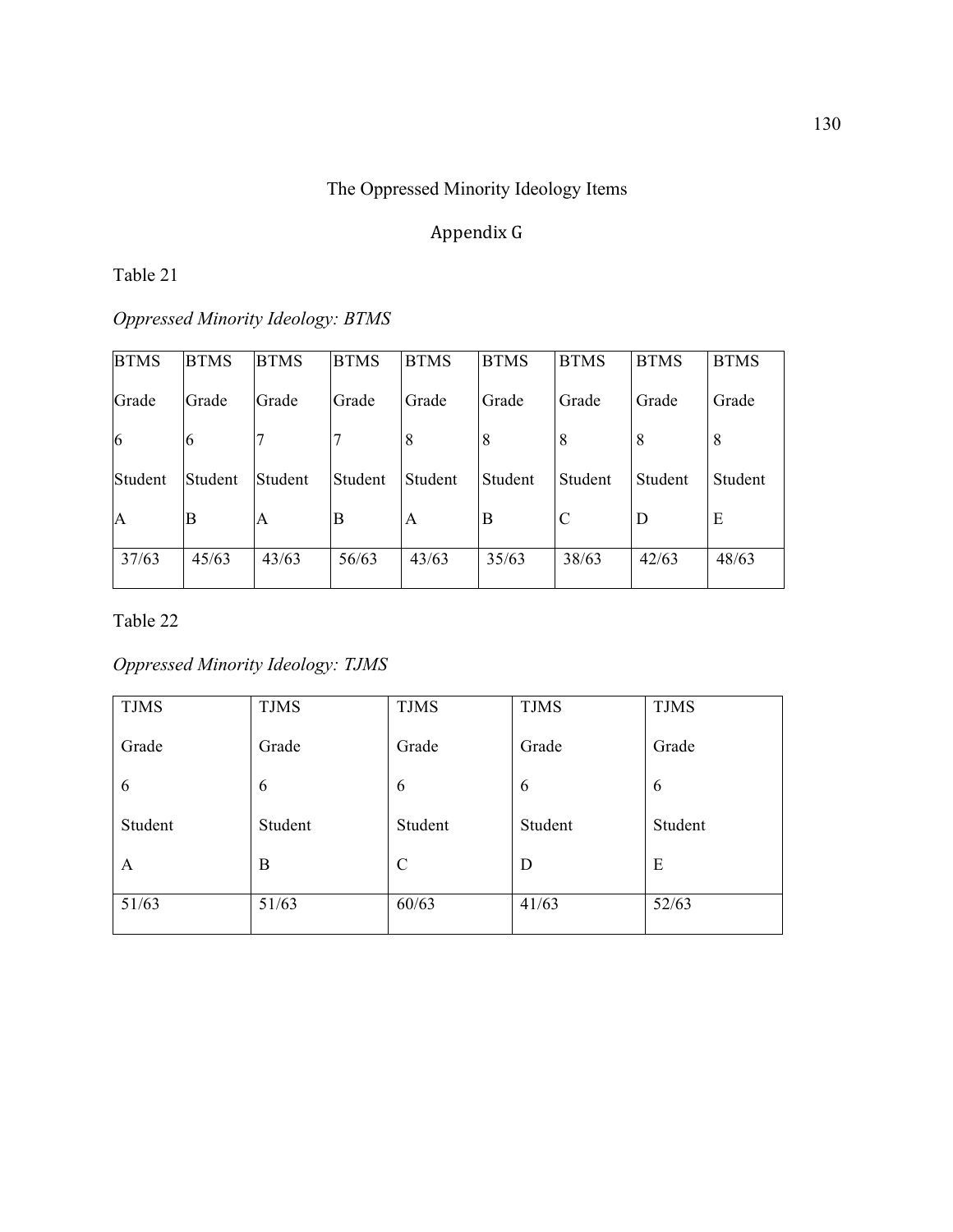# *Oppressed Minority Ideology: TJMS*

| <b>TJMS</b> | <b>TJMS</b> | <b>TJMS</b>   | <b>TJMS</b> | <b>TJMS</b> |
|-------------|-------------|---------------|-------------|-------------|
| Grade       | Grade       | Grade         | Grade       | Grade       |
| 7           | 7           | 7             | 7           | 7           |
| Student     | Student     | Student       | Student     | Student     |
| A           | B           | $\mathcal{C}$ | D           | E           |
| 34/63       | 43/63       | 39/63         | 39/63       | 48/63       |

Table 24

# *Oppressed Minority Ideology: TJMS*

| <b>TJMS</b> | <b>TJMS</b> | <b>TJMS</b>   | <b>TJMS</b> | <b>TJMS</b> |
|-------------|-------------|---------------|-------------|-------------|
| Grade       | Grade       | Grade         | Grade       | Grade       |
| 8           | 8           | 8             | 8           | 8           |
| Student     | Student     | Student       | Student     | Student     |
| A           | B           | $\mathcal{C}$ | D           | E           |
| 48/63       | 49/63       | 50/63         | 54/63       | 46/63       |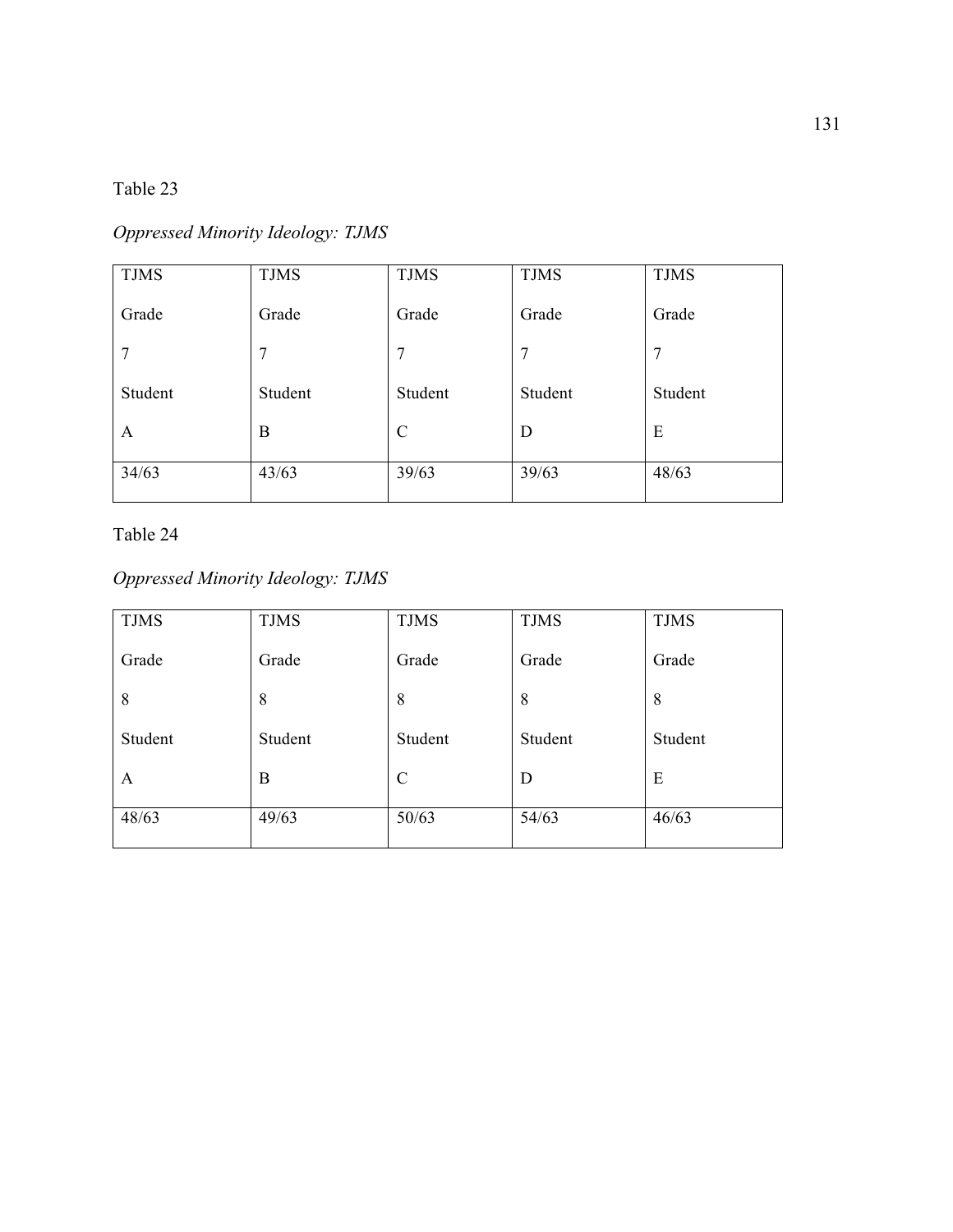# The Nationalist Ideology Items

# Appendix H

### Table 25

*Nationalist Ideology: BTMS*

| <b>BTMS</b> | <b>BTMS</b> | <b>BTMS</b> | <b>BTMS</b> | <b>BTMS</b> | <b>BTMS</b> | <b>BTMS</b> | <b>BTMS</b> | <b>BTMS</b> |
|-------------|-------------|-------------|-------------|-------------|-------------|-------------|-------------|-------------|
| Grade       | Grade       | Grade       | Grade       | Grade       | Grade       | Grade       | Grade       | Grade       |
| 6           | b           | 7           | 7           | 8           | 8           | 8           | 8           | 8           |
| Student     | Student     | Student     | Student     | Student     | Student     | Student     | Student     | Student     |
| A           | B           | A           | B           | A           | B           | C           | D           | E           |
| 39/63       | 38/63       | 32/63       | 29/63       | 37/63       | 32/63       | 27/63       | 21/63       | 50/63       |

Table 26

# *Nationalist Ideology: TJMS*

| <b>TJMS</b> | <b>TJMS</b> | <b>TJMS</b>   | <b>TJMS</b> | <b>TJMS</b> |
|-------------|-------------|---------------|-------------|-------------|
| Grade       | Grade       | Grade         | Grade       | Grade       |
| 6           | 6           | 6             | 6           | 6           |
| Student     | Student     | Student       | Student     | Student     |
| A           | B           | $\mathcal{C}$ | D           | E           |
| 51/63       | 45/63       | 46/63         | 36/63       | 30/63       |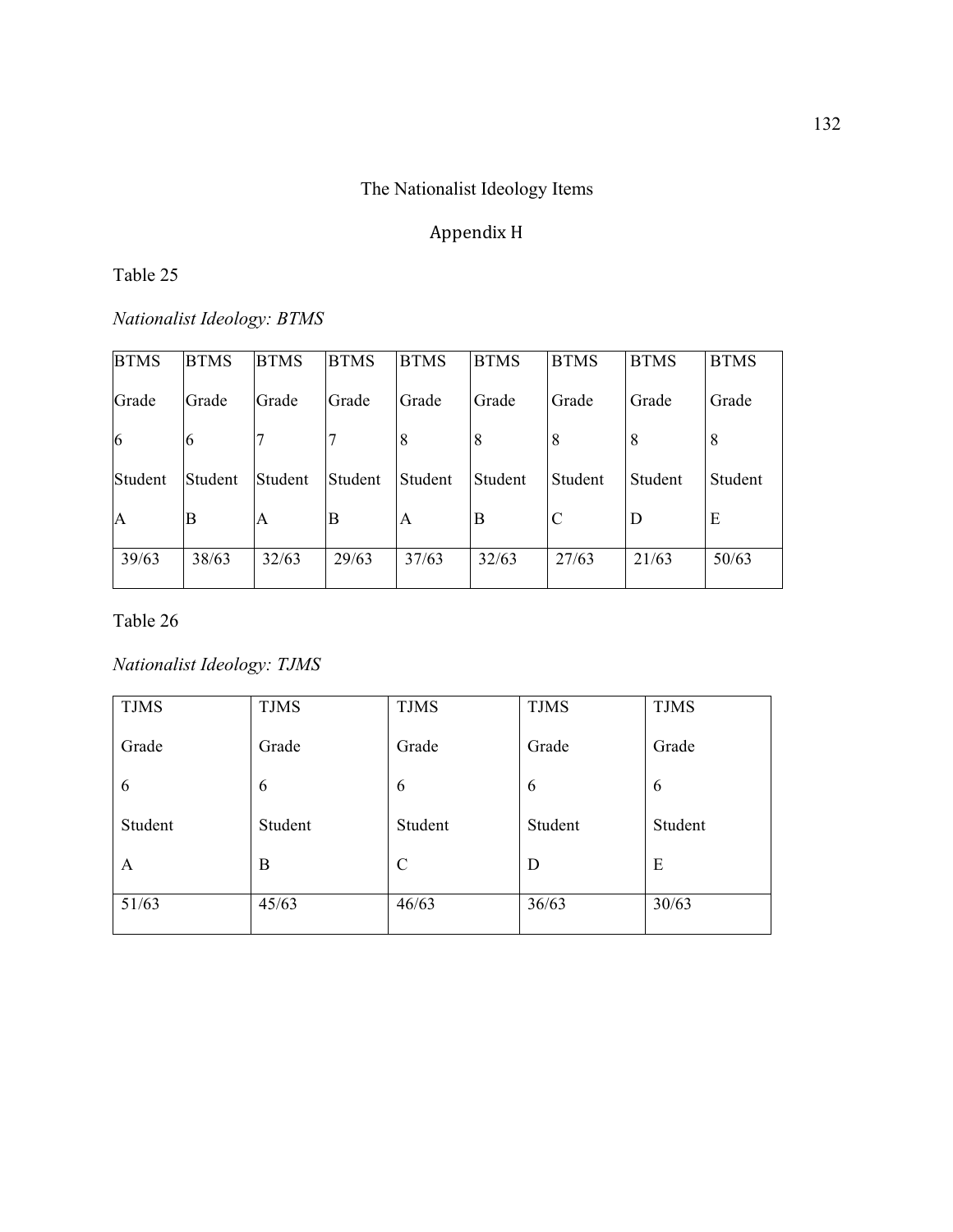### Table 27

## *Nationalist Ideology: TJMS*

| <b>TJMS</b> | <b>TJMS</b> | <b>TJMS</b> | <b>TJMS</b> | <b>TJMS</b> |
|-------------|-------------|-------------|-------------|-------------|
| Grade       | Grade       | Grade       | Grade       | Grade       |
| 7           | 7           | 7           | 7           | 7           |
| Student     | Student     | Student     | Student     | Student     |
| A           | B           | C           | D           | E           |
| 42/63       | 38/63       | 28/63       | 32/63       | 38/63       |

### Table 28

## *Nationalist Ideology: TJMS*

| <b>TJMS</b> | <b>TJMS</b> | <b>TJMS</b>   | <b>TJMS</b> | <b>TJMS</b> |
|-------------|-------------|---------------|-------------|-------------|
| Grade       | Grade       | Grade         | Grade       | Grade       |
| 8           | 8           | 8             | 8           | 8           |
| Student     | Student     | Student       | Student     | Student     |
| A           | B           | $\mathcal{C}$ | D           | E           |
| 26/63       | 36/63       | 41/63         | 38/63       | 19/63       |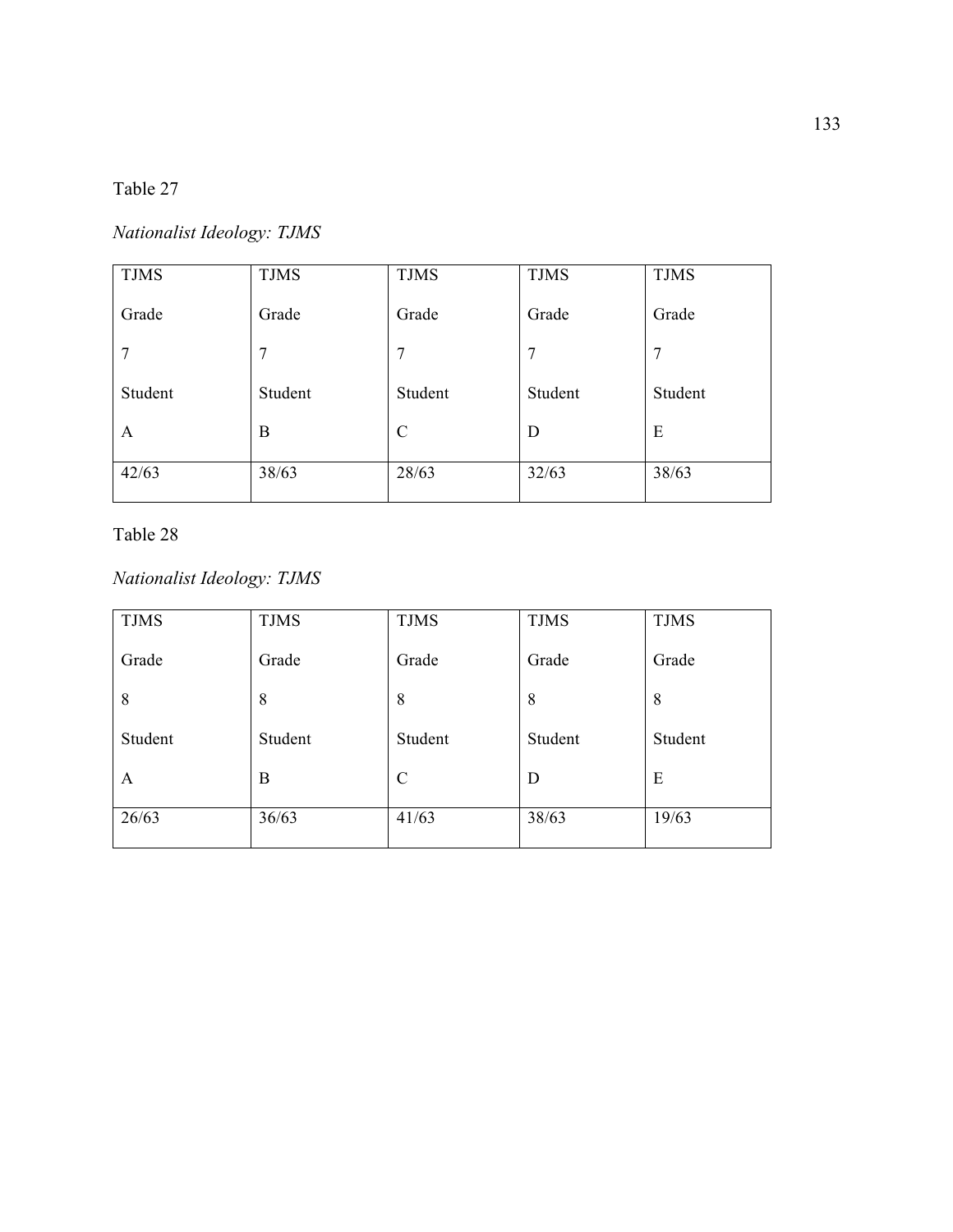### MCA and GPA Data

### Appendix I

The standard score for the students that took part in the survey are listed below.

## Table 29

## *MCA Scores and GPA for BTMS*

| Grade / Student | <b>MCA</b>         |         | <b>GPA</b> |
|-----------------|--------------------|---------|------------|
|                 | Reading            | Math    |            |
|                 |                    |         |            |
| 6 A             | 645 $(P)$          | 650 (M) | 3.21       |
| 6 B             | 639(D)             | 628(D)  | 2.59       |
|                 |                    |         |            |
| 7 A             | 720(D)             | 738(D)  | 2.23       |
| 7B              | 734(D)             | 736(D)  | 2.86       |
|                 |                    |         |            |
| 8 A             | 840 (P)            | 841 (P) | 2.98       |
| 8 B             | 845 (P)            | 850 M)  | 3.42       |
| 8 C             | 829 <sub>(D)</sub> | 844 (P) | 3.30       |
| 8 D             | 843 (P)            | 856 (M) | 3.67       |
| 8 E             | 832(D)             | 846 (P) | 3.32       |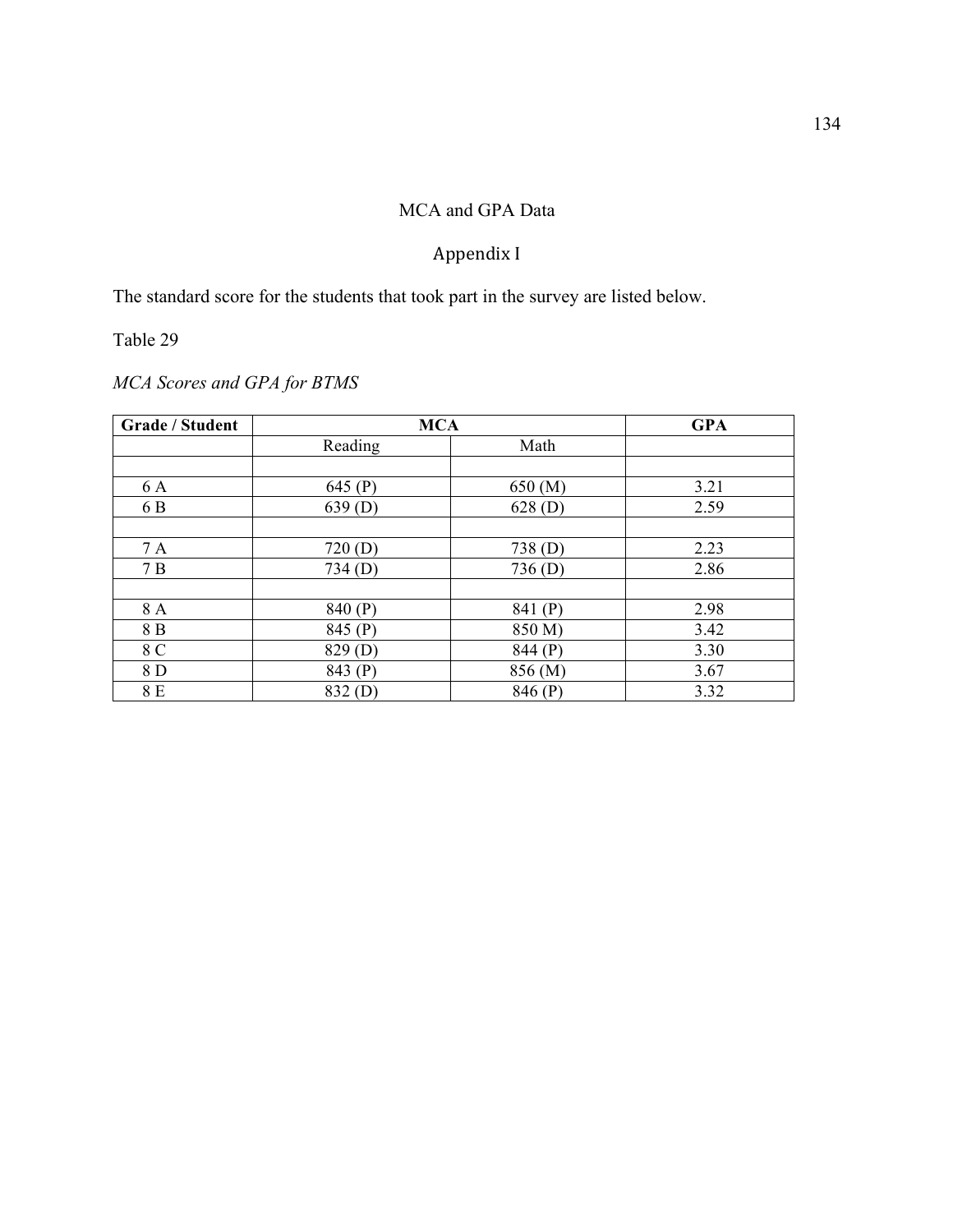### Table 30

## *MCA Scores and GPA for TJMS*

| Grade /<br><b>Student</b> | <b>MCA Scores</b>   |                     | <b>GPA</b> |
|---------------------------|---------------------|---------------------|------------|
|                           | Reading             | Math                |            |
|                           |                     |                     |            |
| 6 A                       | 646 (P)             | 649 (P)             | 2.12       |
| 6 B                       | 625(D)              | 636(D)              | 3.18       |
| 6 C                       | 629(D)              | Left before testing | 1.14       |
| 6 D                       | Left before testing | Left before testing | .017       |
| 6 E                       | 633(D)              | 625(D)              | 2.69       |
|                           |                     |                     |            |
| 7 A                       | 710(D)              | 718(D)              | 0.41       |
| 7B                        | 747 (P)             | 741 (P)             | 2.79       |
| 7 C                       | 432(D)              | 733(D)              | 1.39       |
| 7 D                       | 743 (P)             | 736 <sub>(D)</sub>  | 1.65       |
| 7 E                       | 711(D)              | 735(D)              | 2.01       |
|                           |                     |                     |            |
| 8 A                       | 832(D)              | 824 (D)             | 2.34       |
| 8 B                       | 829 <sub>(D)</sub>  | 855 (M)             | 3.96       |
| 8 C                       | 837 <sub>(D)</sub>  | 831(D)              | 2.14       |
| 8 D                       | 837(D)              | 837 <sub>(D)</sub>  | 2.32       |
| 8 E                       | 830 <sub>(D)</sub>  | 823 (D)             | 2.34       |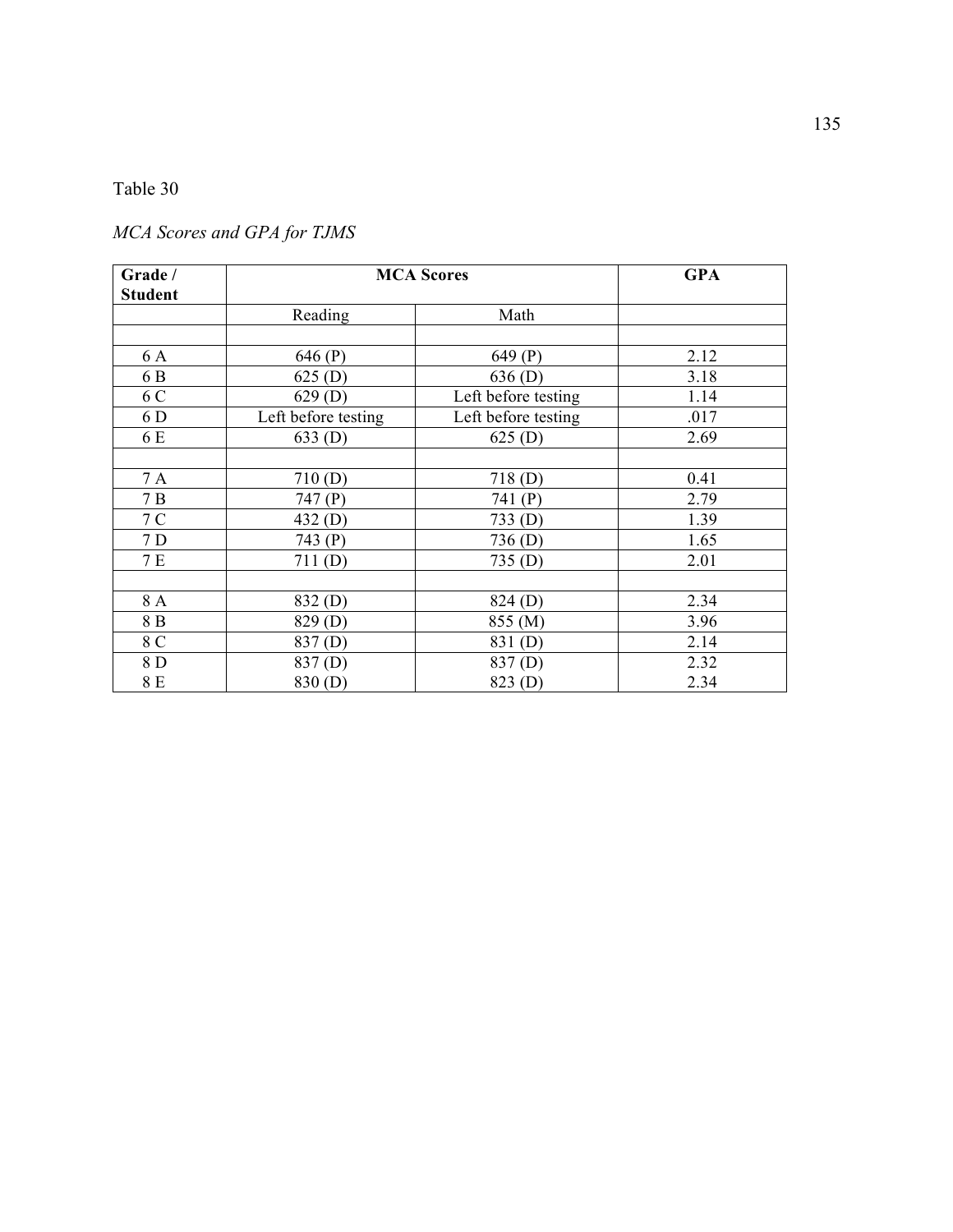# $6<sup>th</sup>$  Grade Reading

## Appendix J

# $6<sup>th</sup>$  Grade Reading

|                          | <b>BTMS</b>    | TJMS        |
|--------------------------|----------------|-------------|
| Mean                     | 642            | 633.25      |
| Variance                 | 18             | 82.91666667 |
| Observations             | $\overline{2}$ | 4           |
| Pooled Variance          | 66.6875        |             |
| <b>Hypothesized Mean</b> |                |             |
| Difference               | O              |             |
| df                       | 4              |             |
| t Stat                   | 1.237243563    |             |
| P(T <= t) one-tail       | 0.141832566    |             |
| t Critical one-tail      | 2.131846786    |             |
| $P(T \le t)$ two-tail    | 0.283665133    |             |
| t Critical two-tail      | 2.776445105    |             |

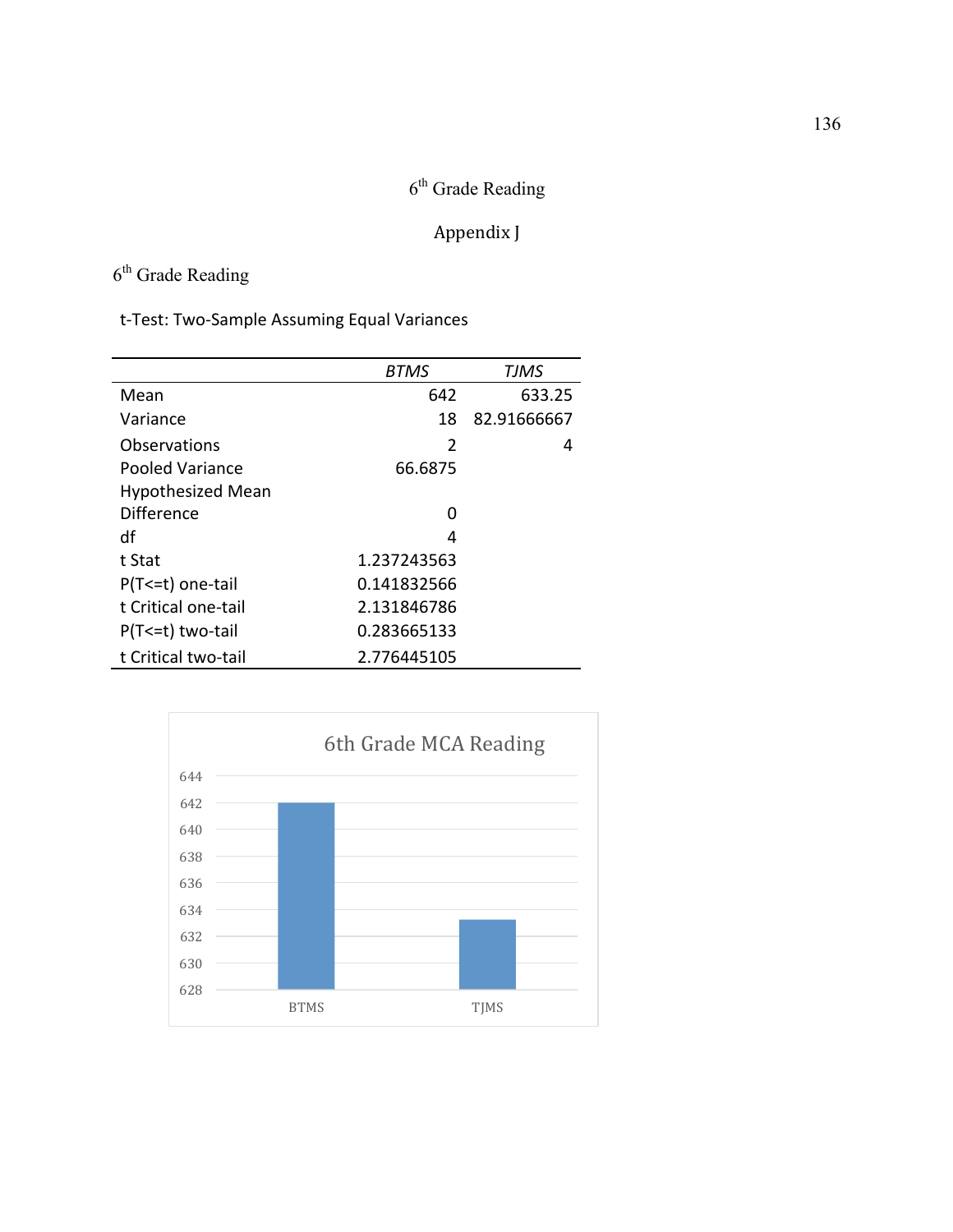# 7<sup>th</sup> Grade Reading

## Appendix K

# **7th** Grade Reading

|                          | BTMS        | <b>TJMS</b> |
|--------------------------|-------------|-------------|
| Mean                     | 727         | 668.6       |
| Variance                 | 98          | 17793.3     |
| Observations             | 2           | 5           |
| <b>Hypothesized Mean</b> |             |             |
| Difference               | O           |             |
| df                       | 4           |             |
| t Stat                   | 0.972299464 |             |
| P(T<=t) one-tail         | 0.192979403 |             |
| t Critical one-tail      | 2.131846786 |             |
| P(T<=t) two-tail         | 0.385958805 |             |
|                          |             |             |
| t Critical two-tail      | 2.776445105 |             |

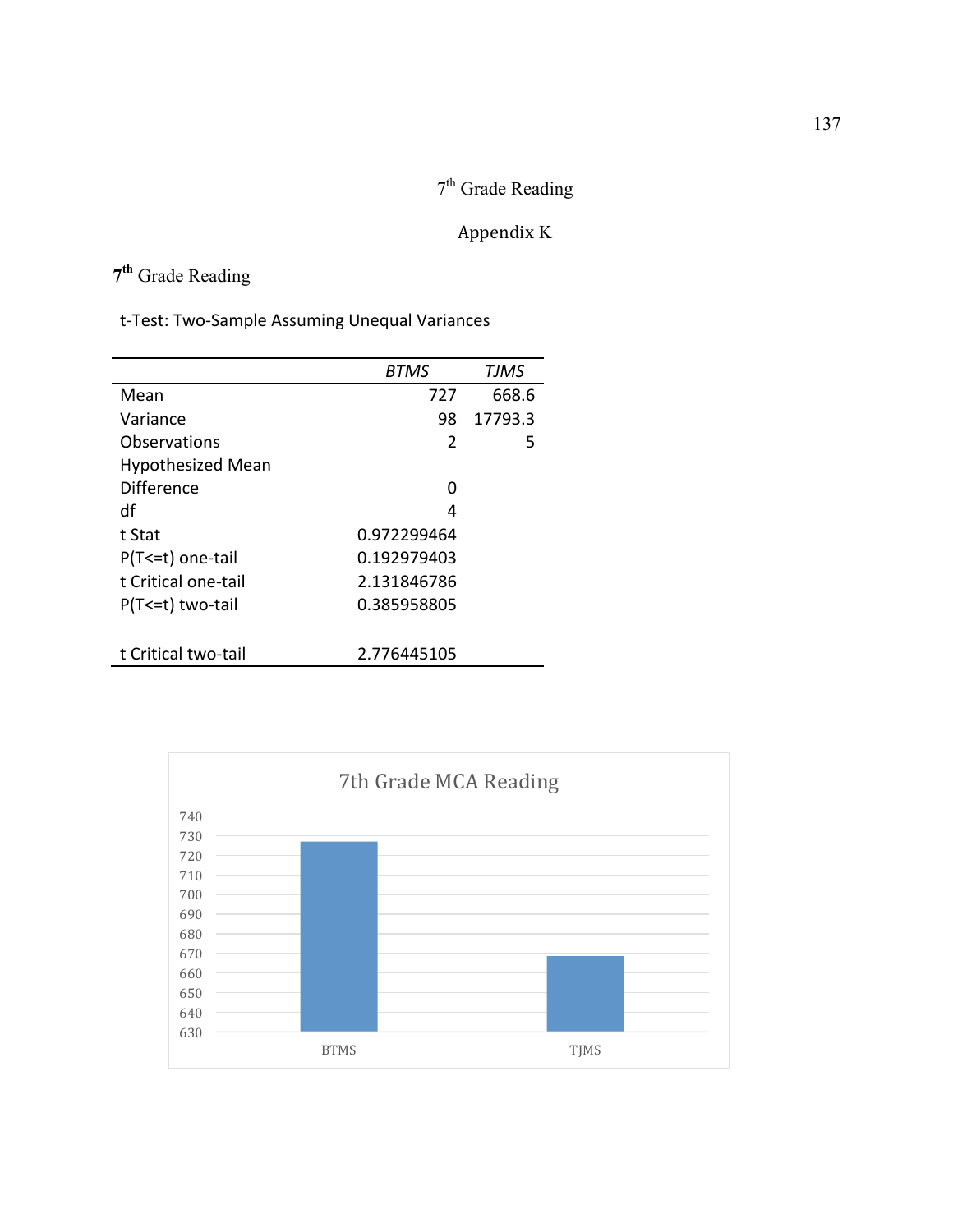# 8<sup>th</sup> Grade Reading

## Appendix L

# **8th** Grade Reading

|                          | <b>BTMS</b> | TJMS        |
|--------------------------|-------------|-------------|
| Mean                     | 837.25      | 833.25      |
| Variance                 | 62.91666667 | 18.91666667 |
| Observations             | 4           | 4           |
| Pooled Variance          | 40.91666667 |             |
| <b>Hypothesized Mean</b> |             |             |
| Difference               | O           |             |
| df                       | 6           |             |
| t Stat                   | 0.884351397 |             |
| P(T<=t) one-tail         | 0.205270364 |             |
| t Critical one-tail      | 1.943180281 |             |
| P(T<=t) two-tail         | 0.410540727 |             |
| t Critical two-tail      | 2.446911851 |             |

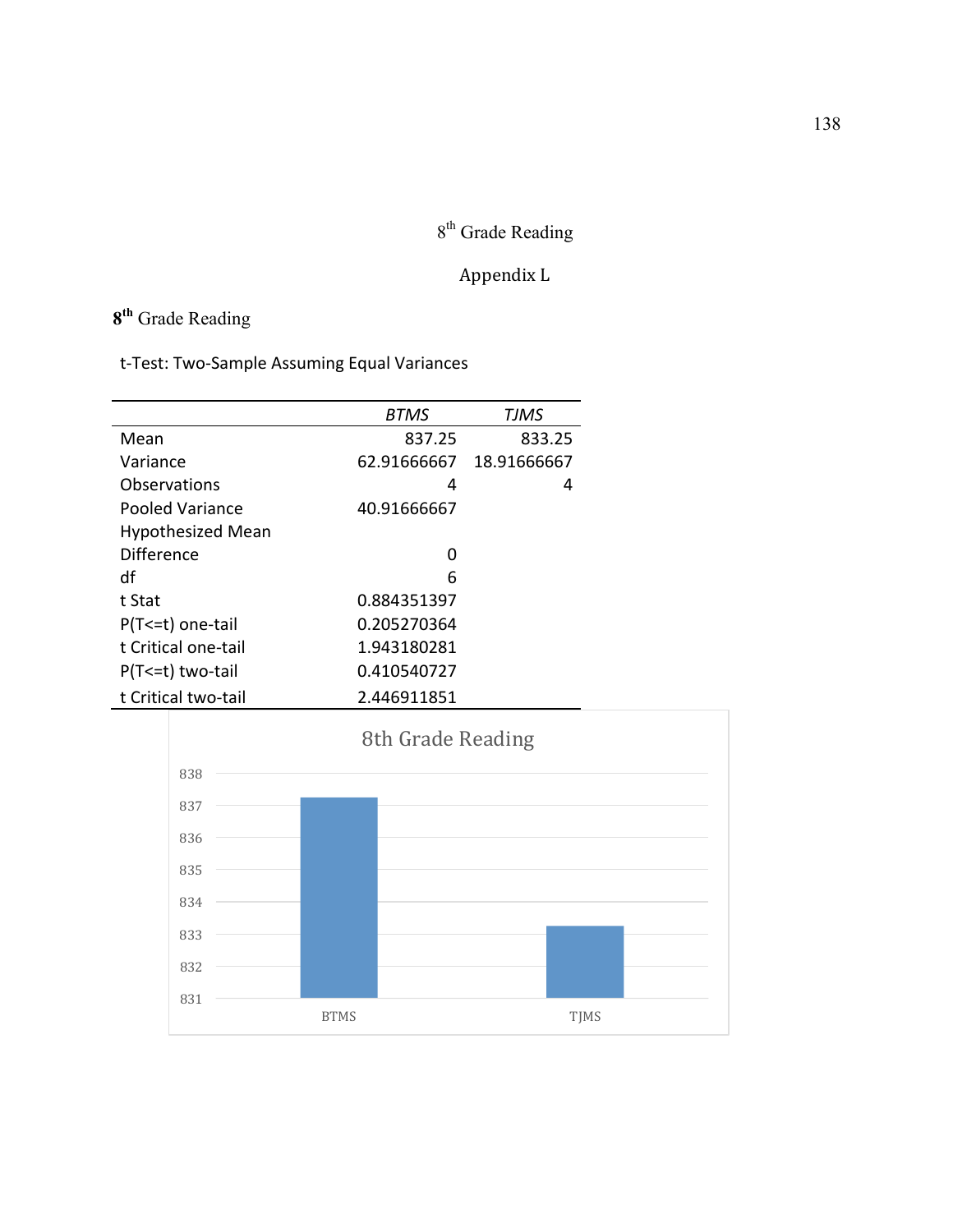# $6^{\rm th}$  Grade Math

### Appendix M

## **6th Grade Math**

|                          | <b>BTMS</b> | <b>TJMS</b> |
|--------------------------|-------------|-------------|
| Mean                     | 639         | 636.6666667 |
| Variance                 | 242         | 144.3333333 |
| Observations             | 2           | 3           |
| <b>Hypothesized Mean</b> |             |             |
| Difference               | O           |             |
| df                       | 2           |             |
| t Stat                   | 0.179428206 |             |
| P(T <= t) one-tail       | 0.437067051 |             |
| t Critical one-tail      | 2.91998558  |             |
| P(T <= t) two-tail       | 0.874134102 |             |
| t Critical two-tail      | 4.30265273  |             |

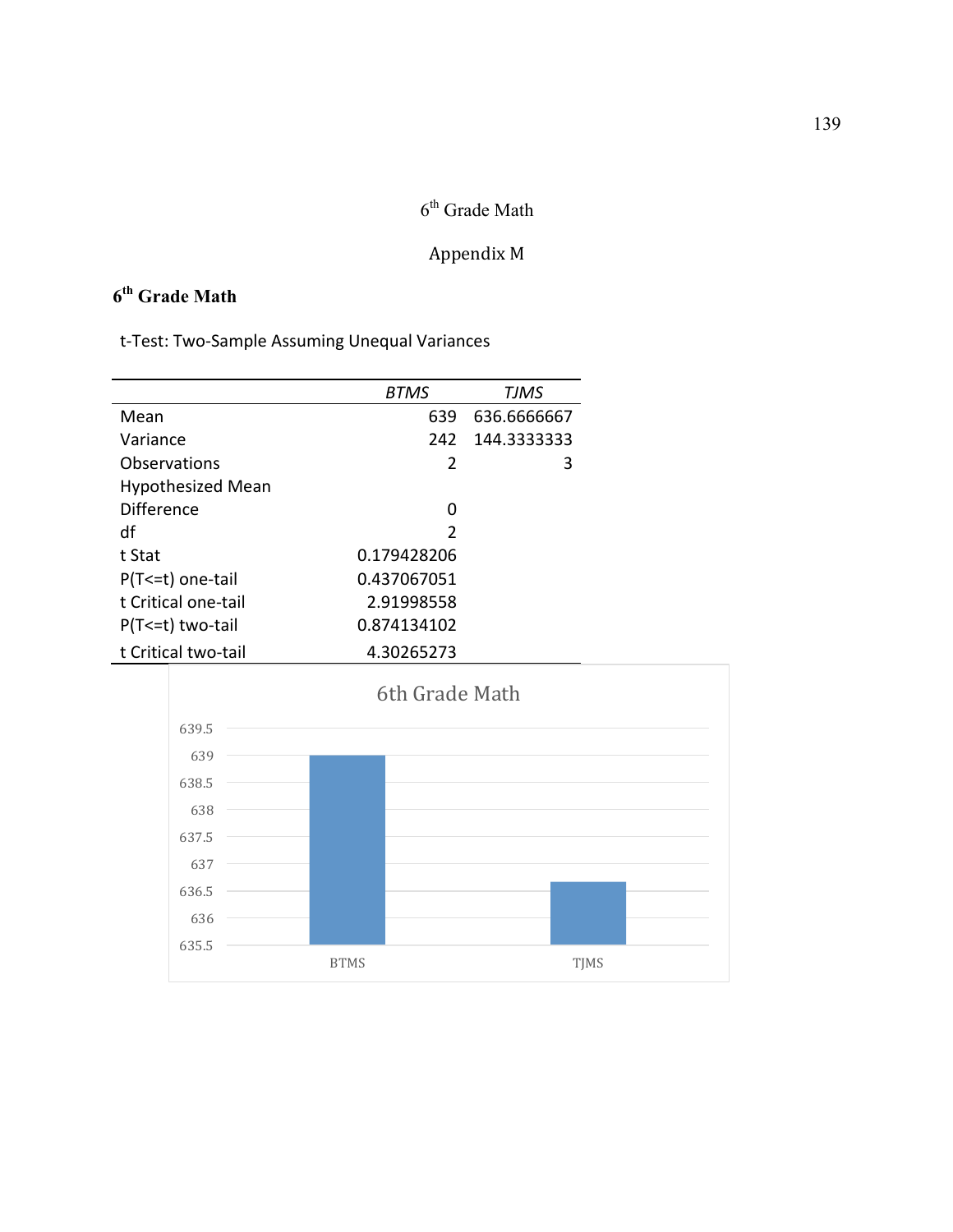## $7^{\rm th}$  Grade Math

### Appendix N

## **7th Grade Math**

|                          | BTMS        | TJMS |
|--------------------------|-------------|------|
| Mean                     | 737         | 731  |
| Variance                 | 2           | 75.6 |
| Observations             | 2           | 6    |
| <b>Hypothesized Mean</b> |             |      |
| Difference               | U           |      |
| df                       | 6           |      |
| t Stat                   | 1.626978434 |      |
| P(T <= t) one-tail       | 0.077433021 |      |
| t Critical one-tail      | 1.943180281 |      |
| P(T<=t) two-tail         | 0.154866043 |      |
| t Critical two-tail      | 2.446911851 |      |

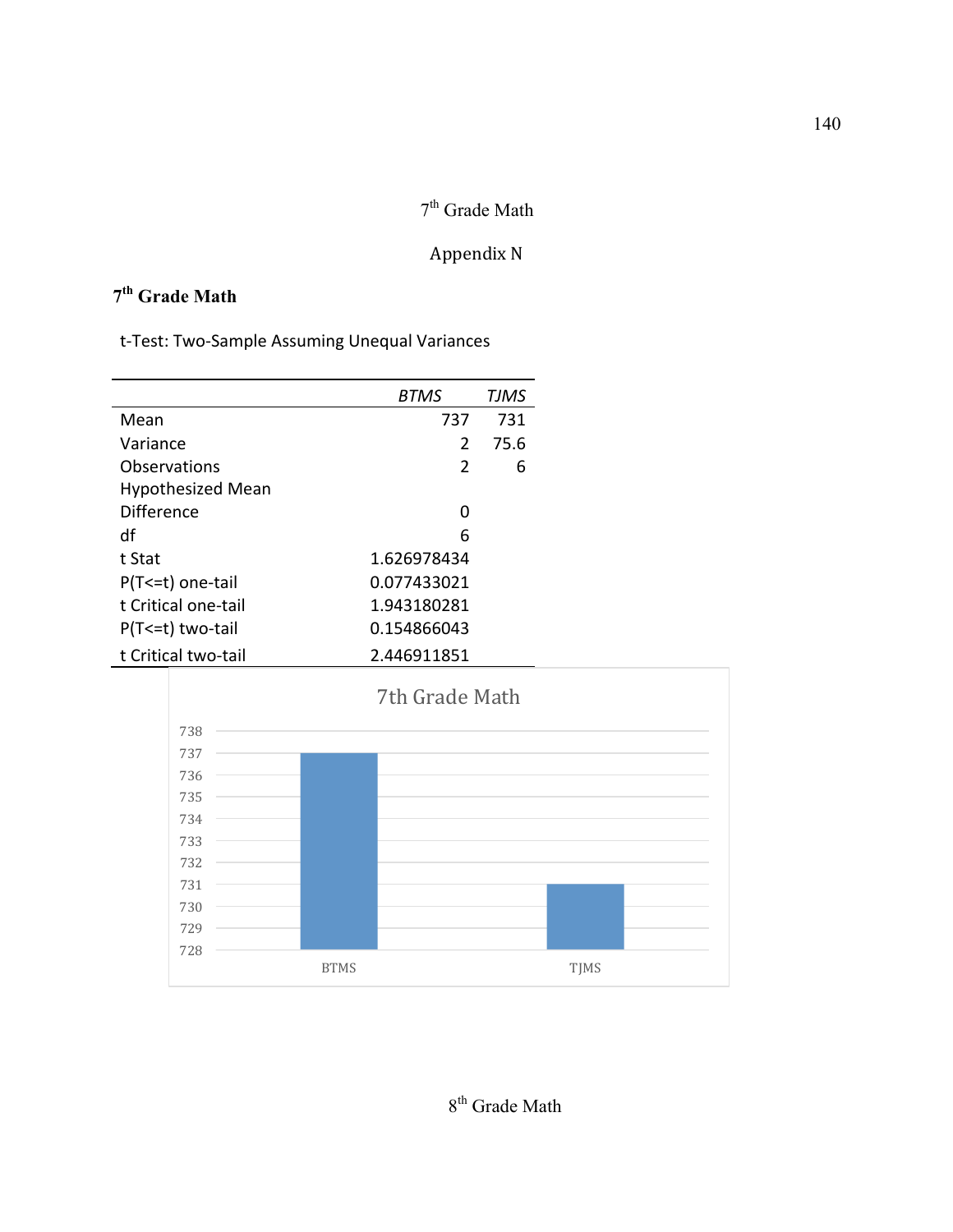## Appendix O

## **8th Grade Math**

|                          | <b>BTMS</b> | TJMS  |
|--------------------------|-------------|-------|
| Mean                     | 849         | 836.5 |
| Variance                 | 28          | 185   |
| Observations             | 4           | 4     |
| Pooled Variance          | 106.5       |       |
| <b>Hypothesized Mean</b> |             |       |
| Difference               | U           |       |
| df                       | 6           |       |
| t Stat                   | 1.712971775 |       |
| P(T <= t) one-tail       | 0.068776745 |       |
| t Critical one-tail      | 1.943180281 |       |
| P(T<=t) two-tail         | 0.13755349  |       |
| t Critical two-tail      | 2.446911851 |       |



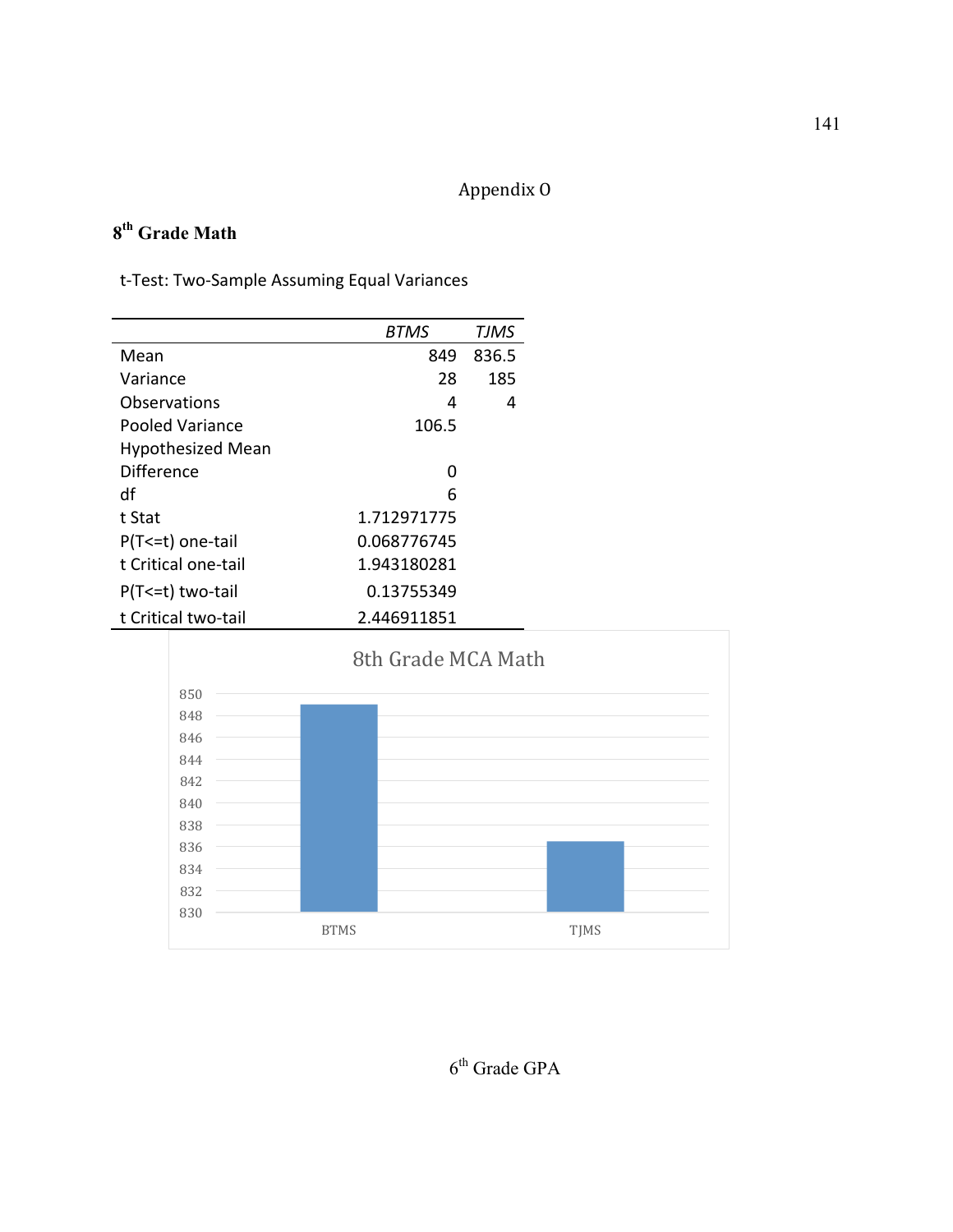## Appendix P

## $6<sup>th</sup>$  Grade GPA

t-Test: Two-Sample Assuming Unequal Variances

|                          | <b>BTMS</b> | TJMS      |
|--------------------------|-------------|-----------|
| Mean                     | 2.9         | 1.8294    |
| Variance                 | 0.1922      | 1.6023168 |
| Observations             | 2           | 5         |
| <b>Hypothesized Mean</b> |             |           |
| <b>Difference</b>        | U           |           |
| df                       | 5           |           |
| t Stat                   | 1.658772036 |           |
| P(T <= t) one-tail       | 0.079029151 |           |
| t Critical one-tail      | 2.015048373 |           |
| $P(T \le t)$ two-tail    | 0.158058303 |           |
| t Critical two-tail      | 2.570581836 |           |



 $7^{\text{th}}$  Grade GPA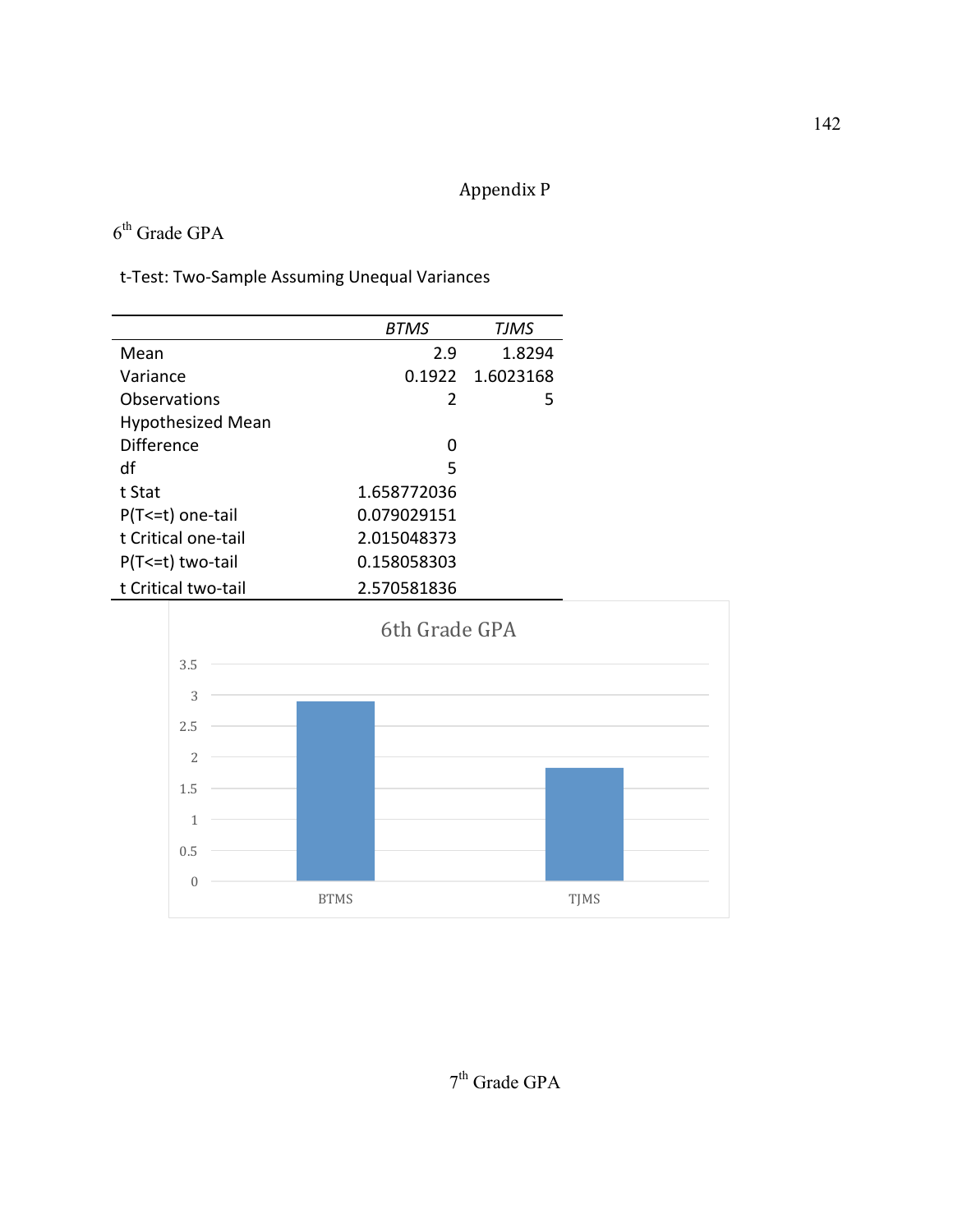## Appendix Q

### **7th** Grade GPA

|                          | <b>BTMS</b>   | <b>TJMS</b> |
|--------------------------|---------------|-------------|
| Mean                     | 2.545         | 1.65        |
| Variance                 | 0.19845       | 0.7586      |
| Observations             | $\mathcal{L}$ | 5           |
| <b>Hypothesized Mean</b> |               |             |
| <b>Difference</b>        | O             |             |
| df                       | 4             |             |
| t Stat                   | 1.786626461   |             |
| P(T <= t) one-tail       | 0.074266539   |             |
| t Critical one-tail      | 2.131846786   |             |
| $P(T \le t)$ two-tail    | 0.148533077   |             |
| t Critical two-tail      | 2.776445105   |             |